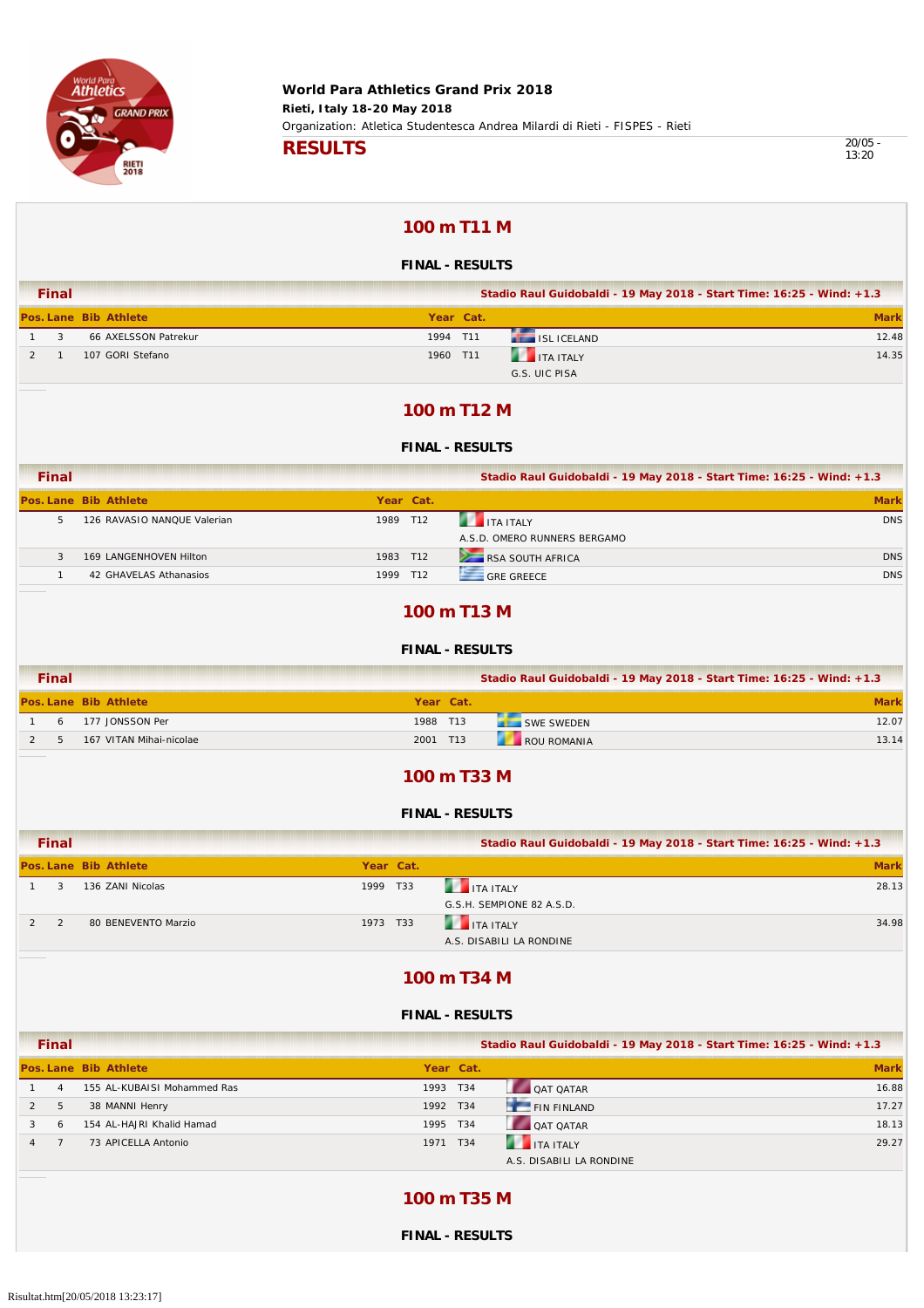|                | Final |                             |           | Stadio Raul Guidobaldi - 19 May 2018 - Start Time: 16:25 - Wind: +1.3 |              |
|----------------|-------|-----------------------------|-----------|-----------------------------------------------------------------------|--------------|
|                |       | Pos. Lane Bib Athlete       | Year Cat. |                                                                       | <b>Mark</b>  |
|                |       | 249 BALDINI Marco           | 1984 T35  | <b>THE TEAL ITALY</b>                                                 | $(IR)$ 14.98 |
|                |       |                             |           | US ACLI III MILLENNIO                                                 |              |
| $\overline{2}$ |       | 153 AL-DOSARI Khalifa Abdul | 1993 T38  | <b>QAT QATAR</b>                                                      | 16.37        |
|                |       |                             |           |                                                                       |              |

### **100 m T36 M**

### **FINAL - RESULTS**

| <b>Final</b> |   |                             | Stadio Raul Guidobaldi - 19 May 2018 - Start Time: 16:25 - Wind: +1.3 |  |                          |             |  |
|--------------|---|-----------------------------|-----------------------------------------------------------------------|--|--------------------------|-------------|--|
|              |   | Pos. Lane Bib Athlete       | Year Cat.                                                             |  |                          | <b>Mark</b> |  |
|              | 6 | 147 MOHAMAD PUZI Mohamad Ri | 1987 T36                                                              |  | MAS MALAYSIA             | 12.02       |  |
|              |   | 164 PETRIA Marian           | 1990 T36                                                              |  | ROU ROMANIA              | 14.29       |  |
|              |   | 128 RUSSO Nicola            | 1978 T36                                                              |  | <b>THE TEALY</b>         | 20.72       |  |
|              |   |                             |                                                                       |  | A.S. DISABILI LA RONDINE |             |  |

### **100 m T37 M**

### **FINAL - RESULTS**

| <b>Final</b> |                         |           |     | Stadio Raul Guidobaldi - 19 May 2018 - Start Time: 16:25 - Wind: +1.3 |             |
|--------------|-------------------------|-----------|-----|-----------------------------------------------------------------------|-------------|
|              | Pos. Lane Bib Athlete   | Year Cat. |     |                                                                       | <b>Mark</b> |
| 6            | 131 STACCHIOTTI Stefano | 1991      | T37 | <b>ITA ITALY</b>                                                      | 14.91       |
|              |                         |           |     | A.S. CULT. ANTHROPOS SOC. SPOR                                        |             |
| 5            | 83 BONACCINA Cristian   | 1982 T37  |     | <b>THE TEALY</b>                                                      | 15.57       |
|              |                         |           |     | <b>HANDY SPORT RAGUSA</b>                                             |             |
|              | 31 BAK PEDERSEN Noa     | 1996 T37  |     | <b>LE DEN DENMARK</b>                                                 | DQ          |

### **100 m T38 M**

### **FINAL - RESULTS**

| <b>Final</b>                     | Stadio Raul Guidobaldi - 19 May 2018 - Start Time: 16:25 - Wind: +1.3 |       |
|----------------------------------|-----------------------------------------------------------------------|-------|
| Pos. Lane Bib Athlete            | Year Cat.                                                             |       |
| 18 HOOKER VELASQUEZ Dixon<br>- 2 | 1994 T38<br>COL COLOMBIA                                              | 12.30 |

#### **100 m T44 M**

#### **FINAL - RESULTS**

| <b>Final</b> |                       |          |           | Stadio Raul Guidobaldi - 19 May 2018 - Start Time: 16:25 - Wind: +1.3 |             |
|--------------|-----------------------|----------|-----------|-----------------------------------------------------------------------|-------------|
|              | Pos. Lane Bib Athlete |          | Year Cat. |                                                                       | <b>Mark</b> |
| 3            | 170 MHLONGO Mpumelelo | 1994 T44 |           | RSA SOUTH AFRICA                                                      | 11.27       |
|              | 99 DI MARINO Emanuele | 1989 T44 |           | <b>THE TEAL SET ITALY</b>                                             | 12.07       |
|              |                       |          |           | <b>GS FIAMME AZZURRE</b>                                              |             |
| 5            | 205 CICCHETTI Marco   | 1999 T44 |           | <b>THE TALE AND STALLY</b>                                            | <b>DNS</b>  |
|              |                       |          |           | <b>GS FIAMME AZZURRE</b>                                              |             |

### **100 m T46-47 M**

#### **FINAL - RESULTS**

|                | <b>Final</b> |                       |          |           | Stadio Raul Guidobaldi - 19 May 2018 - Start Time: 16:25 - Wind: +1.3 |              |
|----------------|--------------|-----------------------|----------|-----------|-----------------------------------------------------------------------|--------------|
|                |              | Pos. Lane Bib Athlete |          | Year Cat. |                                                                       | <b>Mark</b>  |
|                | 4            | 76 BAGAINI Riccardo   | 2000 T47 |           | <b>THE TEALER</b>                                                     | $(IR)$ 11.56 |
|                |              |                       |          |           | G.S.H. SEMPIONE 82 A.S.D.                                             |              |
| $\overline{2}$ | 6            | 32 FILSOE Kasper      | 1990 T46 |           | <b>DEN DENMARK</b>                                                    | 11.65        |
| 3              |              | 102 FREZZA Elia       | 2001     | T46       | <b>THE ITA ITALY</b>                                                  | 13.21        |
|                |              |                       |          |           | VENETO SPECIAL SPORT SSD A.R.L                                        |              |
| $\overline{4}$ |              | 78 BATTAGLIA Demetrio | 1985     | T46       | <b>THE ITA ITALY</b>                                                  | 13.66        |
|                |              |                       |          |           | POL. DILETTANTISTICA ASPET                                            |              |
|                | 8            | 190 ELYAZ Kerim       | 1998 T47 |           | <b>TUR TURKEY</b>                                                     | DQ           |
|                |              |                       |          |           |                                                                       |              |

### **100 m T52 M**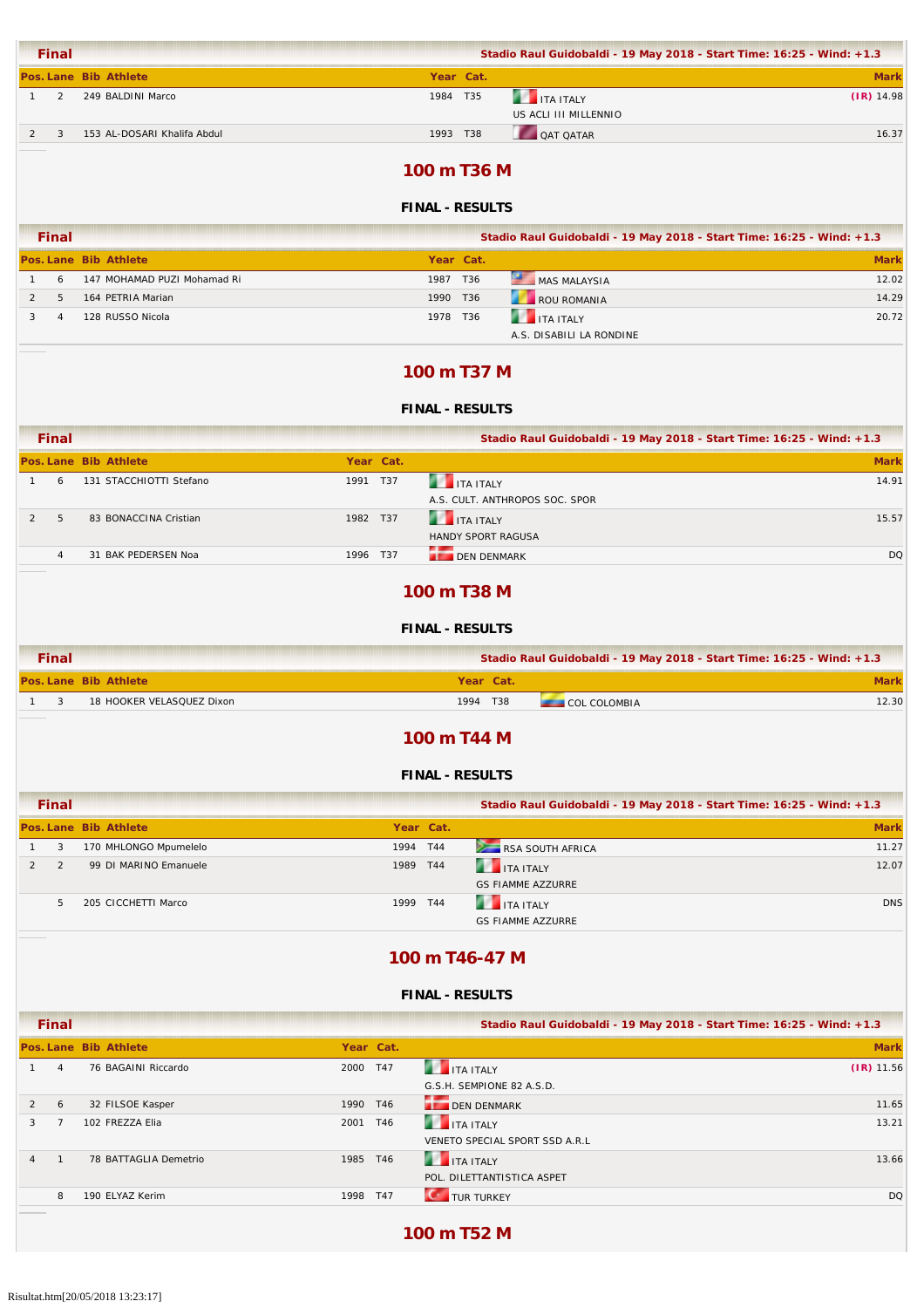|                                        |                                                  |                       |                       | <b>FINAL - RESULTS</b>                                |                                     |                                                                                      |
|----------------------------------------|--------------------------------------------------|-----------------------|-----------------------|-------------------------------------------------------|-------------------------------------|--------------------------------------------------------------------------------------|
| <b>Final</b>                           |                                                  |                       |                       |                                                       |                                     | Stadio Raul Guidobaldi - 19 May 2018 - Start Time: 16:25 - Wind: +1.3                |
| 3<br>$\mathbf{1}$                      | Pos. Lane Bib Athlete<br>108 HADAFO ADAWE Farhan | 1997 T52              | Year Cat.             | <b>THE ITA ITALY</b>                                  | A.S.H. DILETTANTISTICA NOVARA       | <b>Mark</b><br>$(IR)$ 18.92                                                          |
|                                        |                                                  |                       |                       | 100 m T53 M                                           |                                     |                                                                                      |
|                                        |                                                  |                       |                       | <b>FINAL - RESULTS</b>                                |                                     |                                                                                      |
| <b>Final</b>                           |                                                  |                       |                       |                                                       |                                     | Stadio Raul Guidobaldi - 19 May 2018 - Start Time: 16:25 - Wind: +1.3                |
| $\overline{4}$<br>$\mathbf{1}$         | Pos. Lane Bib Athlete<br>104 GASTALDI Diego      | Year Cat.<br>1984 T53 | <b>THE ITA ITALY</b>  |                                                       |                                     | <b>Mark</b><br>$(IR)$ 16.40                                                          |
|                                        |                                                  |                       |                       | ASD SPORT NO LIMITS U.S. FIREN                        |                                     |                                                                                      |
|                                        |                                                  |                       |                       | 100 m T54 M<br><b>FINAL - RESULTS</b>                 |                                     |                                                                                      |
|                                        |                                                  |                       |                       |                                                       |                                     |                                                                                      |
| <b>Final</b>                           | Pos. Lane Bib Athlete                            | Year Cat.             |                       |                                                       |                                     | Stadio Raul Guidobaldi - 19 May 2018 - Start Time: 16:25 - Wind: +1.3<br><b>Mark</b> |
| 5<br>$\mathbf{1}$                      | 129 SARTOR Giandomenico                          | 1990 T54              |                       | <b>THE ITA ITALY</b>                                  | VENETO SPECIAL SPORT SSD A.R.L      | 14.95                                                                                |
|                                        |                                                  |                       |                       | 100 m T63 M                                           |                                     |                                                                                      |
|                                        |                                                  |                       |                       | <b>FINAL - RESULTS</b>                                |                                     |                                                                                      |
| <b>Final</b>                           |                                                  |                       |                       |                                                       |                                     | Stadio Raul Guidobaldi - 19 May 2018 - Start Time: 16:25 - Wind: +1.3                |
|                                        | Pos. Lane Bib Athlete                            | Year Cat.             |                       |                                                       |                                     | <b>Mark</b>                                                                          |
| $\mathbf{1}$<br>$\overline{4}$         | 119 PENTAGONI Marco                              | 1999 T63              |                       | <b>THE ITA ITALY</b><br>A.S.H. DILETTANTISTICA NOVARA |                                     | 14.89                                                                                |
| $\overline{2}$<br>$\overline{3}$       | 196 NURULLAH Kart                                | 1981 T63              |                       | <b>CONTROL</b> TURKEY                                 |                                     | 14.92                                                                                |
|                                        |                                                  |                       |                       | 100 m T64 M                                           |                                     |                                                                                      |
|                                        |                                                  |                       |                       | <b>FINAL - RESULTS</b>                                |                                     |                                                                                      |
| <b>Final</b>                           |                                                  |                       |                       |                                                       |                                     | Stadio Raul Guidobaldi - 19 May 2018 - Start Time: 16:25 - Wind: +1.3                |
| 5<br>$\mathbf{1}$                      | Pos. Lane Bib Athlete<br>134 VICCO Irbin Augusto | Year Cat.<br>1993 T64 | r v                   | <b>ITA ITALY</b>                                      | POLHA - VARESE ASS.POLISP.DILE      | <b>Mark</b><br>14.19                                                                 |
|                                        |                                                  |                       |                       | 200 m T11 M                                           |                                     |                                                                                      |
|                                        |                                                  |                       |                       | <b>FINAL - RESULTS</b>                                |                                     |                                                                                      |
| <b>Final</b>                           |                                                  |                       |                       |                                                       |                                     | Stadio Raul Guidobaldi - 20 May 2018 - Start Time: 10:41 - Wind: +0.1                |
|                                        | Pos. Lane Bib Athlete                            |                       |                       | Year Cat.                                             |                                     | <b>Mark</b>                                                                          |
| 3<br>$\mathbf{1}$<br>2<br>$\mathbf{1}$ | 66 AXELSSON Patrekur<br>107 GORI Stefano         |                       |                       | 1994 T11<br>1960 T11                                  | ISL ICELAND<br><b>THE ITA ITALY</b> | 26.29<br>33.46                                                                       |
|                                        |                                                  |                       |                       |                                                       | G.S. UIC PISA                       |                                                                                      |
|                                        |                                                  |                       |                       | 200 m T12 M                                           |                                     |                                                                                      |
|                                        |                                                  |                       |                       | <b>FINAL - RESULTS</b>                                |                                     |                                                                                      |
| <b>Final</b>                           |                                                  |                       |                       |                                                       |                                     | Stadio Raul Guidobaldi - 20 May 2018 - Start Time: 10:41 - Wind: +0.1                |
| 5<br>$\mathbf{1}$                      | Pos. Lane Bib Athlete<br>121 PIROSU Niccolo'     |                       | Year Cat.<br>2000 T12 | <b>THE TEALY</b>                                      | <b>GS FIAMME AZZURRE</b>            | <b>Mark</b><br>26.81                                                                 |
| $\overline{7}$                         | 126 RAVASIO NANQUE Valerian                      |                       | 1989 T12              | <b>THE ITA ITALY</b>                                  | A.S.D. OMERO RUNNERS BERGAMO        | <b>DNS</b>                                                                           |
| $\mathbf{1}$                           | 42 GHAVELAS Athanasios                           |                       | 1999 T12              | GRE GREECE                                            |                                     | <b>DNS</b>                                                                           |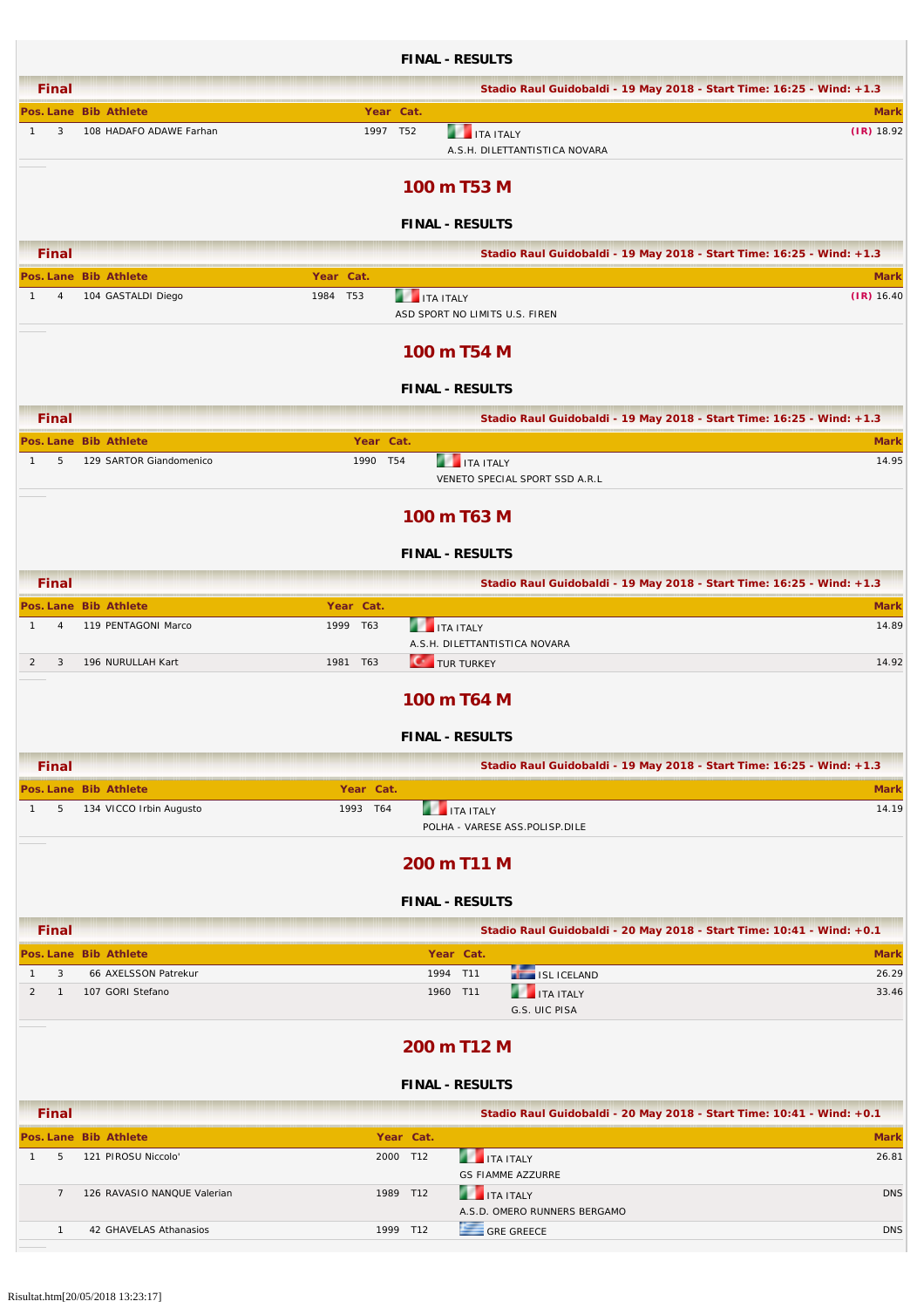### **200 m T13 M**

#### **FINAL - RESULTS**

| <b>Final</b> |                             |           | Stadio Raul Guidobaldi - 20 May 2018 - Start Time: 10:41 - Wind: +0.1 |             |
|--------------|-----------------------------|-----------|-----------------------------------------------------------------------|-------------|
|              | Pos. Lane Bib Athlete       | Year Cat. |                                                                       | <b>Mark</b> |
| 4            | 166 TUCALIUC Octavian Vasil | 1994 T13  | ROU ROMANIA                                                           | 23.66       |
|              | 167 VITAN Mihai-nicolae     | 2001 T13  | ROU ROMANIA                                                           | 26.70       |
|              | 163 NAGY Csaba-daniel       | 2000 T13  | ROU ROMANIA                                                           | 27.29       |

#### **200 m T33 M**

### **FINAL - RESULTS**

| <b>Final</b> |                              |           | Stadio Raul Guidobaldi - 20 May 2018 - Start Time: 10:41 - Wind: +0.1 |              |
|--------------|------------------------------|-----------|-----------------------------------------------------------------------|--------------|
|              | <b>Pos. Lane Bib Athlete</b> | Year Cat. |                                                                       | Mark         |
|              | 136 ZANI Nicolas             | 1999 T33  | <b>THE TANTALY</b><br>G.S.H. SEMPIONE 82 A.S.D.                       | $(1R)$ 56.15 |

### **200 m T34 M**

#### **FINAL - RESULTS**

| Final |                       |           |                    | Stadio Raul Guidobaldi - 20 May 2018 - Start Time: 10:41 - Wind: +0.1 |       |
|-------|-----------------------|-----------|--------------------|-----------------------------------------------------------------------|-------|
|       | Pos. Lane Bib Athlete | Year Cat. |                    |                                                                       |       |
| -3    | 38 MANNI Henry        | 1992 T34  | $F = FIN$ FINI AND |                                                                       | 31.27 |
|       |                       |           |                    |                                                                       |       |

### **200 m T36 M**

#### **FINAL - RESULTS**

| <b>Final</b> |                       |      |                 | Stadio Raul Guidobaldi - 20 May 2018 - Start Time: 10:41 - Wind: +0.1 |             |
|--------------|-----------------------|------|-----------------|-----------------------------------------------------------------------|-------------|
|              | Pos. Lane Bib Athlete |      | Year Cat.       |                                                                       | <b>Mark</b> |
| 4            | 164 PETRIA Marian     | 1990 | T36             | ROU ROMANIA                                                           | 29.19       |
|              | 128 RUSSO Nicola      | 1978 | T <sub>36</sub> | <b>THE TEALY</b>                                                      | 43.66       |
|              |                       |      |                 | A.S. DISABILI LA RONDINE                                              |             |

#### **200 m T37 M**

#### **FINAL - RESULTS**

| <b>Final</b> |   |                       |      |           | Stadio Raul Guidobaldi - 20 May 2018 - Start Time: 10:41 - Wind: +0.1 |             |
|--------------|---|-----------------------|------|-----------|-----------------------------------------------------------------------|-------------|
|              |   | Pos. Lane Bib Athlete |      | Year Cat. |                                                                       | <b>Mark</b> |
|              |   | 31 BAK PEDERSEN Noa   | 1996 | T37       | <b>DEN DENMARK</b>                                                    | 27.50       |
|              | h | 83 BONACCINA Cristian | 1982 | T37       | <b>THE ITA ITALY</b>                                                  | 33.53       |
|              |   |                       |      |           | <b>HANDY SPORT RAGUSA</b>                                             |             |

### **200m T38 M**

#### **FINAL - RESULTS**

| <b>Final</b>   |                             |           | Stadio Raul Guidobaldi - 20 May 2018 - Start Time: 10:41 - Wind: +0.1 |             |
|----------------|-----------------------------|-----------|-----------------------------------------------------------------------|-------------|
|                | Pos. Lane Bib Athlete       | Year Cat. |                                                                       | <b>Mark</b> |
| $\overline{4}$ | 18 HOOKER VELASQUEZ Dixon   | 1994 T38  | <b>COL COLOMBIA</b>                                                   | 23.42       |
| 5<br>2         | 171 SEKAILWE Union          | 1986 T38  | RSA SOUTH AFRICA                                                      | 24.01       |
| 3              | 93 CUCULO Jacopo            | 1997 T38  | <b>THE ITA ITALY</b>                                                  | <b>DNS</b>  |
|                |                             |           | A.S.H. DILETTANTISTICA NOVARA                                         |             |
| $\overline{2}$ | 153 AL-DOSARI Khalifa Abdul | 1993 T38  | <b>QAT QATAR</b>                                                      | <b>DNS</b>  |
|                |                             |           | 200 m T44 M<br><b>FINAL - RESULTS</b>                                 |             |
| <b>Final</b>   |                             |           | Stadio Raul Guidobaldi - 20 May 2018 - Start Time: 10:41 - Wind: +0.1 |             |
|                | Pos. Lane Bib Athlete       | Year Cat. |                                                                       | <b>Mark</b> |

**2** 3 99 DI MARINO Emanuele **1989 T44** DNS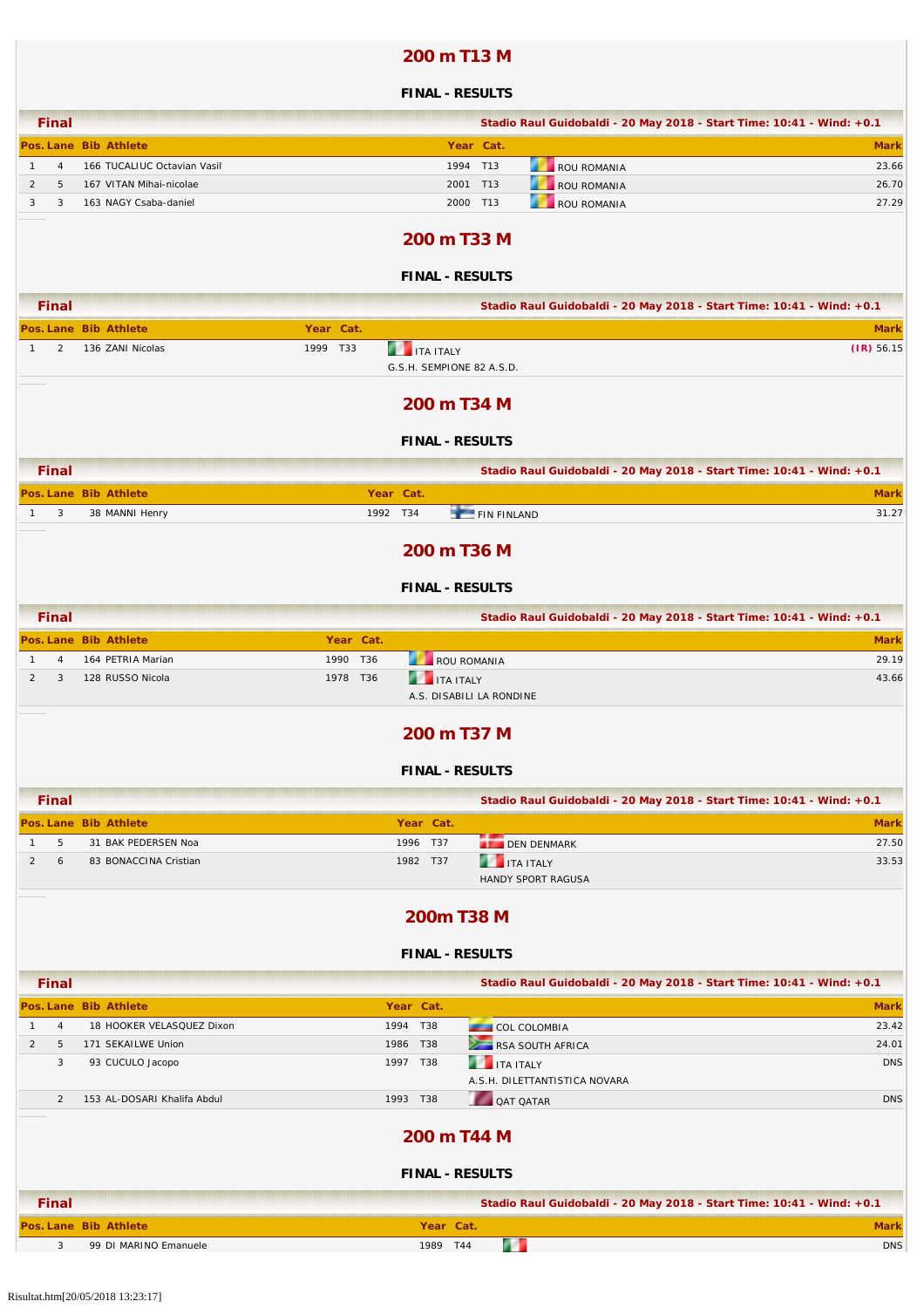|                                  |                           | <b>ITA ITALY</b><br><b>GS FIAMME AZZURRE</b>                          |              |
|----------------------------------|---------------------------|-----------------------------------------------------------------------|--------------|
|                                  |                           | 200 m T46-47 M                                                        |              |
|                                  |                           | <b>FINAL - RESULTS</b>                                                |              |
| <b>Final</b>                     |                           | Stadio Raul Guidobaldi - 20 May 2018 - Start Time: 10:41 - Wind: +0.1 |              |
|                                  | Pos. Lane Bib Athlete     | Year Cat.                                                             | <b>Mark</b>  |
| 3<br>$\mathbf{1}$                | 245 FILSOE Kasper         | <b>DEN DENMARK</b><br>1990 T46                                        | 24.05        |
| $\overline{2}$<br>5              | 185 AKAL Nur Ahmet        | $\mathbf{C}^*$<br>TUR TURKEY<br>1995 T47                              | 24.51        |
| 3<br>2                           | 102 FREZZA Elia           | n<br>2001 T46<br><b>ITA ITALY</b><br>VENETO SPECIAL SPORT SSD A.R.L   | 26.77        |
| $\overline{4}$<br>$\overline{4}$ | 78 BATTAGLIA Demetrio     | <b>THE ITA ITALY</b><br>1985 T46<br>POL. DILETTANTISTICA ASPET        | 28.30        |
|                                  |                           | 200 m T53 M                                                           |              |
|                                  |                           | <b>FINAL - RESULTS</b>                                                |              |
| <b>Final</b>                     |                           | Stadio Raul Guidobaldi - 20 May 2018 - Start Time: 10:41 - Wind: +0.1 |              |
|                                  | Pos. Lane Bib Athlete     | Year Cat.                                                             | <b>Mark</b>  |
| $\overline{4}$<br>$\mathbf{1}$   | 104 GASTALDI Diego        | <b>THE TEAL ITALY</b><br>1984 T53<br>ASD SPORT NO LIMITS U.S. FIREN   | $(IR)$ 28.52 |
|                                  |                           | 200 m T54 M                                                           |              |
|                                  |                           |                                                                       |              |
|                                  |                           | <b>FINAL - RESULTS</b>                                                |              |
| <b>Final</b>                     |                           | Stadio Raul Guidobaldi - 20 May 2018 - Start Time: 10:41 - Wind: +0.1 |              |
|                                  | Pos. Lane Bib Athlete     | Year Cat.                                                             | <b>Mark</b>  |
| 3<br>$\mathbf{1}$                | 129 SARTOR Giandomenico   | 1990 T54<br><b>THE ITA ITALY</b><br>VENETO SPECIAL SPORT SSD A.R.L    | $(IR)$ 26.83 |
| 5<br>$\overline{2}$              | 84 BRIANO Michele         | <b>THE ITALY</b><br>1973 T54                                          | 32.20        |
|                                  |                           | 200 m T63 M                                                           |              |
|                                  |                           | <b>FINAL - RESULTS</b>                                                |              |
| <b>Final</b>                     |                           | Stadio Raul Guidobaldi - 20 May 2018 - Start Time: 10:41 - Wind: +0.1 |              |
|                                  | Pos. Lane Bib Athlete     | Year Cat.                                                             | <b>Mark</b>  |
| 6<br>$\mathbf{1}$                | 248 MARCANTOGNINI Lorenzo | <b>THE ITA ITALY</b><br>2002 T63<br>ASD STAMPELLE AZZURRE             | 33.96        |
|                                  |                           | 400 m T11 M                                                           |              |
|                                  |                           | <b>FINAL - RESULTS</b>                                                |              |
| <b>Final</b>                     |                           | Stadio Raul Guidobaldi - 18 May 2018 - Start Time: 15:59              |              |
|                                  | Pos. Lane Bib Athlete     | Year Cat.                                                             | <b>Mark</b>  |
| 3<br>$\mathbf{1}$                | 66 AXELSSON Patrekur      | 1994 T11<br><b>ISL ICELAND</b>                                        | 1:02.80      |
|                                  |                           | 400 m T12 M                                                           |              |
|                                  |                           | <b>FINAL - RESULTS</b>                                                |              |
| <b>Final</b>                     |                           | Stadio Raul Guidobaldi - 18 May 2018 - Start Time: 15:59              |              |
|                                  | Pos. Lane Bib Athlete     | Year Cat.                                                             | <b>Mark</b>  |
| 5<br>$\mathbf{1}$                | 169 LANGENHOVEN Hilton    | 1983 T12<br>RSA SOUTH AFRICA                                          | 52.01        |
|                                  |                           | 400 m T13 M                                                           |              |
|                                  |                           | <b>FINAL - RESULTS</b>                                                |              |
| <b>Final</b>                     |                           | Stadio Raul Guidobaldi - 18 May 2018 - Start Time: 15:59              |              |

**Pos. Lane Bib Athlete Year Cat. Mark**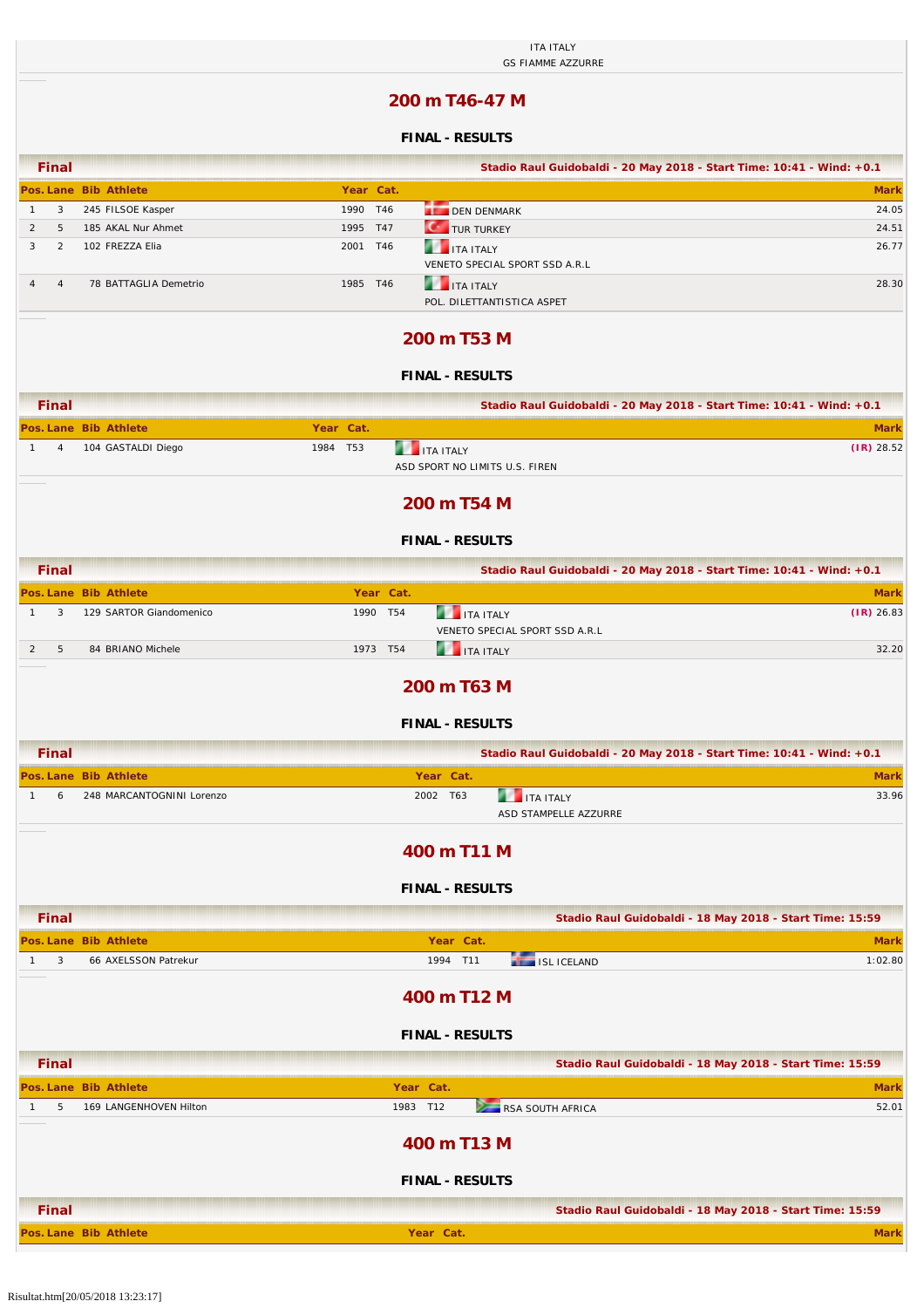### **400 m T20 M**

### **FINAL - RESULTS**

|               | <b>Final</b>   |                          |           |                 |                     | Stadio Raul Guidobaldi - 18 May 2018 - Start Time: 15:59 |
|---------------|----------------|--------------------------|-----------|-----------------|---------------------|----------------------------------------------------------|
|               |                | Pos. Lane Bib Athlete    | Year Cat. |                 |                     | <b>Mark</b>                                              |
|               | $\overline{A}$ | 148 MOHD Nasharuddin     | 1995 T20  |                 | MAS MALAYSIA        | 49.62                                                    |
| $\mathcal{P}$ |                | 195 KOPUZLU Onur         | 1998 T20  |                 | <b>CONTURTURKEY</b> | 53.74                                                    |
|               |                | 69 SVERISSON Jon Margeir | 1992 T20  |                 | ISL ICELAND         | 57.24                                                    |
|               |                | 138 MORISHITA Kaito      | 1998      | T <sub>20</sub> | JPN JAPAN           | 1:01.55                                                  |

### **400 m T34 M**

|                | <b>Final</b>   |                             |           |           |                                               |                                       | Stadio Raul Guidobaldi - 18 May 2018 - Start Time: 15:59 |
|----------------|----------------|-----------------------------|-----------|-----------|-----------------------------------------------|---------------------------------------|----------------------------------------------------------|
|                |                | Pos. Lane Bib Athlete       |           | Year Cat. |                                               |                                       | <b>Mark</b>                                              |
| $\mathbf{1}$   | $\overline{7}$ | 38 MANNI Henry              | 1992      | T34       | FIN FINLAND                                   |                                       | 55.28                                                    |
|                | 8              | 182 KTILA Walid             | 1985 T34  |           | <b>O</b> TUN TUNISIA                          |                                       | <b>DNS</b>                                               |
|                |                |                             |           |           |                                               |                                       |                                                          |
|                |                |                             |           |           | 400 m T35 M                                   |                                       |                                                          |
|                |                |                             |           |           | <b>FINAL - RESULTS</b>                        |                                       |                                                          |
|                | <b>Final</b>   |                             |           |           |                                               |                                       | Stadio Raul Guidobaldi - 18 May 2018 - Start Time: 15:59 |
|                |                | Pos. Lane Bib Athlete       | Year Cat. |           |                                               |                                       | <b>Mark</b>                                              |
| $\mathbf{1}$   | $\overline{1}$ | 249 BALDINI Marco           | 1984 T35  |           | <b>THE ITA ITALY</b><br>US ACLI III MILLENNIO |                                       | 1:19.00                                                  |
|                |                |                             |           |           |                                               |                                       |                                                          |
|                |                |                             |           |           | 400 m T36 M                                   |                                       |                                                          |
|                |                |                             |           |           | <b>FINAL - RESULTS</b>                        |                                       |                                                          |
|                | <b>Final</b>   |                             |           |           |                                               |                                       | Stadio Raul Guidobaldi - 18 May 2018 - Start Time: 15:59 |
|                |                | Pos. Lane Bib Athlete       |           |           | Year Cat.                                     |                                       | <b>Mark</b>                                              |
| $\mathbf{1}$   | 3              | 147 MOHAMAD PUZI Mohamad Ri |           |           | 1987 T36                                      | MAS MALAYSIA                          | 1:01.48                                                  |
| $\overline{2}$ | 2              | 128 RUSSO Nicola            |           |           | 1978 T36                                      | ITA ITALY<br>A.S. DISABILI LA RONDINE | 1:39.27                                                  |
|                |                |                             |           |           | 400 m T37 M                                   |                                       |                                                          |
|                |                |                             |           |           | <b>FINAL - RESULTS</b>                        |                                       |                                                          |
|                | <b>Final</b>   |                             |           |           |                                               |                                       | Stadio Raul Guidobaldi - 18 May 2018 - Start Time: 15:59 |
|                |                | Pos. Lane Bib Athlete       |           | Year Cat. |                                               |                                       | <b>Mark</b>                                              |
| $\mathbf{1}$   | $\overline{4}$ | 59 KEOGAN Paul              |           | 1992 T37  | <b>THE IRE IRELAND</b>                        |                                       | 56.86                                                    |
|                |                |                             |           |           | 400m T38 M                                    |                                       |                                                          |
|                |                |                             |           |           | <b>FINAL - RESULTS</b>                        |                                       |                                                          |
|                | <b>Final</b>   |                             |           |           |                                               |                                       | Stadio Raul Guidobaldi - 18 May 2018 - Start Time: 15:59 |
|                |                | Pos. Lane Bib Athlete       |           |           | Year Cat.                                     |                                       | <b>Mark</b>                                              |
| $\mathbf{1}$   | 5              | 18 HOOKER VELASQUEZ Dixon   |           |           | 1994 T38                                      | COL COLOMBIA                          | 54.10                                                    |
| $\overline{2}$ | 6              | 171 SEKAILWE Union          |           |           | 1986 T38                                      | RSA SOUTH AFRICA                      | 55.61                                                    |
| 3              | $7^{\circ}$    | 35 LAGERGREN Anders         |           |           | 1991 T38                                      | <b>DEN DENMARK</b>                    | 1:00.53                                                  |
|                |                |                             |           |           |                                               |                                       |                                                          |
|                |                |                             |           |           | 400 m T46-47 M                                |                                       |                                                          |
|                |                |                             |           |           | <b>FINAL - RESULTS</b>                        |                                       |                                                          |
|                | <b>Final</b>   |                             |           |           |                                               |                                       | Stadio Raul Guidobaldi - 18 May 2018 - Start Time: 15:59 |
|                |                | Pos. Lane Bib Athlete       | Year Cat. |           |                                               |                                       | <b>Mark</b>                                              |
| 1              | $\mathbf{3}$   | 76 BAGAINI Riccardo         | 2000 T47  |           | <b>THE ITA ITALY</b>                          |                                       | 53.43                                                    |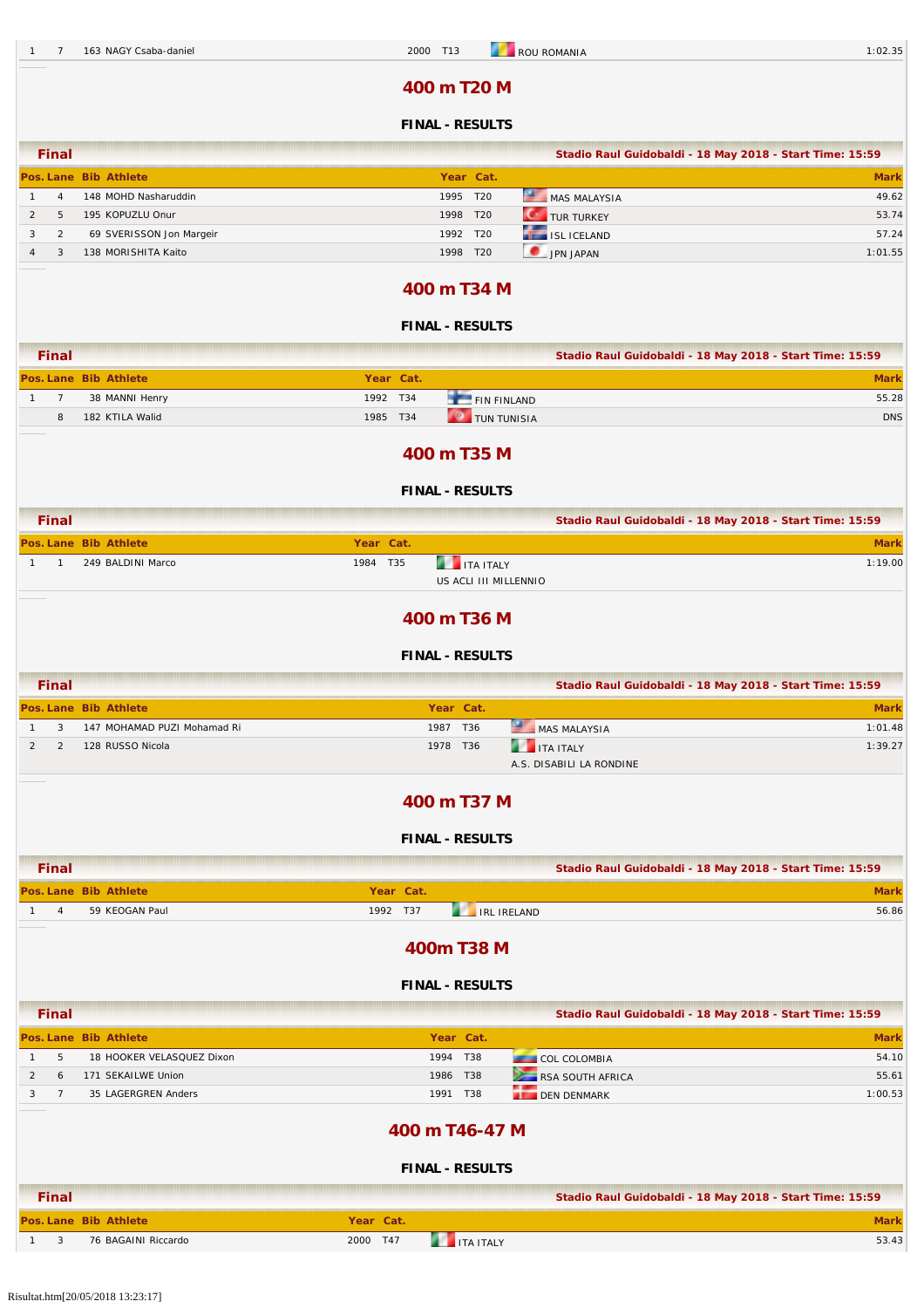|                |                |                           |             |                      | G.S.H. SEMPIONE 82 A.S.D.      |                                |                                                          |
|----------------|----------------|---------------------------|-------------|----------------------|--------------------------------|--------------------------------|----------------------------------------------------------|
| 2              | $\overline{4}$ | 185 AKAL Nur Ahmet        | 1995 T47    |                      | <b>C</b> TUR TURKEY            |                                | 54.47                                                    |
| 3              | 5              | 174 CERESNA Miroslav      | 1979 T47    |                      | SVK SLOVAK REPUBLIK            |                                | 1:08.42                                                  |
|                |                |                           |             |                      | 400 m T52 M                    |                                |                                                          |
|                |                |                           |             |                      | <b>FINAL - RESULTS</b>         |                                |                                                          |
|                | <b>Final</b>   |                           |             |                      |                                |                                | Stadio Raul Guidobaldi - 18 May 2018 - Start Time: 15:59 |
|                |                | Pos. Lane Bib Athlete     | Year Cat.   |                      |                                |                                | <b>Mark</b>                                              |
| $\mathbf{1}$   | 2              | 108 HADAFO ADAWE Farhan   | 1997 T52    |                      | <b>THE ITA ITALY</b>           |                                | 1:13.96                                                  |
|                |                |                           |             |                      | A.S.H. DILETTANTISTICA NOVARA  |                                |                                                          |
|                |                |                           |             |                      | 400 m T53 M                    |                                |                                                          |
|                |                |                           |             |                      |                                |                                |                                                          |
|                |                |                           |             |                      | <b>FINAL - RESULTS</b>         |                                |                                                          |
|                | <b>Final</b>   |                           |             |                      |                                |                                | Stadio Raul Guidobaldi - 18 May 2018 - Start Time: 15:59 |
|                |                | Pos. Lane Bib Athlete     | Year Cat.   |                      |                                |                                | <b>Mark</b>                                              |
| $\mathbf{1}$   | 6              | 104 GASTALDI Diego        | T53<br>1984 | <b>THE ITA ITALY</b> |                                |                                | 53.86                                                    |
|                |                |                           |             |                      | ASD SPORT NO LIMITS U.S. FIREN |                                |                                                          |
|                |                |                           |             |                      | 400 m T54 M                    |                                |                                                          |
|                |                |                           |             |                      |                                |                                |                                                          |
|                |                |                           |             |                      | <b>FINAL - RESULTS</b>         |                                |                                                          |
|                | <b>Final</b>   |                           |             |                      |                                |                                | Stadio Raul Guidobaldi - 18 May 2018 - Start Time: 15:59 |
|                |                | Pos. Lane Bib Athlete     |             | Year Cat.            |                                |                                | <b>Mark</b>                                              |
| $\mathbf{1}$   | 4              | 129 SARTOR Giandomenico   | 1990 T54    |                      | <b>THE ITA ITALY</b>           |                                | 51.66                                                    |
| $\overline{2}$ | 3              | 37 ALVAREZ MEDINA Joaquin | 1985 T54    |                      | ESP SPAIN                      | VENETO SPECIAL SPORT SSD A.R.L | 55.80                                                    |
| 3              | 5              | 84 BRIANO Michele         | 1973 T54    |                      | <b>THE ITA ITALY</b>           |                                | 1:03.47                                                  |
|                | $\mathbf{1}$   | 180 GHARBI Yassine        | 1990 T54    |                      | <b>O</b> TUN TUNISIA           |                                | <b>DNS</b>                                               |
|                |                |                           |             |                      |                                |                                |                                                          |
|                |                |                           |             |                      | 400 m T64 M                    |                                |                                                          |
|                |                |                           |             |                      | <b>FINAL - RESULTS</b>         |                                |                                                          |
|                | Final          |                           |             |                      |                                |                                | Stadio Raul Guidobaldi - 18 May 2018 - Start Time: 15:59 |
|                |                | Pos. Lane Bib Athlete     | Year Cat.   |                      |                                |                                | <b>Mark</b>                                              |
| $\mathbf{1}$   | 6              | 204 SOWE Abdou            | 1994 T64    | <b>ITA ITALY</b>     |                                |                                | 1:15.86                                                  |
|                |                |                           |             |                      | POLHA - VARESE ASS.POLISP.DILE |                                |                                                          |
|                |                |                           |             |                      |                                |                                |                                                          |
|                |                |                           |             |                      | 800 m T11 M                    |                                |                                                          |
|                |                |                           |             |                      | <b>FINAL - RESULTS</b>         |                                |                                                          |
|                | <b>Final</b>   |                           |             |                      |                                |                                | Stadio Raul Guidobaldi - 19 May 2018 - Start Time: 17:48 |
|                |                | Pos. Lane Bib Athlete     |             | Year Cat.            |                                |                                | <b>Mark</b>                                              |
| $1 \quad$      | $\overline{1}$ | 98 DI COSIMO Michele      |             | 1986 T11             | <b>THE ITA ITALY</b>           |                                | 2:37.26                                                  |
|                |                |                           |             |                      | <b>GS FIAMME AZZURRE</b>       |                                |                                                          |
|                |                |                           |             |                      |                                |                                |                                                          |
|                |                |                           |             |                      | 800 m T20 M                    |                                |                                                          |
|                |                |                           |             |                      | <b>FINAL - RESULTS</b>         |                                |                                                          |
|                | <b>Final</b>   |                           |             |                      |                                |                                | Stadio Raul Guidobaldi - 19 May 2018 - Start Time: 17:48 |
|                |                | Pos. Lane Bib Athlete     | Year Cat.   |                      |                                |                                | <b>Mark</b>                                              |
| $\mathbf{1}$   | 6              | 202 VOLUIKEVYCH Pavlo     | 1994 T20    |                      | UKR UKRAINE                    |                                | 2:02.47                                                  |
| $\overline{2}$ | $\overline{4}$ | 137 KOBAYASHI Keiya       | 1992 T20    |                      | JPN JAPAN                      |                                | 2:02.67                                                  |
| 3              | $\overline{1}$ | 33 HERSI Mohamed          | 1994 T20    |                      | DEN DENMARK                    |                                | 2:04.94                                                  |
| $\overline{4}$ | 5              | 139 TERAJIMA Yuki         | 1999 T20    |                      | JPN JAPAN                      |                                | 2:08.67                                                  |
| 5              | 3              | 69 SVERISSON Jon Margeir  | 1992 T20    |                      | ISL ICELAND                    |                                | 2:19.39                                                  |
|                | 2              | 41 MORRIS Steve           | 1988 T20    |                      | GBR GREAT BRITAIN & N. IRELAND |                                | <b>DNS</b>                                               |
|                |                |                           |             |                      |                                |                                |                                                          |

### **800 m T34 M**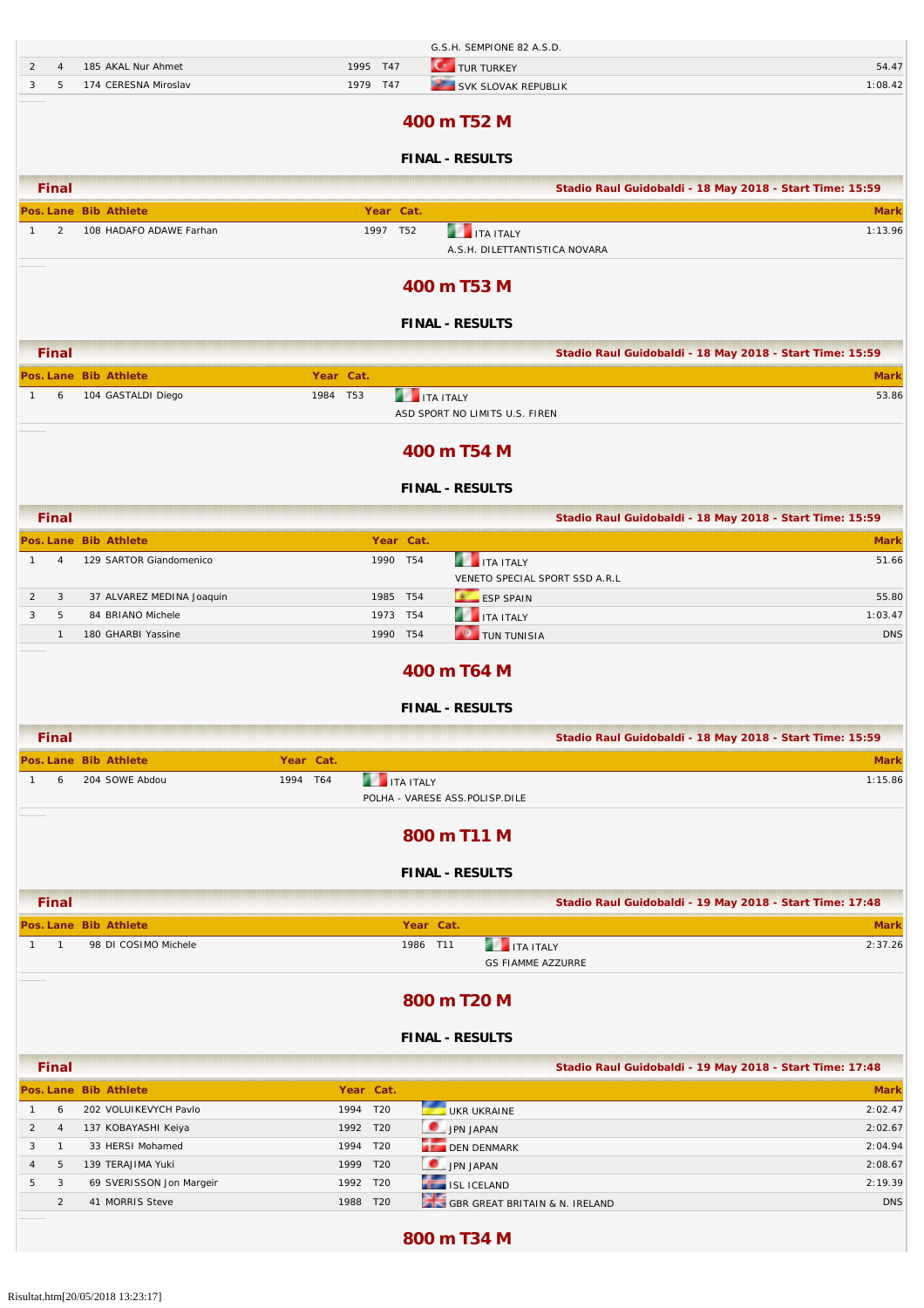|                                |                                       |                      | <b>FINAL - RESULTS</b>                                 |                                 |                                                          |
|--------------------------------|---------------------------------------|----------------------|--------------------------------------------------------|---------------------------------|----------------------------------------------------------|
| <b>Final</b>                   |                                       |                      |                                                        |                                 | Stadio Raul Guidobaldi - 19 May 2018 - Start Time: 17:48 |
|                                | Pos. Lane Bib Athlete                 |                      | Year Cat.                                              |                                 | <b>Mark</b>                                              |
| $\overline{c}$<br>$\mathbf{1}$ | 38 MANNI Henry                        |                      | 1992 T34                                               | FIN FINLAND                     | 1:54.55                                                  |
| $\overline{2}$<br>3            | 155 AL-KUBAISI Mohammed Ras           |                      | 1993 T34                                               | QAT QATAR                       | 1:54.77                                                  |
| $\overline{7}$                 | 182 KTILA Walid                       |                      | 1985 T34                                               | $\bullet$<br><b>TUN TUNISIA</b> | <b>DNS</b>                                               |
|                                |                                       |                      | 800 m T38 M                                            |                                 |                                                          |
|                                |                                       |                      | <b>FINAL - RESULTS</b>                                 |                                 |                                                          |
| <b>Final</b>                   |                                       |                      |                                                        |                                 | Stadio Raul Guidobaldi - 19 May 2018 - Start Time: 17:48 |
|                                | Pos. Lane Bib Athlete                 |                      | Year Cat.                                              |                                 | <b>Mark</b>                                              |
| 6                              | 183 SAIDI Abbes                       |                      | <b>O</b> TUN TUNISIA<br>1983 T38                       |                                 | <b>DNS</b>                                               |
|                                |                                       |                      | 800 m T54 M                                            |                                 |                                                          |
|                                |                                       |                      | <b>FINAL - RESULTS</b>                                 |                                 |                                                          |
| <b>Final</b>                   |                                       |                      |                                                        |                                 | Stadio Raul Guidobaldi - 19 May 2018 - Start Time: 17:48 |
|                                | Pos. Lane Bib Athlete                 |                      | Year Cat.                                              |                                 | <b>Mark</b>                                              |
| 4<br>$\mathbf{1}$              | 37 ALVAREZ MEDINA Joaquin             |                      | T54<br>1985                                            | <b>ESP SPAIN</b>                | 1:54.43                                                  |
|                                | Intermediate: m. 400: 56.7            |                      | 800 m T64 M                                            |                                 |                                                          |
|                                |                                       |                      | <b>FINAL - RESULTS</b>                                 |                                 |                                                          |
| <b>Final</b>                   |                                       |                      |                                                        |                                 | Stadio Raul Guidobaldi - 19 May 2018 - Start Time: 17:48 |
|                                | Pos. Lane Bib Athlete                 | Year Cat.            |                                                        |                                 | <b>Mark</b>                                              |
| 3<br>1                         | 97 DE VIVO Claudio                    | 1980 T64             | <b>THE ITA ITALY</b><br>ASD ASCO                       |                                 | 2:25.61                                                  |
| 2<br>$\overline{4}$            | 204 SOWE Abdou                        | 1994 T64             | <b>THE TEALY</b><br>POLHA - VARESE ASS.POLISP.DILE     |                                 | 2:51.23                                                  |
|                                |                                       |                      | 1500 m T11 M                                           |                                 |                                                          |
|                                |                                       |                      | <b>FINAL - RESULTS</b>                                 |                                 |                                                          |
| <b>Final</b>                   |                                       |                      |                                                        |                                 | Stadio Raul Guidobaldi - 18 May 2018 - Start Time: 17:43 |
| Pos. Bib Athlete               |                                       | Year Cat.            |                                                        |                                 | <b>Mark</b>                                              |
| $\mathbf{1}$                   | 77 BALDELLI Michele                   | 1984 T11             | <b>THE ITA ITALY</b><br>A.S. CULT. ANTHROPOS SOC. SPOR |                                 | 4:44.29                                                  |
|                                |                                       |                      | 1500m T20 M                                            |                                 |                                                          |
|                                |                                       |                      | <b>FINAL - RESULTS</b>                                 |                                 |                                                          |
| <b>Final</b>                   |                                       |                      |                                                        |                                 | Stadio Raul Guidobaldi - 18 May 2018 - Start Time: 17:43 |
| Pos. Bib Athlete               |                                       | Year Cat.            |                                                        |                                 | <b>Mark</b>                                              |
| $\mathbf{1}$                   | 41 MORRIS Steve                       | 1988 T20             | GBR GREAT BRITAIN & N. IRELAND                         |                                 | 3:59.76                                                  |
| 2                              | 202 VOLUIKEVYCH Pavlo                 | 1994 T20             | UKR UKRAINE                                            |                                 | 4:05.60                                                  |
| 3                              | 137 KOBAYASHI Keiya                   | 1992 T20             | JPN JAPAN                                              |                                 | 4:07.96                                                  |
| 4<br>5                         | 33 HERSI Mohamed<br>139 TERAJIMA Yuki | 1994 T20<br>1999 T20 | DEN DENMARK<br>JPN JAPAN                               |                                 | 4:12.96<br>4:26.73                                       |
| 6                              | 12 MROWCZYNSKI Pierre                 | 1996 T20             | и<br>BEL BELGIUM                                       |                                 | 5:12.56                                                  |
|                                |                                       |                      | 1500 m T37 M                                           |                                 |                                                          |
|                                |                                       |                      | <b>FINAL - RESULTS</b>                                 |                                 |                                                          |
| <b>Final</b>                   |                                       |                      |                                                        |                                 | Stadio Raul Guidobaldi - 18 May 2018 - Start Time: 17:43 |
| Pos. Bib Athlete               |                                       |                      | Year Cat.                                              |                                 | <b>Mark</b>                                              |
| 1                              | 36 VIENBERG Christoffer               |                      | 1994 T37                                               | <b>DEN DENMARK</b>              | 4:26.07                                                  |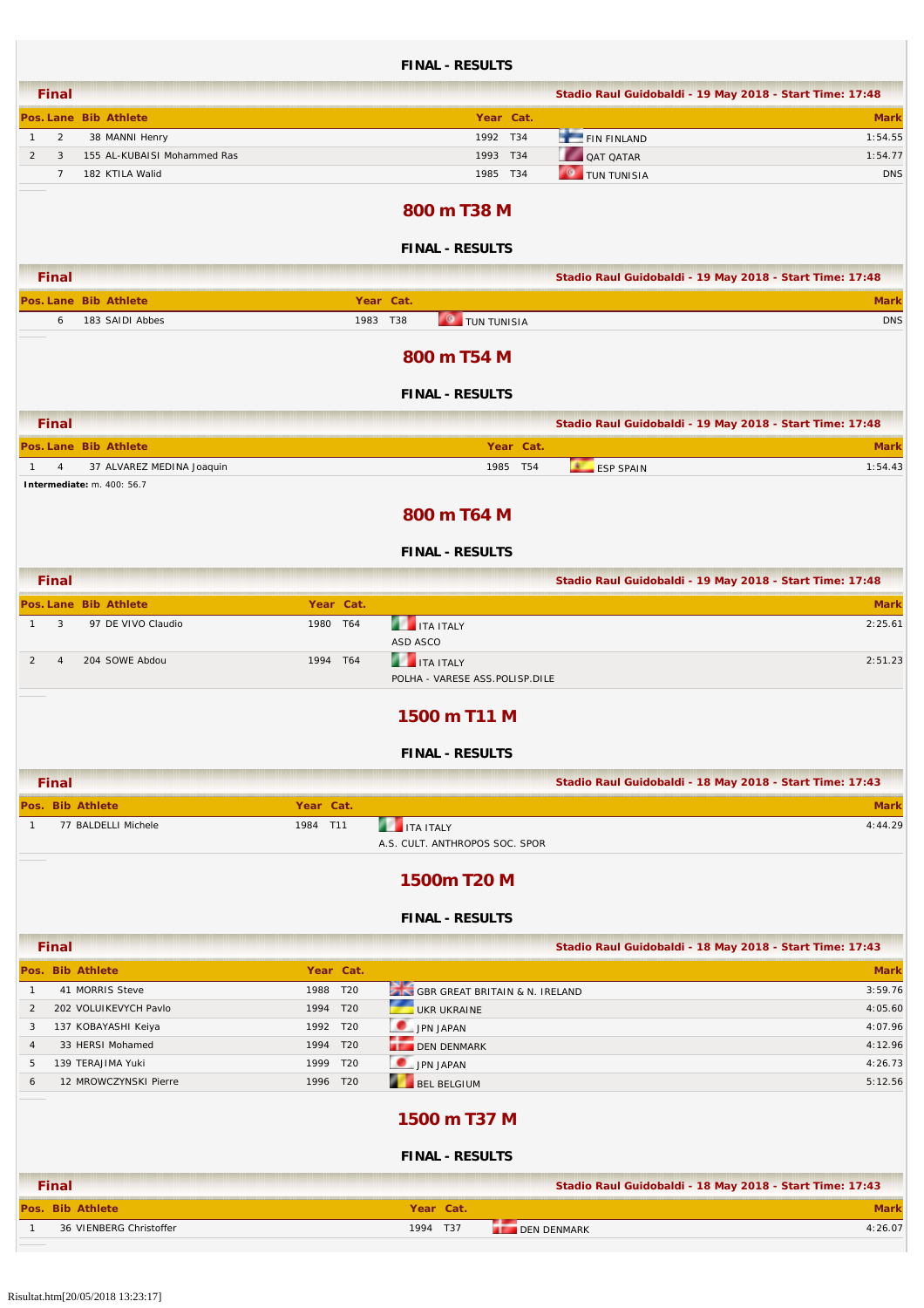### **1500 m T38 M**

|                                                 | <b>FINAL - RESULTS</b>                                   |                |
|-------------------------------------------------|----------------------------------------------------------|----------------|
| <b>Final</b>                                    | Stadio Raul Guidobaldi - 18 May 2018 - Start Time: 17:43 |                |
| Pos. Bib Athlete                                | Year Cat.                                                | <b>Mark</b>    |
| 60 LEAVY David<br>$\mathbf{1}$                  | 1992 T38<br><b>IRL IRELAND</b>                           | 4:25.35        |
| $\overline{2}$<br>35 LAGERGREN Anders           | 1991<br><b>T38</b><br><b>DEN DENMARK</b>                 | 4:41.85        |
| 183 SAIDI Abbes                                 | $\circ$<br>1983 T38<br>TUN TUNISIA                       | <b>DNS</b>     |
|                                                 | 1500 m T64 M                                             |                |
|                                                 | <b>FINAL - RESULTS</b>                                   |                |
| <b>Final</b>                                    | Stadio Raul Guidobaldi - 18 May 2018 - Start Time: 17:43 |                |
| Pos. Bib Athlete                                | Year Cat.                                                | <b>Mark</b>    |
| 97 DE VIVO Claudio<br>1                         | <b>THE ITA ITALY</b><br>1980 T64<br>ASD ASCO             | $(IR)$ 4:56.87 |
|                                                 | 1500 m T53-54 M                                          |                |
|                                                 | <b>FINAL - RESULTS</b>                                   |                |
| <b>Final</b>                                    | Stadio Raul Guidobaldi - 18 May 2018 - Start Time: 17:43 |                |
| Pos. Bib Athlete                                | Year Cat.                                                | <b>Mark</b>    |
| 37 ALVAREZ MEDINA Joaquin<br>1                  | 1985 T54<br><b>ESP SPAIN</b>                             | 3:42.77        |
| 180 GHARBI Yassine                              | <b>O</b> TUN TUNISIA<br>1990 T54                         | <b>DNS</b>     |
|                                                 | 5000 m T11 M                                             |                |
|                                                 | <b>FINAL - RESULTS</b>                                   |                |
| <b>Final</b>                                    | Stadio Raul Guidobaldi - 20 May 2018 - Start Time: 09:48 |                |
| Year Cat.<br>Pos. Bib Athlete                   |                                                          | <b>Mark</b>    |
| 77 BALDELLI Michele<br>1984 T11<br>$\mathbf{1}$ | <b>THE ITA ITALY</b><br>A.S. CULT. ANTHROPOS SOC. SPOR   | 18:38.46       |
|                                                 | 5000 m T20 M                                             |                |
|                                                 | <b>FINAL - RESULTS</b>                                   |                |
| <b>Final</b>                                    | Stadio Raul Guidobaldi - 20 May 2018 - Start Time: 09:48 |                |
| Pos. Bib Athlete                                | Year Cat.                                                | <b>Mark</b>    |
| 33 HERSI Mohamed<br>1                           | 1994 T20<br><b>DEN DENMARK</b>                           | 16:22.66       |
|                                                 | 5000 m T37 M                                             |                |
|                                                 | <b>FINAL - RESULTS</b>                                   |                |
| <b>Final</b>                                    | Stadio Raul Guidobaldi - 20 May 2018 - Start Time: 09:48 |                |
| Pos. Bib Athlete                                | Year Cat.                                                | <b>Mark</b>    |
| 36 VIENBERG Christoffer<br>1                    | 1994 T37<br><b>DEN DENMARK</b>                           | 16:18.94       |
|                                                 | 5000 m T38 M                                             |                |
|                                                 | <b>FINAL - RESULTS</b>                                   |                |
| <b>Final</b>                                    | Stadio Raul Guidobaldi - 20 May 2018 - Start Time: 09:48 |                |
| Pos. Bib Athlete                                | Year Cat.                                                | <b>Mark</b>    |
| 35 LAGERGREN Anders<br>1                        | 1991 T38<br><b>DEN DENMARK</b>                           | 18:01.51       |
|                                                 | $100 m M+W$                                              |                |

**SERIES - RESULTS**

**Serie 1 Stadio Raul Guidobaldi - 19 May 2018 - Start Time: 16:25 - Wind: +1.3**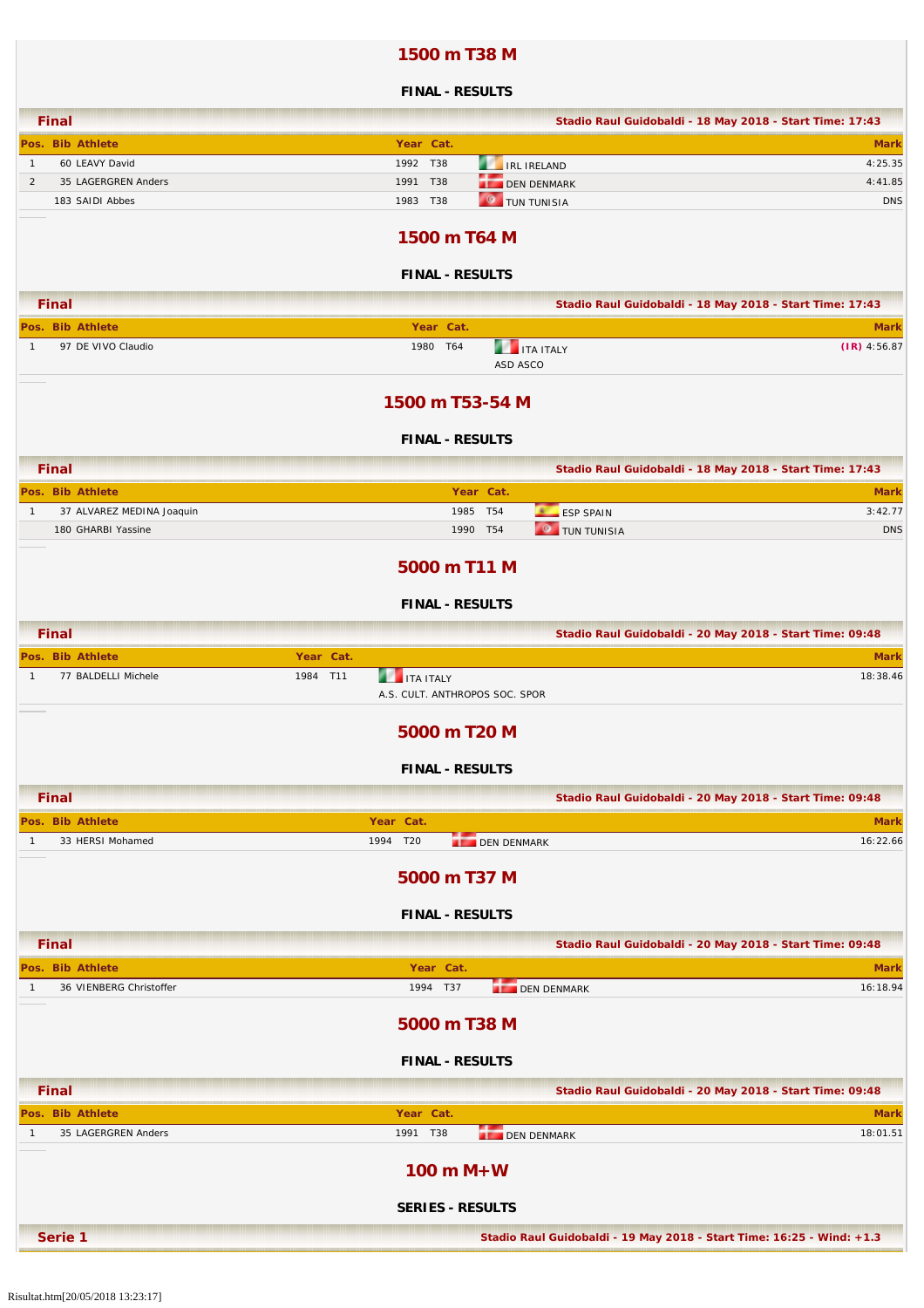|                |                | Pos. Lane Bib Athlete       |      | Year Cat. |                           | <b>Mark</b> |
|----------------|----------------|-----------------------------|------|-----------|---------------------------|-------------|
|                | $\overline{4}$ | 155 AL-KUBAISI Mohammed Ras | 1993 | T34       | <b>QAT QATAR</b>          | 16.88       |
| $\overline{2}$ | 5              | 38 MANNI Henry              | 1992 | T34       | FIN FINLAND               | 17.27       |
| 3              | 6              | 154 AL-HAJRI Khalid Hamad   | 1995 | T34       | <b>QAT QATAR</b>          | 18.13       |
| $\overline{4}$ | 3              | 136 ZANI Nicolas            | 1999 | T33       | <b>THE TEALY</b>          | 28.13       |
|                |                |                             |      |           | G.S.H. SEMPIONE 82 A.S.D. |             |
| 5.             |                | 73 APICELLA Antonio         | 1971 | T34       | <b>THE ITA ITALY</b>      | 29.27       |
|                |                |                             |      |           | A.S. DISABILI LA RONDINE  |             |
| 6              | $\mathcal{P}$  | 80 BENEVENTO Marzio         | 1973 | T33       | <b>THE TEALY</b>          | 34.98       |
|                |                |                             |      |           | A.S. DISABILI LA RONDINE  |             |
|                |                |                             |      |           |                           |             |

| Serie 2        |                         |          |           |                                | Stadio Raul Guidobaldi - 19 May 2018 - Start Time: 16:31 - Wind: +0.5 |  |  |
|----------------|-------------------------|----------|-----------|--------------------------------|-----------------------------------------------------------------------|--|--|
|                | Pos. Lane Bib Athlete   |          | Year Cat. |                                | <b>Mark</b>                                                           |  |  |
| 5.             | 129 SARTOR Giandomenico | 1990 T54 |           | <b>THE TANTALY</b>             | 14.95                                                                 |  |  |
|                |                         |          |           | VENETO SPECIAL SPORT SSD A.R.L |                                                                       |  |  |
| $\overline{4}$ | 104 GASTALDI Diego      | 1984 T53 |           | <b>THE TEALY</b>               | $(IR)$ 16.40                                                          |  |  |
|                |                         |          |           | ASD SPORT NO LIMITS U.S. FIREN |                                                                       |  |  |
| 3              | 108 HADAFO ADAWE Farhan | 1997 T52 |           | <b>THE TEALY</b>               | $(IR)$ 18.92                                                          |  |  |
|                |                         |          |           | A.S.H. DILETTANTISTICA NOVARA  |                                                                       |  |  |

| Serie 3 |                          |          |           | Stadio Raul Guidobaldi - 19 May 2018 - Start Time: 16:39 - Wind: +1.7 |             |  |
|---------|--------------------------|----------|-----------|-----------------------------------------------------------------------|-------------|--|
|         | Pos. Lane Bib Athlete    |          | Year Cat. |                                                                       | <b>Mark</b> |  |
|         | 116 MENCOBONI Anna Maria | 1968 T12 |           | <b>THE TEALER</b>                                                     | 15.63       |  |
|         |                          |          |           | A.S. CULT. ANTHROPOS SOC. SPOR                                        |             |  |
|         | 127 RIZZI Gaia           | 1997 T11 |           | <b>THE TEALY</b>                                                      | 15.85       |  |
|         |                          |          |           | GRUPPO SPORTIVO DILETTANTISTIC                                        |             |  |

|                | Serie 4 |                         |          |           | Stadio Raul Guidobaldi - 19 May 2018 - Start Time: 16:45 - Wind: +1.2 |             |  |
|----------------|---------|-------------------------|----------|-----------|-----------------------------------------------------------------------|-------------|--|
|                |         | Pos. Lane Bib Athlete   |          | Year Cat. |                                                                       | <b>Mark</b> |  |
|                | 4       | 58 COMERFORD Orla       | 1997 T13 |           | <b>EXAMPLE IRELAND</b>                                                | 12.75       |  |
|                | 3       | 82 BERTOLI Carlotta     | 2000     | T13       | <b>THE TEALY</b>                                                      | 14.03       |  |
|                |         |                         |          |           | VENETO SPECIAL SPORT SSD A.R.L                                        |             |  |
|                |         | 109 INGA Antonella      | 1995 T13 |           | <b>THE TEALY</b>                                                      | 14.38       |  |
|                |         |                         |          |           | <b>FREEMOVING</b>                                                     |             |  |
| $\overline{4}$ | 5       | 118 PACIOLLA Margherita | 2003 T13 |           | <b>THE TEAL SET IT ALLY</b>                                           | 15.71       |  |
|                |         |                         |          |           | POLISPORTIVA MILANESE 1979 SPO                                        |             |  |

|                | Serie 5        |                            |          |            | Stadio Raul Guidobaldi - 19 May 2018 - Start Time: 16:53 - Wind: +1.1 |             |  |  |  |
|----------------|----------------|----------------------------|----------|------------|-----------------------------------------------------------------------|-------------|--|--|--|
|                |                | Pos. Lane Bib Athlete      |          | Year Cat.  |                                                                       | <b>Mark</b> |  |  |  |
|                | $\overline{4}$ | 50 EKLER Luca              | 1998     | <b>T38</b> | HUN HUNGARY                                                           | 13.01       |  |  |  |
| $\overline{2}$ | 6              | 65 ADALSTEINSDOTTIR Bergru | 2000     | T37        | <b>ISL ICELAND</b>                                                    | 15.30       |  |  |  |
| 3              | 3              | 91 CONTRAFATTO Monica Graz | 1981 T63 |            | <b>THE ITA ITALY</b>                                                  | 15.57       |  |  |  |
|                |                |                            |          |            | <b>GS PARALIMPICO DIFESA</b>                                          |             |  |  |  |
|                | $\mathcal{P}$  | 130 SIMION Alina Alexandra | 1987     | T64        | <b>THE TEALY</b>                                                      | 15.64       |  |  |  |
|                |                |                            |          |            | POLHA - VARESE ASS.POLISP.DILE                                        |             |  |  |  |
| 5              | 5              | 89 CIPELLI Francesca       | 1997     | T37        | <b>THE TEAL SET IT ALLY</b>                                           | 16.73       |  |  |  |
|                |                |                            |          |            | VENETO SPECIAL SPORT SSD A.R.L                                        |             |  |  |  |
| 6              | $\overline{7}$ | 92 CORSO Oxana             | 1995 T35 |            | <b>THE TEALY</b>                                                      | 16.79       |  |  |  |
|                |                |                            |          |            | <b>G.S.PARALIMPICO FIAMME GIALLE</b>                                  |             |  |  |  |
|                |                | 120 PIERRI Daniela         | 1982 T64 |            | <b>THE TEAL ITALY</b>                                                 | 17.75       |  |  |  |
|                |                |                            |          |            | ASD ATLETICA 2000                                                     |             |  |  |  |

| Serie 6 |                             |          | Stadio Raul Guidobaldi - 19 May 2018 - Start Time: 17:00 - Wind: +2.0 |                                       |             |
|---------|-----------------------------|----------|-----------------------------------------------------------------------|---------------------------------------|-------------|
|         | Pos. Lane Bib Athlete       |          | Year Cat.                                                             |                                       | <b>Mark</b> |
| 3       | 66 AXELSSON Patrekur        | 1994 T11 |                                                                       | ISL ICELAND                           | 12.48       |
|         | 107 GORI Stefano            | 1960 T11 |                                                                       | <b>THE ITA ITALY</b><br>G.S. UIC PISA | 14.35       |
|         |                             |          |                                                                       |                                       |             |
| 5.      | 126 RAVASIO NANQUE Valerian | 1989 T12 |                                                                       | <b>THE TEALY</b>                      | <b>DNS</b>  |
|         |                             |          |                                                                       | A.S.D. OMERO RUNNERS BERGAMO          |             |

| Serie 7 |                         |           | Stadio Raul Guidobaldi - 19 May 2018 - Start Time: 17:05 - Wind: +0.9 |                   |             |
|---------|-------------------------|-----------|-----------------------------------------------------------------------|-------------------|-------------|
|         | Pos. Lane Bib Athlete   | Year Cat. |                                                                       |                   | <b>Mark</b> |
| 6       | 177 JONSSON Per         | 1988 T13  |                                                                       | SWE SWEDEN        | 12.07       |
|         | 167 VITAN Mihai-nicolae | 2001 T13  |                                                                       | ROU ROMANIA       | 13.14       |
|         | 169 LANGENHOVEN Hilton  | 1983 T12  |                                                                       | RSA SOUTH AFRICA  | <b>DNS</b>  |
|         | 42 GHAVELAS Athanasios  | 1999      | T <sub>12</sub>                                                       | <b>GRE GREECE</b> | <b>DNS</b>  |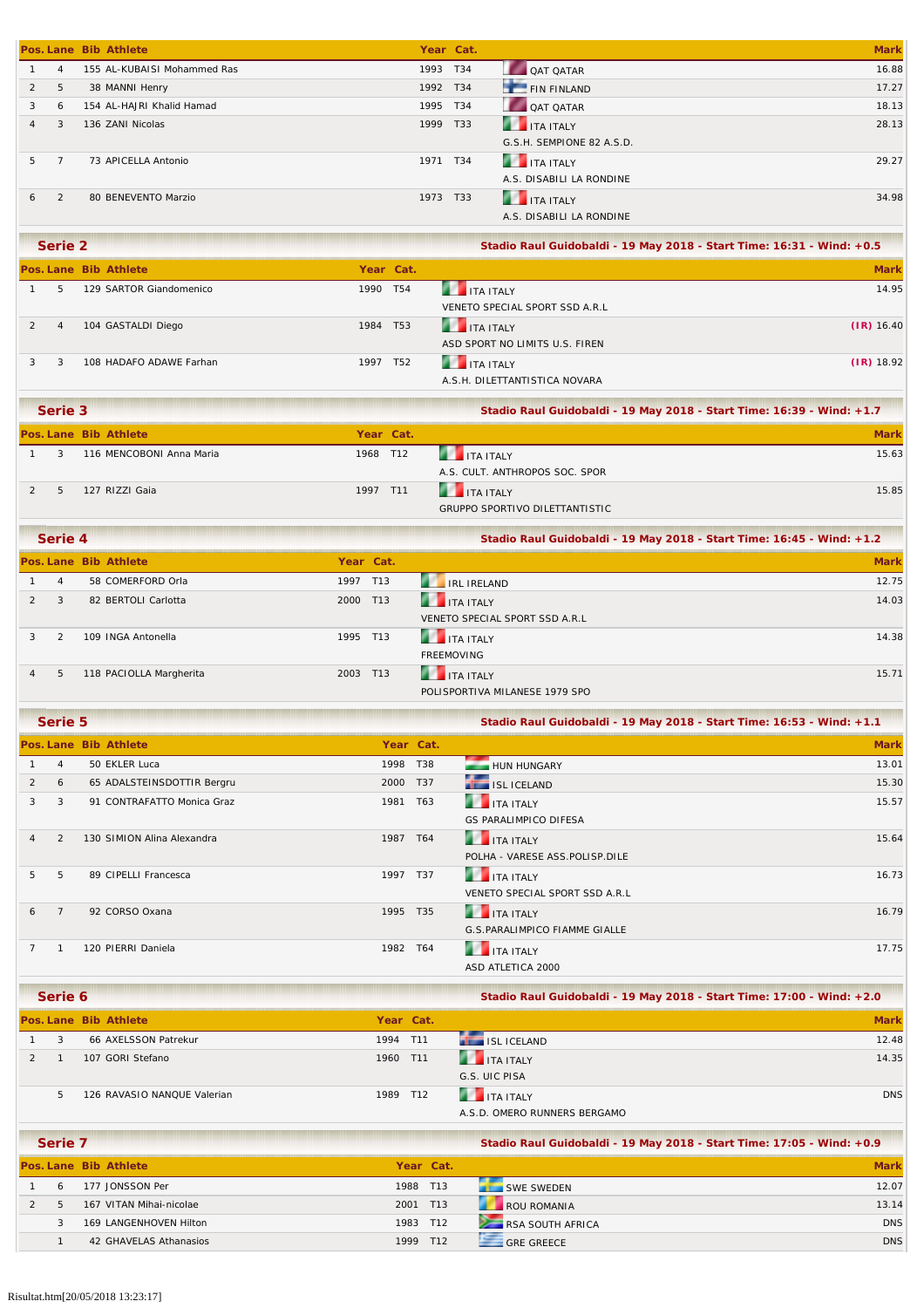|                | Serie 8       |                             |          |           | Stadio Raul Guidobaldi - 19 May 2018 - Start Time: 17:11 - Wind: +2.0 |              |  |  |  |
|----------------|---------------|-----------------------------|----------|-----------|-----------------------------------------------------------------------|--------------|--|--|--|
|                |               | Pos. Lane Bib Athlete       |          | Year Cat. |                                                                       | <b>Mark</b>  |  |  |  |
|                | 6             | 147 MOHAMAD PUZI Mohamad Ri | 1987 T36 |           | MAS MALAYSIA                                                          | 12.02        |  |  |  |
| $\overline{2}$ | 5             | 164 PETRIA Marian           | 1990 T36 |           | ROU ROMANIA                                                           | 14.29        |  |  |  |
|                | $\mathcal{P}$ | 249 BALDINI Marco           | 1984 T35 |           | <b>THE ITA ITALY</b>                                                  | $(IR)$ 14.98 |  |  |  |
|                |               |                             |          |           | US ACLI III MILLENNIO                                                 |              |  |  |  |
| $\overline{4}$ | 3             | 153 AL-DOSARI Khalifa Abdul | 1993 T38 |           | QAT QATAR                                                             | 16.37        |  |  |  |
|                |               | 128 RUSSO Nicola            | 1978 T36 |           | <b>THE TALE ITALY</b>                                                 | 20.72        |  |  |  |
|                |               |                             |          |           | A.S. DISABILI LA RONDINE                                              |              |  |  |  |

| Serie 9        |                           |           | Stadio Raul Guidobaldi - 19 May 2018 - Start Time: 17:38 - Wind: +1.5 |                                |             |
|----------------|---------------------------|-----------|-----------------------------------------------------------------------|--------------------------------|-------------|
|                | Pos. Lane Bib Athlete     | Year Cat. |                                                                       |                                | <b>Mark</b> |
| 3              | 18 HOOKER VELASQUEZ Dixon | 1994 T38  |                                                                       | <b>COL COLOMBIA</b>            | 12.30       |
| 6              | 131 STACCHIOTTI Stefano   | 1991 T37  |                                                                       | <b>THE TEALY</b>               | 14.91       |
|                |                           |           |                                                                       | A.S. CULT. ANTHROPOS SOC. SPOR |             |
| 5              | 83 BONACCINA Cristian     | 1982 T37  |                                                                       | <b>THE TEALY</b>               | 15.57       |
|                |                           |           |                                                                       | <b>HANDY SPORT RAGUSA</b>      |             |
| $\overline{4}$ | 31 BAK PEDERSEN Noa       | 1996 T37  |                                                                       | <b>DEN DENMARK</b>             | <b>DQ</b>   |
|                |                           |           |                                                                       |                                |             |

DQ RULE 17.7

|                | Serie 10       |                       |           |     |                                | Stadio Raul Guidobaldi - 19 May 2018 - Start Time: 17:27 - Wind: +0.9 |  |  |
|----------------|----------------|-----------------------|-----------|-----|--------------------------------|-----------------------------------------------------------------------|--|--|
|                |                | Pos. Lane Bib Athlete | Year Cat. |     |                                | <b>Mark</b>                                                           |  |  |
|                | 3              | 170 MHLONGO Mpumelelo | 1994      | T44 | RSA SOUTH AFRICA               | 11.27                                                                 |  |  |
| $\overline{2}$ | $\overline{4}$ | 76 BAGAINI Riccardo   | 2000      | T47 | <b>THE TEALY</b>               | $(IR)$ 11.56                                                          |  |  |
|                |                |                       |           |     | G.S.H. SEMPIONE 82 A.S.D.      |                                                                       |  |  |
| 3              | 6              | 245 FILSOE Kasper     | 1990      | T46 | DEN DENMARK                    | 11.65                                                                 |  |  |
| 4              | 2              | 99 DI MARINO Emanuele | 1989      | T44 | <b>THE TEAL ITALY</b>          | 12.07                                                                 |  |  |
|                |                |                       |           |     | <b>GS FIAMME AZZURRE</b>       |                                                                       |  |  |
| 5              |                | 102 FREZZA Elia       | 2001      | T46 | <b>THE TEAL ITALY</b>          | 13.21                                                                 |  |  |
|                |                |                       |           |     | VENETO SPECIAL SPORT SSD A.R.L |                                                                       |  |  |
| 6              |                | 78 BATTAGLIA Demetrio | 1985      | T46 | <b>THE TEALY</b>               | 13.66                                                                 |  |  |
|                |                |                       |           |     | POL. DILETTANTISTICA ASPET     |                                                                       |  |  |
|                | 8              | 190 ELYAZ Kerim       | 1998      | T47 | <b>CONTROL TURKEY</b>          | <b>DQ</b>                                                             |  |  |
|                | 5              | 205 CICCHETTI Marco   | 1999      | T44 | <b>THE TEALY</b>               | <b>DNS</b>                                                            |  |  |
|                |                |                       |           |     | <b>GS FIAMME AZZURRE</b>       |                                                                       |  |  |

DQ RULE 17.7

| Serie 11 |                         |           |     | Stadio Raul Guidobaldi - 19 May 2018 - Start Time: 17:36 - Wind: +1.7 |             |
|----------|-------------------------|-----------|-----|-----------------------------------------------------------------------|-------------|
|          | Pos. Lane Bib Athlete   | Year Cat. |     |                                                                       | <b>Mark</b> |
| 5        | 134 VICCO Irbin Augusto | 1993 T64  |     | <b>ITA ITALY</b>                                                      | 14.19       |
|          |                         |           |     | POLHA - VARESE ASS.POLISP.DILE                                        |             |
|          | 119 PENTAGONI Marco     | 1999 T63  |     | <b>THE ITA ITALY</b>                                                  | 14.89       |
|          |                         |           |     | A.S.H. DILETTANTISTICA NOVARA                                         |             |
|          | 196 NURULLAH Kart       | 1981      | T63 | <b>TUR TURKEY</b>                                                     | 14.92       |

|                |                | <b>SUMMARY</b>              |          |                 |                                   | <b>Stadio Raul Guidobaldi</b> |        |  |
|----------------|----------------|-----------------------------|----------|-----------------|-----------------------------------|-------------------------------|--------|--|
|                |                | Pos. Lane Bib Athlete       |          | Year Cat.       |                                   | <b>Mark</b>                   | Wind   |  |
| $\mathbf{1}$   | 3              | 170 MHLONGO Mpumelelo       | 1994 T44 |                 | $\sim$<br><b>RSA SOUTH AFRICA</b> | 11.27                         | $+0.9$ |  |
| 2              | $\overline{4}$ | 76 BAGAINI Riccardo         | 2000     | T47             | <b>THE TEALY</b>                  | $(IR)$ 11.56                  | $+0.9$ |  |
|                |                |                             |          |                 | G.S.H. SEMPIONE 82 A.S.D.         |                               |        |  |
| 3              | 6              | 245 FILSOE Kasper           | 1990 T46 |                 | <b>DEN DENMARK</b>                | 11.65                         | $+0.9$ |  |
| 4              | 6              | 147 MOHAMAD PUZI Mohamad Ri | 1987     | T36             | MAS MALAYSIA                      | 12.02                         | $+2.0$ |  |
| 5              | 6              | 177 JONSSON Per             | 1988 T13 |                 | <b>SWE SWEDEN</b>                 | 12.07                         | $+0.9$ |  |
| 5              | 2              | 99 DI MARINO Emanuele       | 1989     | T44             | ITA ITALY                         | 12.07                         | $+0.9$ |  |
|                |                |                             |          |                 | <b>GS FIAMME AZZURRE</b>          |                               |        |  |
| $\overline{7}$ | 3              | 18 HOOKER VELASQUEZ Dixon   | 1994     | T38             | <b>COL COLOMBIA</b>               | 12.30                         | $+1.5$ |  |
| 8              | 3              | 66 AXELSSON Patrekur        | 1994     | T11             | <b>ISL ICELAND</b>                | 12.48                         | $+2.0$ |  |
| 9              | $\overline{4}$ | 58 COMERFORD Orla           | 1997     | T <sub>13</sub> | <b>THE IRE IRELAND</b>            | 12.75                         | $+1.2$ |  |
| 10             | $\overline{4}$ | 50 EKLER Luca               | 1998     | T38             | HUN HUNGARY                       | 13.01                         | $+1.1$ |  |
| 11             | 5              | 167 VITAN Mihai-nicolae     | 2001     | T <sub>13</sub> | <b>ROU ROMANIA</b>                | 13.14                         | $+0.9$ |  |
| 12             | $\overline{7}$ | 102 FREZZA Elia             | 2001     | T46             | <b>THE TEALY</b>                  | 13.21                         | $+0.9$ |  |
|                |                |                             |          |                 | VENETO SPECIAL SPORT SSD A.R.L    |                               |        |  |
| 13             | $\mathbf{1}$   | 78 BATTAGLIA Demetrio       | 1985     | T46             | <b>THE ITA ITALY</b>              | 13.66                         | $+0.9$ |  |
|                |                |                             |          |                 | POL. DILETTANTISTICA ASPET        |                               |        |  |
| 14             | 3              | 82 BERTOLI Carlotta         | 2000     | T <sub>13</sub> | <b>ITA ITALY</b>                  | 14.03                         | $+1.2$ |  |
|                |                |                             |          |                 | VENETO SPECIAL SPORT SSD A.R.L    |                               |        |  |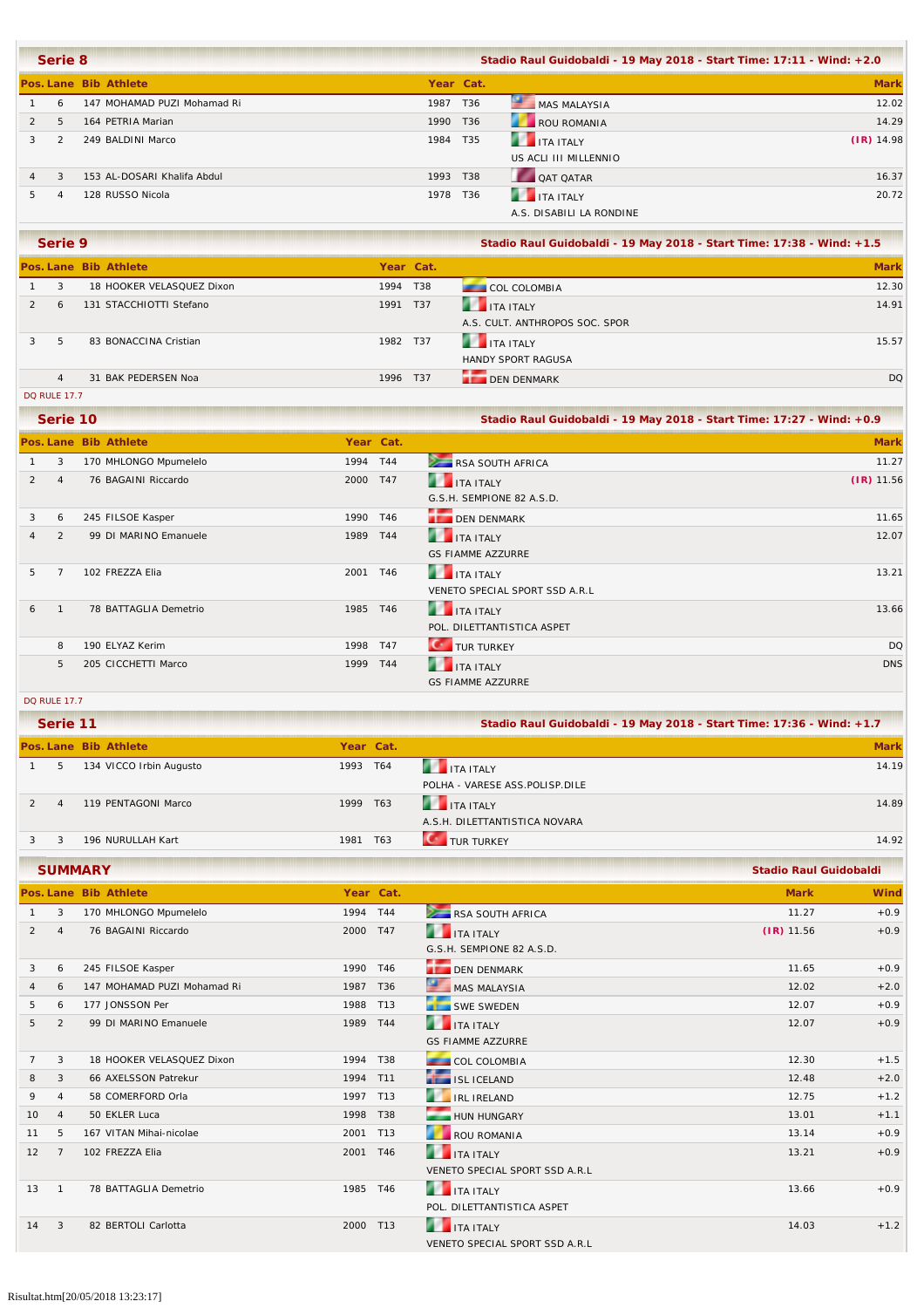| 15       | 5                   | 134 VICCO Irbin Augusto               | 1993 T64             |          | <b>THE ITA ITALY</b>                                   | 14.19          | $+1.7$           |
|----------|---------------------|---------------------------------------|----------------------|----------|--------------------------------------------------------|----------------|------------------|
|          |                     |                                       |                      |          | POLHA - VARESE ASS.POLISP.DILE                         |                |                  |
| 16<br>17 | 5<br>$\overline{1}$ | 164 PETRIA Marian<br>107 GORI Stefano | 1990 T36<br>1960 T11 |          | ROU ROMANIA<br><b>THE ITA ITALY</b>                    | 14.29<br>14.35 | $+2.0$<br>$+2.0$ |
|          |                     |                                       |                      |          | G.S. UIC PISA                                          |                |                  |
| 18       | $\overline{2}$      | 109 INGA Antonella                    | 1995 T13             |          | <b>THE TEAL ITALY</b><br><b>FREEMOVING</b>             | 14.38          | $+1.2$           |
| 19       | $\overline{4}$      | 119 PENTAGONI Marco                   |                      | 1999 T63 | <b>THE ITA ITALY</b><br>A.S.H. DILETTANTISTICA NOVARA  | 14.89          | $+1.7$           |
| 20       | 6                   | 131 STACCHIOTTI Stefano               | 1991 T37             |          | <b>THE ITA ITALY</b><br>A.S. CULT. ANTHROPOS SOC. SPOR | 14.91          | $+1.5$           |
| 21       | 3                   | 196 NURULLAH Kart                     | 1981 T63             |          | <b>C</b> TUR TURKEY                                    | 14.92          | $+1.7$           |
| 22       | 5                   | 129 SARTOR Giandomenico               | 1990 T54             |          | <b>THE ITA ITALY</b><br>VENETO SPECIAL SPORT SSD A.R.L | 14.95          | $+0.5$           |
| 23       | $\overline{2}$      | 249 BALDINI Marco                     | 1984 T35             |          | <b>THE ITA ITALY</b><br>US ACLI III MILLENNIO          | $(IR)$ 14.98   | $+2.0$           |
| 24       | 6                   | 65 ADALSTEINSDOTTIR Bergru            | 2000 T37             |          | ISL ICELAND                                            | 15.30          | $+1.1$           |
| 25       | 5                   | 83 BONACCINA Cristian                 | 1982 T37             |          | <b>THE TEAL ITALY</b>                                  | 15.57          | $+1.5$           |
|          |                     |                                       |                      |          | HANDY SPORT RAGUSA                                     |                |                  |
| 25       | 3                   | 91 CONTRAFATTO Monica Graz            | 1981                 | T63      | <b>THE ITA ITALY</b><br><b>GS PARALIMPICO DIFESA</b>   | 15.57          | $+1.1$           |
| 27       | 3                   | 116 MENCOBONI Anna Maria              | 1968 T12             |          | <b>THE ITA ITALY</b><br>A.S. CULT. ANTHROPOS SOC. SPOR | 15.63          | $+1.7$           |
| 28       | $\overline{2}$      | 130 SIMION Alina Alexandra            | 1987 T64             |          | <b>THE TEALY</b><br>POLHA - VARESE ASS.POLISP.DILE     | 15.64          | $+1.1$           |
| 29       | 5                   | 118 PACIOLLA Margherita               |                      | 2003 T13 | <b>THE ITA ITALY</b><br>POLISPORTIVA MILANESE 1979 SPO | 15.71          | $+1.2$           |
| 30       | 5                   | 127 RIZZI Gaia                        | 1997 T11             |          | <b>THE ITA ITALY</b><br>GRUPPO SPORTIVO DILETTANTISTIC | 15.85          | $+1.7$           |
| 31       | 3                   | 153 AL-DOSARI Khalifa Abdul           | 1993 T38             |          | QAT QATAR                                              | 16.37          | $+2.0$           |
| 32       | $\overline{4}$      | 104 GASTALDI Diego                    | 1984 T53             |          | <b>ITA ITALY</b><br>ASD SPORT NO LIMITS U.S. FIREN     | $(IR)$ 16.40   | $+0.5$           |
| 33       | 5                   | 89 CIPELLI Francesca                  | 1997 T37             |          | <b>THE ITA ITALY</b><br>VENETO SPECIAL SPORT SSD A.R.L | 16.73          | $+1.1$           |
| 34       | $\overline{7}$      | 92 CORSO Oxana                        | 1995 T35             |          | <b>THE TEALY</b><br>G.S.PARALIMPICO FIAMME GIALLE      | 16.79          | $+1.1$           |
| 35       | $\overline{4}$      | 155 AL-KUBAISI Mohammed Ras           | 1993 T34             |          | OAT QATAR                                              | 16.88          | $+1.3$           |
| 36       | 5                   | 38 MANNI Henry                        | 1992 T34             |          | FIN FINLAND                                            | 17.27          | $+1.3$           |
| 37       | $\overline{1}$      | 120 PIERRI Daniela                    | 1982 T64             |          | <b>THE ITA ITALY</b><br>ASD ATLETICA 2000              | 17.75          | $+1.1$           |
| 38       | 6                   | 154 AL-HAJRI Khalid Hamad             | 1995 T34             |          | OAT OATAR                                              | 18.13          | $+1.3$           |
| 39       | 3                   | 108 HADAFO ADAWE Farhan               |                      | 1997 T52 | <b>THE ITA ITALY</b><br>A.S.H. DILETTANTISTICA NOVARA  | $(IR)$ 18.92   | $+0.5$           |
| 40       | $\overline{4}$      | 128 RUSSO Nicola                      | 1978 T36             |          | <b>THE ITA ITALY</b><br>A.S. DISABILI LA RONDINE       | 20.72          | $+2.0$           |
| 41       | 3                   | 136 ZANI Nicolas                      |                      | 1999 T33 | <b>THE ITA ITALY</b><br>G.S.H. SEMPIONE 82 A.S.D.      | 28.13          | $+1.3$           |
| 42       | $\overline{7}$      | 73 APICELLA Antonio                   | 1971 T34             |          | <b>THE ITALY</b><br>A.S. DISABILI LA RONDINE           | 29.27          | $+1.3$           |
| 43       | $\overline{2}$      | 80 BENEVENTO Marzio                   | 1973 T33             |          | ITA ITALY<br>A.S. DISABILI LA RONDINE                  | 34.98          | $+1.3$           |
|          | 8                   | 190 ELYAZ Kerim                       | 1998 T47             |          | <b>C</b> TUR TURKEY                                    | <b>DQ</b>      | $+0.9$           |
|          | 4                   | 31 BAK PEDERSEN Noa                   | 1996 T37             |          | <b>DEN DENMARK</b>                                     | DQ             | $+1.5$           |
|          | 5                   | 126 RAVASIO NANQUE Valerian           |                      | 1989 T12 | <b>THE ITA ITALY</b><br>A.S.D. OMERO RUNNERS BERGAMO   | <b>DNS</b>     | $+2.0$           |
|          | 3                   | 169 LANGENHOVEN Hilton                | 1983 T12             |          | RSA SOUTH AFRICA                                       | <b>DNS</b>     | $+0.9$           |
|          | 5                   | 205 CICCHETTI Marco                   |                      | 1999 T44 | <b>THE ITALY</b><br><b>GS FIAMME AZZURRE</b>           | <b>DNS</b>     | $+0.9$           |
|          | $\mathbf{1}$        | 42 GHAVELAS Athanasios                | 1999 T12             |          | GRE GREECE                                             | <b>DNS</b>     | $+0.9$           |
|          |                     |                                       |                      |          | $200m M+W$                                             |                |                  |

### **SERIES - RESULTS**

**Pos. Lane Bib Athlete Year Cat. Mark**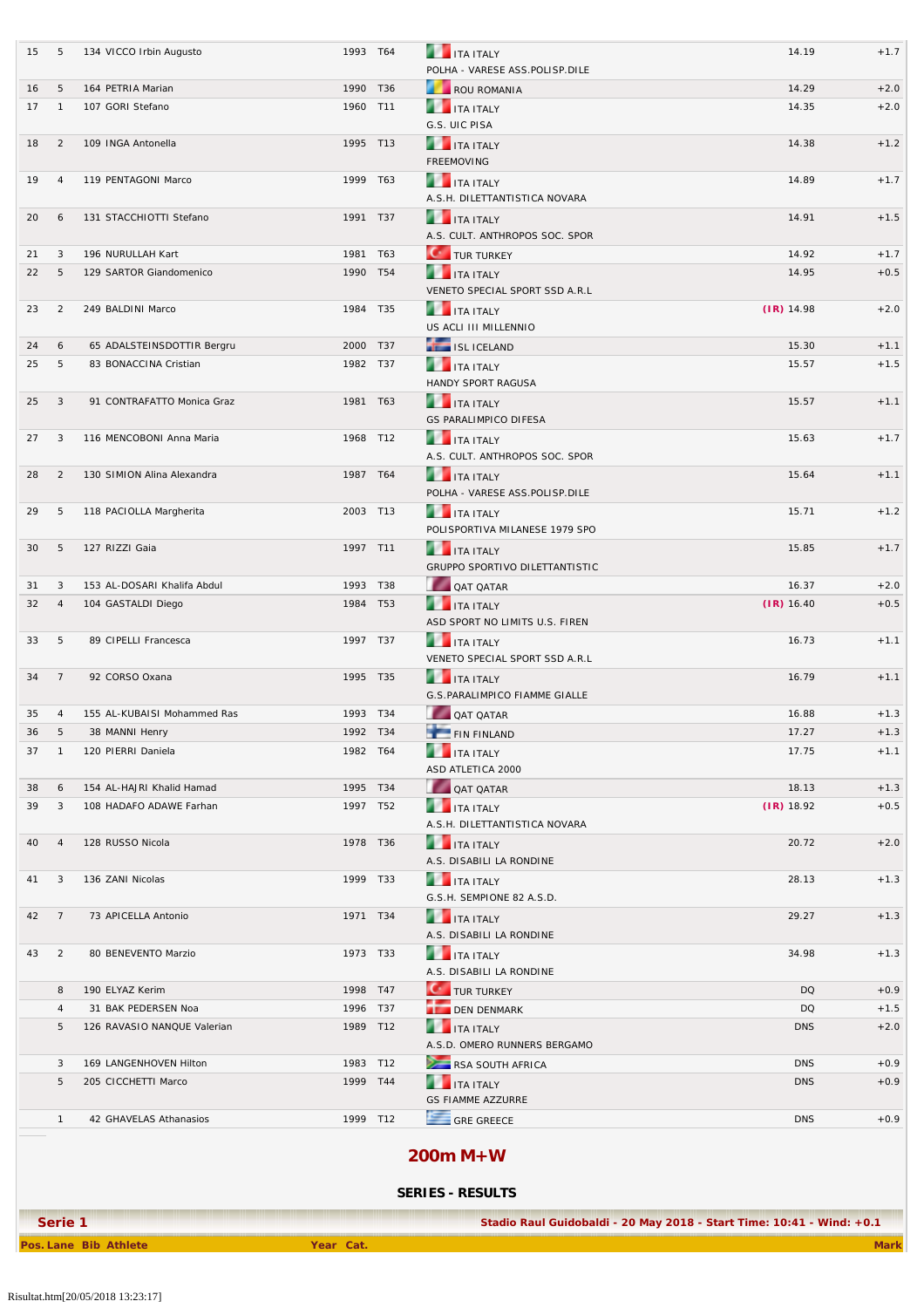| ت | 38 MANNI Henry   | 1992 T34 | <b>EXAMPLE IN FINLAND</b> | 31.27        |
|---|------------------|----------|---------------------------|--------------|
|   | 136 ZANI Nicolas | 1999 T33 | <b>THE ITA ITALY</b>      | $(IR)$ 56.15 |
|   |                  |          | G.S.H. SEMPIONE 82 A.S.D. |              |

| Serie 2 |                         |           |                                | Stadio Raul Guidobaldi - 20 May 2018 - Start Time: 10:47 - Wind: +1.1 |  |  |
|---------|-------------------------|-----------|--------------------------------|-----------------------------------------------------------------------|--|--|
|         | Pos. Lane Bib Athlete   | Year Cat. |                                | <b>Mark</b>                                                           |  |  |
|         | 129 SARTOR Giandomenico | 1990 T54  | <b>THE TEALY</b>               | $(IR)$ 26.83                                                          |  |  |
|         |                         |           | VENETO SPECIAL SPORT SSD A.R.L |                                                                       |  |  |
| 4       | 104 GASTALDI Diego      | 1984 T53  | <b>THE TEALY</b>               | $(IR)$ 28.52                                                          |  |  |
|         |                         |           | ASD SPORT NO LIMITS U.S. FIREN |                                                                       |  |  |
| 5       | 84 BRIANO Michele       | 1973 T54  | <b>THE ITA ITALY</b>           | 32.20                                                                 |  |  |

|   | Serie 3 |                          |           | Stadio Raul Guidobaldi - 20 May 2018 - Start Time: 10:59 - Wind: +1.1 |             |
|---|---------|--------------------------|-----------|-----------------------------------------------------------------------|-------------|
|   |         | Pos. Lane Bib Athlete    | Year Cat. |                                                                       | <b>Mark</b> |
|   | 5       | 82 BERTOLI Carlotta      | 2000 T13  | <b>ITA ITALY</b><br>VENETO SPECIAL SPORT SSD A.R.L                    | 29.30       |
|   | 3       | 116 MENCOBONI Anna Maria | 1968 T12  | <b>THE ITA ITALY</b><br>A.S. CULT. ANTHROPOS SOC. SPOR                | 32.45       |
| 3 |         | 127 RIZZI Gaja           | 1997 T11  | <b>THE ITA ITALY</b><br>GRUPPO SPORTIVO DILETTANTISTIC                | 33.35       |
|   |         | 113 LAURA Maria Edith    | 2000 T13  | <b>ITA ITALY</b>                                                      | 35.58       |

|                | Serie 4        |                            |  |           | Stadio Raul Guidobaldi - 20 May 2018 - Start Time: 11:07 - Wind: -0.5 |             |  |
|----------------|----------------|----------------------------|--|-----------|-----------------------------------------------------------------------|-------------|--|
|                |                | Pos. Lane Bib Athlete      |  | Year Cat. |                                                                       | <b>Mark</b> |  |
|                | $\overline{4}$ | 50 EKLER Luca              |  | 1998 T38  | HUN HUNGARY                                                           | 27.10       |  |
| $\overline{2}$ | 3              | 65 ADALSTEINSDOTTIR Bergru |  | 2000 T37  | ISL ICELAND                                                           | 32.51       |  |
|                | 5              | 130 SIMION Alina Alexandra |  | 1987 T64  | <b>THE ITA ITALY</b>                                                  | 32.96       |  |
|                |                |                            |  |           | POLHA - VARESE ASS.POLISP.DILE                                        |             |  |
|                |                | 115 MARINI Bianca          |  | 2000 T35  | <b>THE TEALY</b>                                                      | 44.39       |  |
|                |                |                            |  |           | A.S. CULT. ANTHROPOS SOC. SPOR                                        |             |  |

| Serie 5 |                             |          |           | Stadio Raul Guidobaldi - 20 May 2018 - Start Time: 11:14 - Wind: +1.5 |             |
|---------|-----------------------------|----------|-----------|-----------------------------------------------------------------------|-------------|
|         | Pos. Lane Bib Athlete       |          | Year Cat. |                                                                       | <b>Mark</b> |
| 3       | 66 AXELSSON Patrekur        | 1994 T11 |           | ISL ICELAND                                                           | 26.29       |
| 5       | 121 PIROSU Niccolo'         | 2000 T12 |           | <b>THE TEALY</b>                                                      | 26.81       |
|         |                             |          |           | <b>GS FIAMME AZZURRE</b>                                              |             |
|         | 107 GORI Stefano            | 1960 T11 |           | <b>THE TEALY</b>                                                      | 33.46       |
|         |                             |          |           | G.S. UIC PISA                                                         |             |
|         | 126 RAVASIO NANQUE Valerian | 1989 T12 |           | <b>THE TEALY</b>                                                      | <b>DNS</b>  |
|         |                             |          |           | A.S.D. OMERO RUNNERS BERGAMO                                          |             |

| Serie 6 |                             |           | Stadio Raul Guidobaldi - 20 May 2018 - Start Time: 11:19 - Wind: +2.0 |                    |             |
|---------|-----------------------------|-----------|-----------------------------------------------------------------------|--------------------|-------------|
|         | Pos. Lane Bib Athlete       | Year Cat. |                                                                       |                    | <b>Mark</b> |
| 4       | 166 TUCALIUC Octavian Vasil | 1994 T13  |                                                                       | <b>ROU ROMANIA</b> | 23.66       |
| 5.      | 167 VITAN Mihai-nicolae     | 2001 T13  |                                                                       | ROU ROMANIA        | 26.70       |
|         | 163 NAGY Csaba-daniel       | 2000 T13  |                                                                       | ROU ROMANIA        | 27.29       |
|         | 42 GHAVELAS Athanasios      | 1999 T12  |                                                                       | $-$ GRF GRFFCF     | <b>DNS</b>  |
|         |                             |           |                                                                       |                    |             |

| Serie 7        |                |                       |           |     | Stadio Raul Guidobaldi - 20 May 2018 - Start Time: 11:25 - Wind: +1.1 |             |
|----------------|----------------|-----------------------|-----------|-----|-----------------------------------------------------------------------|-------------|
|                |                | Pos. Lane Bib Athlete | Year Cat. |     |                                                                       | <b>Mark</b> |
|                | 5              | 31 BAK PEDERSEN Noa   | 1996 T37  |     | <b>DEN DENMARK</b>                                                    | 27.50       |
|                |                | 164 PETRIA Marian     | 1990 T36  |     | ROU ROMANIA                                                           | 29.19       |
|                | $\mathfrak{D}$ | 249 BALDINI Marco     | 1984      | T35 | <b>THE ITA ITALY</b>                                                  | 32.51       |
|                |                |                       |           |     | US ACLI III MILLENNIO                                                 |             |
| $\overline{4}$ | 6              | 83 BONACCINA Cristian | 1982 T37  |     | <b>THE ITA ITALY</b>                                                  | 33.53       |
|                |                |                       |           |     | <b>HANDY SPORT RAGUSA</b>                                             |             |
| 5.             | 3              | 128 RUSSO Nicola      | 1978 T36  |     | <b>THE ITA ITALY</b>                                                  | 43.66       |
|                |                |                       |           |     | A.S. DISABILI LA RONDINE                                              |             |

| Serie 8        |                             |      | Stadio Raul Guidobaldi - 20 May 2018 - Start Time: 12:04 - Wind: +2.0 |                           |             |
|----------------|-----------------------------|------|-----------------------------------------------------------------------|---------------------------|-------------|
|                | Pos. Lane Bib Athlete       |      | Year Cat.                                                             |                           | <b>Mark</b> |
| $\overline{A}$ | 18 HOOKER VELASQUEZ Dixon   | 1994 | T38                                                                   | <b>COL COLOMBIA</b>       | 23.42       |
| 5              | 171 SFKAILWF Union          | 1986 | T38                                                                   | RSA SOUTH AFRICA          | 24.01       |
|                | 99 DI MARINO Emanuele       | 1989 | T44                                                                   | $\blacksquare$ ITA ITAI Y | <b>DNS</b>  |
|                |                             |      |                                                                       | <b>GS FIAMME AZZURRE</b>  |             |
|                | 153 AL-DOSARI Khalifa Abdul | 1993 | T38                                                                   | <b>OAT OATAR</b>          | <b>DNS</b>  |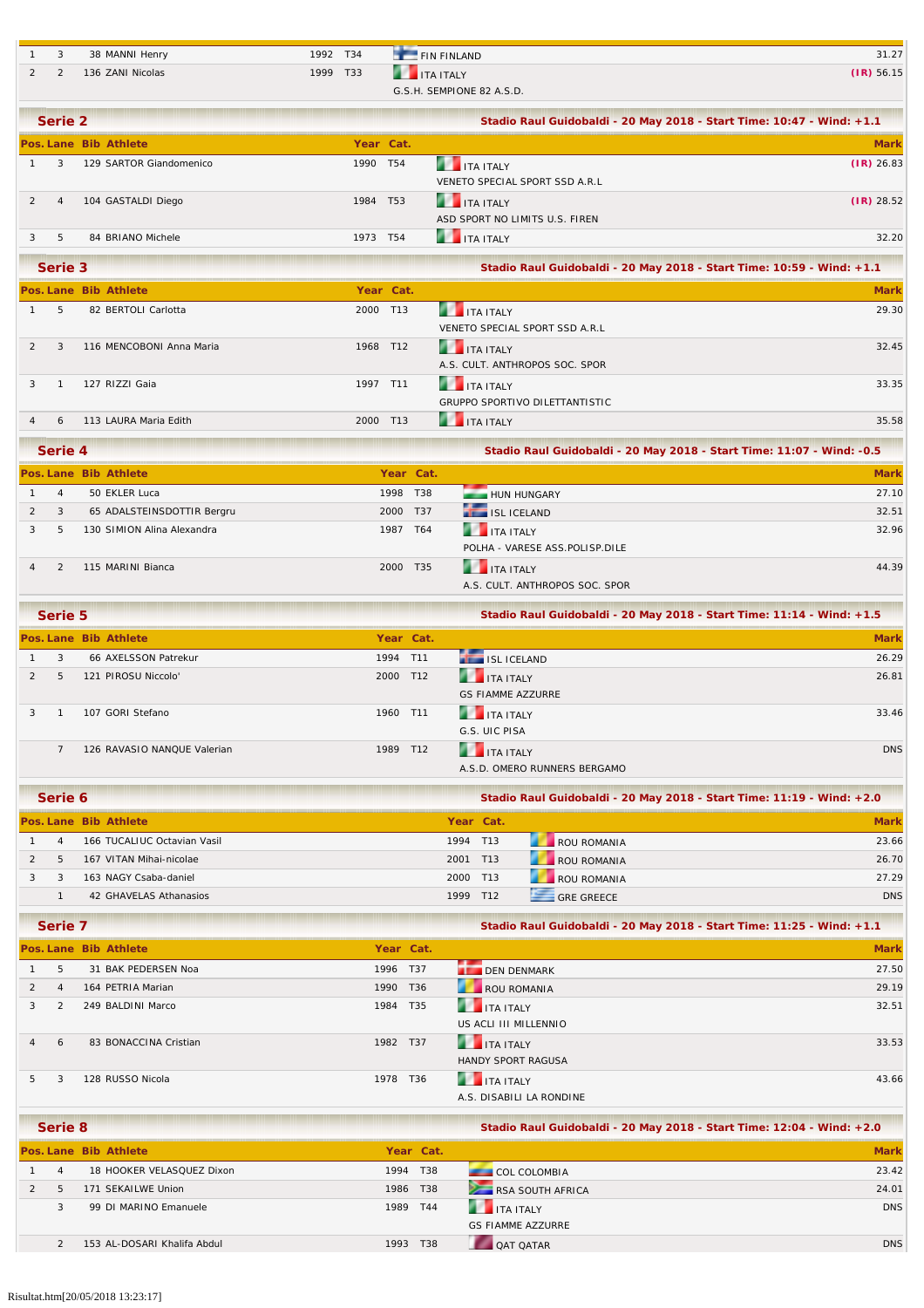3 93 CUCULO Jacopo 2008 2009 1997 T38 1TA ITALY DNS A.S.H. DILETTANTISTICA NOVARA

|               | Serie 9        |                           |      | Stadio Raul Guidobaldi - 20 May 2018 - Start Time: 11:39 - Wind: +0.7 |                                |             |
|---------------|----------------|---------------------------|------|-----------------------------------------------------------------------|--------------------------------|-------------|
|               |                | Pos. Lane Bib Athlete     |      | Year Cat.                                                             |                                | <b>Mark</b> |
|               | 3              | 32 FILSOE Kasper          | 1990 | T46                                                                   | <b>DEN DENMARK</b>             | 24.05       |
| $\mathcal{P}$ | -5             | 185 AKAL Nur Ahmet        | 1995 | T47                                                                   | <b>C</b> TUR TURKEY            | 24.51       |
| 3             | $\overline{2}$ | 102 FREZZA Elia           | 2001 | T46                                                                   | <b>THE ITA ITALY</b>           | 26.77       |
|               |                |                           |      |                                                                       | VENETO SPECIAL SPORT SSD A.R.L |             |
| 4             | $\overline{4}$ | 78 BATTAGLIA Demetrio     | 1985 | T46                                                                   | ITA ITALY                      | 28.30       |
|               |                |                           |      |                                                                       | POL. DILETTANTISTICA ASPET     |             |
| 5.            |                | 248 MARCANTOGNINI Lorenzo | 2002 | T63                                                                   | <b>THE TEAL ITALY</b>          | 33.96       |
|               |                |                           |      |                                                                       | ASD STAMPELLE AZZURRE          |             |

| <b>SUMMARY</b><br><b>Stadio Raul Guidobaldi</b> |                |                             |          |           |                                                        |              |             |
|-------------------------------------------------|----------------|-----------------------------|----------|-----------|--------------------------------------------------------|--------------|-------------|
|                                                 |                | Pos. Lane Bib Athlete       |          | Year Cat. |                                                        | <b>Mark</b>  | <b>Wind</b> |
| $\mathbf{1}$                                    | $\overline{4}$ | 18 HOOKER VELASQUEZ Dixon   | 1994 T38 |           | COL COLOMBIA                                           | 23.42        | $+2.0$      |
| 2                                               | $\overline{4}$ | 166 TUCALIUC Octavian Vasil | 1994 T13 |           | ROU ROMANIA                                            | 23.66        | $+2.0$      |
| 3                                               | 5              | 171 SEKAILWE Union          | 1986 T38 |           | RSA SOUTH AFRICA                                       | 24.01        | $+2.0$      |
| 4                                               | 3              | 32 FILSOE Kasper            | 1990 T46 |           | DEN DENMARK                                            | 24.05        | $+0.7$      |
| 5                                               | 5              | 185 AKAL Nur Ahmet          | 1995 T47 |           | <b>C</b> TUR TURKEY                                    | 24.51        | $+0.7$      |
| 6                                               | 3              | 66 AXELSSON Patrekur        | 1994 T11 |           | ISL ICELAND                                            | 26.29        | $+1.5$      |
| $\overline{7}$                                  | 5              | 167 VITAN Mihai-nicolae     | 2001 T13 |           | ROU ROMANIA                                            | 26.70        | $+2.0$      |
| 8                                               | $\overline{2}$ | 102 FREZZA Elia             | 2001 T46 |           | <b>THE ITA ITALY</b><br>VENETO SPECIAL SPORT SSD A.R.L | 26.77        | $+0.7$      |
| 9                                               | 5              | 121 PIROSU Niccolo'         | 2000 T12 |           | <b>THE ITA ITALY</b><br><b>GS FIAMME AZZURRE</b>       | 26.81        | $+1.5$      |
| 10                                              | 3              | 129 SARTOR Giandomenico     | 1990 T54 |           | <b>THE ITA ITALY</b><br>VENETO SPECIAL SPORT SSD A.R.L | $(IR)$ 26.83 | $+1.1$      |
| 11                                              | $\overline{4}$ | 50 EKLER Luca               | 1998 T38 |           | HUN HUNGARY                                            | 27.10        | $-0.5$      |
| 12                                              | 3              | 163 NAGY Csaba-daniel       | 2000 T13 |           | ROU ROMANIA                                            | 27.29        | $+2.0$      |
| 13                                              | 5              | 31 BAK PEDERSEN Noa         | 1996 T37 |           | DEN DENMARK                                            | 27.50        | $+1.1$      |
| 14                                              | $\overline{4}$ | 78 BATTAGLIA Demetrio       | 1985 T46 |           | <b>THE ITA ITALY</b><br>POL. DILETTANTISTICA ASPET     | 28.30        | $+0.7$      |
| 15                                              | 4              | 104 GASTALDI Diego          | 1984 T53 |           | <b>THE ITA ITALY</b><br>ASD SPORT NO LIMITS U.S. FIREN | $(IR)$ 28.52 | $+1.1$      |
| 16                                              | $\overline{4}$ | 164 PETRIA Marian           | 1990 T36 |           | ROU ROMANIA                                            | 29.19        | $+1.1$      |
| 17                                              | 5              | 82 BERTOLI Carlotta         | 2000 T13 |           | <b>THE ITA ITALY</b><br>VENETO SPECIAL SPORT SSD A.R.L | 29.30        | $+1.1$      |
| 18                                              | 3              | 38 MANNI Henry              | 1992 T34 |           | FIN FINLAND                                            | 31.27        | $+0.1$      |
| 19                                              | 5              | 84 BRIANO Michele           | 1973 T54 |           | <b>THE ITA ITALY</b>                                   | 32.20        | $+1.1$      |
| 20                                              | 3              | 116 MENCOBONI Anna Maria    | 1968 T12 |           | <b>ITA ITALY</b><br>A.S. CULT. ANTHROPOS SOC. SPOR     | 32.45        | $+1.1$      |
| 21                                              | 3              | 65 ADALSTEINSDOTTIR Bergru  | 2000 T37 |           | ISL ICELAND                                            | 32.51        | $-0.5$      |
| 21                                              | 2              | 249 BALDINI Marco           | 1984 T35 |           | <b>THE ITA ITALY</b><br>US ACLI III MILLENNIO          | 32.51        | $+1.1$      |
| 23                                              | 5              | 130 SIMION Alina Alexandra  | 1987 T64 |           | <b>THE ITA ITALY</b><br>POLHA - VARESE ASS.POLISP.DILE | 32.96        | $-0.5$      |
| 24                                              | $\overline{1}$ | 127 RIZZI Gaia              | 1997 T11 |           | <b>THE ITA ITALY</b><br>GRUPPO SPORTIVO DILETTANTISTIC | 33.35        | $+1.1$      |
| 25                                              | $\overline{1}$ | 107 GORI Stefano            | 1960 T11 |           | <b>THE ITA ITALY</b><br>G.S. UIC PISA                  | 33.46        | $+1.5$      |
| 26                                              | 6              | 83 BONACCINA Cristian       | 1982 T37 |           | <b>THE TEAL ITALY</b><br>HANDY SPORT RAGUSA            | 33.53        | $+1.1$      |
| 27                                              | 6              | 248 MARCANTOGNINI Lorenzo   | 2002 T63 |           | <b>THE ITA ITALY</b><br>ASD STAMPELLE AZZURRE          | 33.96        | $+0.7$      |
| 28                                              | 6              | 113 LAURA Maria Edith       | 2000 T13 |           | <b>THE ITA ITALY</b>                                   | 35.58        | $+1.1$      |
| 29                                              | 3              | 128 RUSSO Nicola            | 1978 T36 |           | <b>THE ITA ITALY</b><br>A.S. DISABILI LA RONDINE       | 43.66        | $+1.1$      |
| 30                                              | $\overline{2}$ | 115 MARINI Bianca           | 2000 T35 |           | <b>THE ITA ITALY</b><br>A.S. CULT. ANTHROPOS SOC. SPOR | 44.39        | $-0.5$      |
| 31                                              | $\overline{2}$ | 136 ZANI Nicolas            | 1999 T33 |           | ITA ITALY<br>G.S.H. SEMPIONE 82 A.S.D.                 | $(IR)$ 56.15 | $+0.1$      |
|                                                 | 3              | 93 CUCULO Jacopo            | 1997 T38 |           | <b>THE ITA ITALY</b><br>A.S.H. DILETTANTISTICA NOVARA  | <b>DNS</b>   | $+2.0$      |
|                                                 | $\overline{2}$ | 153 AL-DOSARI Khalifa Abdul | 1993 T38 |           | $\overline{\phantom{a}}$                               | <b>DNS</b>   | $+2.0$      |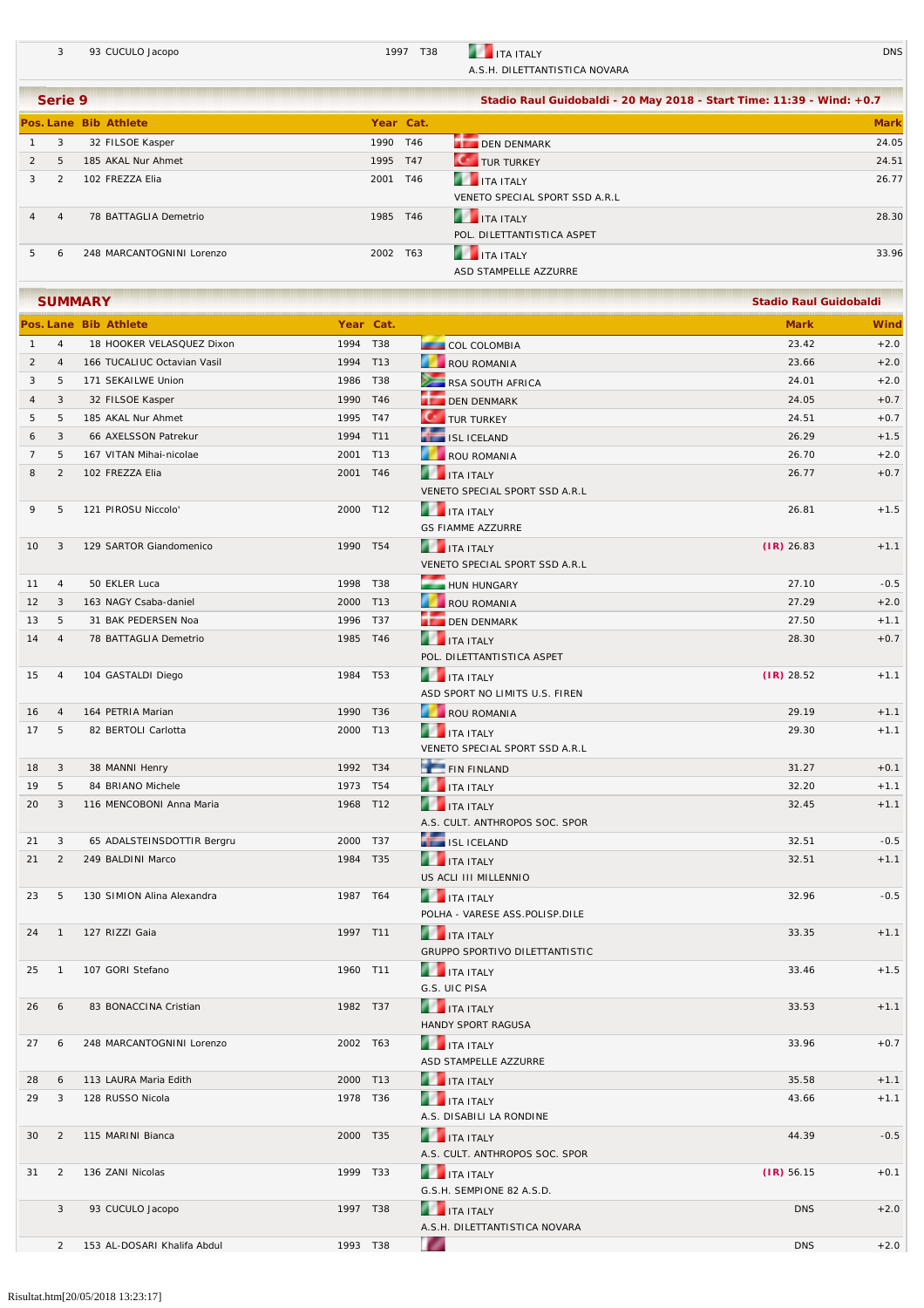|                             |          |     | <b>QAT QATAR</b>             |            |        |
|-----------------------------|----------|-----|------------------------------|------------|--------|
| 99 DI MARINO Emanuele       | 1989     | T44 | <b>THE ITALY</b>             | <b>DNS</b> | $+2.0$ |
|                             |          |     | <b>GS FIAMME AZZURRE</b>     |            |        |
| 42 GHAVELAS Athanasios      | 1999 T12 |     | $-$ GRF GRFFCF               | <b>DNS</b> | $+2.0$ |
| 126 RAVASIO NANQUE Valerian | 1989     | T12 | <b>ITA ITALY</b>             | <b>DNS</b> | $+1.5$ |
|                             |          |     | A.S.D. OMERO RUNNERS BERGAMO |            |        |

### **400m M+W**

### **SERIES - RESULTS**

|   | Serie 1        |                           |          |                 | Stadio Raul Guidobaldi - 18 May 2018 - Start Time: 15:59 |             |
|---|----------------|---------------------------|----------|-----------------|----------------------------------------------------------|-------------|
|   |                | Pos. Lane Bib Athlete     |          | Year Cat.       |                                                          | <b>Mark</b> |
|   | $\overline{4}$ | 129 SARTOR Giandomenico   | 1990     | T54             | <b>THE TEALY</b>                                         | 51.66       |
|   |                |                           |          |                 | VENETO SPECIAL SPORT SSD A.R.L                           |             |
| 2 | 6              | 104 GASTALDI Diego        | 1984 T53 |                 | ITA ITALY                                                | 53.86       |
|   |                |                           |          |                 | ASD SPORT NO LIMITS U.S. FIREN                           |             |
| 3 | $\overline{7}$ | 38 MANNI Henry            | 1992 T34 |                 | FIN FINLAND                                              | 55.28       |
| 4 | 3              | 37 ALVAREZ MEDINA Joaquin | 1985     | T <sub>54</sub> | <b>ESP SPAIN</b>                                         | 55.80       |
| 5 | 5              | 84 BRIANO Michele         | 1973 T54 |                 | <b>THE ITA ITALY</b>                                     | 1:03.47     |
| 6 | 2              | 108 HADAFO ADAWE Farhan   | 1997     | T52             | <b>THE ITA ITALY</b>                                     | 1:13.96     |
|   |                |                           |          |                 | A.S.H. DILETTANTISTICA NOVARA                            |             |
|   | 8              | 182 KTILA Walid           | 1985     | T34             | <b>O</b> TUN TUNISIA                                     | <b>DNS</b>  |
|   |                | 180 GHARBI Yassine        | 1990     | T54             | <b>C</b> TUN TUNISIA                                     | <b>DNS</b>  |
|   |                |                           |          |                 |                                                          |             |

| Serie 2 |                            |  |           | Stadio Raul Guidobaldi - 18 May 2018 - Start Time: 16:08 |             |
|---------|----------------------------|--|-----------|----------------------------------------------------------|-------------|
|         | Pos. Lane Bib Athlete      |  | Year Cat. |                                                          | <b>Mark</b> |
| 5       | 65 ADALSTEINSDOTTIR Bergru |  | 2000 T37  | ISL ICELAND                                              | 1:15.01     |
|         | 113 LAURA Maria Edith      |  | 2000 T13  | <b>THE ITA ITALY</b>                                     | 1:21.30     |
|         | 135 ZANDOLI Agnese         |  | 2003 T11  | <b>THE ITA ITALY</b>                                     | 1:22.17     |
|         |                            |  |           | <b>GS FIAMME AZZURRE</b>                                 |             |

| Serie 3        |                |                         |           |     | Stadio Raul Guidobaldi - 18 May 2018 - Start Time: 16:16 |             |  |
|----------------|----------------|-------------------------|-----------|-----|----------------------------------------------------------|-------------|--|
|                |                | Pos. Lane Bib Athlete   | Year Cat. |     |                                                          | <b>Mark</b> |  |
|                | 6              | 201 SHULIAR Yulija      | 1997      | T20 | UKR UKRAINE                                              | 1:00.47     |  |
| $\overline{2}$ | 3              | 198 IEZLOVETSKA Natalia | 1983 T20  |     | UKR UKRAINE                                              | 1:00.96     |  |
| $\mathcal{R}$  | $\mathcal{P}$  | 140 TOYAMA Aimi         | 1998 T20  |     | JPN JAPAN                                                | 1:00.98     |  |
|                | $\overline{A}$ | 49 CSONTOS Piroska      | 1994 T20  |     | HUN HUNGARY                                              | 1:01.42     |  |
| $5 -$          | 5              | 53 KERESZTESI Erika     | 1987 T20  |     | HUN HUNGARY                                              | 1:01.77     |  |
| 6              |                | 48 BIACSI Ilona         | 1985 T20  |     | HUN HUNGARY                                              | 1:02.53     |  |
|                |                |                         |           |     |                                                          |             |  |

|    | Serie 4        |                            |      | Stadio Raul Guidobaldi - 18 May 2018 - Start Time: 16:24 |                       |             |
|----|----------------|----------------------------|------|----------------------------------------------------------|-----------------------|-------------|
|    |                | Pos. Lane Bib Athlete      |      | Year Cat.                                                |                       | <b>Mark</b> |
|    | 3              | 191 GEZER Mushine          | 2003 | T <sub>20</sub>                                          | TUR TURKEY            | 1:03.80     |
|    | 5              | 189 DEMIRCAN Sevim         | 2000 | T <sub>20</sub>                                          | <b>CONTURTURKEY</b>   | 1:05.04     |
|    | $\overline{2}$ | 199 ROZDOBUDKO Olena       | 1989 | T <sub>20</sub>                                          | UKR UKRAINE           | 1:07.23     |
|    | 6              | 194 KESKINSOY Yasemin      | 1999 | T20                                                      | <b>CONTROL</b> TURKEY | 1:08.47     |
| 5. |                | 67 GUDMUNDSDOTTIR Stefania | 1997 | T <sub>20</sub>                                          | ISL ICELAND           | 1:10.03     |
|    | 4              | 47 BIACSI Bernadett        | 1985 | T <sub>20</sub>                                          | HUN HUNGARY           | <b>DNF</b>  |
|    |                |                            |      |                                                          |                       |             |

| Serie 5 |                                    |          | Stadio Raul Guidobaldi - 18 May 2018 - Start Time: 16:34 |                  |         |
|---------|------------------------------------|----------|----------------------------------------------------------|------------------|---------|
|         | Pos. Lane Bib Athlete<br>Year Cat. |          |                                                          | <b>Mark</b>      |         |
|         | 169 LANGENHOVEN Hilton             | 1983 T12 |                                                          | RSA SOUTH AFRICA | 52.01   |
|         | 163 NAGY Csaba-daniel              | 2000 T13 |                                                          | ROU ROMANIA      | 1:02.35 |
|         | 66 AXELSSON Patrekur               | 1994 T11 |                                                          | ISL ICELAND      | 1:02.80 |

| Serie 6 |                          |          | Stadio Raul Guidobaldi - 18 May 2018 - Start Time: 16:43 |                     |             |
|---------|--------------------------|----------|----------------------------------------------------------|---------------------|-------------|
|         | Pos. Lane Bib Athlete    |          | Year Cat.                                                |                     | <b>Mark</b> |
| 4       | 148 MOHD Nasharuddin     | 1995 T20 |                                                          | MAS MALAYSIA        | 49.62       |
| 5       | 195 KOPUZLU Onur         | 1998 T20 |                                                          | <b>C</b> TUR TURKEY | 53.74       |
|         | 69 SVERISSON Jon Margeir | 1992 T20 |                                                          | ISL ICELAND         | 57.24       |
| 3       | 138 MORISHITA Kaito      | 1998 T20 |                                                          | JPN JAPAN           | 1:01.55     |
|         |                          |          |                                                          |                     |             |

| Serie 7 |                           |           | Stadio Raul Guidobaldi - 18 May 2018 - Start Time: 16:51 |       |
|---------|---------------------------|-----------|----------------------------------------------------------|-------|
|         | Pos. Lane Bib Athlete     | Year Cat. |                                                          |       |
|         | 18 HOOKER VELASQUEZ Dixon | 1994 T38  | COL COLOMBIA                                             | 54.10 |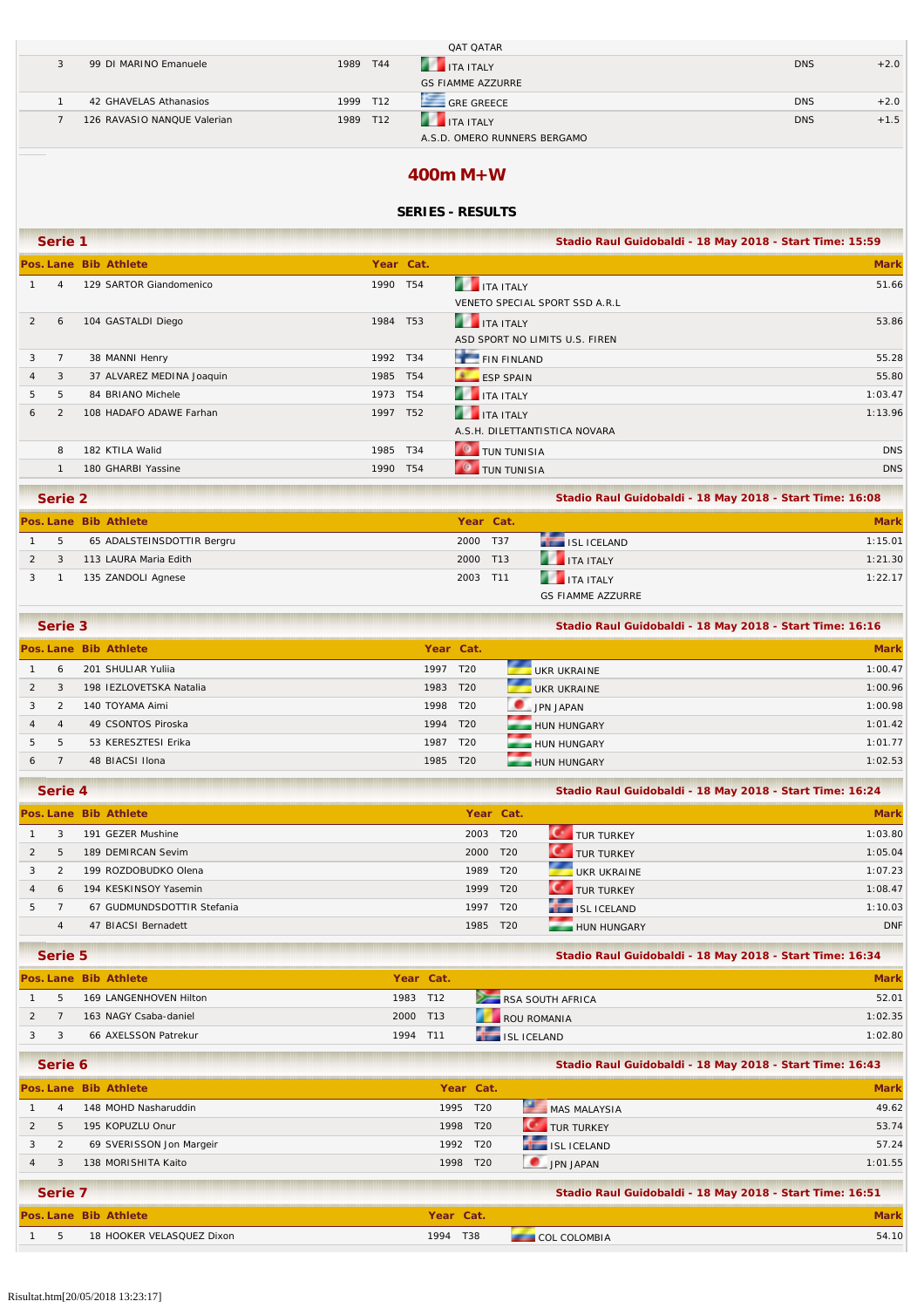|    | 6 | 171 SEKAILWE Union          | 1986 T38 |     | RSA SOUTH AFRICA         | 55.61   |
|----|---|-----------------------------|----------|-----|--------------------------|---------|
|    | 4 | 59 KEOGAN Paul              | 1992 T37 |     | IRL IRELAND              | 56.86   |
| 4  |   | 35 LAGERGREN Anders         | 1991     | T38 | DEN DENMARK              | 1:00.53 |
| 5. | 3 | 147 MOHAMAD PUZI Mohamad Ri | 1987     | T36 | MAS MALAYSIA             | 1:01.48 |
| 6  |   | 206 BALDINI Marco           | 1984 T35 |     | <b>THE TEALY</b>         | 1:19.00 |
|    |   |                             |          |     | US ACLI III MILLENNIO    |         |
|    |   | 128 RUSSO Nicola            | 1978 T36 |     | <b>THE TANK ITALY</b>    | 1:39.27 |
|    |   |                             |          |     | A.S. DISABILI LA RONDINE |         |

|                | Serie 8        |                       | Stadio Raul Guidobaldi - 18 May 2018 - Start Time: 16:58 |                                |             |
|----------------|----------------|-----------------------|----------------------------------------------------------|--------------------------------|-------------|
|                |                | Pos. Lane Bib Athlete | Year Cat.                                                |                                | <b>Mark</b> |
|                | 3              | 76 BAGAINI Riccardo   | 2000 T47                                                 | <b>THE TEALY</b>               | 53.43       |
|                |                |                       |                                                          | G.S.H. SEMPIONE 82 A.S.D.      |             |
| $\overline{2}$ | $\overline{4}$ | 185 AKAL Nur Ahmet    | 1995 T47                                                 | <b>CONTRACTORKEY</b>           | 54.47       |
| $\mathbf{3}$   | .5             | 174 CERESNA Miroslav  | 1979 T47                                                 | SVK SLOVAK REPUBLIK            | 1:08.42     |
|                | 6              | 204 SOWE Abdou        | 1994 T64                                                 | <b>THE TEALY</b>               | 1:15.86     |
|                |                |                       |                                                          | POLHA - VARESE ASS.POLISP.DILE |             |

|                |                | <b>SUMMARY</b>              |          |                 |                                | <b>Stadio Raul Guidobaldi</b> |
|----------------|----------------|-----------------------------|----------|-----------------|--------------------------------|-------------------------------|
|                |                | Pos. Lane Bib Athlete       |          | Year Cat.       |                                | <b>Mark</b>                   |
| $\mathbf{1}$   | 4              | 148 MOHD Nasharuddin        | 1995     | T20             | MAS MALAYSIA                   | 49.62                         |
| 2              | 4              | 129 SARTOR Giandomenico     | 1990 T54 |                 | <b>THE ITA ITALY</b>           | 51.66                         |
|                |                |                             |          |                 | VENETO SPECIAL SPORT SSD A.R.L |                               |
| 3              | 5              | 169 LANGENHOVEN Hilton      | 1983 T12 |                 | RSA SOUTH AFRICA               | 52.01                         |
| 4              | 3              | 76 BAGAINI Riccardo         | 2000 T47 |                 | <b>THE ITA ITALY</b>           | 53.43                         |
|                |                |                             |          |                 | G.S.H. SEMPIONE 82 A.S.D.      |                               |
| 5              | 5              | 195 KOPUZLU Onur            | 1998     | T20             | <b>C</b> TUR TURKEY            | 53.74                         |
| 6              | 6              | 104 GASTALDI Diego          | 1984 T53 |                 | <b>THE TEAL ITALY</b>          | 53.86                         |
|                |                |                             |          |                 | ASD SPORT NO LIMITS U.S. FIREN |                               |
| $\overline{7}$ | 5              | 18 HOOKER VELASQUEZ Dixon   | 1994 T38 |                 | COL COLOMBIA                   | 54.10                         |
| 8              | 4              | 185 AKAL Nur Ahmet          | 1995 T47 |                 | <b>C</b> TUR TURKEY            | 54.47                         |
| 9              | $\overline{7}$ | 38 MANNI Henry              | 1992 T34 |                 | FIN FINLAND                    | 55.28                         |
| 10             | 6              | 171 SEKAILWE Union          | 1986 T38 |                 | RSA SOUTH AFRICA               | 55.61                         |
| 11             | 3              | 37 ALVAREZ MEDINA Joaquin   | 1985 T54 |                 | ESP SPAIN                      | 55.80                         |
| 12             | $\overline{4}$ | 59 KEOGAN Paul              | 1992 T37 |                 | <b>THE IRELAND</b>             | 56.86                         |
| 13             | $\overline{2}$ | 69 SVERISSON Jon Margeir    | 1992 T20 |                 | ISL ICELAND                    | 57.24                         |
| 14             | 6              | 201 SHULIAR Yuliia          | 1997 T20 |                 | UKR UKRAINE                    | 1:00.47                       |
| 15             | $\overline{7}$ | 35 LAGERGREN Anders         | 1991 T38 |                 | <b>DEN DENMARK</b>             | 1:00.53                       |
| 16             | 3              | 198 IEZLOVETSKA Natalia     | 1983 T20 |                 | UKR UKRAINE                    | 1:00.96                       |
| 17             | 2              | 140 TOYAMA Aimi             | 1998     | T20             | JPN JAPAN                      | 1:00.98                       |
| 18             | $\overline{4}$ | 49 CSONTOS Piroska          | 1994     | T <sub>20</sub> | HUN HUNGARY                    | 1:01.42                       |
| 19             | 3              | 147 MOHAMAD PUZI Mohamad Ri | 1987     | T36             | MAS MALAYSIA                   | 1:01.48                       |
| 20             | 3              | 138 MORISHITA Kaito         | 1998     | T <sub>20</sub> | JPN JAPAN                      | 1:01.55                       |
| 21             | 5              | 53 KERESZTESI Erika         | 1987     | T20             | HUN HUNGARY                    | 1:01.77                       |
| 22             | $\overline{7}$ | 163 NAGY Csaba-daniel       | 2000     | T13             | ROU ROMANIA                    | 1:02.35                       |
| 23             | $\overline{7}$ | 48 BIACSI Ilona             | 1985     | T20             | HUN HUNGARY                    | 1:02.53                       |
| 24             | 3              | 66 AXELSSON Patrekur        | 1994     | T11             | ISL ICELAND                    | 1:02.80                       |
| 25             | 5              | 84 BRIANO Michele           | 1973     | T54             | <b>THE ITALY</b>               | 1:03.47                       |
| 26             | 3              | 191 GEZER Mushine           | 2003     | T20             | <b>C</b> TUR TURKEY            | 1:03.80                       |
| 27             | 5              | 189 DEMIRCAN Sevim          | 2000     | T20             | <b>C</b> TUR TURKEY            | 1:05.04                       |
| 28             | $\overline{2}$ | 199 ROZDOBUDKO Olena        | 1989     | T20             | UKR UKRAINE                    | 1:07.23                       |
| 29             | 5              | 174 CERESNA Miroslav        | 1979     | T47             | SVK SLOVAK REPUBLIK            | 1:08.42                       |
| 30             | 6              | 194 KESKINSOY Yasemin       | 1999     | T20             | <b>C</b> TUR TURKEY            | 1:08.47                       |
| 31             | $\overline{7}$ | 67 GUDMUNDSDOTTIR Stefania  | 1997 T20 |                 | ISL ICELAND                    | 1:10.03                       |
| 32             | $\overline{2}$ | 108 HADAFO ADAWE Farhan     | 1997 T52 |                 | <b>THE ITA ITALY</b>           | 1:13.96                       |
|                |                |                             |          |                 | A.S.H. DILETTANTISTICA NOVARA  |                               |
| 33             | 5              | 65 ADALSTEINSDOTTIR Bergru  | 2000 T37 |                 | ISL ICELAND                    | 1:15.01                       |
| 34             | 6              | 204 SOWE Abdou              | 1994 T64 |                 | <b>THE ITA ITALY</b>           | 1:15.86                       |
|                |                |                             |          |                 | POLHA - VARESE ASS.POLISP.DILE |                               |
| 35             | $\overline{1}$ | 206 BALDINI Marco           | 1984 T35 |                 | <b>THE ITA ITALY</b>           | 1:19.00                       |
|                |                |                             |          |                 | US ACLI III MILLENNIO          |                               |
| 36             | 3              | 113 LAURA Maria Edith       | 2000 T13 |                 | <b>THE ITALY</b>               | 1:21.30                       |
| 37             | $\overline{1}$ | 135 ZANDOLI Agnese          | 2003 T11 |                 | <b>THE ITALY</b>               | 1:22.17                       |
|                |                |                             |          |                 | <b>GS FIAMME AZZURRE</b>       |                               |
| 38             | $\overline{2}$ | 128 RUSSO Nicola            | 1978 T36 |                 | <b>THE ITALY</b>               | 1:39.27                       |
|                |                |                             |          |                 | A.S. DISABILI LA RONDINE       |                               |
|                |                |                             |          |                 |                                |                               |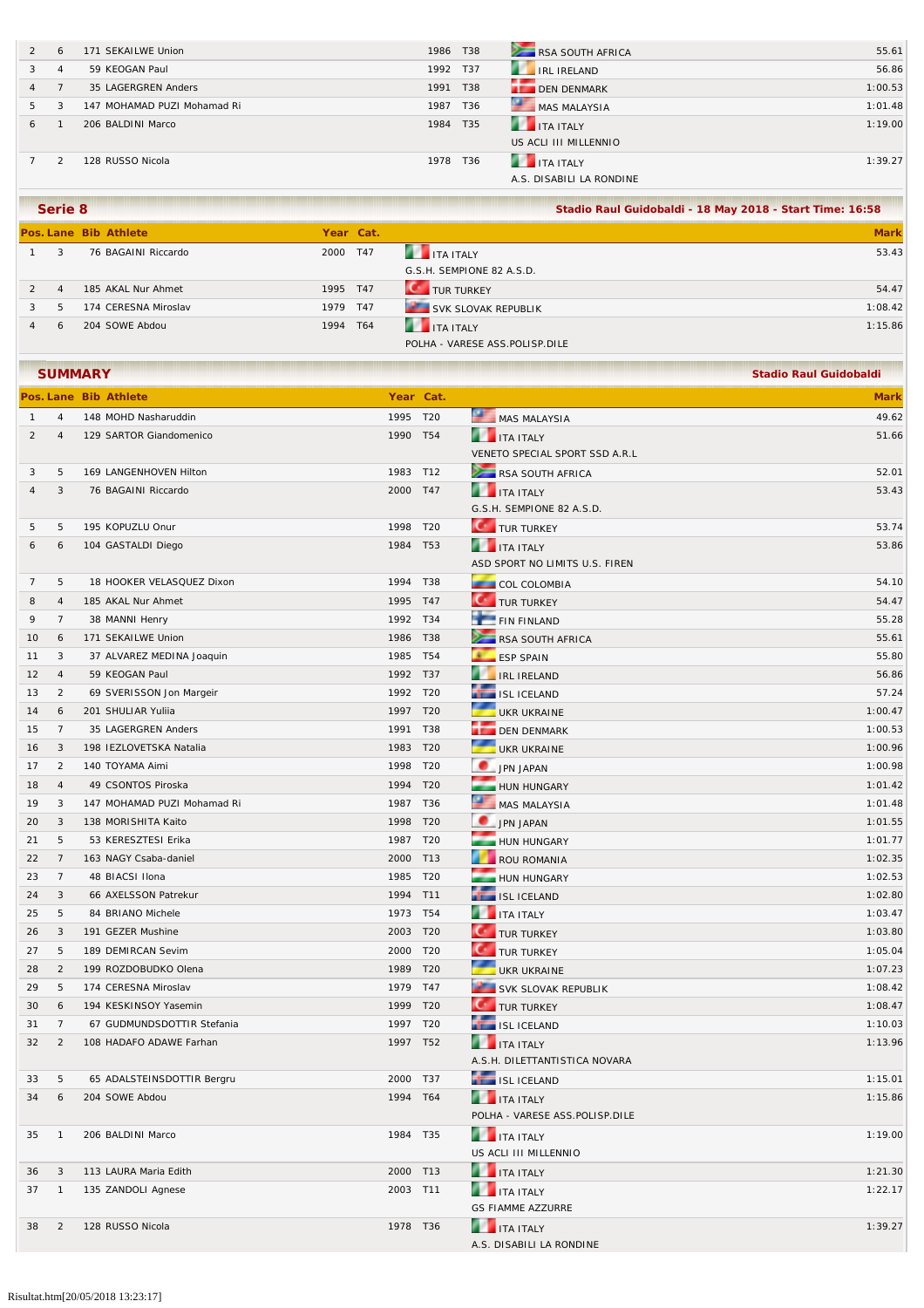| 47 BIACSI Bernadett | T <sub>20</sub><br>1985 | <b>HUN HUNGARY</b>                   | <b>DNF</b> |
|---------------------|-------------------------|--------------------------------------|------------|
| 182 KTILA Walid     | T34<br>1985             | <b>COLLEGE</b><br><b>TUN TUNISIA</b> | <b>DNS</b> |
| 180 GHARBI Yassine  | T <sub>54</sub><br>1990 | $\sim$<br>TUN TUNISIA                | <b>DNS</b> |

#### **800m M+W**

### **SERIES - RESULTS**

| Serie 1                           |                             |           |     | Stadio Raul Guidobaldi - 19 May 2018 - Start Time: 17:48 |             |  |  |
|-----------------------------------|-----------------------------|-----------|-----|----------------------------------------------------------|-------------|--|--|
|                                   | Pos. Lane Bib Athlete       | Year Cat. |     |                                                          | <b>Mark</b> |  |  |
| 4                                 | 37 ALVAREZ MEDINA Joaquin   | 1985      | T54 | <b>FSP SPAIN</b>                                         | 1:54.43     |  |  |
|                                   | 38 MANNI Henry              | 1992 T34  |     | <b>FIN FINLAND</b>                                       | 1:54.55     |  |  |
|                                   | 155 AL-KUBAISI Mohammed Ras | 1993      | T34 | <b>OAT OATAR</b>                                         | 1:54.77     |  |  |
| <b>Intermediate:</b> m. 400: 56.7 |                             |           |     |                                                          |             |  |  |

|   | Serie 2        |                          |           |                 |                                | Stadio Raul Guidobaldi - 19 May 2018 - Start Time: 17:55 |             |
|---|----------------|--------------------------|-----------|-----------------|--------------------------------|----------------------------------------------------------|-------------|
|   |                | Pos. Lane Bib Athlete    | Year Cat. |                 |                                |                                                          | <b>Mark</b> |
|   | 6              | 202 VOLUIKEVYCH Pavlo    | 1994      | T20             | UKR UKRAINE                    |                                                          | 2:02.47     |
|   | $\overline{4}$ | 137 KOBAYASHI Keiya      | 1992 T20  |                 | JPN JAPAN                      |                                                          | 2:02.67     |
|   |                | 33 HERSI Mohamed         | 1994      | T <sub>20</sub> | DEN DENMARK                    |                                                          | 2:04.94     |
|   | 5              | 139 TERAJIMA Yuki        | 1999      | T20             | JPN JAPAN                      |                                                          | 2:08.67     |
| 5 | 3              | 69 SVERISSON Jon Margeir | 1992 T20  |                 | ISL ICELAND                    |                                                          | 2:19.39     |
|   | $\mathfrak{D}$ | 41 MORRIS Steve          | 1988      | T <sub>20</sub> | GBR GREAT BRITAIN & N. IRELAND |                                                          | <b>DNS</b>  |

#### **Intermediate:** m. 400: 1.01.0

|               | Serie 3        |                       | Stadio Raul Guidobaldi - 19 May 2018 - Start Time: 18:00 |                                |             |
|---------------|----------------|-----------------------|----------------------------------------------------------|--------------------------------|-------------|
|               |                | Pos. Lane Bib Athlete | Year Cat.                                                |                                | <b>Mark</b> |
|               | 3              | 97 DE VIVO Claudio    | 1980 T64                                                 | <b>THE TEALY</b>               | 2:25.61     |
|               |                |                       |                                                          | ASD ASCO                       |             |
| $\mathcal{P}$ |                | 98 DI COSIMO Michele  | 1986 T11                                                 | <b>THE TEALY</b>               | 2:37.26     |
|               |                |                       |                                                          | <b>GS FIAMME AZZURRE</b>       |             |
|               | $\overline{A}$ | 204 SOWE Abdou        | 1994 T64                                                 | <b>THE ITA ITALY</b>           | 2:51.23     |
|               |                |                       |                                                          | POLHA - VARESE ASS.POLISP.DILE |             |

#### **Intermediate:** m. 400: 1.10.8

| Serie 4 |                                     |          | Stadio Raul Guidobaldi - 19 May 2018 - Start Time: 18:11 |                                |             |
|---------|-------------------------------------|----------|----------------------------------------------------------|--------------------------------|-------------|
|         | Pos. Lane Bib Athlete               |          | Year Cat.                                                |                                | <b>Mark</b> |
|         | 16 ARANGO BUITRAGO Maritza          | 1978 T11 |                                                          | <b>COL COLOMBIA</b>            | 2:26.10     |
| 3       | 105 GIORDANO Asia                   | 2001 T11 |                                                          | <b>THE TAILER</b>              | 3:22.49     |
| .5      | 115 MARINI Bianca                   | 2000 T35 |                                                          | <b>THE ITA ITALY</b>           | 3:58.96     |
|         |                                     |          |                                                          | A.S. CULT. ANTHROPOS SOC. SPOR |             |
| 6       | 183 SAIDI Abbes                     | 1983 T38 |                                                          | <b>O</b> TUN TUNISIA           | <b>DNS</b>  |
|         | 182 KTILA Walid                     | 1985 T34 |                                                          | <b>O</b> TUN TUNISIA           | <b>DNS</b>  |
|         | <b>Intermediate:</b> m. 400: 1.10.5 |          |                                                          |                                |             |

|   | Serie 5        |                                     |      |                 | Stadio Raul Guidobaldi - 19 May 2018 - Start Time: 18:19 |             |  |
|---|----------------|-------------------------------------|------|-----------------|----------------------------------------------------------|-------------|--|
|   |                | Pos. Lane Bib Athlete               |      | Year Cat.       |                                                          | <b>Mark</b> |  |
|   |                | 47 BIACSI Bernadett                 |      | 1985 T20        | <b>HUN HUNGARY</b>                                       | 2:19.25     |  |
| 2 | 6              | 197 DANYLINA Liudmyla               |      | 1985 T20        | ┲<br>UKR UKRAINE                                         | 2:19.95     |  |
| 3 | $\mathcal{P}$  | 48 BIACSI Ilona                     |      | 1985 T20        | HUN HUNGARY                                              | 2:21.77     |  |
|   | $\overline{4}$ | 140 TOYAMA Aimi                     |      | 1998 T20        | JPN JAPAN                                                | 2:25.14     |  |
| 5 | 5              | 191 GEZER Mushine                   |      | 2003 T20        | <b>CONTURTURKEY</b>                                      | 2:25.72     |  |
| 6 | 3              | 53 KERESZTESI Erika                 | 1987 | T <sub>20</sub> | HUN HUNGARY                                              | 2:32.30     |  |
|   |                | <b>Intermediate:</b> m. 400: 1.12.2 |      |                 |                                                          |             |  |

|                |   | <b>SUMMARY</b>              |          |                 |                  | <b>Stadio Raul Guidobaldi</b> |
|----------------|---|-----------------------------|----------|-----------------|------------------|-------------------------------|
|                |   | Pos. Lane Bib Athlete       |          | Year Cat.       |                  | <b>Mark</b>                   |
|                | 4 | 37 ALVAREZ MEDINA Joaquin   | 1985 T54 |                 | <b>ESP SPAIN</b> | 1:54.43                       |
| 2              | 2 | 38 MANNI Henry              | 1992 T34 |                 | FIN FINLAND      | 1:54.55                       |
| 3              | 3 | 155 AL-KUBAISI Mohammed Ras | 1993 T34 |                 | QAT QATAR        | 1:54.77                       |
| $\overline{4}$ | 6 | 202 VOLUIKEVYCH Pavlo       | 1994     | T <sub>20</sub> | UKR UKRAINE      | 2:02.47                       |
| 5              |   | 137 KOBAYASHI Keiya         | 1992 T20 |                 | JPN JAPAN        | 2:02.67                       |
| 6              |   | 33 HERSI Mohamed            | 1994 T20 |                 | DEN DENMARK      | 2:04.94                       |
|                | 5 | 139 TERAJIMA Yuki           | 1999 T20 |                 | JPN JAPAN        | 2:08.67                       |
| 8              |   | 47 BIACSI Bernadett         | 1985 T20 |                 | HUN HUNGARY      | 2:19.25                       |
| 9              | 3 | 69 SVERISSON Jon Margeir    | 1992 T20 |                 | ISL ICELAND      | 2:19.39                       |
| 10             | 6 | 197 DANYLINA Liudmyla       | 1985 T20 |                 | UKR UKRAINE      | 2:19.95                       |
| 11             | 2 | 48 BIACSI Ilona             | 1985 T20 |                 | HUN HUNGARY      | 2:21.77                       |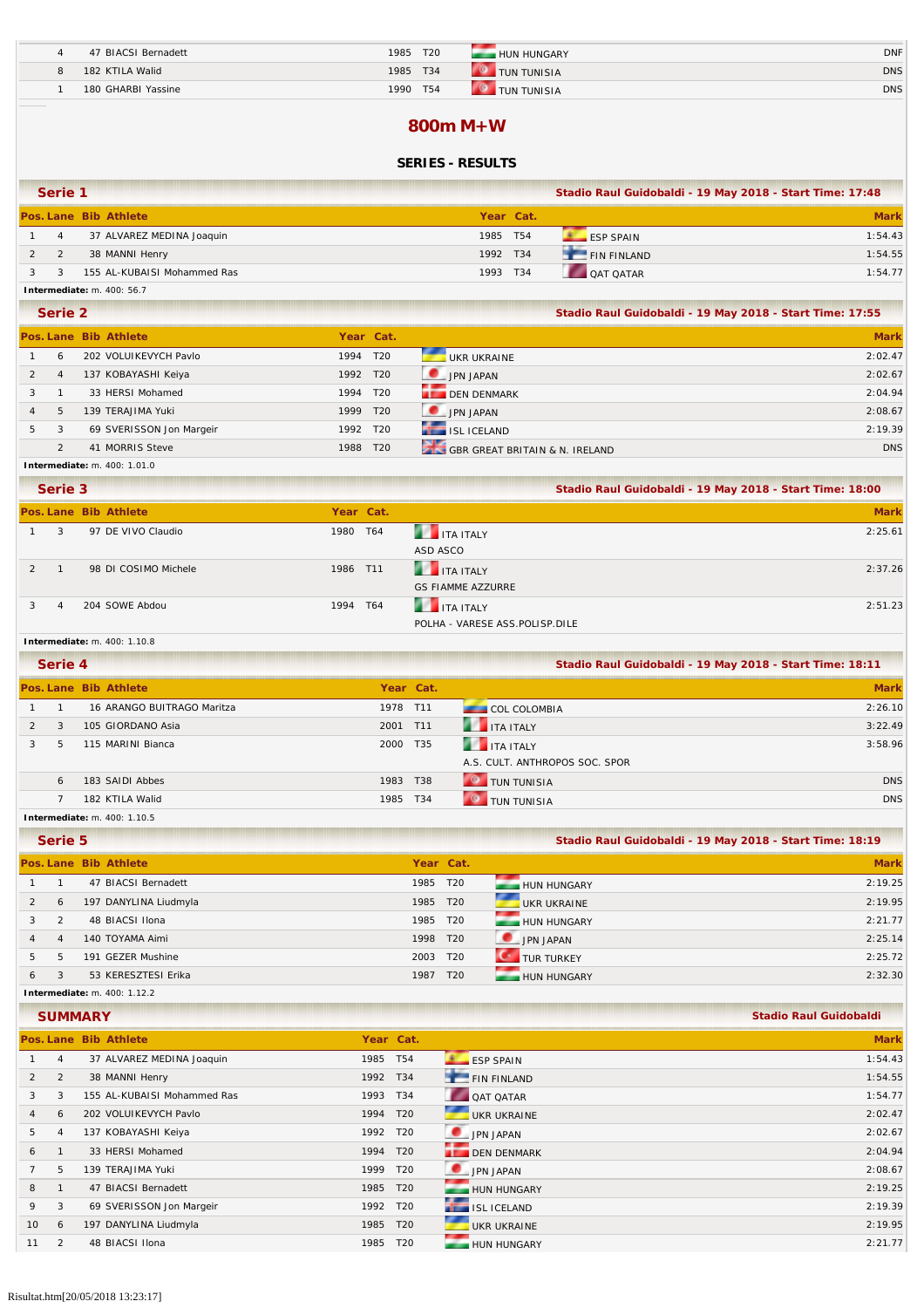| 12 | $\overline{4}$ | 140 TOYAMA Aimi            | 1998     | T <sub>20</sub> | JPN JAPAN                      | 2:25.14    |
|----|----------------|----------------------------|----------|-----------------|--------------------------------|------------|
| 13 | 3              | 97 DE VIVO Claudio         | 1980 T64 |                 | <b>THE TEALY</b>               | 2:25.61    |
|    |                |                            |          |                 | ASD ASCO                       |            |
| 14 | 5              | 191 GEZER Mushine          | 2003     | T <sub>20</sub> | <b>C</b> TUR TURKEY            | 2:25.72    |
| 15 |                | 16 ARANGO BUITRAGO Maritza | 1978 T11 |                 | <b>COL COLOMBIA</b>            | 2:26.10    |
| 16 | 3              | 53 KERESZTESI Erika        | 1987 T20 |                 | HUN HUNGARY                    | 2:32.30    |
| 17 | $\mathbf{1}$   | 98 DI COSIMO Michele       | 1986 T11 |                 | <b>THE ITA ITALY</b>           | 2:37.26    |
|    |                |                            |          |                 | <b>GS FIAMME AZZURRE</b>       |            |
| 18 | $\overline{4}$ | 204 SOWE Abdou             | 1994 T64 |                 | <b>THE TEALY</b>               | 2:51.23    |
|    |                |                            |          |                 | POLHA - VARESE ASS.POLISP.DILE |            |
| 19 | 3              | 105 GIORDANO Asia          | 2001 T11 |                 | <b>THE TEALY</b>               | 3:22.49    |
| 20 | 5              | 115 MARINI Bianca          | 2000 T35 |                 | <b>THE TEALY</b>               | 3:58.96    |
|    |                |                            |          |                 | A.S. CULT. ANTHROPOS SOC. SPOR |            |
|    | 2              | 41 MORRIS Steve            | 1988     | T20             | GBR GREAT BRITAIN & N. IRELAND | <b>DNS</b> |
|    | 6              | 183 SAIDI Abbes            | 1983 T38 |                 | <b>C</b> TUN TUNISIA           | <b>DNS</b> |
|    | 7              | 182 KTILA Walid            | 1985 T34 |                 | <b>TUN TUNISIA</b>             | <b>DNS</b> |
|    |                |                            |          |                 |                                |            |

### **1500m M+W**

### **SERIES - RESULTS**

| Serie 1                   |           |                      | Stadio Raul Guidobaldi - 18 May 2018 - Start Time: 17:43 |
|---------------------------|-----------|----------------------|----------------------------------------------------------|
| Pos. Bib Athlete          | Year Cat. |                      | <b>Mark</b>                                              |
| 37 ALVAREZ MEDINA Joaquin | 1985 T54  | $FSP$ SPAIN          | 3:42.77                                                  |
| 180 GHARBI Yassine        | 1990 T54  | <b>O</b> TUN TUNISIA | <b>DNS</b>                                               |

**Intermediate:** m. 400 : 59.4 - m. 800 : 1.57.4 - m. 1000: 2.28.5 - m. 1200: 2.57.7

| Serie 2                    | Stadio Raul Guidobaldi - 18 May 2018 - Start Time: 17:56 |  |                      |             |
|----------------------------|----------------------------------------------------------|--|----------------------|-------------|
| Pos. Bib Athlete           | Year Cat.                                                |  |                      | <b>Mark</b> |
| 64 STREIMIKYTE Greta       | 1995 T13                                                 |  | <b>RELIRELAND</b>    | 4:43.42     |
| 16 ARANGO BUITRAGO Maritza | 1978 T11                                                 |  | <b>COL COLOMBIA</b>  | 4:55.83     |
| 105 GIORDANO Asia          | 2001 T11                                                 |  | <b>THE ITA ITALY</b> | 6:42.36     |

**Intermediate:** m. 400 : 1.12.1 - m. 800 : 2.27.0 - m. 1000: 3.07.3 - m. 1200: 3.43.7

| Serie 3 |  |                                                                                                                                                                                                                                   |          |           | Stadio Raul Guidobaldi - 18 May 2018 - Start Time: 18:09 |             |  |  |  |
|---------|--|-----------------------------------------------------------------------------------------------------------------------------------------------------------------------------------------------------------------------------------|----------|-----------|----------------------------------------------------------|-------------|--|--|--|
|         |  | Pos. Bib Athlete                                                                                                                                                                                                                  |          | Year Cat. |                                                          | <b>Mark</b> |  |  |  |
|         |  | 197 DANYLINA Liudmyla                                                                                                                                                                                                             | 1985 T20 |           | UKR UKRAINE                                              | 4:48.65     |  |  |  |
|         |  | 47 BIACSI Bernadett                                                                                                                                                                                                               | 1985 T20 |           | HUN HUNGARY                                              | 4:50.32     |  |  |  |
|         |  | 48 BIACSI Ilona                                                                                                                                                                                                                   | 1985 T20 |           | HUN HUNGARY                                              | 4:56.67     |  |  |  |
|         |  | 191 GEZER Mushine                                                                                                                                                                                                                 | 2003 T20 |           | TUR TURKEY                                               | 5:15.10     |  |  |  |
|         |  | $\mathbf{r}$ , and the same state that the same state are stated to the state of the state of the state of the state of the state of the state of the state of the state of the state of the state of the state of the state of t |          |           |                                                          |             |  |  |  |

**Intermediate:** m. 400 : 1.24.3 - m. 800 : 2.41.6 - m. 1000: 3.24.3 - m. 1200: 3.58.8

|                | Serie 4                                                                           |          |           | Stadio Raul Guidobaldi - 18 May 2018 - Start Time: 18:23 |                |
|----------------|-----------------------------------------------------------------------------------|----------|-----------|----------------------------------------------------------|----------------|
|                | Pos. Bib Athlete                                                                  |          | Year Cat. |                                                          | <b>Mark</b>    |
|                | 60 LEAVY David                                                                    | 1992 T38 |           | <b>EXAMPLE IRELAND</b>                                   | 4:25.35        |
|                | 36 VIENBERG Christoffer                                                           | 1994     | T37       | DEN DENMARK                                              | 4:26.07        |
| 3              | 35 LAGERGREN Anders                                                               | 1991     | T38       | DEN DENMARK                                              | 4:41.85        |
| $\overline{4}$ | 77 BALDELLI Michele                                                               | 1984     | T11       | <b>THE TEAL ITALY</b>                                    | 4:44.29        |
|                |                                                                                   |          |           | A.S. CULT. ANTHROPOS SOC. SPOR                           |                |
| 5.             | 97 DE VIVO Claudio                                                                | 1980     | T64       | <b>THE ITA ITALY</b>                                     | $(IR)$ 4:56.87 |
|                |                                                                                   |          |           | ASD ASCO                                                 |                |
|                | 183 SAIDI Abbes                                                                   | 1983     | T38       | TUN TUNISIA                                              | <b>DNS</b>     |
|                | Intermediate: m. 400: 1.11.6 - m. 800: 2.21.5 - m. 1000: 2.59.2 - m. 1200: 3.32.6 |          |           |                                                          |                |

**Serie 5 Stadio Raul Guidobaldi - 18 May 2018 - Start Time: 18:38**

|    | Pos. Bib Athlete                                                                | Year Cat. |                                | <b>Mark</b> |  |  |  |  |  |  |
|----|---------------------------------------------------------------------------------|-----------|--------------------------------|-------------|--|--|--|--|--|--|
|    | 41 MORRIS Steve                                                                 | 1988 T20  | GBR GREAT BRITAIN & N. IRELAND | 3:59.76     |  |  |  |  |  |  |
|    | 202 VOLUIKEVYCH Pavlo                                                           | 1994 T20  | - 1<br>UKR UKRAINE             | 4:05.60     |  |  |  |  |  |  |
| 3  | 137 KOBAYASHI Keiya                                                             | 1992 T20  | <b>DE JPN JAPAN</b>            | 4:07.96     |  |  |  |  |  |  |
| 4  | 33 HERSI Mohamed                                                                | 1994 T20  | DEN DENMARK                    | 4:12.96     |  |  |  |  |  |  |
| 5. | 139 TERAJIMA Yuki                                                               | 1999 T20  | JPN JAPAN                      | 4:26.73     |  |  |  |  |  |  |
| 6  | 12 MROWCZYNSKI Pierre                                                           | 1996 T20  | <b>BEL BELGIUM</b>             | 5:12.56     |  |  |  |  |  |  |
|    | Intermediate: m. 400: 59.7 - m. 800: 2.05.4 - m. 1000: 2.40.2 - m. 1200: 3.11.8 |           |                                |             |  |  |  |  |  |  |

| <b>SUMMARY</b>            |          | <b>Stadio Raul Guidobaldi</b> |                                                 |         |
|---------------------------|----------|-------------------------------|-------------------------------------------------|---------|
| Pos. Bib Athlete          |          | Year Cat.                     |                                                 | Mark    |
| 37 ALVAREZ MEDINA Joaquin | 1985 T54 |                               | <b>FSP SPAIN</b>                                | 3:42.77 |
| 41 MORRIS Steve           | 1988     | T <sub>20</sub>               | <b>EXILS GBR GREAT BRITAIN &amp; N. IRELAND</b> | 3:59.76 |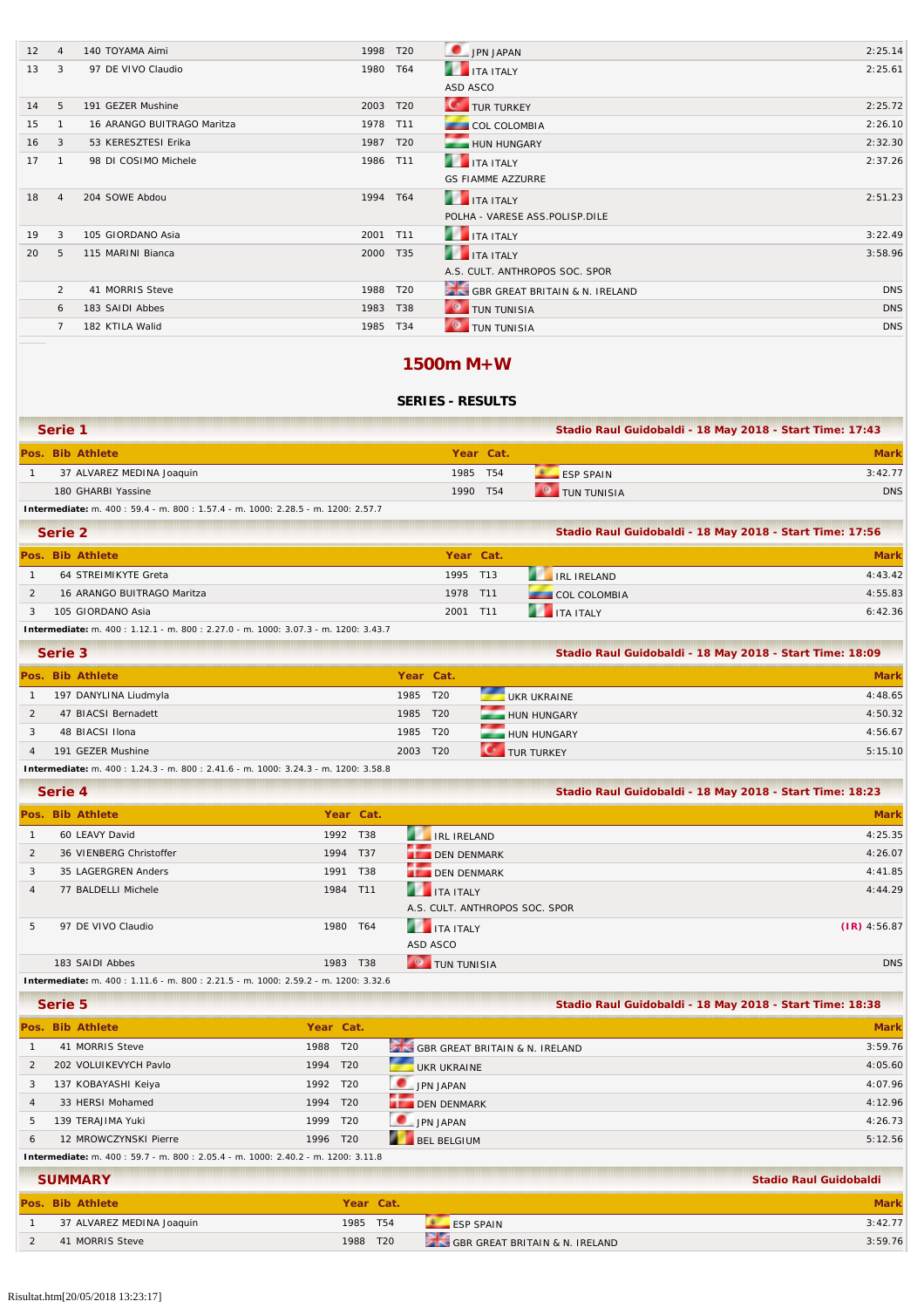| 3              | 202 VOLUIKEVYCH Pavlo      | 1994 T20 |            | UKR UKRAINE                    | 4:05.60        |
|----------------|----------------------------|----------|------------|--------------------------------|----------------|
| 4              | 137 KOBAYASHI Keiya        | 1992 T20 |            | JPN JAPAN                      | 4:07.96        |
| 5              | 33 HERSI Mohamed           | 1994 T20 |            | <b>DEN DENMARK</b>             | 4:12.96        |
| 6              | 60 LEAVY David             | 1992     | T38        | <b>IRL IRELAND</b>             | 4:25.35        |
| $\overline{7}$ | 36 VIENBERG Christoffer    | 1994 T37 |            | <b>DEN DENMARK</b>             | 4:26.07        |
| 8              | 139 TERAJIMA Yuki          | 1999 T20 |            | JPN JAPAN                      | 4:26.73        |
| 9              | 35 LAGERGREN Anders        | 1991 T38 |            | <b>DEN DENMARK</b>             | 4:41.85        |
| 10             | 64 STREIMIKYTE Greta       | 1995 T13 |            | <b>THE IRE IRELAND</b>         | 4:43.42        |
| 11             | 77 BALDELLI Michele        | 1984     | T11        | ITA ITALY                      | 4:44.29        |
|                |                            |          |            | A.S. CULT. ANTHROPOS SOC. SPOR |                |
| 12             | 197 DANYLINA Liudmyla      | 1985 T20 |            | UKR UKRAINE                    | 4:48.65        |
| 13             | 47 BIACSI Bernadett        | 1985 T20 |            | HUN HUNGARY                    | 4:50.32        |
| 14             | 16 ARANGO BUITRAGO Maritza | 1978 T11 |            | <b>COL COLOMBIA</b>            | 4:55.83        |
| 15             | 48 BIACSI Ilona            | 1985 T20 |            | HUN HUNGARY                    | 4:56.67        |
| 16             | 97 DE VIVO Claudio         | 1980     | T64        | <b>THE ITA ITALY</b>           | $(IR)$ 4:56.87 |
|                |                            |          |            | ASD ASCO                       |                |
| 17             | 12 MROWCZYNSKI Pierre      | 1996 T20 |            | BEL BELGIUM                    | 5:12.56        |
| 18             | 191 GEZER Mushine          | 2003     | T20        | <b>CONTROL</b> TURKEY          | 5:15.10        |
| 19             | 105 GIORDANO Asia          | 2001 T11 |            | <b>THE ITA ITALY</b>           | 6:42.36        |
|                | 183 SAIDI Abbes            | 1983     | <b>T38</b> | <b>O</b> TUN TUNISIA           | <b>DNS</b>     |
|                | 180 GHARBI Yassine         | 1990 T54 |            | <b>O</b> TUN TUNISIA           | <b>DNS</b>     |

# **Triple Jump M+W**

| Record | <b>WR</b> | <b>MF20</b>      | $11.70 + 1.7$ | <b>RECORD MARK</b> | <b>GER</b> | BONN(GER)    | 01/01/2015 |
|--------|-----------|------------------|---------------|--------------------|------------|--------------|------------|
|        | <b>WR</b> | MM <sub>20</sub> | $14.50 + 0.4$ | PRUDNIKOV Dmytro   | <b>UKR</b> | LONDON (GBR) | 18/07/2017 |
|        | ER        | <b>MF20</b>      | $11.70 + 1.7$ | <b>RECORD MARK</b> | <b>GER</b> | BONN(GER)    | 01/01/2015 |
|        | ER        | MM20             | $14.50 + 0.4$ | PRUDNIKOV Dmytro   | <b>UKR</b> | LONDON (GBR) | 18/07/2017 |

#### **FINAL - RESULTS**

| Final               |                  |                   |                          |             |                     |               |                     |                     | Stadio Raul Guidobaldi - 19 May 2018 - Start Time: 10:45 - End Time: 10:50 |                      |             |  |  |  |
|---------------------|------------------|-------------------|--------------------------|-------------|---------------------|---------------|---------------------|---------------------|----------------------------------------------------------------------------|----------------------|-------------|--|--|--|
| Pos. Bib Athlete    |                  |                   |                          |             |                     |               |                     |                     | Year Cat.                                                                  |                      | <b>Mark</b> |  |  |  |
|                     |                  |                   | 15 DOS SANTOS Wellington |             |                     |               |                     | 1992 T20            |                                                                            | <b>BRA BRAZIL</b>    | 12.25       |  |  |  |
| $1^{\circ}$ : 11.95 |                  |                   | $2^{\circ}$ : 11.87      | $3^\circ$ : | 12.25               | $4^{\circ}$ : | $\times$            | $5^\circ$ :         | 9.90                                                                       | $6^\circ$ :<br>10.63 |             |  |  |  |
|                     | $-1.2$           |                   | $-0.3$                   |             | $-1.3$              |               |                     |                     | $-0.2$                                                                     | $-0.1$               |             |  |  |  |
| $\mathfrak{D}$      | 195 KOPUZLU Onur |                   |                          |             |                     |               |                     | 1998 T20            |                                                                            | TUR TURKEY           | 11.96       |  |  |  |
| $1^\circ$ :         | 9.45             |                   | $2^{\circ}$ : 11.41      |             | $3^{\circ}$ : 10.96 |               | $4^{\circ}$ : 11.94 | $5^{\circ}$ : 11.79 |                                                                            | $6^{\circ}$ : 11.96  |             |  |  |  |
|                     | $-1.7$           |                   | $-1.1$                   |             | $+0.6$              |               | $-0.2$              |                     | $-0.3$                                                                     | $+5.5$               |             |  |  |  |
| 3                   |                  | 203 ZAZULIAK Olha |                          |             |                     |               |                     | 1994 T20            |                                                                            | UKR UKRAINE          | 10.04       |  |  |  |
| $1^{\circ}$ :       | $\times$         | $2^{\circ}$ :     | 10.00                    | $3^\circ$ : | $\mathsf{X}$        | $4^{\circ}$ : | 9.92                | $5^\circ$ :         | 10.00                                                                      | $6^\circ$ :<br>10.04 |             |  |  |  |
|                     |                  |                   | $-1.1$                   |             |                     |               | $-1.2$              |                     | $-0.6$                                                                     | $-0.8$               |             |  |  |  |

# **Long Jump T12 M+W**

| Record | <b>WR</b> | <b>MF12</b> | $6.60 - 0.9$ | ZUBKOVSKA Oksana          | <b>UKR</b> | LONDON(GBR)  | 07/09/2012 |
|--------|-----------|-------------|--------------|---------------------------|------------|--------------|------------|
|        | <b>WR</b> | MM12        | $7.47 + 0.1$ | SCHOREDER Matthias        | <b>GER</b> | BERLIN (GER) | 12/07/2009 |
|        | ER        | <b>MF12</b> | $6.60 - 0.9$ | ZUBKOVSKA Oksana          | <b>UKR</b> | LONDON(GBR)  | 07/09/2012 |
|        | ER        | MM12        | $7.47 + 0.1$ | <b>SCHOREDER Matthias</b> | <b>GER</b> | BERLIN (GER) | 12/07/2009 |

| <b>Final</b>                                                                           |               |        | Stadio Raul Guidobaldi - 18 May 2018 - Start Time: 15:05 - End Time: 15:50 |
|----------------------------------------------------------------------------------------|---------------|--------|----------------------------------------------------------------------------|
| Pos. Bib Athlete                                                                       | Year Cat.     |        | <b>Mark</b>                                                                |
| 169 LANGENHOVEN Hilton                                                                 | 1983 T12      |        | 6.87<br>RSA SOUTH AFRICA                                                   |
| $3^\circ$ :<br>6.81<br>$2^\circ$ :<br>6.81<br>$\boldsymbol{\mathsf{X}}$<br>$1^\circ$ : | $4^{\circ}$ : | 6.87   | $6^\circ$ :<br>$5^\circ$ :<br>6.59<br>6.28                                 |
| $-2.9$<br>$-0.6$                                                                       |               | $-0.1$ | $-0.9$<br>$-0.2$                                                           |
| 145 ISHAK Mohamad S.<br>2                                                              | 1992 T12      |        | 6.56<br><b>MAS MALAYSIA</b>                                                |
| 6.56<br>$3^\circ$ :<br>$1^\circ$ :<br>6.40<br>$2^\circ$ :<br>$\times$                  | $4^{\circ}$ : | 6.37   | $5^\circ$ :<br>6.51<br>$6^\circ$ :<br>6.47                                 |
| $-1.3$<br>$-0.4$                                                                       |               | $+0.2$ | $-0.5$<br>$-1.1$                                                           |
| 121 PIROSU Niccolo'<br>3                                                               | 2000          | T12    | 5.08<br><b>THE TEALY</b>                                                   |
|                                                                                        |               |        | <b>GS FIAMME AZZURRE</b>                                                   |
| 4.98<br>$2^{\circ}$ :<br>$3^\circ$ :<br>5.08<br>$1^\circ$ :<br>4.83                    | $4^{\circ}$ : | 4.92   | $5^\circ$ :<br>$6^\circ$ :<br>4.88<br>$\times$                             |
| $-1.5$<br>$+1.5$<br>$+1.3$                                                             |               | $-0.3$ | $-0.7$                                                                     |
| 116 MENCOBONI Anna Maria<br>$\overline{A}$                                             | 1968          | T12    | <b>THE TEALY</b><br>4.04                                                   |
|                                                                                        |               |        | A.S. CULT. ANTHROPOS SOC. SPOR                                             |
| 2.64<br>$2^\circ$ :<br>3.95<br>$1^\circ$ :<br>$3^\circ$ :<br>3.97                      | $4^{\circ}$ : | 3.66   | $5^\circ$ :<br>3.97<br>$6^\circ$ :<br>4.04                                 |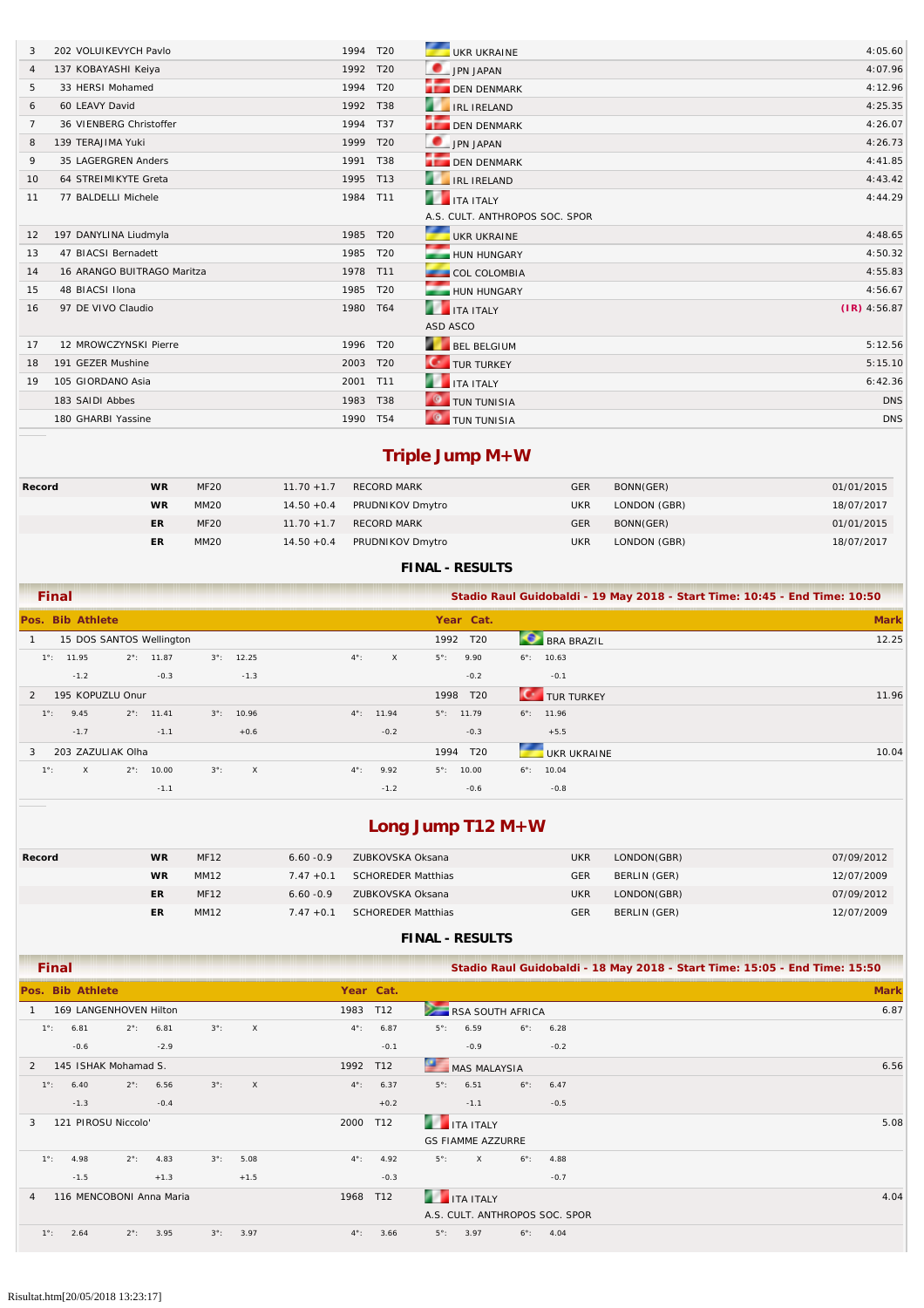|  | $-2.1$ $-0.4$ $-0.4$ $-1.6$ $-0.3$ $-1.0$ |  |
|--|-------------------------------------------|--|
|  |                                           |  |

### **Discus Throw F32-34 M+W**

| Record | <b>WR</b> | <b>MF32</b> | 11.37 | GASMI Mounia              | ALG        | DUBAI (UAE)  | 01/01/2015 |
|--------|-----------|-------------|-------|---------------------------|------------|--------------|------------|
|        | <b>WR</b> | MM32        | 18.39 | KONSTANTINIDIS Athanasios | <b>GRE</b> | ATHENE (GRE) | 27/05/2017 |
|        | <b>WR</b> | MM33        | 31.03 | ALNAKLHI Hani             | <b>KSA</b> | DUBAI (UAE)  | 20/03/2017 |
|        | <b>WR</b> | MM34        | 43.29 | <b>RECORD MARK</b>        | <b>IPC</b> | BONN (GER)   | 01/01/2015 |
|        | ER        | <b>MF32</b> | 9.44  | HANNA LAURA Magdalena     | <b>GER</b> | DUBAI (UAE)  | 16/03/2018 |
|        |           |             |       |                           |            |              |            |

#### **FINAL - RESULTS**

|                 |               | <b>Final</b>           |               |                            |             |                     |               |                     |           |             |                     | Stadio Raul Guidobaldi - 18 May 2018 - Start Time: 15:00 - End Time: 17:18 |              |
|-----------------|---------------|------------------------|---------------|----------------------------|-------------|---------------------|---------------|---------------------|-----------|-------------|---------------------|----------------------------------------------------------------------------|--------------|
|                 |               | Pos. Bib Athlete       |               |                            |             |                     |               |                     | Year Cat. |             |                     |                                                                            | <b>Mark</b>  |
| $\mathbf{1}$    |               | 21 VALENCIA Mauricio   |               |                            |             |                     |               |                     | 1987 F34  |             |                     | <b>COL COLOMBIA</b>                                                        | 36.59        |
|                 |               | $1^{\circ}$ : 35.10    |               | $2^{\circ}$ : 36.59        |             | $3^{\circ}$ : 36.13 |               | $4^{\circ}$ : 36.12 |           |             | $5^{\circ}$ : 30.89 | $6^{\circ}$ : 32.06                                                        |              |
| 2               |               |                        |               | 20 MENESES MEDINA Diego Fe |             |                     |               |                     | 1998 F34  |             |                     | COL COLOMBIA                                                               | 33.23        |
|                 |               | $1^{\circ}$ : 29.39    |               | $2^{\circ}$ : 30.21        |             | $3^{\circ}$ : 30.65 |               | $4^{\circ}$ : 28.42 |           |             | $5^{\circ}$ : 33.23 | $6^{\circ}$ : 33.00                                                        |              |
| 3               |               | 86 CAMPOCCIO Giuseppe  |               |                            |             |                     |               |                     | 1966 F33  |             |                     | <b>THE ITA ITALY</b><br><b>GS PARALIMPICO DIFESA</b>                       | $(RI)$ 26.76 |
|                 |               | $1^{\circ}$ : 25.83    |               | $2^{\circ}$ : 25.36        |             | $3^{\circ}$ : 25.58 |               | $4^{\circ}$ : 23.48 |           |             | $5^{\circ}$ : 26.76 | $6^{\circ}$ : 24.94                                                        |              |
| $\overline{4}$  |               | 39 SAARIO Janne        |               |                            |             |                     |               |                     | 1976 F34  |             |                     | <b>FIN FINLAND</b>                                                         | 18.82        |
|                 | $1^{\circ}$ : | $\mathsf{X}$           |               | $2^{\circ}$ : 16.13        |             | $3^{\circ}$ : 17.20 |               | $4^{\circ}$ : 16.23 |           |             | $5^{\circ}$ : 18.82 | $6^{\circ}$ : 16.43                                                        |              |
|                 |               | 5 141 JUHNEVICS Janis  |               |                            |             |                     |               |                     | 1981 F34  |             |                     | <b>LAT LATVIA</b>                                                          | 14.03        |
|                 |               | $1^\circ$ : 12.97      |               | $2^{\circ}$ : 13.29        |             | $3^{\circ}$ : 12.04 |               | $4^{\circ}$ : 14.03 |           |             | $5^{\circ}$ : 13.39 | $6^{\circ}$ : 13.38                                                        |              |
| 6               |               | 124 PUGLISI Antonino   |               |                            |             |                     |               |                     | 1978 F32  |             |                     | <b>THE ITA ITALY</b><br><b>HANDY SPORT RAGUSA</b>                          | 10.55        |
|                 |               | $1^{\circ}$ : 10.40    |               | $2^{\circ}$ : 9.30         |             | $3^{\circ}$ : 10.55 | $4^{\circ}$ : | 9.45                |           | $5^\circ$ : | 9.60                | $6^{\circ}$ : 9.70                                                         |              |
| $7^{\circ}$     |               | 73 APICELLA Antonio    |               |                            |             |                     |               |                     | 1971 F34  |             |                     | <b>THE ITA ITALY</b><br>A.S. DISABILI LA RONDINE                           | 9.46         |
|                 |               | $1^{\circ}$ : 8.83     | $2^{\circ}$ : | 9.46                       | $3^\circ$ : | 9.43                | $4^{\circ}$ : | 9.18                |           | $5^\circ$ : | 9.17                | $6^{\circ}$ : 9.30                                                         |              |
| 8               |               | 80 BENEVENTO Marzio    |               |                            |             |                     |               |                     | 1973 F33  |             |                     | <b>ITA ITALY</b><br>A.S. DISABILI LA RONDINE                               | 7.65         |
|                 |               | $1^{\circ}$ : 7.25     |               | $2^{\circ}$ : 7.65         |             | $3^{\circ}$ : 7.34  |               | $4^{\circ}$ : 7.62  |           | $5^\circ$ : | 5.98                | $6^{\circ}$ : 6.99                                                         |              |
|                 |               | 9 111 LAMBERTI Filippo |               |                            |             |                     |               |                     | 1990 F32  |             |                     | <b>THE TEALY</b><br>A.S. DISABILI LA RONDINE                               | 5.53         |
|                 |               | $1^{\circ}$ : 5.53     |               | $2^{\circ}$ : 5.44         | $3^\circ$ : | 4.81                | $4^{\circ}$ : | 5.42                |           | $5^\circ$ : | 5.06                | $6^\circ$ :<br>$\mathsf{X}$                                                |              |
| 10 <sup>°</sup> |               | 74 APICELLA Federico   |               |                            |             |                     |               |                     | 1992 F32  |             |                     | <b>THE TEAL SET IT ALLY</b><br>A.S. DISABILI LA RONDINE                    | 4.82         |
|                 |               | $1^{\circ}$ : 4.82     |               | $2^{\circ}$ : 2.97         | $3^\circ$ : | 3.88                | $4^{\circ}$ : | 2.80                |           | $5^\circ$ : | 3.78                | $6^{\circ}$ : 4.71                                                         |              |
|                 |               | 181 IBRAHIMI Maroua    |               |                            |             |                     |               |                     | 1988 F32  |             |                     | <b>O</b> TUN TUNISIA                                                       | <b>DNS</b>   |

### **Shot Put F20 M+W**

| Record | <b>WR</b> | <b>MF20</b>      | 14.10 | DURSKA Ewa          | POL        | GROSSETO (ITA)       | 16/06/2016 |
|--------|-----------|------------------|-------|---------------------|------------|----------------------|------------|
|        | <b>WR</b> | MM <sub>20</sub> | 17.29 | ZOLKEFLI M.Ziyad    | <b>MAS</b> | LONDON (GBR)         | 15/07/2017 |
|        | <b>ER</b> | <b>MF20</b>      | 14.10 | DURSKA Ewa          | <b>POL</b> | GROSSETO (ITA)       | 16/06/2016 |
|        | ER        | <b>MM20</b>      | 16.17 | SENIKIDIS Dimitrios | GRE        | RIO DE JANIERO (BRA) | 10/09/2016 |

| <b>Final</b>                                                                   |                                        |                         | Stadio Raul Guidobaldi - 19 May 2018 - Start Time: 09:00 - End Time: 09:45 |             |
|--------------------------------------------------------------------------------|----------------------------------------|-------------------------|----------------------------------------------------------------------------|-------------|
| Pos. Bib Athlete                                                               |                                        | Year Cat.               |                                                                            | <b>Mark</b> |
| 175 IGE Jeffrey                                                                |                                        | 1983<br>F20             | <b>SWE SWEDEN</b>                                                          | 14.53       |
| $1^{\circ}$ :<br>$2^{\circ}$ :<br>14.26<br>$\mathsf{X}$<br>$3^{\circ}$ : 14.44 | $4^{\circ}$ : 14.33                    | $\times$<br>$5^\circ$ : | $6^{\circ}$ : 14.53                                                        |             |
| 15 DOS SANTOS Wellington<br>2                                                  |                                        | 1992<br>F20             | <b>BRA BRAZIL</b>                                                          | 12.59       |
| $1^{\circ}$ : 12.59<br>$2^{\circ}$ : 12.06<br>$3^{\circ}$ : 12.10              | $4^{\circ}$ : 12.30                    | $5^\circ$ : 12.13       | $\mathsf{X}$<br>$6^\circ$ :                                                |             |
| 193 KAYA Mihriban<br>3                                                         |                                        | 1996 F20                | <b>C</b> TUR TURKEY                                                        | 12.22       |
| $2^{\circ}$ : 11.13<br>$3^{\circ}$ : 10.15<br>$1^\circ$ :<br>$\mathsf{X}$      | $4^{\circ}$ : 11.52                    | 12.22<br>$5^\circ$ :    | $6^{\circ}$ : 12.05                                                        |             |
| 56 SZOLLOSI Istvan<br>4                                                        |                                        | 1995<br>F20             | HUN HUNGARY                                                                | 11.66       |
| $3^{\circ}$ : 11.63<br>$1^\circ$ : 11.45<br>$2^\circ$ :<br>$\times$            | $4^{\circ}$ : 11.66                    | $5^{\circ}$ : 11.22     | $6^\circ$ : 11.47                                                          |             |
| 200 SHPACHYNSKA Viktoriia<br>5.                                                |                                        | F20<br>1987             | UKR UKRAINE                                                                | 11.30       |
| $3^\circ$ :<br>$1^{\circ}$ : 10.13<br>$2^{\circ}$ : 11.28                      | $\mathsf{X}$<br>$4^{\circ}$ :<br>10.58 | $5^\circ$ :<br>11.30    | 10.80<br>$6^\circ$ :                                                       |             |
| 152 AL ABD Mohammed Ali<br>6                                                   |                                        | 1988<br>F20             | <b>QAT QATAR</b>                                                           | 10.54       |
| $1^{\circ}$ : 10.54<br>$2^\circ$ :<br>$\times$<br>$3^\circ$ :                  | 9.70<br>$4^{\circ}$ :<br>10.26         | $5^\circ$ :<br>9.92     | $6^\circ$ :<br>$\sim$ 100 $\pm$                                            |             |
| 68 SIGURJONSDOTTIR Hulda                                                       |                                        | 1985<br>F20             | <b>TELESE ISL ICELAND</b>                                                  | 9.47        |
| 8.75<br>$3^\circ$ :<br>$1^{\circ}$ :<br>$2^{\circ}$ :<br>9.38                  | 9.03<br>$4^{\circ}$ :<br>9.47          | $5^\circ$ :<br>9.20     | $6^\circ$ :<br>9.33                                                        |             |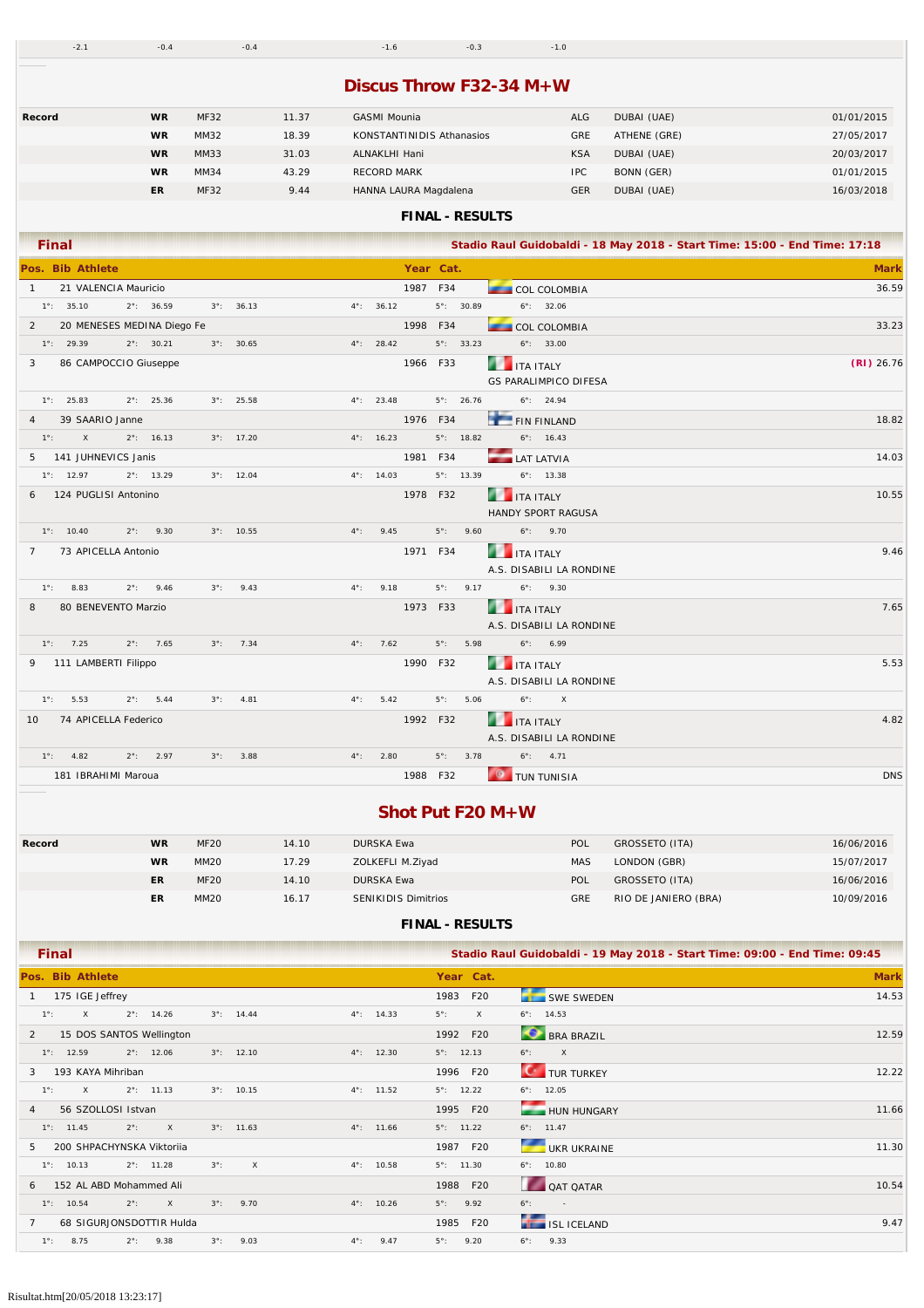## **Discus Throw F40-47,61-64 M+W**

| Record | <b>WR</b> | <b>MF41</b> | 33.38 | <b>TLILI Raoua</b>     | <b>TUN</b> | RIO DE JANIERO(BRA)  | 15/09/2016 |
|--------|-----------|-------------|-------|------------------------|------------|----------------------|------------|
|        | <b>WR</b> | <b>MF44</b> | 44.54 | YAO Juan               | <b>CHN</b> | RIO DE JANIERO (BRA) | 11/09/2016 |
|        | <b>WR</b> | <b>MF40</b> | 23.34 | SLIWINKSA Renata       | POL        | RIO DE JANIERO (BRA) | 15/09/2016 |
|        | ER        | <b>MF41</b> | 27.05 | MC CARTHY Niamh        | <b>IRL</b> | GROSSETO(ITA)        | 15/09/2016 |
|        | ER        | <b>MF44</b> | 40.08 | <b>FLOETH Michaela</b> | <b>GER</b> | DUISBURG(GER)        | 06/06/2008 |
|        |           |             |       |                        |            |                      |            |

### **FINAL - RESULTS**

| <b>Final</b>                                                                |               | Stadio Raul Guidobaldi - 18 May 2018 - Start Time: 18:00 - End Time: 18:50        |             |
|-----------------------------------------------------------------------------|---------------|-----------------------------------------------------------------------------------|-------------|
| Pos. Bib Athlete                                                            | Year Cat.     |                                                                                   | <b>Mark</b> |
| 143 HABSCHEID Tom                                                           | 1986 F63      | LUX LUXEMBOURG                                                                    | 46.05       |
| $1^{\circ}$ : 43.06<br>$2^{\circ}$ : 46.05<br>$3^{\circ}$ : 44.61           | $4^{\circ}$ : | $\times$<br>$5^\circ$ :<br>$6^\circ$ :<br>$\times$<br>$\mathsf{X}$                |             |
| 70 ACCIARINO Antonio<br>$\mathcal{P}$                                       | 1976 F63      | <b>THE TEALY</b>                                                                  | 29.96       |
|                                                                             |               | #ILOVERUN ATHLETIC TERNI                                                          |             |
| $2^{\circ}$ : 29.73<br>$3^{\circ}$ : 28.80<br>$1^{\circ}$ : 29.96           |               | $4^{\circ}$ : 29.88<br>$5^{\circ}$ : 27.57<br>$6^\circ$ :<br>$\mathsf{X}$         |             |
| 125 RANIOLO Damiano<br>1981<br>3                                            | F63           | <b>THE TEAL ITALY</b>                                                             | 29.38       |
|                                                                             |               | HANDY SPORT RAGUSA                                                                |             |
| $1^{\circ}$ : 27.34<br>$2^{\circ}$ : 26.78<br>$3^\circ$ :<br>$\times$       |               | $4^{\circ}$ : 28.33<br>$5^{\circ}$ : 29.21<br>$6^{\circ}$ : 29.38                 |             |
| 63 MC CARTHY Niamh<br>1994<br>4                                             | F41           | <b>IRL IRELAND</b><br>$(ER)$ 28.51                                                |             |
| $1^\circ$ :<br>$\mathsf{X}$<br>$2^{\circ}$ : 27.47<br>$3^{\circ}$ : 27.68   |               | $5^\circ$ :<br>$4^{\circ}$ : 28.51<br>$\mathsf{X}$<br>$6^\circ$ :<br>$\mathsf{X}$ |             |
| 162 HRISCU Florentina<br>5                                                  | 1977 F44      | ROU ROMANIA                                                                       | 19.38       |
| $2^{\circ}$ :<br>$\mathsf{X}$<br>$3^{\circ}$ : 17.48<br>$1^{\circ}$ : 19.38 |               | $4^{\circ}$ : 18.04<br>$5^\circ$ : 17.76<br>$6^{\circ}$ : 16.17                   |             |
| 122 POMPA Matteo<br>1988<br>6                                               | F41           | <b>THE TEALY</b>                                                                  | 15.60       |
|                                                                             |               | A.S. CULT. ANTHROPOS SOC. SPOR                                                    |             |
| $1^{\circ}$ : 13.49<br>$2^\circ$ :<br>$\times$<br>$3^{\circ}$ : 14.61       |               | $4^{\circ}$ : 13.58<br>$5^\circ$ : 15.60<br>$6^\circ$ : 15.37                     |             |
| 178 ABDELLI Rima                                                            | 1988 F40      | <b>TUN TUNISIA</b>                                                                | <b>DNS</b>  |

### **Javelin Throw F40-47,61-64 M+W**

| Record | <b>WR</b> | <b>MF41</b> | 28.70 | <b>RECORD MARK</b>    | <b>GER</b> | BONN (GER)       | 01/01/2015 |
|--------|-----------|-------------|-------|-----------------------|------------|------------------|------------|
|        | <b>WR</b> | MM63        | 59.77 | SVEINSSON Helgi       | <b>NED</b> | RIETI (ITA)      | 06/05/2017 |
|        | <b>ER</b> | <b>MF41</b> | 15.46 | <b>KEON Sinead</b>    | <b>IRL</b> | VILLA REAL (POR) | 05/12/2017 |
|        | ER        | MM63        | 59.77 | SVEINSSON Helgi       | <b>NED</b> | RIETI (ITA)      | 06/05/2017 |
|        | ER        | MM40        | 31.74 | <b>ZONNEVELD Take</b> | <b>NED</b> | BERLIN (GER)     | 18/06/2017 |

#### **FINAL - RESULTS**

| Final                                                                       | Stadio Raul Guidobaldi - 19 May 2018 - Start Time: 15:50 - End Time: 16:35    |             |
|-----------------------------------------------------------------------------|-------------------------------------------------------------------------------|-------------|
| Pos. Bib Athlete                                                            | Year Cat.                                                                     | <b>Mark</b> |
| 204 SOWE Abdou                                                              | F64<br>1994<br><b>13</b><br><b>ITA ITALY</b>                                  | 29.06       |
|                                                                             | POLHA - VARESE ASS.POLISP.DILE                                                |             |
| $1^{\circ}$ : 24.85<br>$2^{\circ}$ : 26.19<br>$3^{\circ}$ : 27.84           | $4^{\circ}$ : 29.06<br>$6^\circ$ : 27.37<br>$5^\circ$ : 24.76                 |             |
| 134 VICCO Irbin Augusto<br>2                                                | <b>THE TEALY</b><br>1993<br>F64                                               | 27.68       |
|                                                                             | POLHA - VARESE ASS.POLISP.DILE                                                |             |
| $1^{\circ}$ : 23.04<br>$2^{\circ}$ : 27.68<br>$3^{\circ}$ : 23.17           | $5^\circ$ :<br>$4^{\circ}$ :<br>$\mathsf{X}$<br>$6^\circ$ : 24.18<br>$\times$ |             |
| 125 RANIOLO Damiano<br>3                                                    | <b>THE TEAL ITALY</b><br>F63<br>1981                                          | 27.61       |
|                                                                             | <b>HANDY SPORT RAGUSA</b>                                                     |             |
| $1^\circ$ : 27.37<br>$2^{\circ}$ : 27.47<br>$3^{\circ}$ : 26.78             | $4^{\circ}$ : 27.61<br>$5^\circ$ : 27.37<br>$6^{\circ}$ : 25.06               |             |
| 11 CLINQART Simon<br>$\overline{4}$                                         | BEL BELGIUM<br>2000 F46                                                       | 26.70       |
| $2^\circ$ :<br>$\mathsf{X}$<br>$3^\circ$ :<br>$\times$<br>$1^\circ$ : 26.53 | $\mathsf{X}$<br>$5^\circ$ : 26.70<br>$6^{\circ}$ : 24.92<br>$4^\circ$ :       |             |
| 172 NOORDIN Muhammad Diroy<br>5                                             | F40<br>SIN SINGAPORE<br>1992                                                  | 25.94       |
| $1^\circ$ : 25.69<br>$2^{\circ}$ : 24.78<br>$3^{\circ}$ : 24.09             | $4^{\circ}$ : 25.94<br>$5^\circ$ :<br>$\times$<br>$6^{\circ}$ : 25.01         |             |
| 184 TLILI Raoua                                                             | F41<br>1989<br><b>TUN TUNISIA</b>                                             | <b>DNS</b>  |

### **Shot Put F11-13 M+W**

| Record                 | <b>WR</b> | <b>MM11</b> | 15.26 | CASINOS SIERRA David       | <b>ESP</b> | SYDNEY(AUS) | 20/10/2000 |  |  |
|------------------------|-----------|-------------|-------|----------------------------|------------|-------------|------------|--|--|
|                        | <b>WR</b> | MM13        | 16.46 | SUN Haito                  | <b>CHN</b> | SYDNEY(AUS) | 27/10/2000 |  |  |
|                        | ER        | <b>MM11</b> | 15.26 | CASINOS SIERRA David       | <b>ESP</b> | SYDNEY(AUS) | 20/10/2000 |  |  |
|                        | ER        | MM13        | 15.87 | <b>IASYNOVYI Oleksandr</b> | <b>UKR</b> | ATHENS(GRE) | 21/09/2004 |  |  |
| <b>FINAL - RESULTS</b> |           |             |       |                            |            |             |            |  |  |

| Final            | Stadio Raul Guidobaldi - 19 May 2018 - Start Time: 17:00 - End Time: 17:20 |  |  |
|------------------|----------------------------------------------------------------------------|--|--|
| Pos. Bib Athlete | Year Cat.                                                                  |  |  |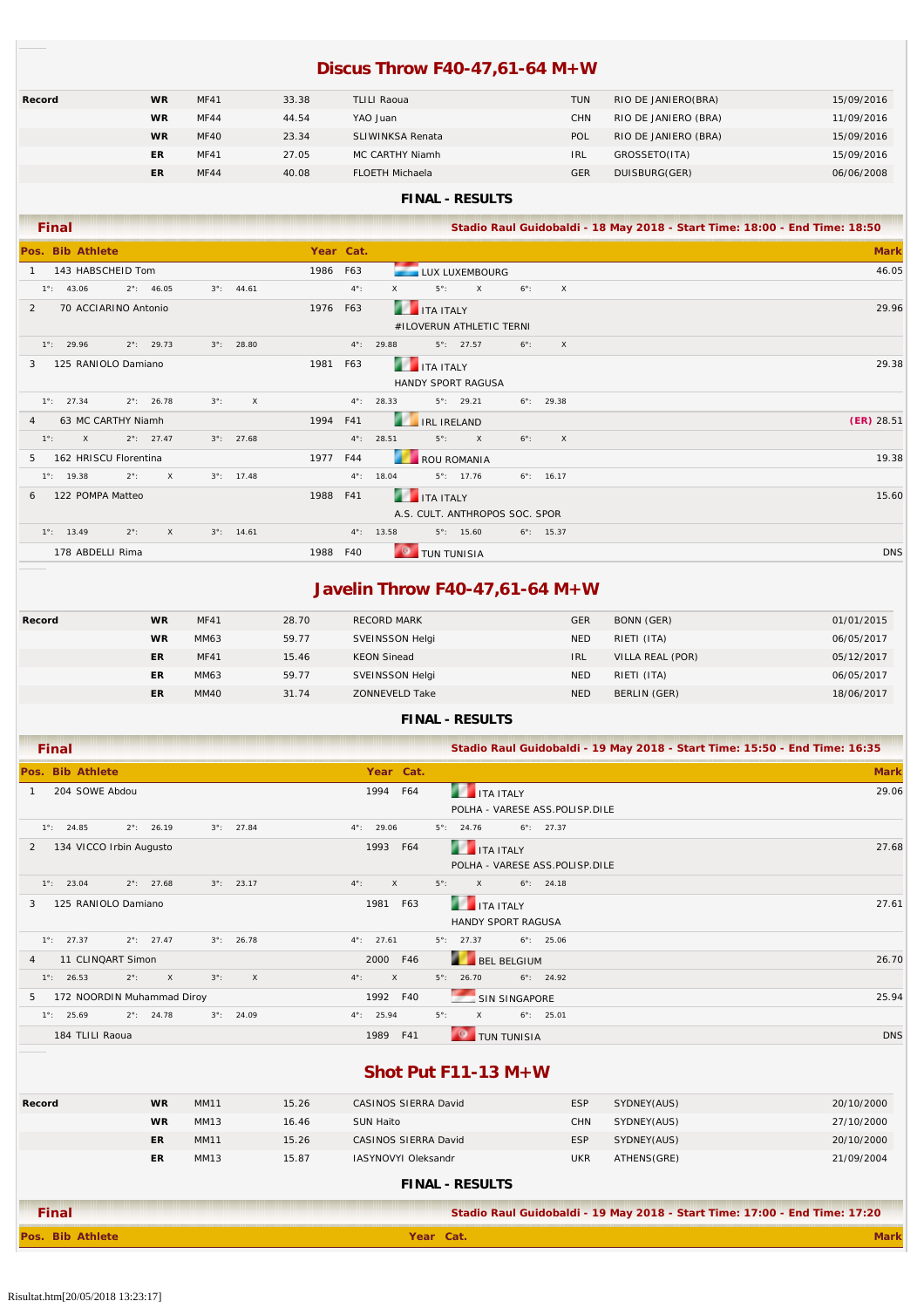| 165 PRUNDARU Petre                                                                         | 1994<br>F13<br><b>ROU ROMANIA</b>                              | 9.46 |
|--------------------------------------------------------------------------------------------|----------------------------------------------------------------|------|
| $2^{\circ}$ :<br>$3^\circ$ :<br>$4^{\circ}$ :<br>8.41<br>8.89<br>$1^{\circ}$ :<br>8.05     | $5^\circ$ :<br>$6^{\circ}$ : 9.32<br>9.46<br>9.12              |      |
| 166 TUCALIUC Octavian Vasil<br>$\mathcal{P}$                                               | ROU ROMANIA<br>1994<br>F13                                     | 8.36 |
| $2^{\circ}$ : 7.55<br>$3^{\circ}$ : 7.99<br>$4^{\circ}$ :<br>$1^\circ$ :<br>$\times$       | $5^\circ$ :<br>8.12<br>8.36<br>$6^{\circ}$ : 8.11              |      |
| 161 CRACIUN Alexandru-flor<br>3                                                            | 1999<br>F13<br>ROU ROMANIA                                     | 7.65 |
| $2^{\circ}$ :<br>7.65<br>$3^{\circ}$ : 6.37<br>$4^{\circ}$ :<br>$1^\circ$ :<br>6.43        | $5^\circ$ :<br>7.07<br>6.21<br>$6^\circ$ :<br>6.20             |      |
| 100 FAVARETTO Elena<br>4                                                                   | <b>THE ITA ITALY</b><br>1982<br>F11                            | 6.52 |
|                                                                                            | <b>HANDY SPORT RAGUSA</b>                                      |      |
| $2^\circ$ :<br>$3^\circ$ :<br>$1^{\circ}$ :<br>5.72<br>$4^\circ$ :<br>6.16<br>$\mathsf{X}$ | $5^\circ$ :<br>6.52<br>$\times$<br>$\mathsf{X}$<br>$6^\circ$ : |      |

### **Discus Throw F35-38 M+W**

| Record | <b>WR</b> | <b>MF37</b> | 37.60 | MI Na                 | <b>CHN</b> | RIO DE JANIERO (BRA) | 17/09/2016 |
|--------|-----------|-------------|-------|-----------------------|------------|----------------------|------------|
|        | <b>WR</b> | <b>MF38</b> | 32.14 | <b>LENIHAN Noelle</b> | <b>IRL</b> | GROSSETO(ITA)        | 12/06/2016 |
|        | <b>WR</b> | MM37        | 59.75 | NORBEKOV Khsniddin    | <b>UZB</b> | RIO DE JANIERO (BRA) | 08/09/2016 |
|        | <b>WR</b> | MM38        | 52.91 | HARDANI Javad         | <b>IRI</b> | LONDON (GBR)         | 07/09/2012 |
|        | ER        | <b>MF37</b> | 31.99 | <b>JONES Beverley</b> | <b>GBR</b> | DUBLIN(IRL)          | 02/07/2011 |

### **FINAL - RESULTS**

| <b>Final</b>                                                                                  |                                                                                             | Stadio Raul Guidobaldi - 19 May 2018 - Start Time: 17:50 - End Time: 18:25 |
|-----------------------------------------------------------------------------------------------|---------------------------------------------------------------------------------------------|----------------------------------------------------------------------------|
| Pos. Bib Athlete                                                                              | Year Cat.                                                                                   | <b>Mark</b>                                                                |
| 247 JENSEN Ronni                                                                              | 1980 F37<br><b>DEN DENMARK</b>                                                              | 44.75                                                                      |
| $2^{\circ}$ : 44.75<br>$1^{\circ}$ : 43.29<br>$3^{\circ}$ : 42.64                             | $5^\circ$ :<br>$4^{\circ}$ :<br>$\times$<br>$\mathsf{X}$<br>$6^{\circ}$ : 41.88             |                                                                            |
| 106 GIOVARRUSCIO Simone<br>$\mathcal{P}$                                                      | <b>THE ITA ITALY</b><br>1996 F37                                                            | 37.00                                                                      |
|                                                                                               | #ILOVERUN ATHLETIC TERNI                                                                    |                                                                            |
| $1^{\circ}$ : 37.00<br>$2^{\circ}$ :<br>$\mathsf{X}$<br>$3^{\circ}$ : 33.11                   | $5^\circ$ :<br>$\mathsf{X}$<br>$6^\circ$ : 35.60<br>$4^{\circ}$ : 34.28                     |                                                                            |
| 62 LENIHAN Noelle<br>3                                                                        | <b>EXAMPLE IRELAND</b><br>F38<br>1999                                                       | 30.75                                                                      |
| $1^{\circ}$ :<br>$\mathsf{X}$<br>$2^{\circ}$ :<br>$\mathsf{X}$<br>$3^\circ$ :<br>$\mathsf{X}$ | $4^{\circ}$ : 26.75<br>$5^\circ$ :<br>$\mathsf{X}$<br>$6^{\circ}$ : 30.75                   |                                                                            |
| 29 VIMMER Michal<br>4                                                                         | CZE CZECH REPUBLIC<br>2000 F37                                                              | 30.43                                                                      |
| $2^{\circ}$ : 30.43<br>$3^{\circ}$ : 28.57<br>$1^{\circ}$ : 27.20                             | $5^\circ$ :<br>$6^\circ$ :<br>$4^{\circ}$ : 29.72<br>$\mathsf{X}$<br>$\mathsf{X}$           |                                                                            |
| 30 VRATIL Petr<br>5.                                                                          | 1983 F38<br><b>CZE CZECH REPUBLIC</b>                                                       | 29.41                                                                      |
| $2^{\circ}$ : 28.59<br>$3^{\circ}$ : 29.41<br>$1^\circ$ :<br>$\mathsf{X}$                     | $5^\circ$ :<br>$\mathsf{X}$<br>$4^{\circ}$ :<br>$\mathsf{X}$<br>$6^\circ$ :<br>$\mathsf{X}$ |                                                                            |
| 23 DATINSKA Eva<br>6                                                                          | 1986 F37<br><b>STATE</b><br><b>CZE CZECH REPUBLIC</b>                                       | 26.13                                                                      |
| $2^{\circ}$ : 25.44<br>$3^{\circ}$ : 25.81<br>$1^{\circ}$ : 26.13                             | $5^\circ$ :<br>$\mathsf{X}$<br>$\mathsf{X}$<br>$6^\circ$ :<br>$\mathsf{X}$<br>$4^\circ$ :   |                                                                            |
| 71 ADINOLFI Teresa<br>$\mathbf{7}$                                                            | 1973 F37<br><b>THE TEALY</b>                                                                | 14.05                                                                      |
|                                                                                               | A.S. DISABILI LA RONDINE                                                                    |                                                                            |
| $1^{\circ}$ : 14.05<br>$2^{\circ}$ : 12.83<br>$3^\circ$ :                                     | X<br>$4^{\circ}$ : 12.23<br>$5^{\circ}$ : 12.76<br>$6^\circ$ : 13.14                        |                                                                            |

### **Shot Put F40/41 M+W**

| Record | <b>WR</b> | <b>MF40</b> | 7.23  | SLIWINSKA Renata          | POL        | LONDON (GBR)    | 17/07/2017 |
|--------|-----------|-------------|-------|---------------------------|------------|-----------------|------------|
|        | WR        | MM40        | 10.83 | <b>DUSHKYN Dmitry</b>     | <b>RUS</b> | GROSSETO(ITA)   | 11/06/2016 |
|        | <b>WR</b> | MM41        | 13.97 | <b>TYSZKOSWKY Bartosz</b> | POL        | BIALYSTOCK(POL) | 24/06/2017 |
|        | ER        | MM40        | 10.83 | <b>DUSHKYN Dmitry</b>     | <b>RUS</b> | GROSSETO(ITA)   | 11/06/2016 |
|        | ER        | MM41        | 13.97 | <b>TYSZKOSWKY Bartosz</b> | POL        | BIALYSTOCK(POL) | 24/06/2017 |

#### **FINAL - RESULTS**

| Final                                                            | Stadio Raul Guidobaldi - 20 May 2018 - Start Time: 09:00 - End Time: 09:10 |             |
|------------------------------------------------------------------|----------------------------------------------------------------------------|-------------|
| Pos. Bib Athlete                                                 | Year Cat.                                                                  | <b>Mark</b> |
| 172 NOORDIN Muhammad Diroy                                       | 1992 F40<br>SIN SINGAPORE                                                  | 8.37        |
| $2^{\circ}$ : 7.82<br>$3^\circ$ :<br>8.08<br>$1^\circ$ :<br>7.69 | $5^{\circ}$ : 8.29<br>$6^{\circ}$ : 8.37<br>$4^\circ$ :<br>7.48            |             |
| 122 POMPA Matteo                                                 | <b>THE TEALY</b><br>1988 F41                                               | 6.94        |
|                                                                  | A.S. CULT. ANTHROPOS SOC. SPOR                                             |             |
| $2^{\circ}$ : 6.76<br>$1^\circ$ :<br>$3^\circ$ :<br>5.96<br>6.20 | $4^{\circ}$ : 5.34<br>$6^\circ$ : 6.94<br>$5^{\circ}$ : 6.82               |             |
| 184 TLILI Raoua                                                  | TUN TUNISIA<br>1989 F41                                                    | <b>DNS</b>  |
| 178 ABDELLI Rima                                                 | 1988 F40<br><b>TUN TUNISIA</b>                                             | <b>DNS</b>  |

### **Javelin Throw F33/34 M+W**

| Record | <b>WR</b> | <b>MF33</b> | 13.02 | <b>BOUDJADAR Asmanhe</b> | <b>GRE</b> | SHARJAY(UAE)        | 19/03/2018 |
|--------|-----------|-------------|-------|--------------------------|------------|---------------------|------------|
|        | <b>WR</b> | <b>MF34</b> | 21.86 | ZOU Liujan               | <b>CHN</b> | RIO DE JANIERO(BRA) | 09/09/2016 |
|        | <b>WR</b> | MM33        | 26.96 | <b>SCHEIL Daniel</b>     | <b>GER</b> | BERLIN(GER)         | 19/06/2015 |
|        | <b>WR</b> | MM34        | 38.05 | WANG Yanzhang            | <b>CHN</b> | DOHA(QAT)           | 22/10/2015 |
|        | <b>ER</b> | <b>MF33</b> | 11.26 | LIAGKOU Anthi            | GRE        | DUBAI(UAE)          | 19/03/2016 |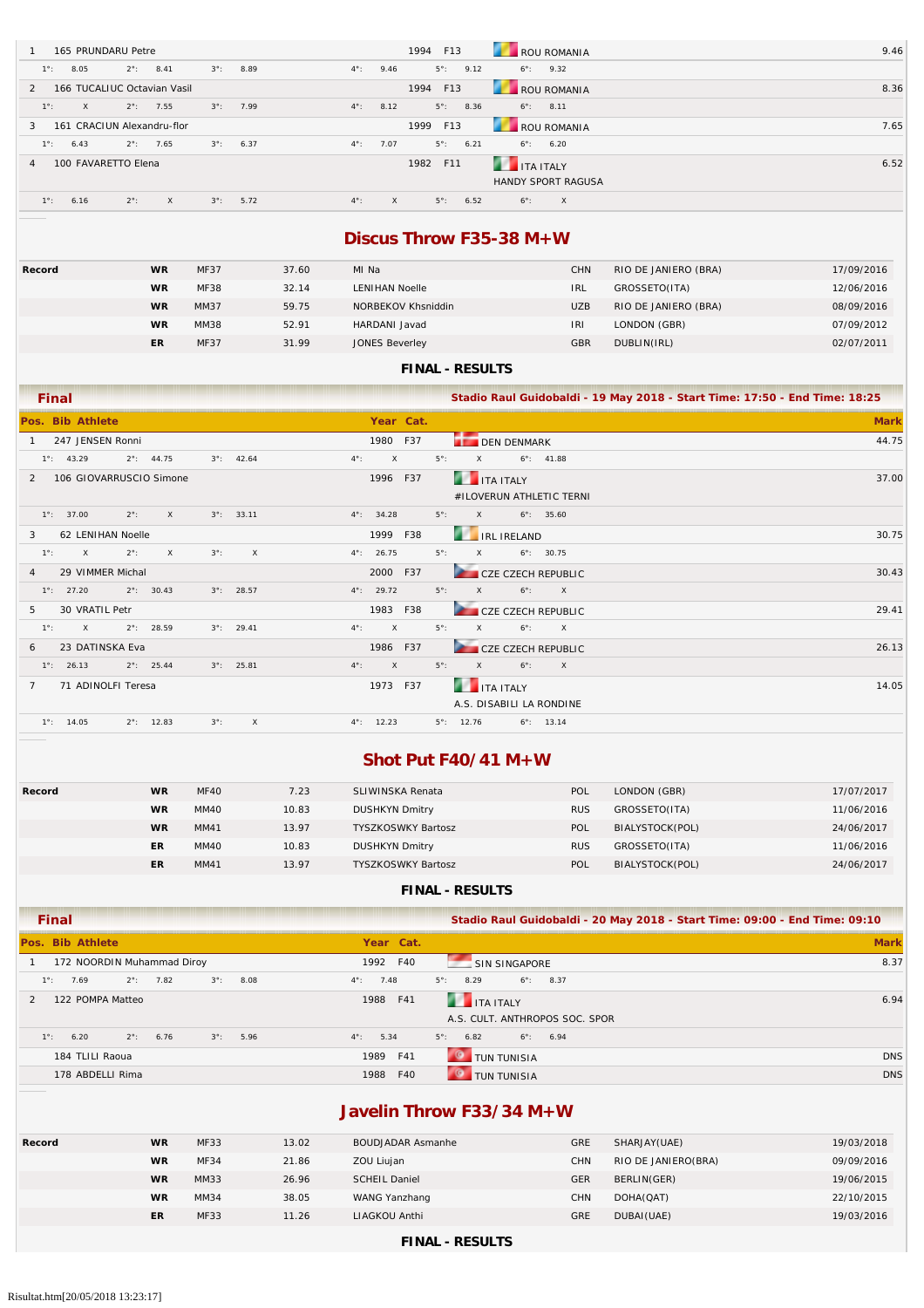| <b>Final</b>                      |                             |             |                     |                     |             |                     |                   |                              | Stadio Raul Guidobaldi - 20 May 2018 - Start Time: 09:00 - End Time: 24:00 |             |
|-----------------------------------|-----------------------------|-------------|---------------------|---------------------|-------------|---------------------|-------------------|------------------------------|----------------------------------------------------------------------------|-------------|
| Pos. Bib Athlete                  |                             |             |                     |                     | Year Cat.   |                     |                   |                              |                                                                            | <b>Mark</b> |
| 21 VALENCIA Mauricio              |                             |             |                     |                     | 1987 F34    |                     |                   | <b>COL COLOMBIA</b>          |                                                                            | 33.96       |
| $1^{\circ}$ : 33.56               | $2^{\circ}$ : 33.21         |             | $3^{\circ}$ : 33.96 | $4^{\circ}$ : 32.21 |             | $5^{\circ}$ : 31.15 |                   | $6^{\circ}$ : 33.78          |                                                                            |             |
| 2                                 | 20 MENESES MEDINA Diego Fe  |             |                     |                     | 1998 F34    |                     |                   | COL COLOMBIA                 |                                                                            | 32.69       |
| $1^{\circ}$ : 32.69               | $2^{\circ}$ : 32.29         |             | $3^{\circ}$ : 31.84 | $4^{\circ}$ : 30.36 |             | $5^{\circ}$ : 31.10 |                   | $6^{\circ}$ : 30.69          |                                                                            |             |
| 86 CAMPOCCIO Giuseppe<br>3        |                             |             |                     |                     | 1966 F33    |                     | <b>THE TEALY</b>  |                              |                                                                            | 21.94       |
|                                   |                             |             |                     |                     |             |                     |                   | <b>GS PARALIMPICO DIFESA</b> |                                                                            |             |
| $1^{\circ}$ : 19.87               | $2^{\circ}$ : 20.94         |             | $3^{\circ}$ : 21.94 | $4^{\circ}$ : 21.57 |             | $5^{\circ}$ : 21.79 | $6^\circ$ :       | $\mathsf{X}$                 |                                                                            |             |
| 39 SAARIO Janne<br>$\overline{4}$ |                             |             |                     |                     | 1976 F34    |                     |                   | <b>FIN FINLAND</b>           |                                                                            | 17.71       |
| $\mathsf{X}$<br>$1^{\circ}$ :     | $2^{\circ}$ : 17.71         |             | $3^{\circ}$ : 17.32 | $4^{\circ}$ : 16.72 |             | $5^{\circ}$ : 15.81 |                   | $6^{\circ}$ : 17.30          |                                                                            |             |
| 141 JUHNEVICS Janis<br>5.         |                             |             |                     |                     | 1981 F34    |                     | <b>LAT LATVIA</b> |                              |                                                                            | 13.82       |
| $1^{\circ}$ : 12.58               | $2^{\circ}$ : 13.68         |             | $3^{\circ}$ : 13.00 | $4^{\circ}$ : 12.99 | $5^\circ$ : | $\mathsf{X}$        |                   | $6^{\circ}$ : 13.82          |                                                                            |             |
| 159 MASOUD Sara Hamdi<br>6        |                             |             |                     |                     | 1986 F33    |                     |                   | <b>QAT QATAR</b>             |                                                                            | 8.33        |
| $1^\circ$ :<br>7.80               | $2^\circ$ :<br>$\mathsf{X}$ | $3^\circ$ : | 8.21                | $4^{\circ}$ :<br>X  | $5^\circ$ : | $\mathsf{X}$        |                   | $6^{\circ}$ : 8.33           |                                                                            |             |
| 54 NAGY Ambrus<br>$\overline{7}$  |                             |             |                     |                     | 1979 F33    |                     |                   | <b>HUN HUNGARY</b>           |                                                                            | 7.76        |
| 6.98<br>$1^{\circ}$ :             | 7.76<br>$2^{\circ}$ :       | $3^\circ$ : | $\times$            | $4^{\circ}$ :<br>X  | $5^\circ$ : | $\mathsf{X}$        | $6^\circ$ :       | $\mathsf{X}$                 |                                                                            |             |
| 158 FIQI Abdulraham A.            |                             |             |                     |                     | 1988 F34    |                     |                   | <b>QAT QATAR</b>             |                                                                            | <b>DNS</b>  |

### **Shot Put F35-38 M+W**

| Record | <b>WR</b> | <b>MF35</b> | 13.91 | WANG Jun            | <b>CHN</b> | RIO DE JANIERO (BRA) | 15/09/2016 |
|--------|-----------|-------------|-------|---------------------|------------|----------------------|------------|
|        | <b>WR</b> | <b>MF37</b> | 13.96 | LIEBHARDT Franziska | <b>GER</b> | RIO DE JANIERO (BRA) | 13/09/2016 |
|        | <b>WR</b> | MM35        | 16.22 | GUO Wei             | <b>CHN</b> | BEIJING (CHN)        | 14/09/2008 |
|        | <b>WR</b> | MM36        | 13.91 | WANG Jun            | <b>CHN</b> | RIO DE JANIERO (BRA) | 15/09/2016 |
|        | <b>WR</b> | MM37        | 17.52 | XIA Dong            | <b>CHN</b> | LONDON (GBR)         | 05/09/2012 |
|        |           |             |       |                     |            |                      |            |

### **FINAL - RESULTS**

|              | <b>Final</b>  |                         |               |                            |             |                     |               |                     |           |             |          |                          |                           | Stadio Raul Guidobaldi - 18 May 2018 - Start Time: 17:15 - End Time: 17:58 |
|--------------|---------------|-------------------------|---------------|----------------------------|-------------|---------------------|---------------|---------------------|-----------|-------------|----------|--------------------------|---------------------------|----------------------------------------------------------------------------|
|              |               | Pos. Bib Athlete        |               |                            |             |                     |               |                     | Year Cat. |             |          |                          |                           | <b>Mark</b>                                                                |
| $\mathbf{1}$ |               |                         |               | 246 CHARITONIDIS Apostolos |             |                     |               | 1985 F37            |           |             |          | GRE GREECE               |                           | 12.80                                                                      |
|              |               | $1^{\circ}$ : 11.98     |               | $2^{\circ}$ : 11.43        | $3^\circ$ : | $\times$            |               | $4^{\circ}$ : 12.63 |           | $5^\circ$ : | 12.80    |                          | $6^{\circ}$ : 11.82       |                                                                            |
| 2            |               | 23 DATINSKA Eva         |               |                            |             |                     |               | 1986 F37            |           |             |          |                          | CZE CZECH REPUBLIC        | 10.86                                                                      |
|              |               | $1^{\circ}$ : 10.86     |               | $2^{\circ}$ : 10.62        |             | $3^{\circ}$ : 10.71 |               | $4^{\circ}$ : 10.55 |           | $5^\circ$ : | 10.73    |                          | $6^{\circ}$ : 10.21       |                                                                            |
| 3            |               | 19 LUCUMI Villegas      |               |                            |             |                     |               | 1998                | F38       |             |          | COL COLOMBIA             |                           | 10.75                                                                      |
|              | $1^{\circ}$ : | 9.82                    |               | $2^{\circ}$ : 10.28        | $3^\circ$ : | 9.98                |               | $4^{\circ}$ : 10.75 |           | $5^\circ$ : | 9.95     |                          | $6^{\circ}$ : 10.00       |                                                                            |
| 4            |               | 30 VRATIL Petr          |               |                            |             |                     |               | 1983                | F38       |             |          |                          | <b>CZE CZECH REPUBLIC</b> | 10.54                                                                      |
|              | $1^\circ$ :   | $\mathsf{X}$            | $2^{\circ}$ : | $\times$                   | $3^\circ$ : | $\times$            | $4^{\circ}$ : | 9.87                |           | $5^\circ$ : | $\times$ |                          | $6^{\circ}$ : 10.54       |                                                                            |
| 5            |               | 106 GIOVARRUSCIO Simone |               |                            |             |                     |               | 1996 F37            |           |             |          | <b>THE ITA ITALY</b>     |                           | 9.68                                                                       |
|              |               |                         |               |                            |             |                     |               |                     |           |             |          |                          | #ILOVERUN ATHLETIC TERNI  |                                                                            |
|              | $1^\circ$ :   | 9.16                    | $2^{\circ}$ : | 9.06                       | $3^\circ$ : | 9.65                | $4^\circ$ :   | 9.59                |           | $5^\circ$ : | 9.20     |                          | $6^{\circ}$ : 9.68        |                                                                            |
| 6            |               | 29 VIMMER Michal        |               |                            |             |                     |               | 2000                | F37       |             |          |                          | CZE CZECH REPUBLIC        | 8.32                                                                       |
|              | $1^\circ$ :   | 7.93                    | $2^{\circ}$ : | 8.32                       | $3^\circ$ : | 8.08                | $4^{\circ}$ : | $\mathsf{X}$        |           | $5^\circ$ : | 7.95     | $6^\circ$ :              | $\mathsf{X}$              |                                                                            |
| $7^{\circ}$  |               | 71 ADINOLFI Teresa      |               |                            |             |                     |               | 1973 F37            |           |             |          | <b>THE ITA ITALY</b>     |                           | 5.15                                                                       |
|              |               |                         |               |                            |             |                     |               |                     |           |             |          | A.S. DISABILI LA RONDINE |                           |                                                                            |
|              | $1^\circ$ :   | 4.79                    |               | $2^{\circ}$ : 4.92         | $3^\circ$ : | 5.15                | $4^{\circ}$ : | 5.12                |           | $5^\circ$ : | $\times$ |                          | $6^{\circ}$ : 4.93        |                                                                            |
| 8            |               | 75 APICELLA Michele     |               |                            |             |                     |               | 1969 F35            |           |             |          | <b>THE TEALY</b>         |                           | 3.85                                                                       |
|              |               |                         |               |                            |             |                     |               |                     |           |             |          | A.S. DISABILI LA RONDINE |                           |                                                                            |
|              | $1^{\circ}$ : | 3.67                    | $2^\circ$ :   | 3.78                       | $3^\circ$ : | 3.85                | $4^{\circ}$ : | 3.55                |           | $5^\circ$ : | 3.74     |                          | $6^{\circ}$ : 3.62        |                                                                            |

# **Club 397gr F31/51 M+W**

| Record | <b>WR</b> | MM31 | 30.54 | DEMIN Eugeni        | <b>RUS</b> | SOCHI(RUS)   | 01/10/2015 |
|--------|-----------|------|-------|---------------------|------------|--------------|------------|
|        | <b>WR</b> | MM32 | 30.54 | SOCHAL Maciej       | <b>RUS</b> | SOCHI(RUS)   | 14/06/2016 |
|        | ER        | MM31 | 30.54 | DEMIN Eugeni        | <b>RUS</b> | SOCHI(RUS)   | 01/10/2015 |
|        | ER        | MM32 | 30.54 | SOCHAL Maciej       | <b>RUS</b> | SOCHI(RUS)   | 14/06/2016 |
|        | ER        | MM51 | 31.99 | DIMITRIJEVIC Zeliko | <b>SRB</b> | LONDON (GBR) | 17/07/2017 |
|        |           |      |       |                     |            |              |            |

| <b>Final</b> |                      |                     |             |              |               |      |             |  |                      |                           |  | Stadio Raul Guidobaldi - 20 May 2018 - Start Time: 09:20 - End Time: 10:40 |
|--------------|----------------------|---------------------|-------------|--------------|---------------|------|-------------|--|----------------------|---------------------------|--|----------------------------------------------------------------------------|
|              | Pos. Bib Athlete     |                     |             |              |               |      | Year Cat.   |  |                      |                           |  | <b>Mark</b>                                                                |
|              | 124 PUGLISI Antonino |                     |             |              |               | 1978 | F32         |  | <b>THE ITA ITALY</b> |                           |  | 18.31                                                                      |
|              |                      |                     |             |              |               |      |             |  |                      | <b>HANDY SPORT RAGUSA</b> |  |                                                                            |
| $1^\circ$ :  | 18.31                | $2^{\circ}$ : 17.16 | $3^\circ$ : | $\mathsf{X}$ | $4^{\circ}$ : | 7.90 | $5^\circ$ : |  | $6^\circ$ :          | $\times$                  |  |                                                                            |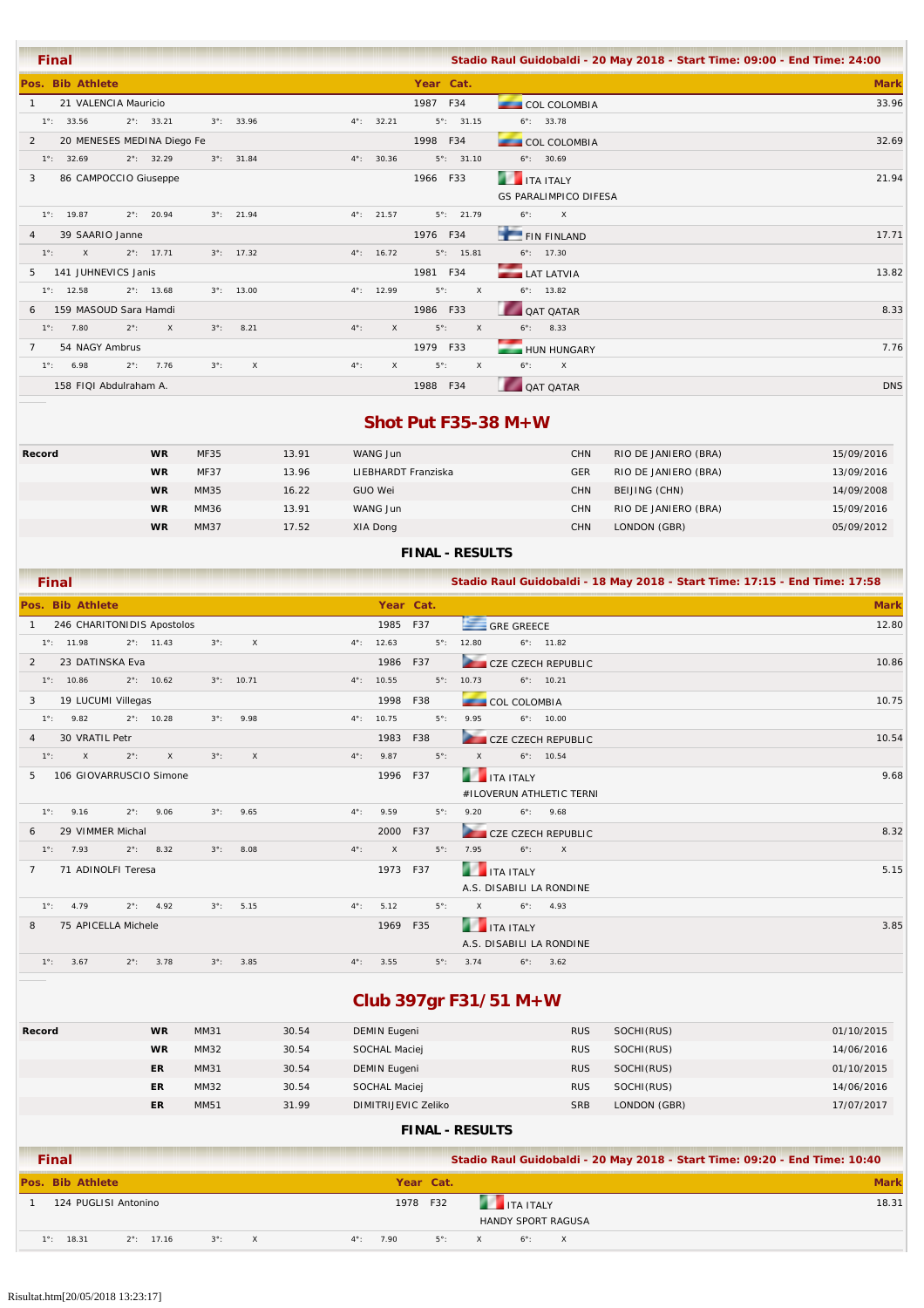| $\mathcal{P}$  | 55 SZIGETI Noemi          |               |                     |             |                     |               | 1987                | F32         |                      | <b>HUN HUNGARY</b>       | 14.08 |
|----------------|---------------------------|---------------|---------------------|-------------|---------------------|---------------|---------------------|-------------|----------------------|--------------------------|-------|
|                | $1^{\circ}$ : 11.87       |               | $2^{\circ}$ : 14.08 |             | $3^{\circ}$ : 11.07 |               | $4^{\circ}$ : 13.85 | $5^\circ$ : | $\times$             | $6^{\circ}$ : 12.86      |       |
| 3              | 52 KALMAN Krisztina       |               |                     |             |                     |               | 1987                | F32         |                      | <b>HUN HUNGARY</b>       | 11.83 |
| $1^\circ$ :    | 8.95                      | $2^{\circ}$ : | 8.61                | $3^\circ$ : | 9.68                | $4^{\circ}$ : | 7.61                | $5^\circ$ : | 6.49                 | $6^{\circ}$ : 11.83      |       |
| $\overline{4}$ | 44 KARAGEORGOS Panagiotis |               |                     |             |                     |               | 1976                | F51         |                      | GRE GREECE               | 11.72 |
| $1^{\circ}$ :  | 8.94                      |               | $2^{\circ}$ : 11.15 |             | $3^{\circ}$ : 10.54 |               | $4^{\circ}$ : 10.24 | $5^\circ$ : | 10.82                | $6^{\circ}$ : 11.72      |       |
| 5              | 111 LAMBERTI Filippo      |               |                     |             |                     |               | 1990                | F32         | <b>THE ITA ITALY</b> |                          | 9.52  |
|                |                           |               |                     |             |                     |               |                     |             |                      | A.S. DISABILI LA RONDINE |       |
| $1^\circ$ :    | 9.40                      |               | $2^{\circ}$ : 8.78  | $3^\circ$ : | 8.64                | $4^{\circ}$ : | 9.52                | $5^\circ$ : | 8.79                 | $6^\circ$ : 7.85         |       |
|                |                           |               |                     |             |                     |               |                     |             |                      |                          |       |
| 6              | 74 APICELLA Federico      |               |                     |             |                     |               | 1992 F32            |             | ITA ITALY            |                          | 8.98  |
|                |                           |               |                     |             |                     |               |                     |             |                      | A.S. DISABILI LA RONDINE |       |

### **Javelin F35-38 M+W**

| Record | <b>WR</b> | <b>MF37</b> | 37.86 | COHELO Shirlene           | <b>BRA</b>      | LONDON (GBR) | 08/09/2012 |
|--------|-----------|-------------|-------|---------------------------|-----------------|--------------|------------|
|        | <b>WR</b> | <b>MF38</b> | 32.87 | <b>ADOMAITIENE Ramune</b> | LTU             | BOTTROP(LTU) | 13/06/2010 |
|        | ER        | <b>MF37</b> | 28.58 | <b>KOBER Birgit</b>       | <b>GER</b>      | DUBAI (UAE)  | 25/05/2015 |
|        | ER        | MM37        | 55.89 | <b>SILVOS Dmitris</b>     | LA <sub>T</sub> | LONDON (GBR) | 19/07/2017 |
|        | ER        | <b>MM38</b> | 51.37 | DOROSCHENKO Oleksandr     | UKR             | ATHENS (GRE) | 23/09/2004 |

#### **FINAL - RESULTS**

|               | <b>Final</b>        |                      |          |             |                     |               |                     | Stadio Raul Guidobaldi - 20 May 2018 - Start Time: 09:15 - End Time: 09:55 |      |
|---------------|---------------------|----------------------|----------|-------------|---------------------|---------------|---------------------|----------------------------------------------------------------------------|------|
|               | Pos. Bib Athlete    |                      |          |             |                     |               | Year Cat.           | <b>Mark</b>                                                                |      |
|               |                     | 168 HAMMAN Reinhardt |          |             |                     | 1990 F38      |                     | RSA SOUTH AFRICA<br>51.58                                                  |      |
|               | $1^{\circ}$ : 45.66 | $2^\circ$ :          | $\times$ |             | $3^{\circ}$ : 50.40 |               | $4^{\circ}$ : 51.58 | $6^\circ$ :<br>X<br>$5^\circ$ :<br>$\times$                                |      |
| 2             |                     | 19 LUCUMI Villegas   |          |             |                     | 1998 F38      |                     | 43.98<br><b>COL COLOMBIA</b>                                               |      |
| $1^\circ$ :   | $\mathsf{X}$        | $2^\circ$ :          | $\times$ |             | $3^{\circ}$ : 43.87 | $4^\circ$ :   | $\times$            | $6^\circ$ :<br>$5^{\circ}$ : 43.98<br>$\mathsf{X}$                         |      |
| 3             | 30 VRATIL Petr      |                      |          |             |                     | 1983          | F38                 | <b>Service</b><br>40.76<br>CZE CZECH REPUBLIC                              |      |
|               | $1^{\circ}$ : 40.76 | $2^{\circ}$ :        | $\times$ | $3^\circ$ : | $\times$            | $4^{\circ}$ : | $\mathsf{X}$        | $6^\circ$ : 38.82<br>$5^\circ$ :<br>$\times$                               |      |
| 4             |                     | 29 VIMMER Michal     |          |             |                     | 2000 F37      |                     | CZE CZECH REPUBLIC<br>24.92                                                |      |
|               | $1^\circ$ : 20.66   | $2^\circ$ :          | $\times$ |             | $3^{\circ}$ : 21.73 |               | $4^{\circ}$ : 21.52 | $6^\circ$ : 24.92<br>$5^\circ$ :<br>$\times$                               |      |
| 5             |                     | 71 ADINOLFI Teresa   |          |             |                     | 1973 F37      |                     | r ur<br><b>ITA ITALY</b>                                                   | 9.55 |
|               |                     |                      |          |             |                     |               |                     | A.S. DISABILI LA RONDINE                                                   |      |
| $1^{\circ}$ : | 9.23                | $2^\circ$ :          | $\times$ | $3^\circ$ : | 8.77                | $4^{\circ}$ : | 8.32                | $5^\circ$ :<br>9.55<br>$6^\circ$ :<br>8.71                                 |      |

# **Shot Put F42-47, 61-64 M+W**

| Record | WR        | <b>MF40</b> | 7.23  | SLIWINSKA Renata | POL        | LONDON (GBR) | 17/07/2017 |
|--------|-----------|-------------|-------|------------------|------------|--------------|------------|
|        | <b>WR</b> | MM64        | 15.98 | CINNAMO Jousha   | <b>USA</b> | DOHA(QAT)    | 25/08/2017 |

| <b>FINAL - RESULTS</b> |  |
|------------------------|--|
|------------------------|--|

| Final                                                                               |              | Stadio Raul Guidobaldi - 20 May 2018 - Start Time: 09:40 - End Time: 10:00 |             |
|-------------------------------------------------------------------------------------|--------------|----------------------------------------------------------------------------|-------------|
| Pos. Bib Athlete                                                                    | Year Cat.    |                                                                            | <b>Mark</b> |
| 143 HABSCHEID Tom                                                                   | 1986 F63     | LUX LUXEMBOURG                                                             | 13.30       |
| $2^{\circ}$ : 12.93<br>$3^{\circ}$ : 13.30<br>$1^\circ$ : 12.72<br>$4^{\circ}$ :    | $\mathsf{X}$ | $5^{\circ}$ : 13.13<br>$6^{\circ}$ : 13.15                                 |             |
| 70 ACCIARINO Antonio<br>2                                                           | 1976 F63     | <b>THE TALE AND STALLY</b>                                                 | 10.78       |
|                                                                                     |              | #ILOVERUN ATHLETIC TERNI                                                   |             |
| $3^{\circ}$ : 10.40<br>$1^\circ$ :<br>9.52<br>$2^{\circ}$ : 9.96<br>$4^{\circ}$ :   | $\mathsf{X}$ | $5^\circ$ : 10.73<br>$6^{\circ}$ : 10.78                                   |             |
| 11 CLINQART Simon<br>3                                                              | 2000 F46     | <b>BEL BELGIUM</b>                                                         | 9.28        |
| 8.86<br>$2^{\circ}$ : 8.30<br>$3^\circ$ :<br>$1^\circ$ :<br>8.51<br>$4^{\circ}$ :   | 9.28         | $5^{\circ}$ : 9.02<br>$6^{\circ}$ : 8.76                                   |             |
| 125 RANIOLO Damiano<br>$\overline{4}$                                               | 1981 F63     | <b>THE TEAL ITALY</b>                                                      | 8.80        |
|                                                                                     |              | <b>HANDY SPORT RAGUSA</b>                                                  |             |
| $1^\circ$ :<br>7.83<br>8.26<br>$2^{\circ}$ : 8.36<br>$3^\circ$ :<br>$4^{\circ}$ :   | 8.80         | $6^\circ$ :<br>$5^\circ$ :<br>8.62<br>8.34                                 |             |
| 162 HRISCU Florentina<br>.5                                                         | 1977 F44     | <b>ROU ROMANIA</b>                                                         | 5.50        |
| 4.82<br>$1^{\circ}$ :<br>5.31<br>$2^{\circ}$ : 5.50<br>$3^\circ$ :<br>$4^{\circ}$ : | 4.85         | $5^\circ$ :<br>5.28<br>$6^\circ$ :<br>5.40                                 |             |

# **High Jump M**

| Record | <b>WR</b> | MM46 | 2.13 | <b>TOWNSEND Roderick</b> | <b>USA</b> | TORRANCE (USA)  | 15/04/2017 |
|--------|-----------|------|------|--------------------------|------------|-----------------|------------|
|        | <b>WR</b> | MM47 | 2.13 | <b>TOWNSEND Roderick</b> | <b>USA</b> | TORRANCE (USA)  | 15/04/2017 |
|        | ER        | MM46 | 1.97 | <b>BOITZE Reinhold</b>   | <b>GER</b> | VILLENEUVE(FRA) | 26/07/2002 |
|        | ER        | MM47 | 1.97 | <b>BOITZE Reinhold</b>   | <b>GER</b> | VILLENEUVE(FRA) | 26/07/2002 |
|        |           |      |      | -------<br>--------      |            |                 |            |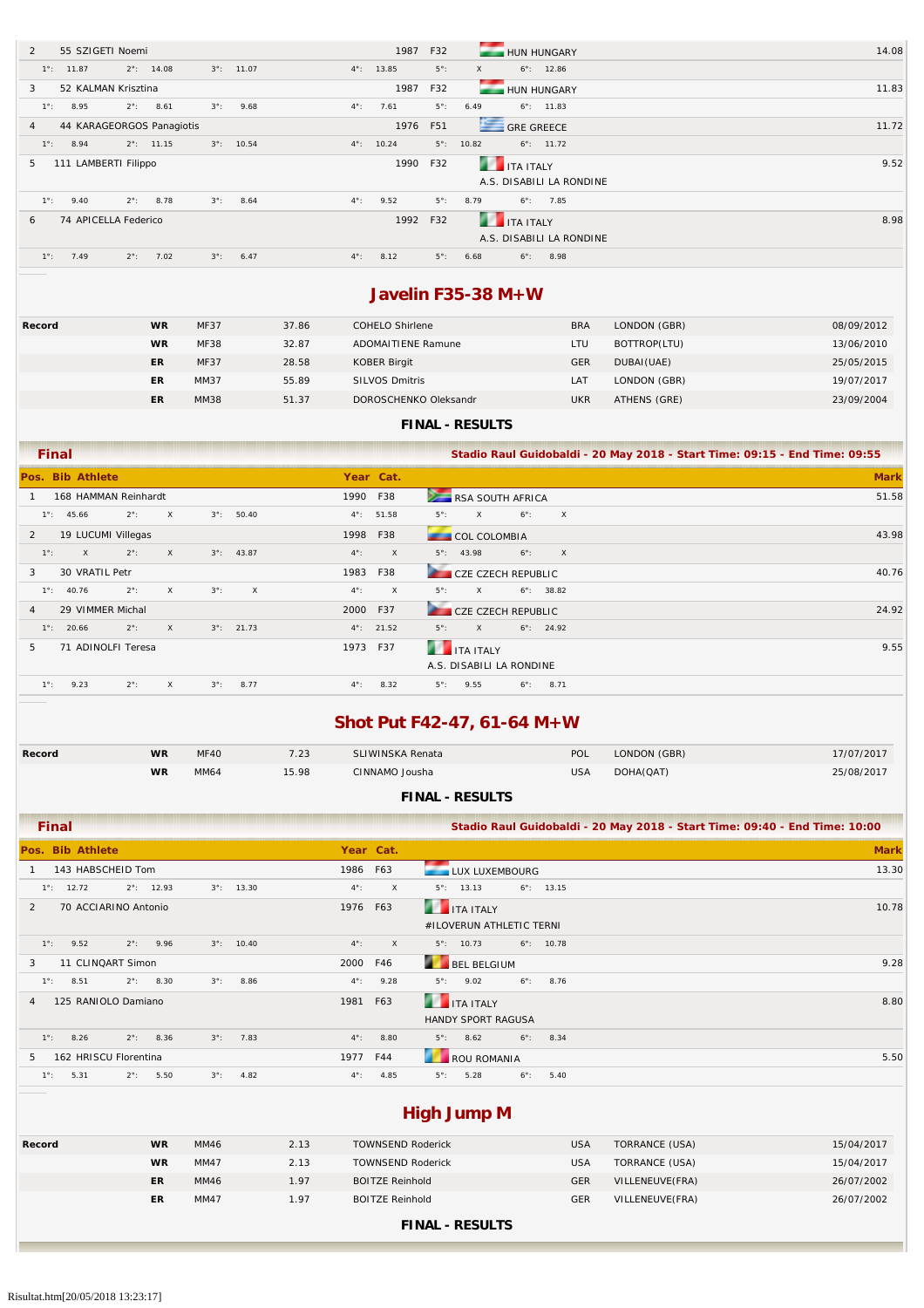|                  | <b>Final</b> |                                                                                      |       |         |                  |          |                 |        |            |        |         |         |                          |                                                                                                          |               |                 |         |                        | Stadio Raul Guidobaldi - 20 May 2018 - Start Time: 10:20 - End Time: 12:04 |             |
|------------------|--------------|--------------------------------------------------------------------------------------|-------|---------|------------------|----------|-----------------|--------|------------|--------|---------|---------|--------------------------|----------------------------------------------------------------------------------------------------------|---------------|-----------------|---------|------------------------|----------------------------------------------------------------------------|-------------|
| Pos. Bib Athlete |              |                                                                                      |       |         |                  |          |                 |        |            |        |         |         |                          | Year Cat.                                                                                                |               |                 |         |                        |                                                                            | <b>Mark</b> |
| $\overline{1}$   |              | 61 LEE Jordan                                                                        |       |         |                  |          |                 |        |            |        |         |         | 2000 T47                 |                                                                                                          |               |                 |         | <b>EXAMPLE IRELAND</b> |                                                                            | 1.76        |
|                  |              |                                                                                      |       |         |                  |          |                 |        |            |        |         |         |                          | 1.15 1.20 1.25 1.30 1.35 1.40 1.45 1.50 1.53 1.56 1.58 1.60 1.62 1.64 1.66 1.68 1.70 1.72 1.74 1.76 1.80 |               |                 |         |                        |                                                                            |             |
|                  |              |                                                                                      |       |         |                  |          |                 |        | $\Omega$   |        |         |         | $\sim$                   | $\Omega$                                                                                                 | $\sim$ $\sim$ | $\circ$         | $\circ$ | <b>XXX</b>             |                                                                            |             |
|                  |              | 2 160 COJOC Florin                                                                   |       |         |                  |          |                 |        |            |        |         |         | 1980 T47                 |                                                                                                          |               |                 |         | ROU ROMANIA            |                                                                            | 1.70        |
|                  |              |                                                                                      |       |         |                  |          |                 |        |            |        |         |         |                          | 1.15 1.20 1.25 1.30 1.35 1.40 1.45 1.50 1.53 1.56 1.58 1.60 1.62 1.64 1.66 1.68 1.70 1.72                |               |                 |         |                        |                                                                            |             |
|                  |              |                                                                                      |       |         |                  |          |                 |        | $\circ$    | $\sim$ | $\circ$ | $\circ$ | $\circ$                  | XO                                                                                                       | XXX           |                 |         |                        |                                                                            |             |
| 3                |              | 192 ILGAZ Abdullah                                                                   |       |         |                  |          |                 |        |            |        |         |         | 1998 T47                 |                                                                                                          |               |                 |         | <b>TUR TURKEY</b>      |                                                                            | 1.70        |
|                  |              |                                                                                      |       |         |                  |          |                 |        |            |        |         |         |                          | 1.15 1.20 1.25 1.30 1.35 1.40 1.45 1.50 1.53 1.56 1.58 1.60 1.62 1.64 1.66 1.68 1.70                     |               | 1.72 1.74 1.76  |         |                        |                                                                            |             |
|                  |              |                                                                                      |       |         |                  | $\Omega$ |                 | $\sim$ | XXO        |        |         |         |                          | XXO                                                                                                      |               | the contract of |         | <b>XXX</b>             |                                                                            |             |
|                  |              | 4 188 BUYRUKOGLU Tarik Taha                                                          |       |         |                  |          |                 |        |            |        |         |         | 1998 T64                 |                                                                                                          |               |                 |         | TUR TURKEY             |                                                                            | 1.60        |
|                  |              | 1.15 1.20 1.25 1.30 1.35 1.40 1.45 1.50 1.53 1.56 1.58 1.60 1.62 1.64 1.66 1.68 1.70 |       |         |                  |          |                 |        |            |        |         |         |                          |                                                                                                          |               |                 |         |                        |                                                                            |             |
|                  |              |                                                                                      |       |         |                  |          |                 |        | $\Omega$   |        |         |         | <b>Contract Contract</b> | <b>XXX</b>                                                                                               |               |                 |         |                        |                                                                            |             |
| 5.               |              | 235 AKIN Gokhan                                                                      |       |         |                  |          |                 |        |            |        |         |         | 1999 T46                 |                                                                                                          |               |                 |         | <b>TUR TURKEY</b>      |                                                                            | 1.56        |
|                  |              | 1.15 1.20 1.25 1.30 1.35 1.40 1.45 1.50 1.53 1.56                                    |       |         |                  |          |                 |        | 1.58 1.60  |        |         |         |                          |                                                                                                          |               |                 |         |                        |                                                                            |             |
|                  |              |                                                                                      | $0 -$ | $\circ$ | $\sim$ 100 $\pm$ | $\circ$  | <b>Contract</b> | XXO -  | <b>XXX</b> |        |         |         |                          |                                                                                                          |               |                 |         |                        |                                                                            |             |
|                  |              | 14 BESERRA DOS SANTOS Jeoh                                                           |       |         |                  |          |                 |        |            |        |         |         | 1999 T44                 |                                                                                                          |               |                 |         | <b>BRA BRAZIL</b>      |                                                                            | <b>DNS</b>  |
|                  |              | 1.15 1.20 1.25 1.30 1.35 1.40 1.45 1.50 1.53 1.56 1.58 1.60 1.62                     |       |         |                  |          |                 |        |            |        |         |         |                          |                                                                                                          |               |                 |         |                        |                                                                            |             |
|                  |              |                                                                                      |       |         |                  |          |                 |        |            | R      |         |         |                          |                                                                                                          |               |                 |         |                        |                                                                            |             |

### **Discus Throw F11-13 M+W**

| Record | <b>WR</b> | <b>MF11</b> | 40.42 | ZHANG Liangmin              | <b>CHN</b> | <b>CRISTCHURCH</b> | 22/01/2012 |
|--------|-----------|-------------|-------|-----------------------------|------------|--------------------|------------|
|        | <b>WR</b> | <b>MF13</b> | 44.67 | MASO BELICER Liiudya        | <b>CUB</b> | <b>SYDNEY</b>      | 23/10/2000 |
|        | <b>WR</b> | <b>MM11</b> | 44.66 | SILVA Alessandro Rodrigo    | <b>ESP</b> | SAO PAULO(BRA)     | 22/04/2017 |
|        | <b>WR</b> | MM13        | 53.61 | <b>IASYNOKSKY Oleksandr</b> | <b>UKR</b> | <b>SYDNEY</b>      | 23/10/2000 |
|        | <b>ER</b> | <b>MF11</b> | 34.09 | <b>LEGNANTE Assunta</b>     | <b>ITA</b> | GROSSETO(ITA)      | 11/05/2003 |
|        |           |             |       |                             |            |                    |            |

### **FINAL - RESULTS**

| <b>Final</b>                                                                        |                             | Stadio Raul Guidobaldi - 20 May 2018 - Start Time: 11:00 - End Time: 11:53 |             |
|-------------------------------------------------------------------------------------|-----------------------------|----------------------------------------------------------------------------|-------------|
| Pos. Bib Athlete                                                                    | Year Cat.                   |                                                                            | <b>Mark</b> |
| 133 TAPIA Oney                                                                      | 1976 F11                    | r ur<br><b>ITA ITALY</b><br><b>GS FIAMME AZZURRE</b>                       | 45.38       |
| $1^\circ$ : 45.33<br>$2^{\circ}$ : 17.82<br>$3^{\circ}$ : 44.90                     | $4^{\circ}$ : 45.38         | $6^\circ$ : 44.76<br>$5^\circ$ : 44.74                                     |             |
| 165 PRUNDARU Petre<br>$\mathcal{P}$                                                 | 1994 F13                    | <b>ROU ROMANIA</b>                                                         | 27.34       |
| $2^{\circ}$ : 24.14<br>$3^\circ$ :<br>$\mathsf{X}$<br>$1^\circ$ : 27.34             | $\mathsf{X}$<br>$4^\circ$ : | $6^{\circ}$ : 26.21<br>$5^\circ$ : 26.88                                   |             |
| 123 PRATICO Giuseppe<br>3                                                           | 1996 F13                    | <b>THE TEALY</b>                                                           | 27.32       |
|                                                                                     |                             | POL. DILETTANTISTICA ASPET                                                 |             |
| $\mathsf{X}$<br>$3^\circ$ :<br>$\mathsf{X}$<br>$1^{\circ}$ : 24.37<br>$2^{\circ}$ : | $4^{\circ}$ : 27.26         | $5^\circ$ :<br>22.02<br>$6^{\circ}$ : 27.32                                |             |
| 100 FAVARETTO Elena<br>4                                                            | 1982 F11                    | <b>THE TEAL SET AT A LITALY</b>                                            | 21.82       |
|                                                                                     |                             | <b>HANDY SPORT RAGUSA</b>                                                  |             |
| $1^\circ$ :<br>$\times$<br>$2^{\circ}$ : 18.71<br>$3^{\circ}$ : 18.09               | $4^{\circ}$ : 21.17         | $5^\circ$ : 20.61<br>$6^{\circ}$ : 21.82                                   |             |
| 161 CRACIUN Alexandru-flor<br>5                                                     | 1999 F13                    | ROU ROMANIA                                                                | 19.93       |
| $1^\circ$ : 19.93<br>$2^{\circ}$ : 19.08<br>$3^\circ$ :<br>$\mathsf{X}$             | $4^{\circ}$ : 18.81         | $5^\circ$ : 16.71<br>$6^\circ$ : 15.36                                     |             |

### **5000 m M**

#### **FINAL - RESULTS**

|                | Final                                                                                |           |           | Stadio Raul Guidobaldi - 20 May 2018 - Start Time: 09:48              |             |
|----------------|--------------------------------------------------------------------------------------|-----------|-----------|-----------------------------------------------------------------------|-------------|
|                | Pos. Bib Athlete                                                                     |           | Year Cat. |                                                                       | <b>Mark</b> |
|                | 36 VIENBERG Christoffer                                                              | 1994 T37  |           | <b>DEN DENMARK</b>                                                    | 16:18.94    |
| 2              | 33 HERSI Mohamed                                                                     | 1994 T20  |           | DEN DENMARK                                                           | 16:22.66    |
| 3              | 35 LAGERGREN Anders                                                                  | 1991 T38  |           | DEN DENMARK                                                           | 18:01.51    |
| $\overline{4}$ | 77 BALDELLI Michele                                                                  | 1984 T11  |           | ITA ITALY                                                             | 18:38.46    |
|                |                                                                                      |           |           | A.S. CULT. ANTHROPOS SOC. SPOR                                        |             |
|                | Intermediate: m. 1000: 3.16.9 - m. 2000: 6.35.7 - m. 3000: 9.53.8 - m. 4000: 13.17.3 |           |           |                                                                       |             |
|                |                                                                                      |           |           | 100 m T11 W                                                           |             |
|                |                                                                                      |           |           | <b>FINAL - RESULTS</b>                                                |             |
|                | <b>Final</b>                                                                         |           |           | Stadio Raul Guidobaldi - 19 May 2018 - Start Time: 16:25 - Wind: +1.3 |             |
|                | Pos. Lane Bib Athlete                                                                | Year Cat. |           |                                                                       | <b>Mark</b> |

Risultat.htm[20/05/2018 13:23:17]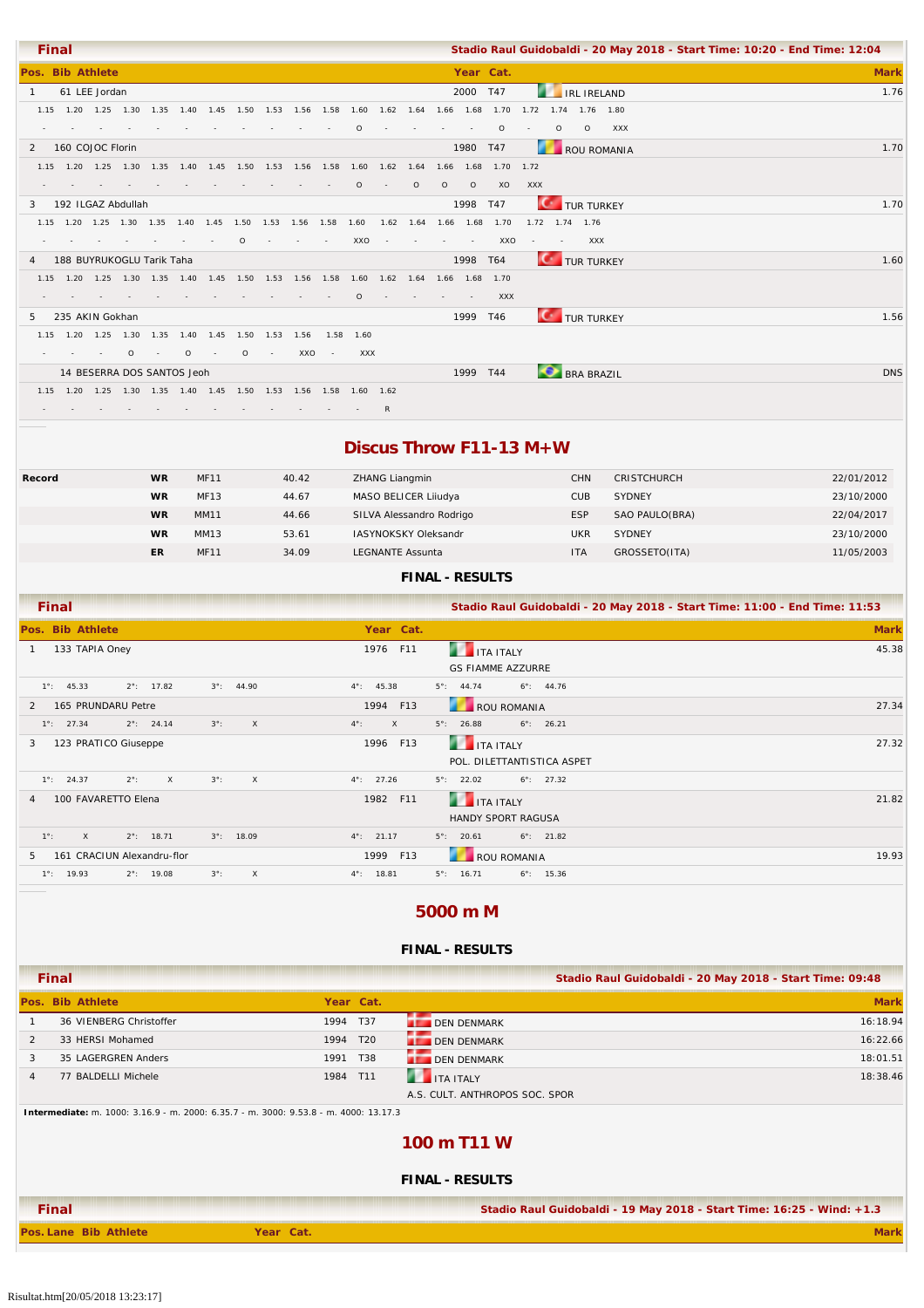#### 1 5 127 RIZZI Gaia 1997 T11 **1997 T11 1997 T11 1** TA ITALY 15.85 GRUPPO SPORTIVO DILETTANTISTIC

### **100 m T12 W**

### **FINAL - RESULTS**

| <b>Final</b> |                          |           | Stadio Raul Guidobaldi - 19 May 2018 - Start Time: 16:25 - Wind: +1.3 |       |
|--------------|--------------------------|-----------|-----------------------------------------------------------------------|-------|
|              | Pos. Lane Bib Athlete    | Year Cat. |                                                                       |       |
|              | 116 MENCOBONI Anna Maria | 1968 T12  | <b>THE TEAL SET AT A LITALY</b>                                       | 15.63 |
|              |                          |           | A.S. CULT. ANTHROPOS SOC. SPOR                                        |       |

**100 m T13 W**

#### **FINAL - RESULTS**

|                | <b>Final</b>   |                         |           | Stadio Raul Guidobaldi - 19 May 2018 - Start Time: 16:25 - Wind: +1.3 |             |
|----------------|----------------|-------------------------|-----------|-----------------------------------------------------------------------|-------------|
|                |                | Pos. Lane Bib Athlete   | Year Cat. |                                                                       | <b>Mark</b> |
|                | $\overline{4}$ | 58 COMERFORD Orla       | 1997 T13  | <b>IRL IRELAND</b>                                                    | 12.75       |
|                | 3              | 82 BERTOLI Carlotta     | 2000 T13  | <b>THE TEALY</b>                                                      | 14.03       |
|                |                |                         |           | VENETO SPECIAL SPORT SSD A.R.L                                        |             |
|                |                | 109 INGA Antonella      | 1995 T13  | <b>THE ITA ITALY</b>                                                  | 14.38       |
|                |                |                         |           | <b>FREEMOVING</b>                                                     |             |
| $\overline{4}$ | 5              | 118 PACIOLLA Margherita | 2003 T13  | <b>THE TEALY</b>                                                      | 15.71       |
|                |                |                         |           | POLISPORTIVA MILANESE 1979 SPO                                        |             |
|                |                |                         |           |                                                                       |             |

### **100 m T35 W**

#### **FINAL - RESULTS**

| <b>Final</b> |                       |          |           | Stadio Raul Guidobaldi - 19 May 2018 - Start Time: 16:25 - Wind: +1.3 |       |
|--------------|-----------------------|----------|-----------|-----------------------------------------------------------------------|-------|
|              | Pos. Lane Bib Athlete |          | Year Cat. |                                                                       | Mark  |
|              | 92 CORSO Oxana        | 1995 T35 |           | <b>THE TALE ITALY</b>                                                 | 16.79 |
|              |                       |          |           | G.S.PARALIMPICO FIAMME GIALLE                                         |       |

### **100 m T37 W**

#### **FINAL - RESULTS**

| <b>Final</b> |                            |           | Stadio Raul Guidobaldi - 19 May 2018 - Start Time: 16:25 - Wind: +1.3 |             |
|--------------|----------------------------|-----------|-----------------------------------------------------------------------|-------------|
|              | Pos. Lane Bib Athlete      | Year Cat. |                                                                       | <b>Mark</b> |
| 6            | 65 ADALSTEINSDOTTIR Bergru | 2000 T37  | ISL ICELAND                                                           | 15.30       |
|              | 89 CIPELLI Francesca       | 1997 T37  | <b>THE ITA ITALY</b>                                                  | 16.73       |
|              |                            |           | VENETO SPECIAL SPORT SSD A.R.L                                        |             |

### **100 m T63 W**

#### **FINAL - RESULTS**

| <b>Final</b> |                            |               |           | Stadio Raul Guidobaldi - 19 May 2018 - Start Time: 16:25 - Wind: +1.3 |             |
|--------------|----------------------------|---------------|-----------|-----------------------------------------------------------------------|-------------|
|              | Pos. Lane Bib Athlete      |               | Year Cat. |                                                                       | <b>Mark</b> |
| 3            | 91 CONTRAFATTO Monica Graz | 1981          | T63       | <b>THE ITA ITALY</b><br><b>GS PARALIMPICO DIFESA</b>                  | 15.57       |
|              |                            | 100 m $T64$ W |           |                                                                       |             |

#### **FINAL - RESULTS**

| <b>Final</b> |                            |           |     | Stadio Raul Guidobaldi - 19 May 2018 - Start Time: 16:25 - Wind: +1.3 |             |
|--------------|----------------------------|-----------|-----|-----------------------------------------------------------------------|-------------|
|              | Pos. Lane Bib Athlete      | Year Cat. |     |                                                                       | <b>Mark</b> |
|              | 130 SIMION Alina Alexandra | 1987      | T64 | <b>THE ITA ITALY</b><br>POLHA - VARESE ASS.POLISP.DILE                | 15.64       |
|              | 120 PIERRI Daniela         | 1982 T64  |     | <b>THE TALE ITALY</b><br>ASD ATLETICA 2000                            | 17.75       |

**200m T11 W**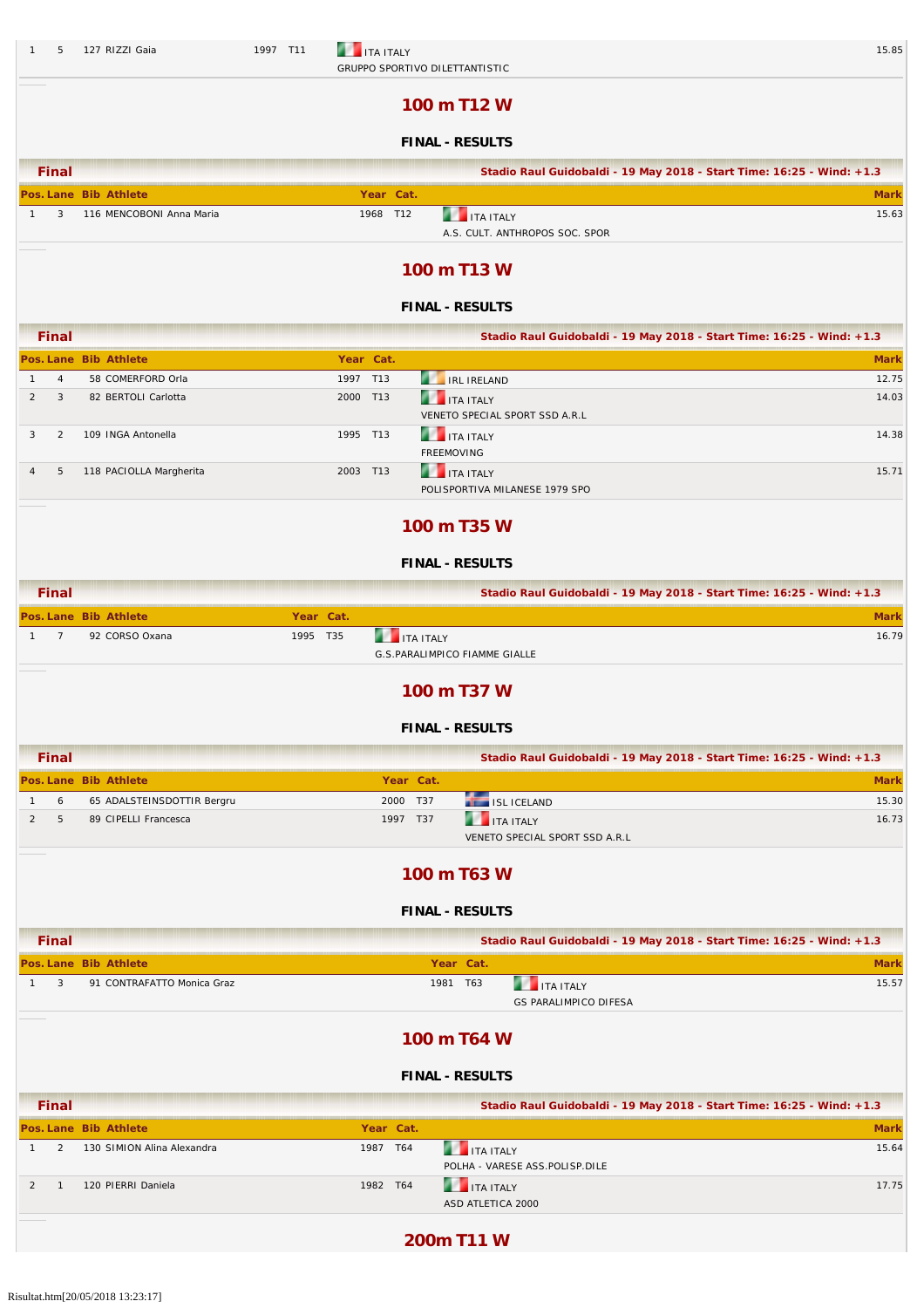|                                |                                                     |           |                       | <b>FINAL - RESULTS</b>                                 |                                                                       |
|--------------------------------|-----------------------------------------------------|-----------|-----------------------|--------------------------------------------------------|-----------------------------------------------------------------------|
| <b>Final</b>                   |                                                     |           |                       |                                                        | Stadio Raul Guidobaldi - 20 May 2018 - Start Time: 10:41 - Wind: +0.1 |
|                                | Pos. Lane Bib Athlete                               | Year Cat. |                       |                                                        | <b>Mark</b>                                                           |
| $\mathbf{1}$<br>$\mathbf{1}$   | 127 RIZZI Gaia                                      | 1997 T11  | <b>THE ITA ITALY</b>  | GRUPPO SPORTIVO DILETTANTISTIC                         | 33.35                                                                 |
|                                |                                                     |           |                       | 200 m T12 W                                            |                                                                       |
|                                |                                                     |           |                       | <b>FINAL - RESULTS</b>                                 |                                                                       |
| <b>Final</b>                   |                                                     |           |                       |                                                        | Stadio Raul Guidobaldi - 20 May 2018 - Start Time: 10:41 - Wind: +0.1 |
|                                | Pos. Lane Bib Athlete                               |           | Year Cat.             |                                                        | <b>Mark</b>                                                           |
| 3<br>$\mathbf{1}$              | 116 MENCOBONI Anna Maria                            |           | 1968 T12              | <b>THE ITA ITALY</b>                                   | 32.45<br>A.S. CULT. ANTHROPOS SOC. SPOR                               |
|                                |                                                     |           |                       | 200 m T13 W                                            |                                                                       |
|                                |                                                     |           |                       | <b>FINAL - RESULTS</b>                                 |                                                                       |
| <b>Final</b>                   |                                                     |           |                       |                                                        | Stadio Raul Guidobaldi - 20 May 2018 - Start Time: 10:41 - Wind: +0.1 |
|                                | Pos. Lane Bib Athlete                               |           | Year Cat.             |                                                        | <b>Mark</b>                                                           |
| 5<br>$\mathbf{1}$              | 82 BERTOLI Carlotta                                 |           | 2000 T13              | <b>THE ITA ITALY</b><br>VENETO SPECIAL SPORT SSD A.R.L | 29.30                                                                 |
| 2<br>6                         | 113 LAURA Maria Edith                               |           | 2000 T13              | <b>THE ITA ITALY</b>                                   | 35.58                                                                 |
|                                |                                                     |           |                       | 200 m T35 W                                            |                                                                       |
|                                |                                                     |           |                       | <b>FINAL - RESULTS</b>                                 |                                                                       |
| <b>Final</b>                   |                                                     |           |                       |                                                        | Stadio Raul Guidobaldi - 20 May 2018 - Start Time: 10:41 - Wind: +0.1 |
|                                | Pos. Lane Bib Athlete                               |           | Year Cat.             |                                                        | <b>Mark</b>                                                           |
| 2<br>$\mathbf{1}$              | 115 MARINI Bianca                                   |           | 2000 T35              | <b>THE ITA ITALY</b><br>A.S. CULT. ANTHROPOS SOC. SPOR | 44.39                                                                 |
|                                |                                                     |           |                       | 200m T37 W                                             |                                                                       |
|                                |                                                     |           |                       | <b>FINAL - RESULTS</b>                                 |                                                                       |
| <b>Final</b>                   |                                                     |           |                       |                                                        | Stadio Raul Guidobaldi - 20 May 2018 - Start Time: 10:41 - Wind: +0.1 |
|                                | Pos. Lane Bib Athlete                               |           |                       | Year Cat.                                              | <b>Mark</b>                                                           |
| 3<br>$\mathbf{1}$              | 65 ADALSTEINSDOTTIR Bergru                          |           |                       | 2000 T37                                               | 32.51<br>ISL ICELAND                                                  |
|                                |                                                     |           |                       | 200 m T38 W                                            |                                                                       |
|                                |                                                     |           |                       | <b>FINAL - RESULTS</b>                                 |                                                                       |
| <b>Final</b>                   |                                                     |           |                       |                                                        | Stadio Raul Guidobaldi - 20 May 2018 - Start Time: 10:41 - Wind: +0.1 |
|                                | Pos. Lane Bib Athlete                               |           | Year Cat.             |                                                        | <b>Mark</b>                                                           |
| $\mathbf{1}$<br>$\overline{4}$ | 50 EKLER Luca                                       |           | 1998 T38              | HUN HUNGARY                                            | 27.10                                                                 |
|                                |                                                     |           |                       | 200 m T64 W                                            |                                                                       |
|                                |                                                     |           |                       | <b>FINAL - RESULTS</b>                                 |                                                                       |
| <b>Final</b>                   |                                                     |           |                       |                                                        | Stadio Raul Guidobaldi - 20 May 2018 - Start Time: 10:41 - Wind: +0.1 |
| $\mathbf{1}$<br>5              | Pos. Lane Bib Athlete<br>130 SIMION Alina Alexandra |           | Year Cat.<br>1987 T64 | <b>THE ITA ITALY</b>                                   | <b>Mark</b><br>32.96<br>POLHA - VARESE ASS.POLISP.DILE                |
|                                |                                                     |           |                       | 400 m T11 W                                            |                                                                       |
|                                |                                                     |           |                       | <b>FINAL - RESULTS</b>                                 |                                                                       |
| <b>Final</b>                   |                                                     |           |                       |                                                        | Stadio Raul Guidobaldi - 18 May 2018 - Start Time: 15:59              |

٦

- F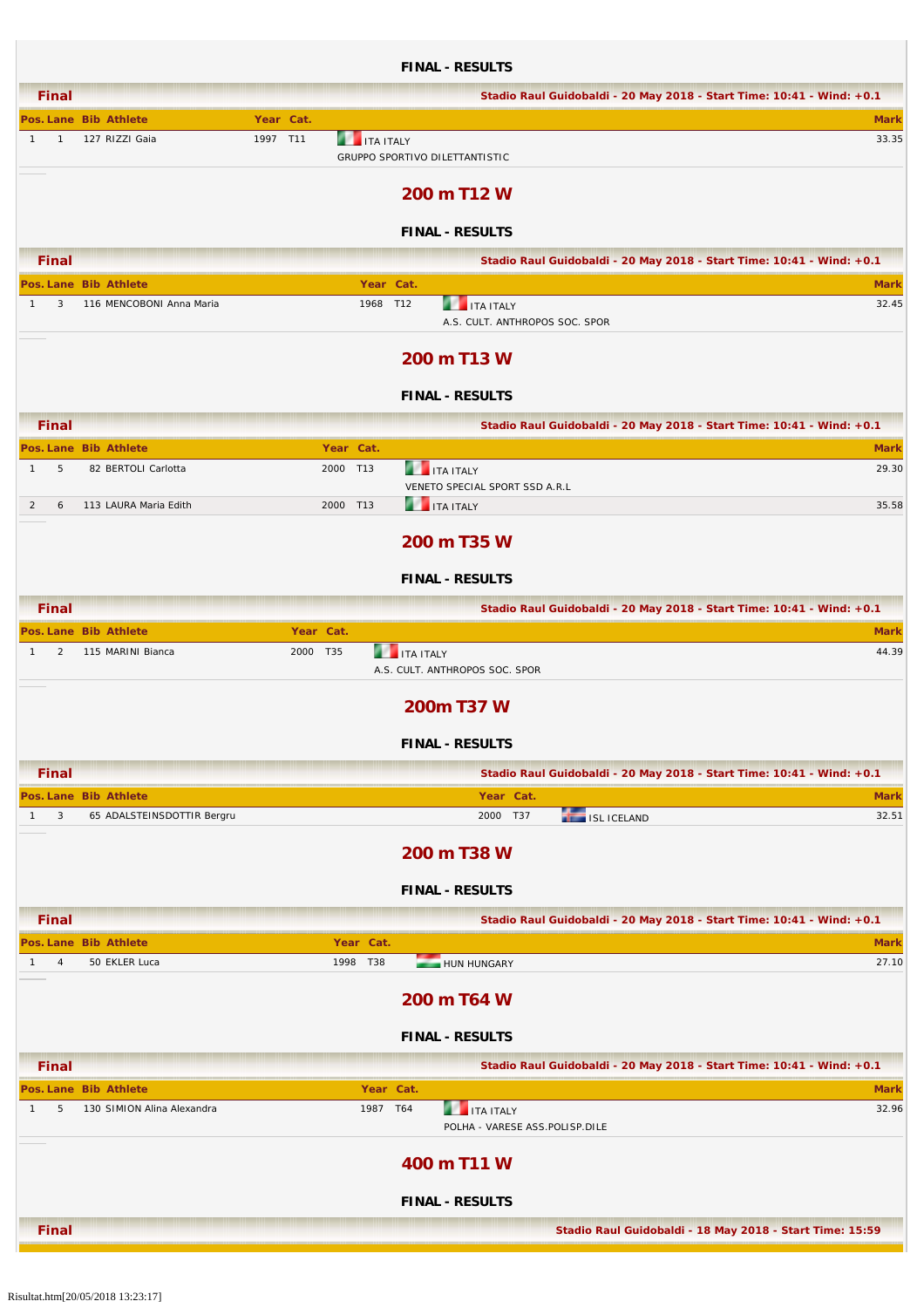|              |                | Pos. Lane Bib Athlete   | Year Cat.                    | <b>Mark</b>                                              |
|--------------|----------------|-------------------------|------------------------------|----------------------------------------------------------|
| $\mathbf{1}$ | $\overline{1}$ | 135 ZANDOLI Agnese      | 2003 T11<br><b>THE TEALY</b> | 1:22.17<br><b>GS FIAMME AZZURRE</b>                      |
|              |                |                         | 400 m T13 W                  |                                                          |
|              |                |                         | <b>FINAL - RESULTS</b>       |                                                          |
|              | <b>Final</b>   |                         |                              | Stadio Raul Guidobaldi - 18 May 2018 - Start Time: 15:59 |
|              |                | Pos. Lane Bib Athlete   | Year Cat.                    | <b>Mark</b>                                              |
| $\mathbf{1}$ | 3              | 113 LAURA Maria Edith   | 2000 T13                     | <b>THE TEALY</b><br>1:21.30                              |
|              |                |                         | 400 m T20 W                  |                                                          |
|              |                |                         | <b>FINAL - RESULTS</b>       |                                                          |
|              | <b>Final</b>   |                         |                              | Stadio Raul Guidobaldi - 18 May 2018 - Start Time: 15:59 |
|              |                | Pos. Bib Athlete        | Year Cat.                    | <b>Mark</b>                                              |
| $\mathbf{1}$ |                | 201 SHULIAR Yulija      | 1997 T20                     | 1:00.47<br>UKR UKRAINE                                   |
| 2            |                | 198 IEZLOVETSKA Natalia | 1983 T20                     | UKR UKRAINE<br>1:00.96                                   |
| 3            |                | 140 TOYAMA Aimi         | 1998 T20                     | JPN JAPAN<br>1:00.98                                     |
| 4            |                | 49 CSONTOS Piroska      | 1994 T20                     | 1:01.42<br>HUN HUNGARY                                   |
| 5            |                | 53 KERESZTESI Erika     | 1987<br>T20                  | 1:01.77<br>HUN HUNGARY                                   |
| 6            |                | 48 BIACSI Ilona         | 1985 T20                     | 1:02.53<br>HUN HUNGARY                                   |

### **400 m T37 W**

1 191 GEZER Mushine 1:03.80<br>2 189 DEMIRCAN Sevim 1:05.04 2000 T20 TUR TURKEY 1265.04 TUR TURKEY 1:05.04 TUR TURKEY 1:05.04 TUR TURKEY 1:05.04 3 199 ROZDOBUDKO Olena 1:07.23 4 194 KESKINSOY Yasemin 1:08.47<br>1:08.47 1999 T20 TUR TUR TURKEY 1:08.47 1:08.47 1:08.47 1:08.47 1999 T20 1:10.03 5 67 GUDMUNDSDOTTIR Stefania 1:10.03 and the step of the step of the step of the step of the step of the step of the step of the step of the step of the step of the step of the step of the step of the step of the step of t 47 BIACSI Bernadett **1985 T20** HUN HUNGARY DNF

#### **FINAL - RESULTS**

| <b>Final</b>  |                            |           | Stadio Raul Guidobaldi - 18 May 2018 - Start Time: 15:59 |         |
|---------------|----------------------------|-----------|----------------------------------------------------------|---------|
|               | Pos. Lane Bib Athlete      | Year Cat. |                                                          | Mark    |
| $\mathcal{D}$ | 65 ADALSTEINSDOTTIR Bergru | 2000 T37  | ISL ICELAND                                              | 1:15.01 |

#### **800 m T11 W**

#### **FINAL - RESULTS**

| Final |                            |           |                      | Stadio Raul Guidobaldi - 19 May 2018 - Start Time: 17:48 |
|-------|----------------------------|-----------|----------------------|----------------------------------------------------------|
|       | Pos. Lane Bib Athlete      | Year Cat. |                      | <b>Mark</b>                                              |
|       | 16 ARANGO BUITRAGO Maritza | 1978 T11  | <b>COL COLOMBIA</b>  | 2:26.10                                                  |
|       | 105 GIORDANO Asia          | 2001 T11  | <b>THE ITA ITALY</b> | 3:22.49                                                  |

**Intermediate:** m. 400: 56.7

#### **800 m T20 W**

#### **FINAL - RESULTS**

**Final Stadio Raul Guidobaldi - 19 May 2018 - Start Time: 17:48**

|   |                | Pos. Lane Bib Athlete | Year Cat. |                 |                    | <b>Mark</b> |
|---|----------------|-----------------------|-----------|-----------------|--------------------|-------------|
|   |                | 47 BIACSI Bernadett   | 1985 T20  |                 | <b>HUN HUNGARY</b> | 2:19.25     |
|   | 6              | 197 DANYLINA Liudmyla | 1985 T20  |                 | UKR UKRAINE        | 2:19.95     |
|   |                | 48 BIACSI Ilona       | 1985 T20  |                 | HUN HUNGARY        | 2:21.77     |
| 4 | $\overline{4}$ | 140 TOYAMA Aimi       | 1998 T20  |                 | JPN JAPAN          | 2:25.14     |
| 5 |                | 191 GEZER Mushine     | 2003 T20  |                 | <b>TUR TURKEY</b>  | 2:25.72     |
| 6 | 3              | 53 KERESZTESI Erika   | 1987      | T <sub>20</sub> | HUN HUNGARY        | 2:32.30     |

**Intermediate:** m. 400: 56.7

### **800m T35 W**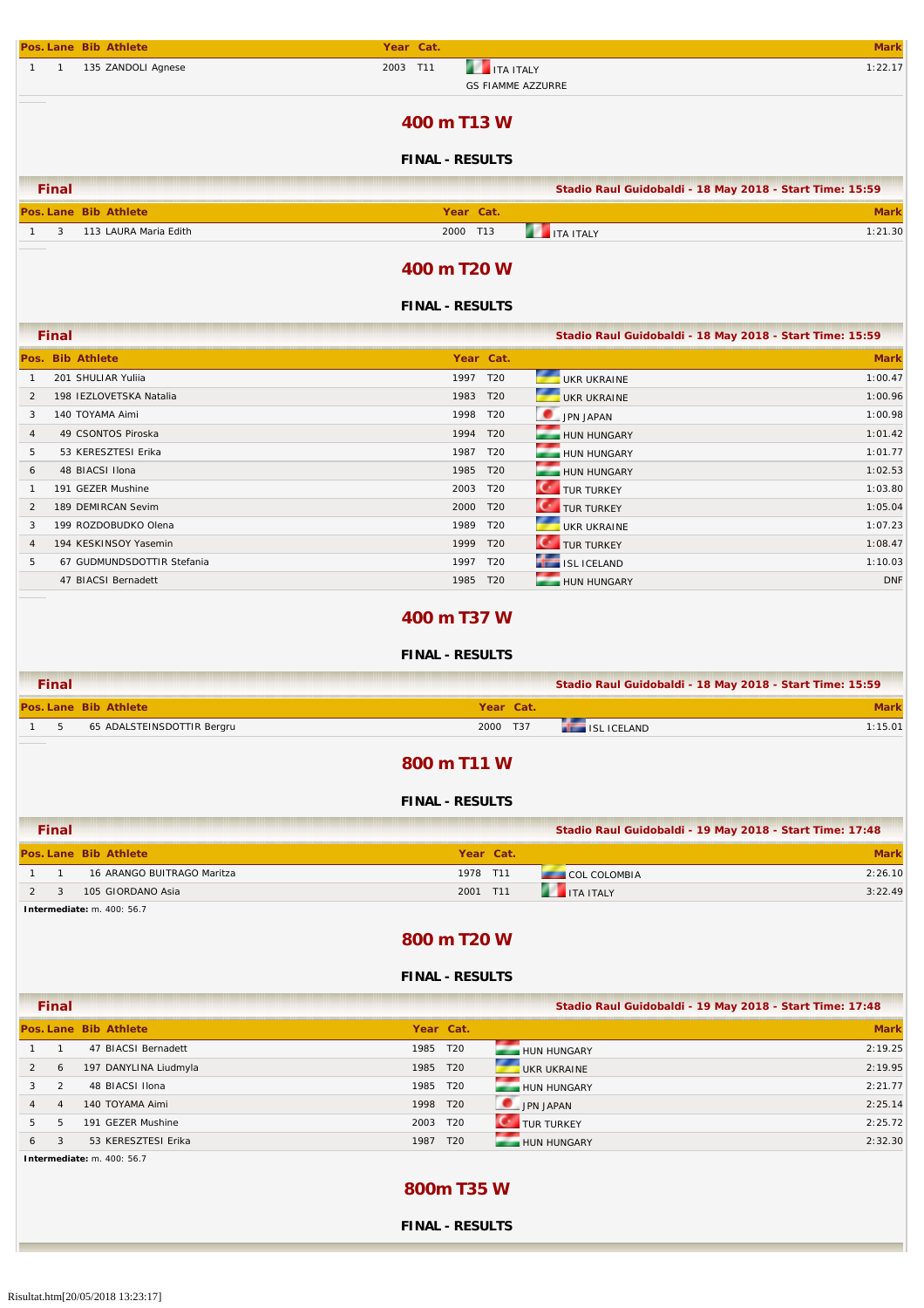| <b>Final</b>                                                  |                                                                  |                                                       |                                                                                       | Stadio Raul Guidobaldi - 19 May 2018 - Start Time: 17:48                   |                    |
|---------------------------------------------------------------|------------------------------------------------------------------|-------------------------------------------------------|---------------------------------------------------------------------------------------|----------------------------------------------------------------------------|--------------------|
| Pos. Lane Bib Athlete                                         |                                                                  | Year Cat.                                             |                                                                                       |                                                                            | <b>Mark</b>        |
| $\mathbf{1}$<br>5                                             | 115 MARINI Bianca                                                | 2000 T35                                              | <b>THE ITA ITALY</b><br>A.S. CULT. ANTHROPOS SOC. SPOR                                |                                                                            | 3:58.96            |
| Intermediate: m. 400: 56.7                                    |                                                                  |                                                       |                                                                                       |                                                                            |                    |
|                                                               |                                                                  |                                                       | 1500 m T11 W                                                                          |                                                                            |                    |
|                                                               |                                                                  |                                                       | <b>FINAL - RESULTS</b>                                                                |                                                                            |                    |
| <b>Final</b>                                                  |                                                                  |                                                       |                                                                                       | Stadio Raul Guidobaldi - 18 May 2018 - Start Time: 17:43                   |                    |
| Pos. Bib Athlete                                              |                                                                  |                                                       | Year Cat.                                                                             |                                                                            | <b>Mark</b>        |
| $\mathbf{1}$                                                  | 16 ARANGO BUITRAGO Maritza                                       |                                                       | 1978 T11                                                                              | <b>COL COLOMBIA</b>                                                        | 4:55.83            |
| 105 GIORDANO Asia<br>2                                        |                                                                  |                                                       | 2001 T11                                                                              | <b>THE ITA ITALY</b>                                                       | 6:42.36            |
|                                                               |                                                                  |                                                       | 1500 m T13 W                                                                          |                                                                            |                    |
|                                                               |                                                                  |                                                       | <b>FINAL - RESULTS</b>                                                                |                                                                            |                    |
| <b>Final</b>                                                  |                                                                  |                                                       |                                                                                       | Stadio Raul Guidobaldi - 18 May 2018 - Start Time: 17:43                   |                    |
| Pos. Bib Athlete                                              |                                                                  |                                                       | Year Cat.                                                                             |                                                                            | <b>Mark</b>        |
| 64 STREIMIKYTE Greta<br>$\mathbf{1}$                          |                                                                  |                                                       | 1995 T13                                                                              | <b>THE IRE IRELAND</b>                                                     | 4:43.42            |
|                                                               |                                                                  |                                                       | 1500 m T20 W                                                                          |                                                                            |                    |
|                                                               |                                                                  |                                                       | <b>FINAL - RESULTS</b>                                                                |                                                                            |                    |
| <b>Final</b>                                                  |                                                                  |                                                       |                                                                                       | Stadio Raul Guidobaldi - 18 May 2018 - Start Time: 17:43                   |                    |
| Pos. Bib Athlete                                              |                                                                  |                                                       | Year Cat.                                                                             |                                                                            | <b>Mark</b>        |
| 197 DANYLINA Liudmyla<br>$\mathbf{1}$                         |                                                                  |                                                       | 1985 T20                                                                              | <b>UKR UKRAINE</b>                                                         | 4:48.65            |
| $\overline{2}$<br>47 BIACSI Bernadett<br>48 BIACSI Ilona<br>3 |                                                                  |                                                       | 1985 T20<br>1985 T20                                                                  | HUN HUNGARY<br>HUN HUNGARY                                                 | 4:50.32<br>4:56.67 |
| 191 GEZER Mushine<br>$\overline{4}$                           |                                                                  |                                                       | <b>CONTROL</b> TURKEY<br>2003 T20                                                     |                                                                            | 5:15.10            |
| <b>Final</b>                                                  |                                                                  |                                                       | <b>High Jump T44 M</b><br><b>FINAL - RESULTS</b>                                      | Stadio Raul Guidobaldi - 20 May 2018 - Start Time: 10:20 - End Time: 12:04 |                    |
| Pos. Bib Athlete                                              |                                                                  |                                                       | Year Cat.                                                                             |                                                                            | <b>Mark</b>        |
|                                                               | 14 BESERRA DOS SANTOS Jeoh                                       |                                                       | 1999 T44                                                                              | <b>BRA BRAZIL</b>                                                          | <b>DNS</b>         |
|                                                               | 1.15 1.20 1.25 1.30 1.35 1.40 1.45 1.50 1.53 1.56 1.58           |                                                       | 1.60<br>1.62                                                                          |                                                                            |                    |
|                                                               |                                                                  |                                                       | R                                                                                     |                                                                            |                    |
|                                                               |                                                                  |                                                       | <b>High Jump T46 M</b>                                                                |                                                                            |                    |
| Record                                                        | <b>WR</b>                                                        | 2.13                                                  | <b>TOWNSEND Roderick</b>                                                              | <b>USA</b><br>TORRANCE (USA)                                               | 15/04/2017         |
|                                                               | ER                                                               | 1.97                                                  | <b>BOITZE Reinhold</b>                                                                | GER<br>VILLENEUVE(FRA)                                                     | 26/07/2002         |
|                                                               |                                                                  |                                                       | <b>FINAL - RESULTS</b>                                                                |                                                                            |                    |
| <b>Final</b>                                                  |                                                                  |                                                       |                                                                                       | Stadio Raul Guidobaldi - 20 May 2018 - Start Time: 10:20 - End Time: 12:04 |                    |
| Pos. Bib Athlete                                              |                                                                  |                                                       | Year Cat.                                                                             |                                                                            | <b>Mark</b>        |
| 235 AKIN Gokhan<br>$\mathbf{1}$                               |                                                                  |                                                       | 1999 T46<br>TUR TURKEY                                                                |                                                                            | 1.56               |
|                                                               | 1.15  1.20  1.25  1.30  1.35  1.40<br>1.45<br>$\circ$<br>$\circ$ | 1.50<br>1.53 1.56<br>1.58<br>$\circ$<br>XXO<br>$\sim$ | 1.60<br>XXX                                                                           |                                                                            |                    |
|                                                               |                                                                  |                                                       | <b>High Jump T47 M</b>                                                                |                                                                            |                    |
| Record                                                        | <b>WR</b>                                                        | 2.13                                                  | <b>TOWNSEND Roderick</b>                                                              | <b>USA</b><br>TORRANCE (USA)                                               | 15/04/2017         |
|                                                               | ER                                                               | 1.97                                                  | <b>BOITZE Reinhold</b>                                                                | GER<br>VILLENEUVE(FRA)                                                     | 26/07/2002         |
|                                                               |                                                                  |                                                       | <b>FINAL - RESULTS</b>                                                                |                                                                            |                    |
| <b>Final</b>                                                  |                                                                  |                                                       |                                                                                       | Stadio Raul Guidobaldi - 20 May 2018 - Start Time: 10:20 - End Time: 12:04 |                    |
| Pos. Bib Athlete                                              |                                                                  |                                                       | Year Cat.                                                                             |                                                                            | <b>Mark</b>        |
| 61 LEE Jordan<br>$\mathbf{1}$                                 |                                                                  |                                                       | 2000 T47<br>IRL IRELAND<br>1.60  1.62  1.64  1.66  1.68  1.70  1.72  1.74  1.76  1.80 |                                                                            | 1.76               |
|                                                               | 1.15  1.20  1.25  1.30  1.35  1.40                               | 1.53 1.56 1.58                                        |                                                                                       |                                                                            |                    |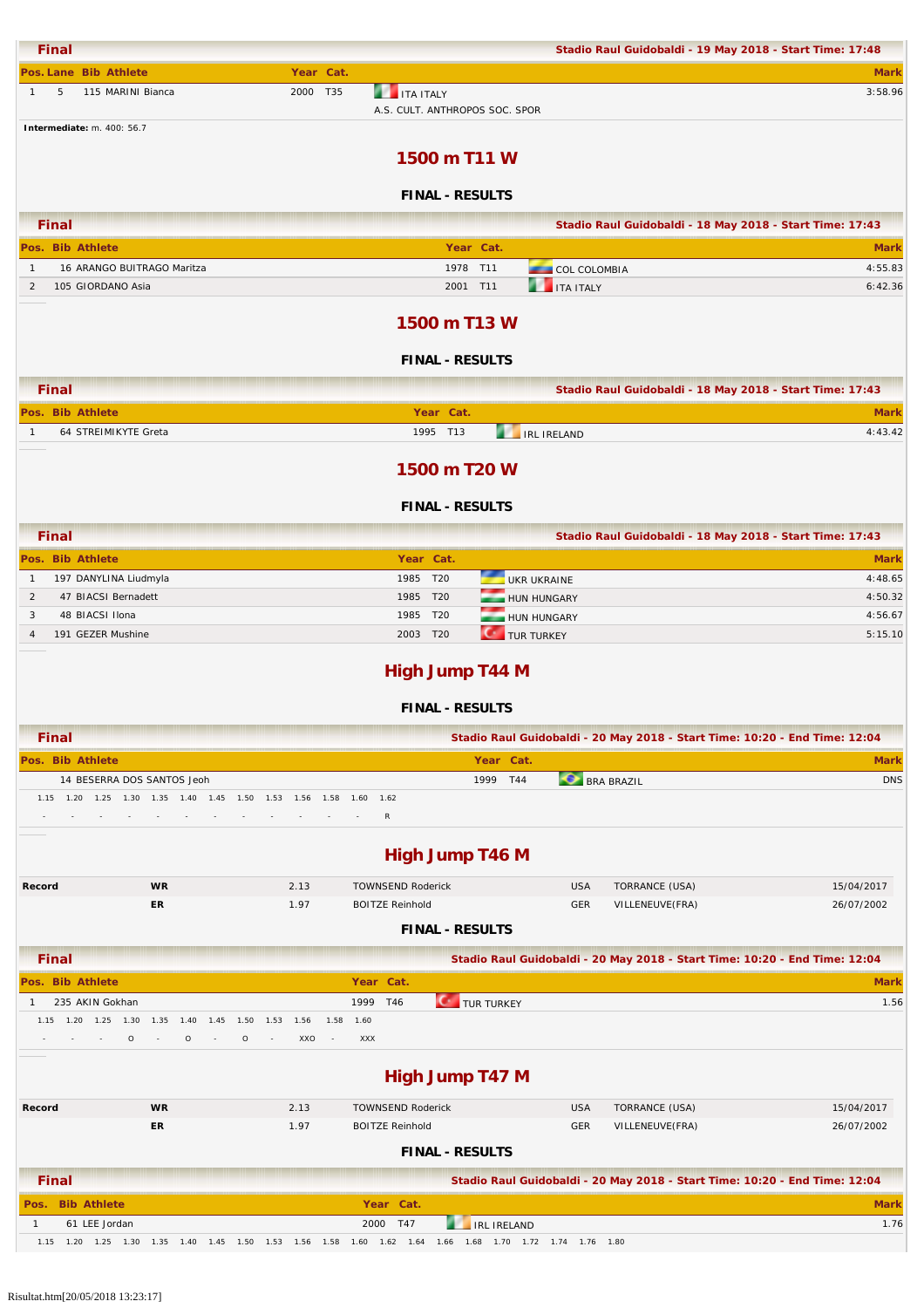|               |                                              |                          |      |        |      |  |                     |  |                                                                                 |  |          | $0 \rightarrow \cdots$ |               | <b>State State</b> | <b>Contract Contract</b> | $\circ$ -                                                  |            | $\circ$        | $\circ$ |     | XXX  |
|---------------|----------------------------------------------|--------------------------|------|--------|------|--|---------------------|--|---------------------------------------------------------------------------------|--|----------|------------------------|---------------|--------------------|--------------------------|------------------------------------------------------------|------------|----------------|---------|-----|------|
| $\mathcal{P}$ |                                              | 160 COJOC Florin         |      |        |      |  |                     |  |                                                                                 |  |          | 1980 T47               |               |                    |                          | ROU ROMANIA                                                |            |                |         |     | 1.70 |
|               |                                              | 1.15 1.20 1.25           | 1.30 |        |      |  | 1.35 1.40 1.45 1.50 |  |                                                                                 |  |          |                        |               |                    |                          | 1.53  1.56  1.58  1.60  1.62  1.64  1.66  1.68  1.70  1.72 |            |                |         |     |      |
|               | $\sim$                                       |                          |      | $\sim$ |      |  |                     |  | the contract of the contract of the contract of the contract of the contract of |  | $\Omega$ | $\sim$                 | $\circ$       | $\Omega$           | $\Omega$                 | XO.                                                        | <b>XXX</b> |                |         |     |      |
| 3             | 1998 T47<br>252 ILGAZ Abdullah<br>TUR TURKEY |                          |      |        |      |  |                     |  |                                                                                 |  |          | 1.70                   |               |                    |                          |                                                            |            |                |         |     |      |
|               |                                              | 1.15 1.20 1.25 1.30 1.35 |      |        | 1.40 |  |                     |  | 1.45 1.50 1.53 1.56 1.58                                                        |  | 1.60     |                        | $1.62$ $1.64$ | 1.66               | 1.68                     | 1.70                                                       |            | 1.72 1.74 1.76 |         |     |      |
|               |                                              | . 0                      |      |        |      |  |                     |  |                                                                                 |  |          |                        | $XXO$ $   -$  |                    |                          | XXO                                                        | $\sim$     | $\sim$ $-$     |         | XXX |      |

# **High Jump T64 M**

### **FINAL - RESULTS**

|                  | <b>Final</b> |  |  |  |                           |  |  |  |  |     |  | Stadio Raul Guidobaldi - 20 May 2018 - Start Time: 10:20 - End Time: 12:04 |           |                                                                                      |                     |      |  |
|------------------|--------------|--|--|--|---------------------------|--|--|--|--|-----|--|----------------------------------------------------------------------------|-----------|--------------------------------------------------------------------------------------|---------------------|------|--|
| Pos. Bib Athlete |              |  |  |  |                           |  |  |  |  |     |  |                                                                            | Year Cat. |                                                                                      |                     | Mark |  |
|                  |              |  |  |  | 188 BUYRUKOGLU Tarik Taha |  |  |  |  |     |  |                                                                            | 1998 T64  |                                                                                      | <b>CONTURTURKEY</b> | 1.60 |  |
|                  |              |  |  |  |                           |  |  |  |  |     |  |                                                                            |           | 1.15 1.20 1.25 1.30 1.35 1.40 1.45 1.50 1.53 1.56 1.58 1.60 1.62 1.64 1.66 1.68 1.70 |                     |      |  |
|                  |              |  |  |  |                           |  |  |  |  | . 0 |  |                                                                            |           | <b>XXX</b>                                                                           |                     |      |  |

# **Long Jump T12 M**

| Record | <b>WR</b> | 7.47 +0.1 SCHOREDER Matthias | <b>GER</b> | BERLIN (GER) | 12/07/2009 |
|--------|-----------|------------------------------|------------|--------------|------------|
|        | ER        | 7.47 +0.1 SCHOREDER Matthias | <b>GER</b> | BERLIN (GER) | 12/07/2009 |

### **FINAL - RESULTS**

|               | <b>Final</b>  |                        |               |                    |             |              |               |           |             |              |                          |                    | Stadio Raul Guidobaldi - 18 May 2018 - Start Time: 15:05 - End Time: 15:50 |
|---------------|---------------|------------------------|---------------|--------------------|-------------|--------------|---------------|-----------|-------------|--------------|--------------------------|--------------------|----------------------------------------------------------------------------|
|               |               | Pos. Bib Athlete       |               |                    |             |              |               | Year Cat. |             |              |                          |                    | <b>Mark</b>                                                                |
|               |               | 169 LANGENHOVEN Hilton |               |                    |             |              |               | 1983      | T12         |              | RSA SOUTH AFRICA         |                    | 6.87                                                                       |
|               | $1^{\circ}$ : | 6.81                   |               | $2^{\circ}$ : 6.81 | $3^\circ$ : | $\mathsf{X}$ | $4^{\circ}$ : | 6.87      | $5^\circ$ : | 6.59         | $6^\circ$ :              | 6.28               |                                                                            |
|               |               | $-0.6$                 |               | $-2.9$             |             |              |               | $-0.1$    |             | $-0.9$       |                          | $-0.2$             |                                                                            |
| $\mathcal{P}$ |               | 145 ISHAK Mohamad S.   |               |                    |             |              |               | 1992 T12  |             |              | MAS MALAYSIA             |                    | 6.56                                                                       |
|               | $1^{\circ}$ : | 6.40                   | $2^{\circ}$ : | 6.56               | $3^\circ$ : | $\mathsf{X}$ | $4^{\circ}$ : | 6.37      | $5^\circ$ : | 6.51         |                          | $6^{\circ}$ : 6.47 |                                                                            |
|               |               | $-1.3$                 |               | $-0.4$             |             |              |               | $+0.2$    |             | $-1.1$       |                          | $-0.5$             |                                                                            |
| 3             |               | 121 PIROSU Niccolo'    |               |                    |             |              |               | 2000 T12  |             |              | <b>THE TEALY</b>         |                    | 5.08                                                                       |
|               |               |                        |               |                    |             |              |               |           |             |              | <b>GS FIAMME AZZURRE</b> |                    |                                                                            |
|               | $1^{\circ}$ : | 4.98                   | $2^{\circ}$ : | 4.83               | $3^\circ$ : | 5.08         | $4^{\circ}$ : | 4.92      | $5^\circ$ : | $\mathsf{X}$ | $6^\circ$ :              | 4.88               |                                                                            |
|               |               | $-1.5$                 |               | $+1.3$             |             | $+1.5$       |               | $-0.3$    |             |              |                          | $-0.7$             |                                                                            |

# **Long Jump T13, 36-37 M**

| Record | <b>WR</b> | MM13 | $7.66 - 0.8$ | <b>GUTIERREZ Luis Felipe</b> | <b>CUB</b> | GUADALAJARA (MEX)   | 18/11/2011 |
|--------|-----------|------|--------------|------------------------------|------------|---------------------|------------|
|        | <b>WR</b> | MM36 | $5.93 + 1.9$ | <b>TORSUNOV Eugeni</b>       | <b>RUS</b> | GROSSETO (ITA)      | 11/06/2016 |
|        | <b>WR</b> | MM37 | $6.77 - 0.1$ | <b>SHANG Guanxu</b>          | <b>CHN</b> | RIO DE JANIERO(BRA) | 13/09/2016 |
|        | ER        | MM13 | $7.34 + 0.0$ | <b>FARTUNAU Ihar</b>         | <b>BLR</b> | MADRID (ESP)        | 25/07/1998 |
|        | ER        | MM36 | $5.93 + 1.9$ | <b>TORSUNOV Eugeni</b>       | <b>RUS</b> | GROSSETO (ITA)      | 11/06/2016 |

| <b>Final</b>                                                                             |                               | Stadio Raul Guidobaldi - 18 May 2018 - Start Time: 16:15 - End Time: 17:12 |             |
|------------------------------------------------------------------------------------------|-------------------------------|----------------------------------------------------------------------------|-------------|
| Pos. Bib Athlete                                                                         | Year Cat.                     |                                                                            | <b>Mark</b> |
| 177 JONSSON Per<br>1                                                                     | 1988 T13                      | <b>SWE SWEDEN</b>                                                          | 6.50        |
| $1^\circ$ :<br>$\times$<br>$2^\circ$ :<br>6.50<br>6.38<br>$3^\circ$ :                    | $4^{\circ}$ :<br>5.82         | $6^\circ$ :<br>$5^\circ$ :<br>$\times$<br>$\times$                         |             |
| $-0.7$<br>$-0.2$                                                                         | $+0.3$                        |                                                                            |             |
| 43 JOSAN Andrei<br>2                                                                     | 1978 T13                      | <b>GRE GREECE</b>                                                          | 6.14        |
| 5.82<br>5.72<br>$3^\circ$ :<br>$\boldsymbol{\mathsf{X}}$<br>$1^{\circ}$ :<br>$2^\circ$ : | $4^{\circ}$ :<br>5.76         | $5^\circ$ :<br>X<br>$6^\circ$ :<br>6.14                                    |             |
| $+0.1$<br>$-1.1$                                                                         | $+0.1$                        | $+1.1$                                                                     |             |
| 166 TUCALIUC Octavian Vasil<br>3                                                         | 1994 T13                      | <b>ROU ROMANIA</b>                                                         | 5.91        |
| $\mathsf{X}$<br>$2^{\circ}$ :<br>5.50<br>5.84<br>$1^\circ$ :<br>$3^\circ$ :              | $\mathsf{X}$<br>$4^{\circ}$ : | $5^\circ$ :<br>5.88<br>$6^\circ$ :<br>5.91                                 |             |
| $-1.1$<br>$-0.6$                                                                         |                               | $+0.3$<br>$+0.7$                                                           |             |
| 165 PRUNDARU Petre<br>4                                                                  | 1994 T13                      | <b>ROU ROMANIA</b>                                                         | 5.14        |
| $\times$<br>$1^\circ$ :<br>3.74<br>$2^\circ$ :<br>$3^\circ$ :<br>5.12                    | $\mathsf{X}$<br>$4^{\circ}$ : | 5.14<br>$6^\circ$ :<br>$\mathsf{X}$<br>$5^\circ$ :                         |             |
| $-0.3$<br>$-0.5$                                                                         |                               | $+0.2$                                                                     |             |
| 46 PETROPOULOS Anastasios<br>5                                                           | 1990 T36                      | GRE GREECE                                                                 | 5.14        |
| $1^{\circ}$ :<br>4.86<br>$2^{\circ}$ :<br>4.71<br>$3^\circ$ :<br>4.96                    | $\mathsf{X}$<br>$4^{\circ}$ : | $6^\circ$ :<br>$5^\circ$ :<br>5.14<br>$\times$                             |             |
| $+0.5$<br>$-0.3$<br>$-0.6$                                                               |                               | $+0.4$                                                                     |             |
| 163 NAGY Csaba-daniel<br>6                                                               | 2000 T13                      | <b>ROU ROMANIA</b>                                                         | 4.89        |
| $2^\circ$ :<br>$3^\circ$ :<br>X<br>$1^{\circ}$ :<br>$\sim$<br>$\sim$                     | 4.89<br>$4^{\circ}$ :         | 4.72<br>$6^\circ$ :<br>$5^\circ$ :<br>4.46                                 |             |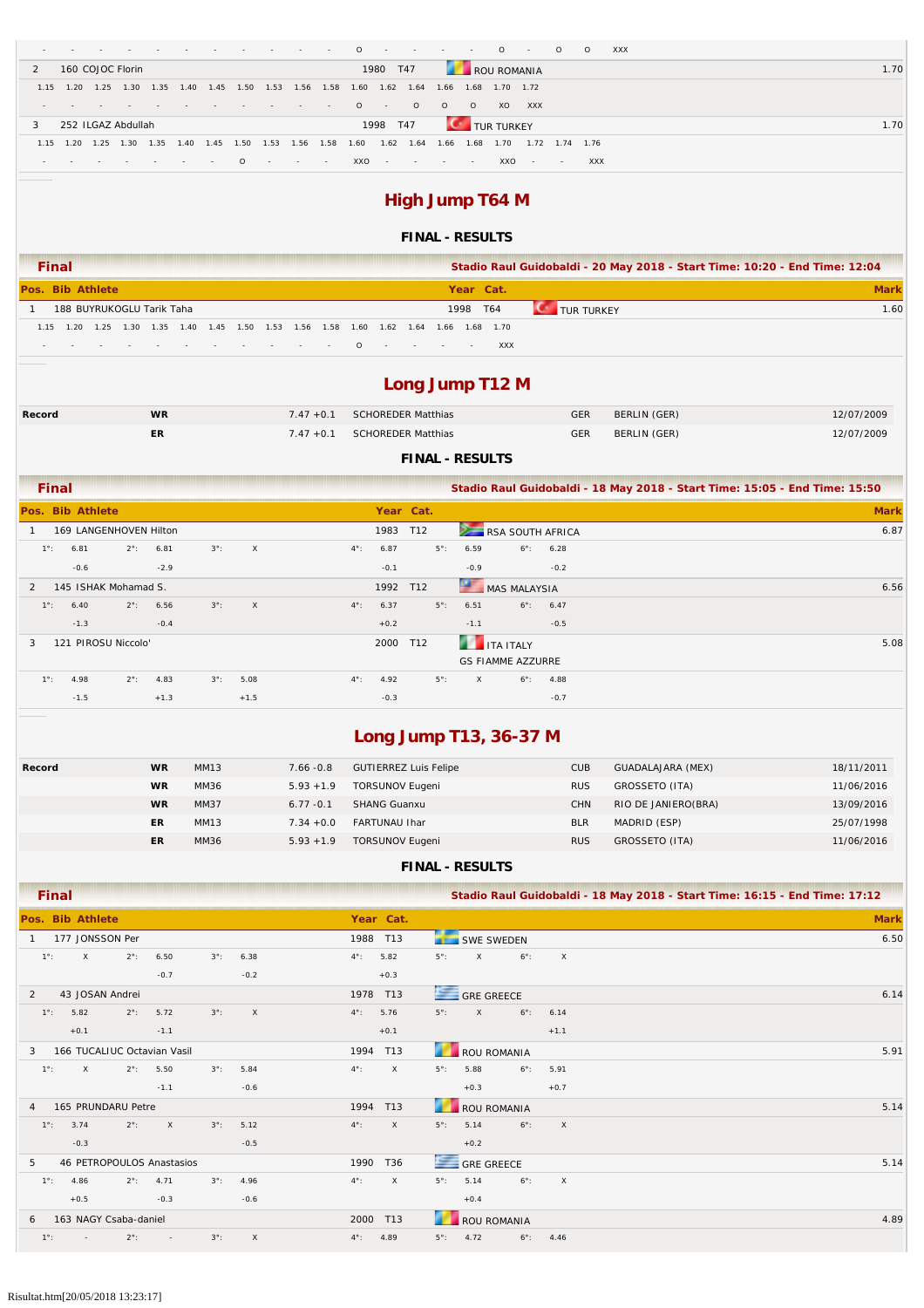|                                                                                     | $-0.7$                | $-0.4$<br>$-0.1$                                  |      |
|-------------------------------------------------------------------------------------|-----------------------|---------------------------------------------------|------|
| 167 VITAN Mihai-nicolae                                                             | 2001 T13              | ROU ROMANIA                                       | 4.55 |
| $2^{\circ}$ : 4.51<br>$3^\circ$ :<br>$\mathsf{X}$<br>$1^{\circ}$ :<br>4.00          | 4.55<br>$4^{\circ}$ : | $5^{\circ}$ : 4.42<br>$6^\circ$ :<br>$\mathsf{X}$ |      |
| $+0.1$<br>$-1.2$                                                                    | $-0.6$                | $+0.3$                                            |      |
| 131 STACCHIOTTI Stefano<br>8                                                        | T37<br>1991           | <b>THE TEAL ITALY</b>                             | 3.55 |
|                                                                                     |                       | A.S. CULT. ANTHROPOS SOC. SPOR                    |      |
| $2^{\circ}$ : 2.98<br>$3^\circ$ :<br>$1^\circ$ :<br>3.51<br>$\mathsf{X}$            | $4^{\circ}$ :<br>3.50 | $5^\circ$ :<br>$6^{\circ}$ : 3.55<br>X            |      |
| $-0.7$<br>$-0.8$                                                                    |                       | $+0.2$                                            |      |
| 83 BONACCINA Cristian<br>9                                                          | 1982 T37              | <b>THE TEALY</b>                                  | 3.45 |
|                                                                                     |                       | <b>HANDY SPORT RAGUSA</b>                         |      |
| $2^{\circ}$ :<br>$3^\circ$ :<br>$1^\circ$ :<br>3.45<br>$\mathsf{X}$<br>$\mathsf{X}$ | $4^{\circ}$ :<br>3.15 | $5^\circ$ :<br>$6^\circ$ :<br>3.15<br>3.43        |      |
| $-1.8$                                                                              | $+0.4$                | $-0.1$<br>$-0.4$                                  |      |

# **Long Jump T20 M**

| Record | WR        | 7.60 -1.2 ROMILY Abdul | MAS        | RIO DE JANIERO (BRA) | 11/09/2016 |
|--------|-----------|------------------------|------------|----------------------|------------|
|        | <b>ER</b> | 7.32 -.1.2 TALIC Zoran | <b>ITA</b> | LONDON               | 16/07/2017 |

### **FINAL - RESULTS**

|                | <b>Final</b>  |                  |                          |              |             |        |               |           |                 |                |                      |                 | Stadio Raul Guidobaldi - 20 May 2018 - Start Time: 09:10 - End Time: 09:46 |  |
|----------------|---------------|------------------|--------------------------|--------------|-------------|--------|---------------|-----------|-----------------|----------------|----------------------|-----------------|----------------------------------------------------------------------------|--|
|                |               | Pos. Bib Athlete |                          |              |             |        |               | Year Cat. |                 |                |                      |                 | <b>Mark</b>                                                                |  |
|                |               |                  | 149 ROMLY Abdul Latif    |              |             |        |               | 1997      | T20             | ×              | <b>MAS MALAYSIA</b>  |                 | 7.23                                                                       |  |
|                | $1^{\circ}$ : | 6.82             | $2^{\circ}$ :            | 6.79         | $3^\circ$ : | 6.99   | $4^{\circ}$ : | 6.86      | $5^\circ$ :     | $\overline{a}$ | $6^\circ$ :          | 7.23            |                                                                            |  |
|                |               | $-0.9$           |                          | $-0.2$       |             | $+0.2$ |               | $-0.3$    |                 |                |                      | $-1.4$          |                                                                            |  |
| 2              |               | 150 OBEROI Ranki |                          |              |             |        |               | 1993      | T <sub>20</sub> |                |                      | NED NETHERLANDS | 6.64                                                                       |  |
|                | $1^\circ$ :   | $\mathsf{X}$     | $2^{\circ}$ :            | 6.64         | $3^\circ$ : | 6.62   | $4^{\circ}$ : | 6.54      | $5^{\circ}$ :   | $\times$       | $6^\circ$ :          | $\mathsf{X}$    |                                                                            |  |
|                |               |                  |                          | $-1.4$       |             | $-0.5$ |               | $-1.1$    |                 |                |                      |                 |                                                                            |  |
| 3              |               |                  | 173 SUHANI Suhairi       |              |             |        |               | 1997      | T20             |                | <b>SIN SINGAPORE</b> |                 | 6.16                                                                       |  |
|                | $1^\circ$ :   | 6.16             | $2^{\circ}$ :            | $\mathsf{X}$ | $3^\circ$ : | 6.16   | $4^{\circ}$ : | $\times$  | $5^\circ$ :     | 5.44           | $6^\circ$ :          | $\sim 100$      |                                                                            |  |
|                |               | $-0.8$           |                          |              |             | $-2.1$ |               |           |                 | $-1.5$         |                      |                 |                                                                            |  |
| $\overline{4}$ |               |                  | 15 DOS SANTOS Wellington |              |             |        |               | 1992      | T <sub>20</sub> |                | <b>BRA BRAZIL</b>    |                 | 5.91                                                                       |  |
|                | $1^{\circ}$ : | 5.88             | $2^{\circ}$ :            | 5.76         | $3^\circ$ : | 5.76   | $4^{\circ}$ : | $\times$  | $5^\circ$ :     | 5.91           | $6^\circ$ :          | 5.78            |                                                                            |  |
|                |               | $+0.1$           |                          | $-1.6$       |             | $-1.5$ |               |           |                 | $-0.5$         |                      | $-1.4$          |                                                                            |  |
| 5              |               |                  | 138 MORISHITA Kaito      |              |             |        |               | 1998      | T20             |                | JPN JAPAN            |                 | 5.85                                                                       |  |
|                | $1^\circ$ :   | $\mathsf{X}$     | $2^{\circ}$ :            | $\times$     | $3^\circ$ : | 5.26   | $4^{\circ}$ : | 5.85      | $5^\circ$ :     | 5.68           | $6^\circ$ :          | 5.63            |                                                                            |  |
|                |               |                  |                          |              |             | $-1.6$ |               | $+0.1$    |                 | $-1.0$         |                      | $-1.2$          |                                                                            |  |
| 6              |               |                  | 195 KOPUZLU Onur         |              |             |        |               | 1998      | T20             |                | <b>TUR TURKEY</b>    |                 | 5.57                                                                       |  |
|                | $1^\circ$ :   | 5.51             | $2^{\circ}$ :            | 4.98         | $3^\circ$ : | 5.57   | $4^\circ$ :   | 5.53      | $5^\circ$ :     | 5.09           | $6^\circ$ :          | 5.40            |                                                                            |  |
|                |               | $+0.6$           |                          | $+0.7$       |             | $-0.8$ |               | $-8.8$    |                 | $-0.4$         |                      | $-1.2$          |                                                                            |  |

# **Long Jump 44-47,63-64 M**

| Record | <b>WR</b> | MM46        | $7.58 + 0.6$ | ASSOUMANI Arnaud   | <b>FRA</b> | CRISTHCHURCH(NZE) | 22/01/2011 |
|--------|-----------|-------------|--------------|--------------------|------------|-------------------|------------|
|        | <b>WR</b> | MM47        | $7.58 + 0.6$ | ASSOUMANI Arnaud   | <b>FRA</b> | CRISTHCHURCH(NZE) | 22/01/2011 |
|        | <b>WR</b> | MM63        | $6.77 + 1.5$ | POPOW Heinrich     | <b>GER</b> | HACKENBURG(GER)   | 20/08/2016 |
|        | WR        | <b>MM64</b> | $8.40 + 1.8$ | <b>REHM Markus</b> | GER        | DOHA(QAT)         | 23/10/2015 |
|        | ER        | MM46        | $7.58 + 0.6$ | ASSOUMANI Arnaud   | FRA        | CRISTHCHURCH(NZE) | 22/01/2011 |

| <b>Final</b>                       |                           |                     |                           |                                    | Stadio Raul Guidobaldi - 18 May 2018 - Start Time: 17:30 - End Time: 18:30 |             |
|------------------------------------|---------------------------|---------------------|---------------------------|------------------------------------|----------------------------------------------------------------------------|-------------|
| Pos. Bib Athlete                   |                           |                     | Year Cat.                 |                                    |                                                                            | <b>Mark</b> |
| 205 CICCHETTI Marco                |                           |                     | 1999 T44                  | <b>ITA ITALY</b>                   |                                                                            | 6.94        |
|                                    |                           |                     |                           | <b>GS FIAMME AZZURRE</b>           |                                                                            |             |
| $1^\circ$ :<br>6.15                | $2^{\circ}$ :<br>$\times$ | $3^\circ$ :<br>6.44 | $4^{\circ}$ :<br>4.62     | $6^\circ$ :<br>$5^\circ$ :<br>X    | 6.94                                                                       |             |
| $+0.1$                             |                           | $-0.1$              | $-0.7$                    |                                    | $+0.3$                                                                     |             |
| $\overline{2}$                     | 170 MHLONGO Mpumelelo     |                     | $\geq$<br>1994 T44        | RSA SOUTH AFRICA                   |                                                                            | 6.66        |
| $1^{\circ}$ :<br>6.64              | $2^{\circ}$ :<br>6.66     | $3^\circ$ :<br>6.52 | $4^{\circ}$ :<br>6.42     | $5^\circ$ :<br>$6^\circ$ :<br>6.46 | 6.63                                                                       |             |
| $+0.4$                             | $-0.2$                    | $-0.1$              | $+0.0$                    | $-0.2$                             | $-0.7$                                                                     |             |
| 3                                  | 110 LA BARBERA Roberto    |                     | 1967<br>T64               | <b>THE TEALY</b>                   |                                                                            | 6.29        |
|                                    |                           |                     |                           | G.S.H. PEGASO A.S.D.               |                                                                            |             |
| $1^\circ$ :<br>6.27                | $2^{\circ}$ :<br>6.21     | $3^\circ$ :<br>6.26 | $4^{\circ}$ :<br>$\times$ | $5^\circ$ :<br>$6^\circ$ :<br>6.16 | 6.29                                                                       |             |
| $-0.6$                             | $-0.2$                    | $-0.5$              |                           | $+0.7$                             | $+1.8$                                                                     |             |
| 160 COJOC Florin<br>$\overline{4}$ |                           |                     | 1980<br>T47               | <b>ROU ROMANIA</b>                 |                                                                            | 5.88        |
| 5.53<br>$1^\circ$ :                | 5.88<br>$2^\circ$ :       | $3^\circ$ :<br>5.71 | 5.42<br>$4^\circ$ :       | $5^\circ$ :<br>5.54<br>$6^\circ$ : | 5.55                                                                       |             |
| $-0.4$                             | $-0.1$                    | $+0.0$              | $-0.3$                    | $+0.0$                             | $+0.9$                                                                     |             |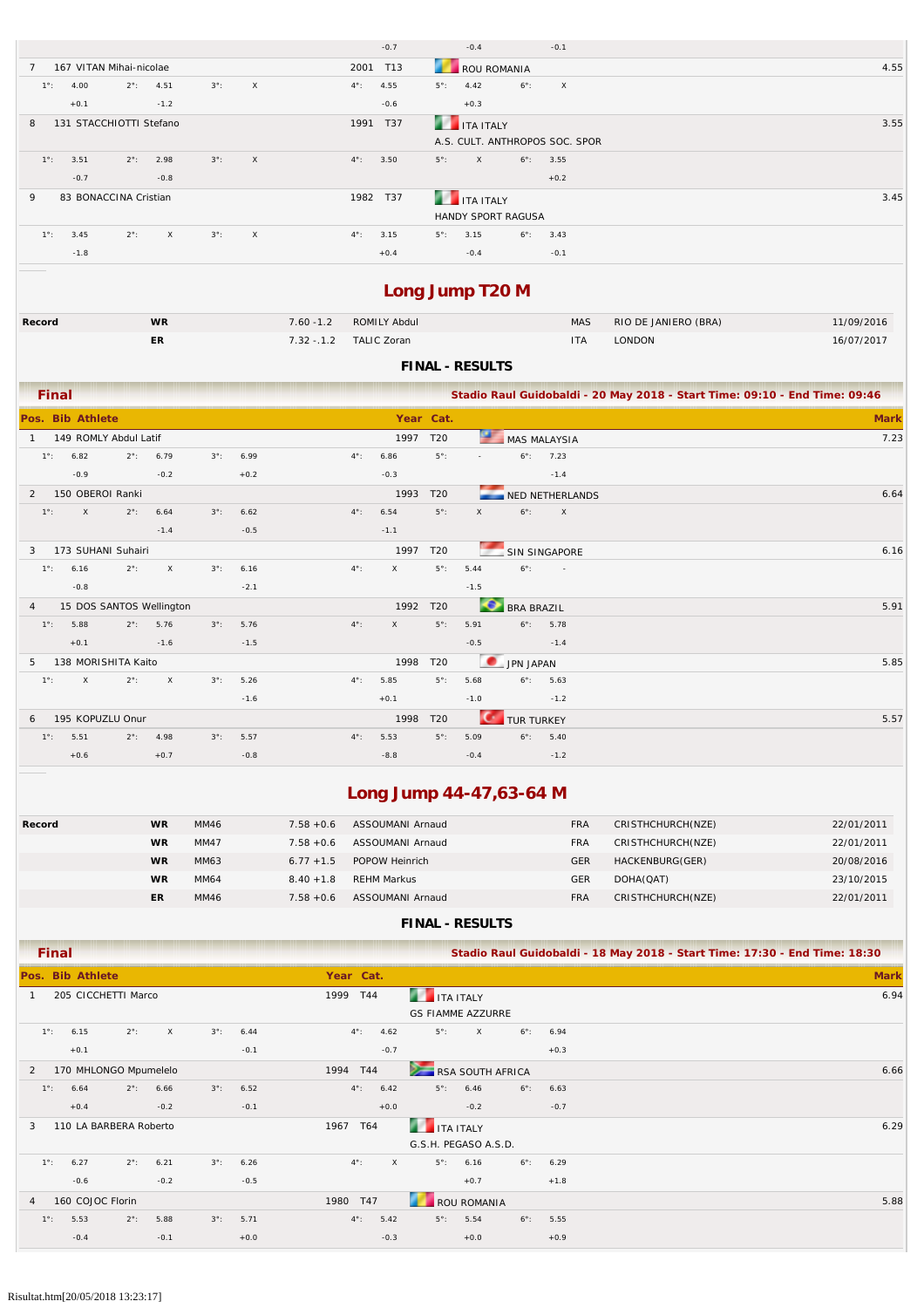| 186 AKIN Gokhan                      |                               |             |                     | 1999<br>T46                       |             |                     | TUR TURKEY                                         |                      |                          |              | 5.34                                                                       |
|--------------------------------------|-------------------------------|-------------|---------------------|-----------------------------------|-------------|---------------------|----------------------------------------------------|----------------------|--------------------------|--------------|----------------------------------------------------------------------------|
| 5.34<br>$1^{\circ}$ :                | $\mathsf X$<br>$2^{\circ}$ :  | $3^\circ$ : | 5.13                | $4^{\circ}$ :                     | $\times$    | $5^\circ$ :         | 5.22<br>$-0.3$                                     | $6^\circ$ :          | 3.82                     |              |                                                                            |
| $-0.1$<br>192 ILGAZ Abdullah<br>6    |                               |             | $+0.1$              | 1998 T47                          |             |                     |                                                    |                      | $+1.2$                   |              | 5.23                                                                       |
| 5.23<br>$1^{\circ}$ :                | 5.18<br>$2^\circ$ :           | $3^\circ$ : | 5.05                | $4^{\circ}$ :                     | 4.76        | $5^\circ$ :         | <b>TUR TURKEY</b><br>4.80                          | $6^\circ$ :          | 5.10                     |              |                                                                            |
| $-0.1$                               | $+0.0$                        |             | $+0.0$              |                                   | $-0.1$      |                     | $+0.0$                                             |                      | $+0.9$                   |              |                                                                            |
| 119 PENTAGONI Marco<br>7             |                               |             |                     | 1999 T63                          |             |                     | <b>ITA ITALY</b><br>A.S.H. DILETTANTISTICA NOVARA  |                      |                          |              | 5.08                                                                       |
| 4.96<br>$1^{\circ}$ :                | 5.08<br>$2^{\circ}$ :         | $3^\circ$ : | 4.96                | $4^{\circ}$ :                     | $\mathsf X$ | $5^\circ$ :         | 5.05                                               | $6^\circ$ :          | 4.26                     |              |                                                                            |
| $-0.2$                               | $-0.5$                        |             | $+0.0$              |                                   |             |                     | $+0.0$                                             |                      | $+1.2$                   |              |                                                                            |
| 102 FREZZA Elia<br>8                 |                               |             |                     | 2001 T46                          |             |                     | <b>ITA ITALY</b><br>VENETO SPECIAL SPORT SSD A.R.L |                      |                          |              | 4.96                                                                       |
| 4.96<br>$1^{\circ}$ :                | $2^{\circ}$ :<br>X            | $3^\circ$ : | 4.65                | $4^{\circ}$ :                     | 4.55        | $5^\circ$ :         | 2.79                                               | $6^\circ$ :          | 4.62                     |              |                                                                            |
| $-0.4$                               |                               |             | $+0.0$              |                                   | $+0.0$      |                     | $-0.3$                                             |                      | $+0.8$                   |              |                                                                            |
| 134 VICCO Irbin Augusto<br>9         |                               |             |                     | 1993 T64                          |             |                     | <b>ITA ITALY</b><br>POLHA - VARESE ASS.POLISP.DILE |                      |                          |              | 4.38                                                                       |
| 3.45<br>$1^{\circ}$ :                | 4.23<br>$2^{\circ}$ :         | $3^\circ$ : | 3.92                | $4^{\circ}$ :                     | 4.12        | $5^\circ$ :         | 4.23                                               | $6^\circ$ :          | 4.38                     |              |                                                                            |
| $+0.0$                               | $+0.2$                        |             | $-0.1$              |                                   | $+0.2$      |                     | $-0.1$                                             |                      | $+1.2$                   |              |                                                                            |
| 190 ELYAZ Kerim<br>10                |                               |             |                     | 1998 T47                          |             |                     | <b>TUR TURKEY</b>                                  |                      |                          |              | 3.89                                                                       |
| $1^{\circ}$ :<br>Χ                   | $2^\circ$ :<br>3.82           | $3^\circ$ : | 3.89                | $4^{\circ}$ :                     |             | $5^\circ$ :         | $\sim$                                             | $6^\circ$ :          | $\sim$                   |              |                                                                            |
|                                      | $-0.2$                        |             | $-0.1$              |                                   |             |                     |                                                    |                      |                          |              |                                                                            |
|                                      |                               |             |                     |                                   |             |                     | <b>Triple Jump T20 M</b>                           |                      |                          |              |                                                                            |
| Record                               | <b>WR</b>                     |             |                     | $14.50 + 0.4$<br>PRUDNIKOV Dmytro |             |                     |                                                    |                      | <b>UKR</b>               | LONDON (GBR) | 18/07/2017                                                                 |
|                                      | ER                            |             |                     | $14.50 + 0.4$<br>PRUDNIKOV Dmytro |             |                     |                                                    |                      | <b>UKR</b>               | LONDON (GBR) | 18/07/2017                                                                 |
|                                      |                               |             |                     |                                   |             |                     | <b>FINAL - RESULTS</b>                             |                      |                          |              |                                                                            |
| <b>Final</b>                         |                               |             |                     |                                   |             |                     |                                                    |                      |                          |              | Stadio Raul Guidobaldi - 19 May 2018 - Start Time: 10:45 - End Time: 10:50 |
| Pos. Bib Athlete                     |                               |             |                     |                                   |             |                     | Year Cat.                                          |                      |                          |              | <b>Mark</b>                                                                |
| $\mathbf{1}$                         | 15 DOS SANTOS Wellington      |             |                     |                                   |             |                     | 1992 T20                                           |                      | <b>BRA BRAZIL</b>        |              | 12.25                                                                      |
| $1^{\circ}$ : 11.95                  | $2^{\circ}$ : 11.87           | $3^\circ$ : | 12.25               | $4^{\circ}$ :                     | $\mathsf X$ | $5^\circ$ :         | 9.90                                               | $6^{\circ}$ : 10.63  |                          |              |                                                                            |
| $-1.2$                               | $-0.3$                        |             | $-1.3$              |                                   |             |                     | $-0.2$                                             |                      | $-0.1$                   |              |                                                                            |
| 195 KOPUZLU Onur<br>2                |                               |             |                     |                                   |             |                     | 1998 T20                                           |                      | TUR TURKEY               |              | 11.96                                                                      |
| $1^{\circ}$ :<br>9.45<br>$-1.7$      | $2^{\circ}$ : 11.41<br>$-1.1$ | $3^\circ$ : | 10.96<br>$+0.6$     | $4^{\circ}$ : 11.94               | $-0.2$      |                     | $5^{\circ}$ : 11.79<br>$-0.3$                      | $6^{\circ}$ : 11.96  | $+5.5$                   |              |                                                                            |
|                                      |                               |             |                     |                                   |             |                     |                                                    |                      |                          |              |                                                                            |
|                                      |                               |             |                     |                                   |             |                     | Clava/Club F32/51 M                                |                      |                          |              |                                                                            |
| Record                               | <b>WR</b>                     | MM32        |                     | 30.54<br><b>SOCHAL Maciej</b>     |             |                     |                                                    |                      | <b>RUS</b>               | SOCHI(RUS)   | 14/06/2016                                                                 |
|                                      | ER                            | MM32        |                     | 30.54<br>SOCHAL Maciej            |             |                     |                                                    |                      | <b>RUS</b>               | SOCHI(RUS)   | 14/06/2016                                                                 |
|                                      | ER                            | MM51        |                     | 31.99                             |             | DIMITRIJEVIC Zeliko |                                                    |                      | <b>SRB</b>               | LONDON (GBR) | 17/07/2017                                                                 |
|                                      |                               |             |                     |                                   |             |                     | <b>FINAL - RESULTS</b>                             |                      |                          |              |                                                                            |
| <b>Final</b>                         |                               |             |                     |                                   |             |                     |                                                    |                      |                          |              | Stadio Raul Guidobaldi - 20 May 2018 - Start Time: 09:20 - End Time: 10:40 |
| Pos. Bib Athlete                     |                               |             |                     |                                   |             | Year Cat.           |                                                    |                      |                          |              | <b>Mark</b>                                                                |
| 124 PUGLISI Antonino<br>$\mathbf{1}$ |                               |             |                     |                                   |             | 1978 F32            |                                                    | <b>THE ITA ITALY</b> | HANDY SPORT RAGUSA       |              | 18.31                                                                      |
| $1^{\circ}$ : 18.31                  | $2^{\circ}$ : 17.16           | $3^\circ$ : | $\mathsf X$         | $4^{\circ}$ :                     | 7.90        | $5^\circ$ :         | X                                                  | $6^\circ$ :          | $\times$                 |              |                                                                            |
| 2                                    | 44 KARAGEORGOS Panagiotis     |             |                     |                                   |             | 1976 F51            |                                                    | <b>GRE GREECE</b>    |                          |              | 11.72                                                                      |
| 8.94<br>$1^\circ$ :                  | $2^{\circ}$ : 11.15           |             | $3^{\circ}$ : 10.54 | $4^{\circ}$ : 10.24               |             |                     | $5^{\circ}$ : 10.82                                | $6^{\circ}$ : 11.72  |                          |              |                                                                            |
| 111 LAMBERTI Filippo<br>3            |                               |             |                     |                                   |             | 1990 F32            |                                                    | <b>THE ITA ITALY</b> | A.S. DISABILI LA RONDINE |              | 9.52                                                                       |
| 9.40<br>$1^\circ$ :                  | $2^{\circ}$ : 8.78            | $3^\circ$ : | 8.64                | $4^{\circ}$ :                     | 9.52        | $5^\circ$ :         | 8.79                                               | $6^{\circ}$ : 7.85   |                          |              |                                                                            |
| 74 APICELLA Federico<br>4            |                               |             |                     |                                   |             | 1992 F32            | 79                                                 | <b>ITA ITALY</b>     | A.S. DISABILI LA RONDINE |              | 8.98                                                                       |
| $1^{\circ}$ : 7.49                   | $2^{\circ}$ : 7.02            | $3^\circ$ : | 6.47                | $4^{\circ}$ :                     | 8.12        | $5^\circ$ :         | 6.68                                               | $6^{\circ}$ : 8.98   |                          |              |                                                                            |
|                                      |                               |             |                     |                                   |             |                     | Shot Put F11-13 M<br><b>FINAL - RESULTS</b>        |                      |                          |              |                                                                            |

| Final              | Stadio Raul Guidobaldi - 19 May 2018 - Start Time: 17:00 - End Time: 17:20 |      |
|--------------------|----------------------------------------------------------------------------|------|
| Pos. Bib Athlete   | Year Cat.                                                                  | Mark |
| 165 PRUNDARU Petre | 1994 F13<br>ROU ROMANIA                                                    | 9.46 |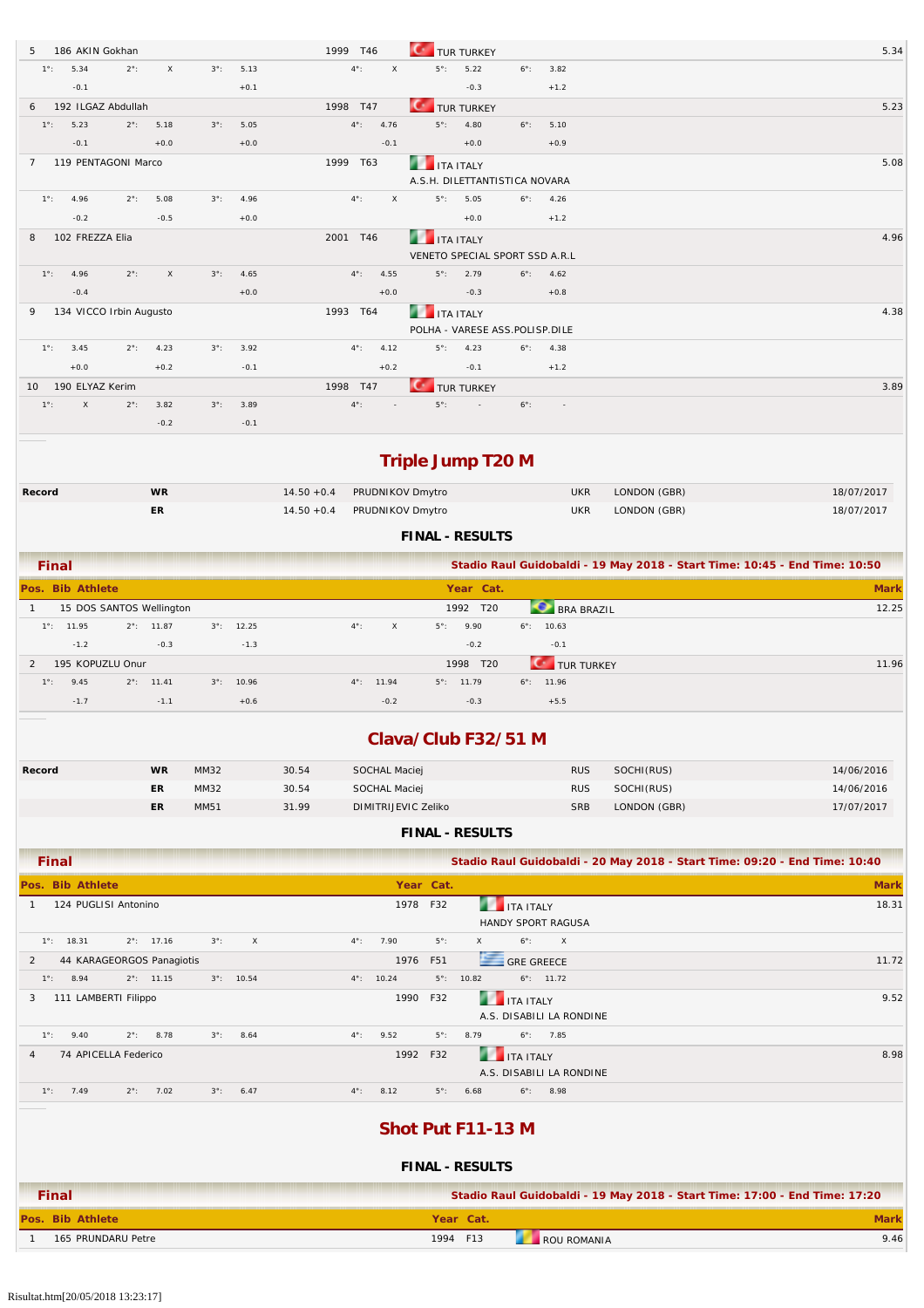| $1^\circ$ :<br>8.05     | $2^\circ$ :<br>8.41         | $3^\circ$ :<br>8.89 | $4^\circ$ :<br>9.46   | 9.12<br>$5^\circ$ : | $6^\circ$ :<br>9.32 |      |
|-------------------------|-----------------------------|---------------------|-----------------------|---------------------|---------------------|------|
|                         | 166 TUCALIUC Octavian Vasil |                     |                       | 1994 F13            | ROU ROMANIA         | 8.36 |
| $1^\circ$ :<br>$\times$ | $2^{\circ}$ : 7.55          | $3^\circ$ :<br>7.99 | $4^\circ$ :<br>8.12   | $5^\circ$ :<br>8.36 | $6^\circ$ : 8.11    |      |
|                         | 161 CRACIUN Alexandru-flor  |                     |                       | 1999 F13            | ROU ROMANIA         | 7.65 |
| $1^\circ$ :<br>6.43     | 7.65<br>$2^{\circ}$ :       | 6.37<br>$3^\circ$ : | 7.07<br>$4^{\circ}$ : | $5^\circ$ :<br>6.21 | $6^\circ$ :<br>6.20 |      |

# **Shot Put F20 M**

#### **FINAL - RESULTS**

| Final                         |                             |             |                     |             |                     |             |                     | Stadio Raul Guidobaldi - 19 May 2018 - Start Time: 09:00 - End Time: 09:45 |             |
|-------------------------------|-----------------------------|-------------|---------------------|-------------|---------------------|-------------|---------------------|----------------------------------------------------------------------------|-------------|
| Pos. Bib Athlete              |                             |             |                     |             |                     | Year Cat.   |                     |                                                                            | <b>Mark</b> |
| 175 IGE Jeffrey               |                             |             |                     |             |                     | 1983 F20    |                     | SWE SWEDEN                                                                 | 14.53       |
| $1^{\circ}$ :<br>$\mathsf{X}$ | $2^{\circ}$ : 14.26         |             | $3^{\circ}$ : 14.44 |             | $4^{\circ}$ : 14.33 | $5^\circ$ : | X                   | $6^\circ$ : 14.53                                                          |             |
| 2                             | 15 DOS SANTOS Wellington    |             |                     |             |                     | 1992 F20    |                     | BRA BRAZIL                                                                 | 12.59       |
| $1^\circ$ : 12.59             | $2^{\circ}$ : 12.06         |             | $3^{\circ}$ : 12.10 |             | $4^{\circ}$ : 12.30 |             | $5^\circ$ : 12.13   | $6^\circ$ :<br>$\mathsf{X}$                                                |             |
| 56 SZOLLOSI Istvan<br>3       |                             |             |                     |             |                     | 1995 F20    |                     | HUN HUNGARY                                                                | 11.66       |
| $1^\circ$ : 11.45             | $2^\circ$ :<br>$\mathsf{X}$ |             | $3^{\circ}$ : 11.63 |             | $4^{\circ}$ : 11.66 |             | $5^{\circ}$ : 11.22 | $6^\circ$ : 11.47                                                          |             |
| 4                             | 152 AL ABD Mohammed Ali     |             |                     |             |                     | 1988        | F20                 | <b>QAT QATAR</b>                                                           | 10.54       |
| $1^\circ$ : 10.54             | $2^\circ$ :<br>X            | $3^\circ$ : | 9.70                | $4^\circ$ : | 10.26               | $5^\circ$ : | 9.92                | $6^\circ$ :<br>$\overline{\phantom{a}}$                                    |             |

### **Shot Put F32-33 M**

| Record | <b>WR</b> | MM32 | 11.08 | BALHAZ Lahouari           | <b>ALG</b> | LONDON (GBR)         | 23/07/2017 |
|--------|-----------|------|-------|---------------------------|------------|----------------------|------------|
|        | <b>WR</b> | MM33 | 12.36 | MALYKH Eugeni             | <b>RUS</b> | DOHA(QAT)            | 25/10/2015 |
|        | ER        | MM32 | 10.39 | KONSTANTINIDIS Athanasios | <b>GRE</b> | RIO DE JANIERO (BRA) | 08/09/2016 |
|        | ER        | MM33 | 12.36 | MALYKH Eugeni             | <b>RUS</b> | DOHA(QAT)            | 25/10/2015 |

### **FINAL - RESULTS**

| <b>Final</b>                                                                  |                               | Stadio Raul Guidobaldi - 19 May 2018 - Start Time: 15:49 - End Time: 16:55 |
|-------------------------------------------------------------------------------|-------------------------------|----------------------------------------------------------------------------|
| Pos. Bib Athlete                                                              | Year Cat.                     | <b>Mark</b>                                                                |
| 86 CAMPOCCIO Giuseppe                                                         | 1966 F33                      | 11.31<br><b>THE TEALY</b>                                                  |
|                                                                               |                               | <b>GS PARALIMPICO DIFESA</b>                                               |
| $1^\circ$ :<br>10.62<br>$2^{\circ}$ :<br>10.89<br>$3^{\circ}$ : 11.31         | 10.54<br>$4^{\circ}$ :        | $6^{\circ}$ : 11.13<br>$5^\circ$ :<br>11.10                                |
| 54 NAGY Ambrus<br>2                                                           | 1979 F33                      | 7.20<br>HUN HUNGARY                                                        |
| $\mathsf{X}$<br>7.20<br>$1^\circ$ :<br>$2^\circ$ :<br>$3^\circ$ :<br>6.63     | $4^{\circ}$ : 7.02            | $5^\circ$ :<br>$6^\circ$ :<br>6.21<br>6.28                                 |
| 124 PUGLISI Antonino<br>3                                                     | 1978 F32                      | 6.24<br><b>THE TEALY</b>                                                   |
|                                                                               |                               | HANDY SPORT RAGUSA                                                         |
| $2^{\circ}$ :<br>$\times$<br>6.12<br>$1^{\circ}$ :<br>5.26<br>$3^\circ$ :     | 6.24<br>$4^{\circ}$ :         | $5^\circ$ :<br>$\mathsf{X}$<br>$6^{\circ}$ : 6.02                          |
| 28 SOUN Bouhmil<br>4                                                          | 1991 F33                      | 5.72<br>CZE CZECH REPUBLIC                                                 |
| $2^{\circ}$ :<br>5.40<br>$3^\circ$ :<br>$\mathsf{X}$<br>$1^{\circ}$ :<br>5.01 | $4^{\circ}$ : 5.55            | $5^{\circ}$ : 5.72<br>$6^\circ$ :<br>$\mathsf{X}$                          |
| 80 BENEVENTO Marzio<br>5                                                      | 1973 F33                      | <b>THE TEALY</b><br>3.54                                                   |
|                                                                               |                               | A.S. DISABILI LA RONDINE                                                   |
| 2.90<br>3.54<br>3.28<br>$1^{\circ}$ :<br>$2^{\circ}$ :<br>$3^\circ$ :         | $4^\circ$ :<br>3.19           | $6^{\circ}$ : 3.14<br>$5^\circ$ :<br>3.12                                  |
| 111 LAMBERTI Filippo<br>6                                                     | 1990 F32                      | <b>THE TEALY</b><br>2.59                                                   |
|                                                                               |                               | A.S. DISABILI LA RONDINE                                                   |
| $1^\circ$ :<br>2.59<br>$2^{\circ}$ :<br>2.55<br>$3^\circ$ :<br>2.32           | $4^{\circ}$ :<br>$\mathsf{X}$ | 2.29<br>$5^\circ$ :<br>$6^\circ$ :<br>$\mathsf{X}$                         |

### **Shot Put F34 M**

| Record | <b>WR</b> | 11.52 | <b>SALEH Siamak</b> | IRI        | DOHA(QAT) | 26/10/2015 |
|--------|-----------|-------|---------------------|------------|-----------|------------|
|        | ER        | 10.18 | RECORD MARK         | <b>GER</b> | BONN(GER) | 01/01/2015 |

|                | <b>Final</b> |                        |             |                            |             |                     |               |       |      |                     |          |                   |             |                     | Stadio Raul Guidobaldi - 19 May 2018 - Start Time: 10:00 - End Time: 11:39 |
|----------------|--------------|------------------------|-------------|----------------------------|-------------|---------------------|---------------|-------|------|---------------------|----------|-------------------|-------------|---------------------|----------------------------------------------------------------------------|
|                |              | Pos. Bib Athlete       |             |                            |             |                     |               |       |      | Year Cat.           |          |                   |             |                     | <b>Mark</b>                                                                |
|                |              | 21 VALENCIA Mauricio   |             |                            |             |                     |               |       | 1987 | F34                 |          |                   |             | <b>COL COLOMBIA</b> | 10.62                                                                      |
|                | $1^\circ$ :  | 10.46                  |             | $2^{\circ}$ : 10.37        |             | $3^{\circ}$ : 10.47 | $4^\circ$ :   | 10.12 |      | $5^{\circ}$ : 10.62 |          |                   |             | $6^{\circ}$ : 10.32 |                                                                            |
| $\mathcal{P}$  |              | 158 FIQI Abdulraham A. |             |                            |             |                     |               |       | 1988 | F34                 |          |                   |             | OAT OATAR           | 10.37                                                                      |
|                | $1^\circ$ :  | 10.37                  |             | $2^{\circ}$ : 10.16        |             | $3^{\circ}$ : 8.82  | $4^{\circ}$ : | 10.09 |      | $5^\circ$ :         | $\times$ |                   |             | $6^\circ$ : 10.00   |                                                                            |
| 3              |              |                        |             | 20 MENESES MEDINA Diego Fe |             |                     |               |       | 1998 | F34                 |          |                   |             | <b>COL COLOMBIA</b> | 9.90                                                                       |
|                | $1^\circ$ :  | 9.40                   |             | $2^{\circ}$ : 9.52         |             | $3^{\circ}$ : 9.63  | $4^{\circ}$ : | 9.75  |      | $5^\circ$ :         | 9.90     |                   |             | $6^{\circ}$ : 9.51  |                                                                            |
| $\overline{4}$ |              | 39 SAARIO Janne        |             |                            |             |                     |               |       | 1976 | F34                 |          |                   |             | FIN FINLAND         | 6.75                                                                       |
|                | $1^\circ$ :  | 6.37                   | $2^\circ$ : | 6.38                       | $3^\circ$ : | 6.27                | $4^\circ$ :   | 6.75  |      | $5^\circ$ :         | 6.57     |                   | $6^\circ$ : | $\mathsf{X}$        |                                                                            |
| .5             |              | 141 JUHNEVICS Janis    |             |                            |             |                     |               |       | 1981 | F34                 |          | <b>LAT LATVIA</b> |             |                     | 6.20                                                                       |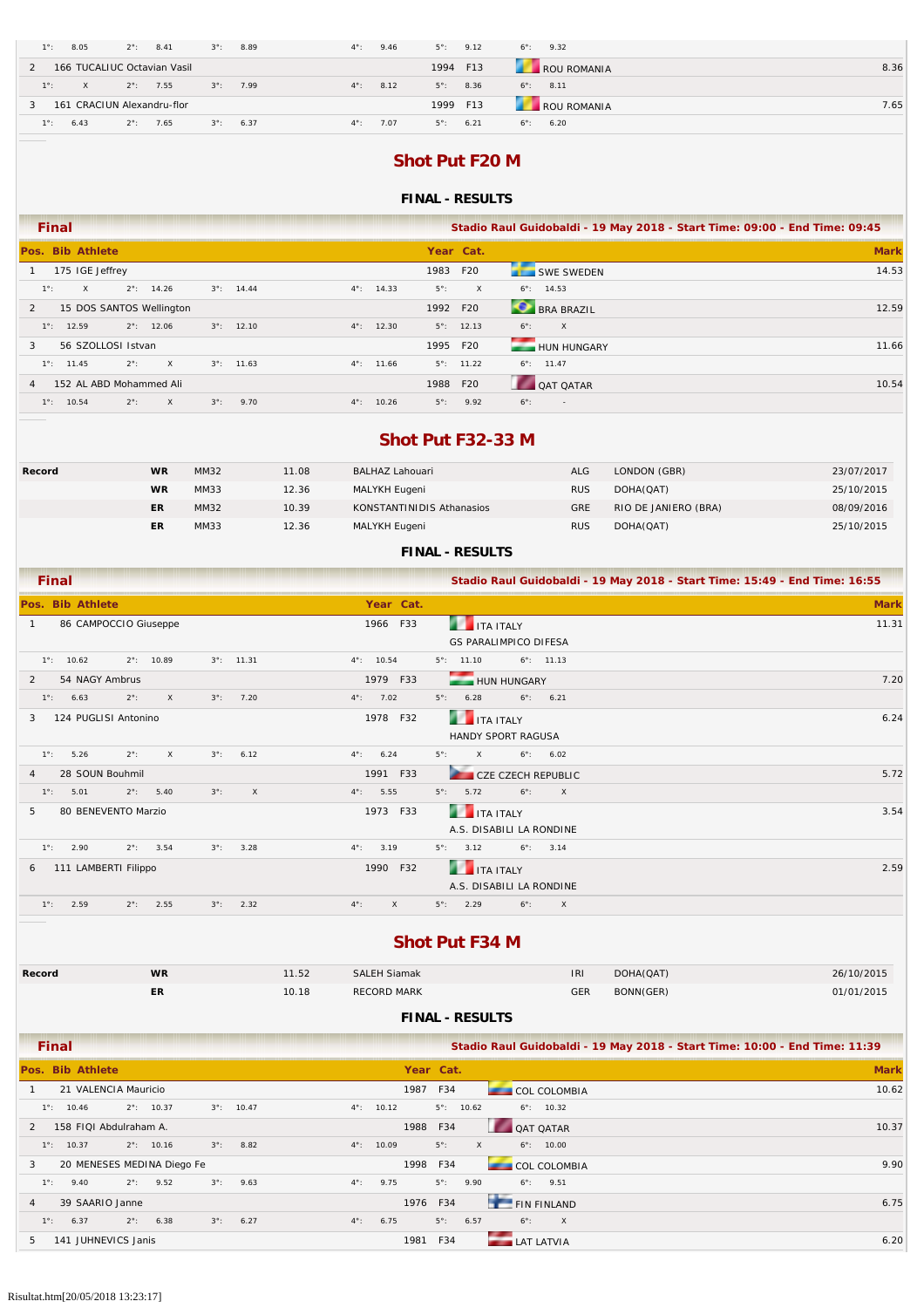|              | $1^\circ$ :   | 6.18                | $2^\circ$ :                | 6.20                | $3^\circ$ : | $\mathsf X$ |       | $4^{\circ}$ : | 6.00                      |                         | $5^\circ$ :<br>5.76         | $6^\circ$ :          | 5.97                     |                                                                            |             |
|--------------|---------------|---------------------|----------------------------|---------------------|-------------|-------------|-------|---------------|---------------------------|-------------------------|-----------------------------|----------------------|--------------------------|----------------------------------------------------------------------------|-------------|
| 6            |               |                     | 73 APICELLA Antonio        |                     |             |             |       |               |                           | 1971 F34                |                             | <b>ITA ITALY</b>     |                          |                                                                            | 3.85        |
|              |               |                     |                            |                     |             |             |       |               |                           |                         |                             |                      | A.S. DISABILI LA RONDINE |                                                                            |             |
|              | $1^\circ$ :   | 3.85                | $2^{\circ}$ :              | 3.71                | $3^\circ$ : | 3.60        |       | $4^{\circ}$ : | $\mathsf X$               |                         | $5^\circ$ :<br>3.41         |                      | $6^{\circ}$ : 3.74       |                                                                            |             |
|              |               |                     |                            |                     |             |             |       |               |                           |                         |                             |                      |                          |                                                                            |             |
|              |               |                     |                            |                     |             |             |       |               |                           |                         |                             | Shot Put F35-38 M    |                          |                                                                            |             |
| Record       |               |                     |                            | <b>WR</b>           | MM35        |             | 16.22 |               | <b>GUO Wei</b>            |                         |                             |                      | CHN                      | BEIJING (CHN)                                                              | 14/09/2008  |
|              |               |                     |                            | <b>WR</b>           | MM36        |             | 13.91 |               | WANG Jun                  |                         |                             |                      | <b>CHN</b>               | RIO DE JANIERO (BRA)                                                       | 15/09/2016  |
|              |               |                     |                            | <b>WR</b>           | <b>MM37</b> |             | 17.52 |               | XIA Dong                  |                         |                             |                      | <b>CHN</b>               | LONDON (GBR)                                                               | 05/09/2012  |
|              |               |                     |                            | <b>WR</b>           | <b>MM38</b> |             | 15.95 |               |                           | <b>CROMBIE Cameroon</b> |                             |                      | <b>AUS</b>               | LONDON (GBR)                                                               | 14/07/2017  |
|              |               |                     |                            | <b>ER</b>           | MM35        |             | 14.55 |               | <b>BERGS Edgard</b>       |                         |                             |                      | LAT                      | RIO DE JANIERO (BRA)                                                       | 12/09/2016  |
|              |               |                     |                            |                     |             |             |       |               |                           |                         | <b>FINAL - RESULTS</b>      |                      |                          |                                                                            |             |
|              |               |                     |                            |                     |             |             |       |               |                           |                         |                             |                      |                          |                                                                            |             |
|              | <b>Final</b>  |                     |                            |                     |             |             |       |               |                           |                         |                             |                      |                          | Stadio Raul Guidobaldi - 18 May 2018 - Start Time: 17:15 - End Time: 17:58 |             |
|              |               | Pos. Bib Athlete    |                            |                     |             |             |       |               |                           | Year Cat.               |                             |                      |                          |                                                                            | <b>Mark</b> |
| $\mathbf{1}$ |               |                     | 246 CHARITONIDIS Apostolos |                     |             |             |       |               | 1985                      | F37                     |                             | GRE GREECE           |                          |                                                                            | 12.80       |
|              |               | $1^{\circ}$ : 11.98 |                            | $2^{\circ}$ : 11.43 | $3^\circ$ : | $\mathsf X$ |       | $4^{\circ}$ : | 12.63                     |                         | 12.80<br>$5^\circ$ :        |                      | $6^{\circ}$ : 11.82      |                                                                            |             |
| 2            |               |                     | 19 LUCUMI Villegas         |                     |             |             |       |               | 1998                      | F38                     |                             | COL COLOMBIA         |                          |                                                                            | 10.75       |
|              | $1^\circ$ :   | 9.82                |                            | $2^{\circ}$ : 10.28 | $3^\circ$ : | 9.98        |       | $4^{\circ}$ : | 10.75                     |                         | $5^\circ$ :<br>9.95         |                      | $6^{\circ}$ : 10.00      |                                                                            |             |
| 3            |               | 30 VRATIL Petr      |                            |                     |             |             |       |               | 1983                      | F38                     |                             |                      | CZE CZECH REPUBLIC       |                                                                            | 10.54       |
|              | $1^{\circ}$ : | $\mathsf{x}$        | $2^\circ$ :                | $\times$            | $3^\circ$ : | $\mathsf X$ |       | $4^{\circ}$ : | 9.87                      |                         | $\mathsf{x}$<br>$5^\circ$ : |                      | $6^{\circ}$ : 10.54      |                                                                            |             |
| 4            |               |                     | 106 GIOVARRUSCIO Simone    |                     |             |             |       |               | 1996 F37                  |                         |                             | <b>THE ITA ITALY</b> |                          |                                                                            | 9.68        |
|              |               |                     |                            |                     |             |             |       |               |                           |                         |                             |                      | #ILOVERUN ATHLETIC TERNI |                                                                            |             |
|              | $1^\circ$ :   | 9.16                | $2^{\circ}$ :              | 9.06                | $3^\circ$ : | 9.65        |       | $4^{\circ}$ : | 9.59                      |                         | $5^\circ$ :<br>9.20         | $6^\circ$ :          | 9.68                     |                                                                            |             |
| 5            |               |                     | 29 VIMMER Michal           |                     |             |             |       |               | 2000                      | F37                     |                             |                      | CZE CZECH REPUBLIC       |                                                                            | 8.32        |
|              | $1^\circ$ :   | 7.93                | $2^\circ$ :                | 8.32                | $3^\circ$ : | 8.08        |       | $4^{\circ}$ : | $\boldsymbol{\mathsf{X}}$ |                         | $5^\circ$ :<br>7.95         | $6^\circ$ :          | $\mathsf X$              |                                                                            |             |
| 6            |               |                     | 75 APICELLA Michele        |                     |             |             |       |               | 1969                      | F35                     |                             | <b>THE ITA ITALY</b> |                          |                                                                            | 3.85        |
|              |               |                     |                            |                     |             |             |       |               |                           |                         |                             |                      | A.S. DISABILI LA RONDINE |                                                                            |             |
|              | $1^\circ$ :   | 3.67                | $2^\circ$ :                | 3.78                | $3^\circ$ : | 3.85        |       | $4^\circ$ :   | 3.55                      |                         | $5^\circ$ :<br>3.74         |                      | $6^{\circ}$ : 3.62       |                                                                            |             |
|              |               |                     |                            |                     |             |             |       |               |                           |                         |                             |                      |                          |                                                                            |             |

### **Shot Put F40-41 M**

#### **FINAL - RESULTS**

| <b>Final</b>                                                      | Stadio Raul Guidobaldi - 20 May 2018 - Start Time: 09:00 - End Time: 09:10 |             |
|-------------------------------------------------------------------|----------------------------------------------------------------------------|-------------|
| Pos. Bib Athlete                                                  | Year Cat.                                                                  | <b>Mark</b> |
| 172 NOORDIN Muhammad Diroy                                        | F40<br>1992<br>SIN SINGAPORE                                               | 8.37        |
| $2^{\circ}$ : 7.82<br>$3^\circ$ :<br>8.08<br>$1^\circ$ :<br>7.69  | $5^{\circ}$ : 8.29<br>$6^\circ$ : 8.37<br>$4^\circ$ :<br>7.48              |             |
| 122 POMPA Matteo                                                  | <b>THE TEALY</b><br>1988<br>F41<br>A.S. CULT. ANTHROPOS SOC. SPOR          | 6.94        |
| $1^\circ$ :<br>5.96<br>$2^\circ$ :<br>6.76<br>$3^\circ$ :<br>6.20 | $4^\circ$ :<br>5.34<br>6.82<br>$5^\circ$ :<br>$6^\circ$ :<br>6.94          |             |

## **Shot Put F42-47, 61-64 M**

#### **FINAL - RESULTS**

| <b>Final</b>                                                      |               | Stadio Raul Guidobaldi - 20 May 2018 - Start Time: 09:40 - End Time: 10:00 |
|-------------------------------------------------------------------|---------------|----------------------------------------------------------------------------|
| Pos. Bib Athlete                                                  | Year Cat.     | <b>Mark</b>                                                                |
| 143 HABSCHEID Tom                                                 | 1986 F63      | 13.30<br>LUX LUXEMBOURG                                                    |
| $2^{\circ}$ : 12.93<br>$3^{\circ}$ : 13.30<br>$1^\circ$ : 12.72   | $4^\circ$ :   | $6^{\circ}$ : 13.15<br>$\times$<br>$5^\circ$ : 13.13                       |
| 70 ACCIARINO Antonio<br>2                                         | 1976 F63      | <b>THE TEALY</b><br>10.78                                                  |
|                                                                   |               | #ILOVERUN ATHLETIC TERNI                                                   |
| $1^\circ$ :<br>9.52<br>$2^{\circ}$ : 9.96<br>$3^{\circ}$ : 10.40  | $4^\circ$ :   | $\mathsf{X}$<br>$5^{\circ}$ : 10.73<br>$6^{\circ}$ : 10.78                 |
| 11 CLINQART Simon<br>3                                            | 2000 F46      | <b>BEL BELGIUM</b><br>9.28                                                 |
| 8.51<br>$2^{\circ}$ : 8.30<br>8.86<br>$3^\circ$ :<br>$1^\circ$ :  | $4^{\circ}$ : | 9.28<br>$5^{\circ}$ : 9.02<br>$6^\circ$ :<br>8.76                          |
| 125 RANIOLO Damiano<br>$\overline{4}$                             | 1981          | <b>THE TEALY</b><br>8.80<br>F63                                            |
|                                                                   |               | <b>HANDY SPORT RAGUSA</b>                                                  |
| 8.26<br>$1^\circ$ :<br>$2^\circ$ :<br>8.36<br>7.83<br>$3^\circ$ : | $4^{\circ}$ : | 8.80<br>$5^{\circ}$ : 8.62<br>$6^{\circ}$ : 8.34                           |
|                                                                   |               |                                                                            |

### **Shot Put F50 M**

| Record | <b>WR</b> | MM52        | 11.74 | ROCHA Andre           | <b>BRA</b> | SAO PAOLO(BRA)      | 28/10/2017 |
|--------|-----------|-------------|-------|-----------------------|------------|---------------------|------------|
|        | <b>WR</b> | MM53        | 8.72  | MAXIMO DE JEUES Mauro | <b>MEX</b> | BEIJING (CHN)       | 16/09/2008 |
|        | <b>WR</b> | <b>MM54</b> | 11.40 | AMIRI Hamed           | IRI        | RIO DE JANIERO(BRA) | 16/09/2016 |
|        |           |             |       |                       |            |                     |            |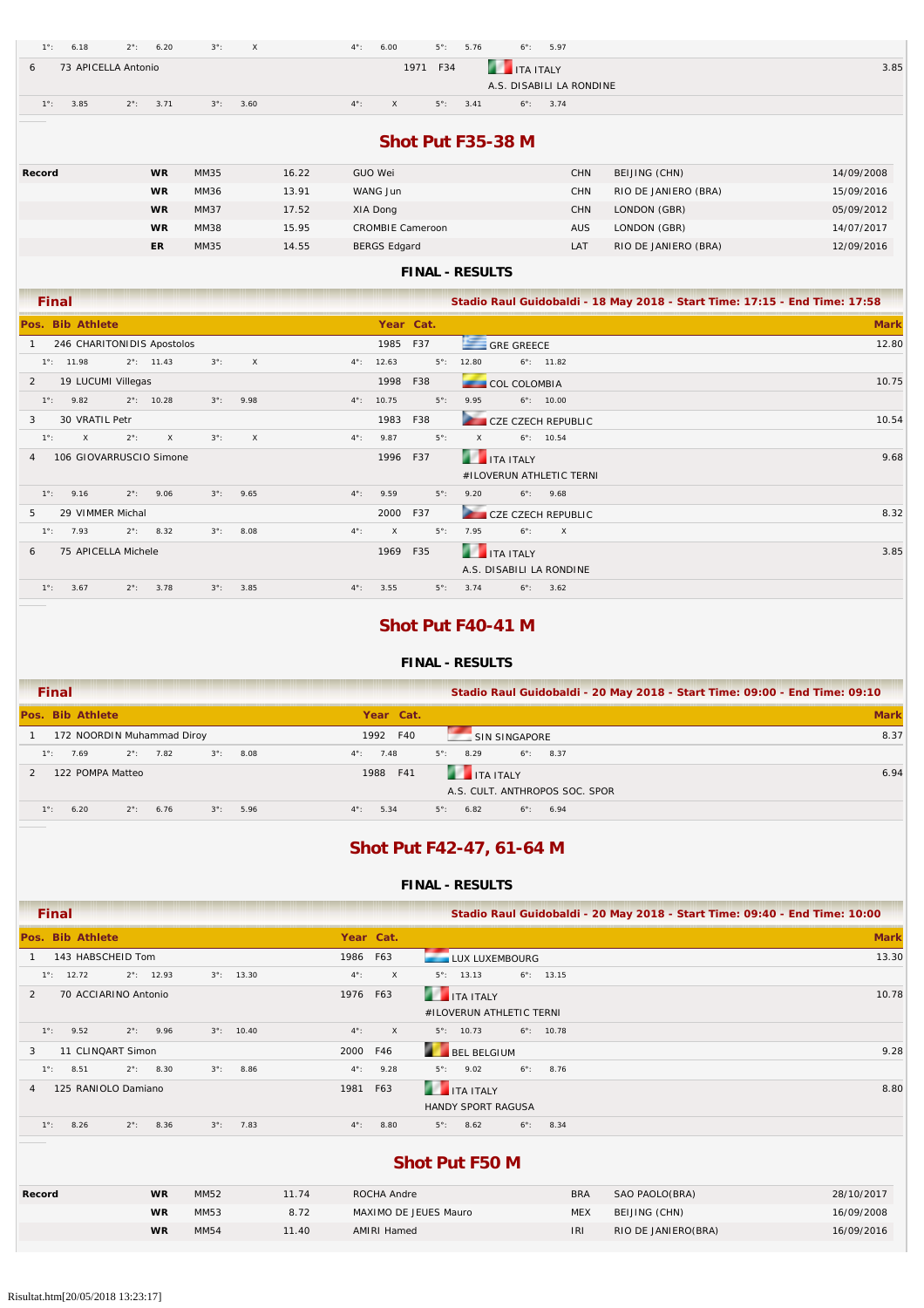|                |                    |                  |                             | <b>WR</b>          | MM55        |                    | 12.47 |               | RUHZDI Ruhzdi      |             |                        |                                                      |                    | <b>BUL</b>                   | LONDON (GBR)                                                               | 20/07/2017  |
|----------------|--------------------|------------------|-----------------------------|--------------------|-------------|--------------------|-------|---------------|--------------------|-------------|------------------------|------------------------------------------------------|--------------------|------------------------------|----------------------------------------------------------------------------|-------------|
|                |                    |                  |                             | <b>WR</b>          | MM56        |                    | 13.49 |               | MUSAYEV Olokhan    |             |                        |                                                      |                    | AZE                          | BEIJIN (CHN)                                                               | 15/09/2008  |
|                |                    |                  |                             |                    |             |                    |       |               |                    |             | <b>FINAL - RESULTS</b> |                                                      |                    |                              |                                                                            |             |
|                | <b>Final</b>       |                  |                             |                    |             |                    |       |               |                    |             |                        |                                                      |                    |                              | Stadio Raul Guidobaldi - 20 May 2018 - Start Time: 10:25 - End Time: 12:30 |             |
|                |                    | Pos. Bib Athlete |                             |                    |             |                    |       |               | Year Cat.          |             |                        |                                                      |                    |                              |                                                                            | <b>Mark</b> |
|                |                    |                  | 1 132 SUMA Piero Rosario    |                    |             |                    |       |               | 1964 F57           |             |                        | <b>THE ITA ITALY</b><br><b>GS PARALIMPICO DIFESA</b> |                    |                              |                                                                            | 8.48        |
|                | $1^{\circ}$ : 8.03 |                  | $2^{\circ}$ : 7.75          |                    |             | $3^{\circ}$ : 8.24 |       | $4^{\circ}$ : | 8.02               |             | $5^{\circ}$ : 8.12     |                                                      | $6^{\circ}$ : 8.48 |                              |                                                                            |             |
| $\overline{2}$ |                    |                  | 96 DE SILVESTRO Rene'       |                    |             |                    |       |               | 1996 F55           |             |                        | <b>THE ITA ITALY</b>                                 |                    |                              |                                                                            | 8.11        |
|                |                    |                  |                             | $2^{\circ}$ : 8.11 |             |                    |       |               |                    |             | $5^{\circ}$ : 7.44     |                                                      | $6^{\circ}$ : 7.73 | A.S.D. POLISPORTIVA CAPRIOLI |                                                                            |             |
|                | $1^{\circ}$ : 7.83 |                  |                             |                    |             | $3^{\circ}$ : 7.92 |       |               | $4^{\circ}$ : 7.81 |             |                        |                                                      |                    |                              |                                                                            |             |
| 3              | $1^{\circ}$ : 6.72 |                  | 51 HIDVEGI Balazs           | $2^{\circ}$ : 7.54 | $3^\circ$ : | 6.62               |       | $4^{\circ}$ : | 1979 F57<br>6.86   |             | $5^{\circ}$ : 7.35     | HUN HUNGARY                                          | $6^{\circ}$ : 7.21 |                              |                                                                            | 7.54        |
| 4              |                    |                  | 101 FELLA Gabriele          |                    |             |                    |       |               | 1977 F55           |             |                        |                                                      |                    |                              |                                                                            | 7.27        |
|                |                    |                  |                             |                    |             |                    |       |               |                    |             |                        | <b>THE ITA ITALY</b>                                 |                    | #ILOVERUN ATHLETIC TERNI     |                                                                            |             |
|                | $1^{\circ}$ : 7.07 |                  |                             | $2^{\circ}$ : 7.16 |             | $3^{\circ}$ : 6.92 |       |               | $4^{\circ}$ : 7.27 |             |                        | $5^{\circ}$ : 7.11 6°: 7.14                          |                    |                              |                                                                            |             |
| 5              |                    |                  | 22 MARETIC Sven             |                    |             |                    |       |               | 1989 F55           |             |                        | CRO CROATIA                                          |                    |                              |                                                                            | 7.21        |
|                | $1^{\circ}$ : 7.21 |                  | $2^{\circ}$ : 6.79          |                    | $3^\circ$ : | 6.91               |       |               | $4^{\circ}$ : 7.12 |             | $5^{\circ}$ : 6.64     |                                                      | $6^{\circ}$ : 6.76 |                              |                                                                            |             |
| 6              |                    |                  | 26 NACIN Stanislav          |                    |             |                    |       |               | 1960 F54           |             |                        | CZE CZECH REPUBLIC                                   |                    |                              |                                                                            | 6.23        |
|                | $1^{\circ}$ : 5.82 |                  | $2^{\circ}$ : 5.97          |                    |             | $3^{\circ}$ : 6.23 |       |               | $4^{\circ}$ : 6.04 | $5^\circ$ : | $\mathsf X$            |                                                      | $6^{\circ}$ : 5.85 |                              |                                                                            |             |
|                |                    |                  | 7 24 KONECNY Vojtech        |                    |             |                    |       |               | 1992 F52           |             |                        | CZE CZECH REPUBLIC                                   |                    |                              |                                                                            | 5.78        |
|                | $1^{\circ}$ : 4.79 |                  |                             | $2^{\circ}$ : 5.29 |             | $3^{\circ}$ : 5.43 |       |               | $4^{\circ}$ : 5.78 |             | $5^{\circ}$ : 5.25     |                                                      | $6^{\circ}$ : 5.42 |                              |                                                                            |             |
| 8              |                    |                  | 156 ALDOSSARY Dabyas Khalif |                    |             |                    |       |               | 1979 F54           |             |                        | <b>QAT QATAR</b>                                     |                    |                              |                                                                            | 5.69        |
|                | $1^{\circ}$ : 5.46 |                  |                             | $2^{\circ}$ : 5.60 |             | $3^{\circ}$ : 5.50 |       | $4^\circ$ :   | 5.65               |             | $5^{\circ}$ : 5.69     |                                                      | $6^\circ$ :        | 5.66                         |                                                                            |             |
| 9              |                    |                  | 40 SUNDBLOM Henry           |                    |             |                    |       |               | 1991 F54           |             |                        | FIN FINLAND                                          |                    |                              |                                                                            | 4.28        |
|                | $1^{\circ}$ : 3.75 |                  |                             | $2^{\circ}$ : 3.98 | $3^\circ$ : | 4.03               |       |               | $4^{\circ}$ : 4.19 |             | $5^{\circ}$ : 4.04     |                                                      | $6^{\circ}$ : 4.28 |                              |                                                                            |             |
|                |                    |                  | 157 ALYAFEI Abdulaziz Aref  |                    |             |                    |       |               | 1997 F55           |             |                        | QAT QATAR                                            |                    |                              |                                                                            | <b>DNS</b>  |

### **Discus Throw F11-13 M**

#### **FINAL - RESULTS**

| <b>Final</b>                                                              |                               | Stadio Raul Guidobaldi - 20 May 2018 - Start Time: 11:00 - End Time: 11:53 |             |
|---------------------------------------------------------------------------|-------------------------------|----------------------------------------------------------------------------|-------------|
| Pos. Bib Athlete                                                          | Year Cat.                     |                                                                            | <b>Mark</b> |
| 133 TAPIA Oney                                                            | 1976 F11                      | <b>THE TEALER</b>                                                          | 45.38       |
|                                                                           |                               | <b>GS FIAMME AZZURRE</b>                                                   |             |
| $2^{\circ}$ : 17.82<br>$1^{\circ}$ : 45.33<br>$3^{\circ}$ : 44.90         | $4^{\circ}$ : 45.38           | $5^\circ$ : 44.74<br>$6^\circ$ : 44.76                                     |             |
| 165 PRUNDARU Petre                                                        | 1994 F13                      | ROU ROMANIA                                                                | 27.34       |
| $3^\circ$ :<br>$1^{\circ}$ : 27.34<br>$2^{\circ}$ : 24.14<br>$\mathsf{X}$ | $4^{\circ}$ :<br>$\mathsf{X}$ | $5^\circ$ :<br>$6^{\circ}$ : 26.21<br>26.88                                |             |
| 123 PRATICO Giuseppe<br>3                                                 | 1996 F13                      | <b>THE TEAL SET IT ALLY</b>                                                | 27.32       |
|                                                                           |                               | POL. DILETTANTISTICA ASPET                                                 |             |
| $3^\circ$ :<br>$2^\circ$ :<br>$1^{\circ}$ : 24.37<br>X<br>$\mathsf{X}$    | $4^{\circ}$ : 27.26           | $5^{\circ}$ : 22.02<br>$6^{\circ}$ : 27.32                                 |             |
| 161 CRACIUN Alexandru-flor                                                | 1999 F13                      | ROU ROMANIA                                                                | 19.93       |
| $3^\circ$ :<br>$1^\circ$ : 19.93<br>$2^{\circ}$ : 19.08<br>$\mathsf{X}$   | $4^{\circ}$ : 18.81           | $5^\circ$ :<br>$6^\circ$ : 15.36<br>16.71                                  |             |
|                                                                           |                               |                                                                            |             |

### **Discus Throw F32-34 M**

|                            | 18.39                     | GRE<br>KONSTANTINIDIS Athanasios | ATHENE (GRE) | 27/05/2017 |
|----------------------------|---------------------------|----------------------------------|--------------|------------|
| MM33<br><b>WR</b><br>31.03 | ALNAKLHI Hani             | <b>KSA</b>                       | DUBAI (UAE)  | 20/03/2017 |
| <b>WR</b><br>MM34<br>43.29 | <b>RECORD MARK</b>        | <b>IPC</b>                       | BONN (GER)   | 01/01/2015 |
| MM32<br>18.39<br>ER        | KONSTANTINIDIS Athanasios | GRE                              | ATHENE (GRE) | 27/05/2017 |
| MM33<br>27.17<br>ER        | <b>RECORD MARK</b>        | <b>IPV</b>                       | BONN (GER)   | 01/01/2015 |

|   | Final         |                       |                            |             |                     |               |       |           |                     |                  |                              | Stadio Raul Guidobaldi - 18 May 2018 - Start Time: 15:00 - End Time: 17:18 |
|---|---------------|-----------------------|----------------------------|-------------|---------------------|---------------|-------|-----------|---------------------|------------------|------------------------------|----------------------------------------------------------------------------|
|   |               | Pos. Bib Athlete      |                            |             |                     |               |       | Year Cat. |                     |                  |                              | <b>Mark</b>                                                                |
|   |               | 21 VALENCIA Mauricio  |                            |             |                     |               |       | 1987      | F34                 |                  | <b>COL COLOMBIA</b>          | 36.59                                                                      |
|   | $1^\circ$ :   | 35.10                 | $2^{\circ}$ : 36.59        |             | $3^{\circ}$ : 36.13 | $4^{\circ}$ : | 36.12 |           | $5^{\circ}$ : 30.89 |                  | $6^{\circ}$ : 32.06          |                                                                            |
| 2 |               |                       | 20 MENESES MEDINA Diego Fe |             |                     |               |       | 1998      | F34                 |                  | <b>COL COLOMBIA</b>          | 33.23                                                                      |
|   | $1^\circ$ :   | 29.39                 | $2^{\circ}$ : 30.21        | $3^\circ$ : | 30.65               | $4^{\circ}$ : | 28.42 |           | $5^{\circ}$ : 33.23 |                  | $6^{\circ}$ : 33.00          |                                                                            |
| 3 |               | 86 CAMPOCCIO Giuseppe |                            |             |                     |               |       | 1966      | F33                 | <b>THE TEALY</b> |                              | $(IR)$ 26.76                                                               |
|   |               |                       |                            |             |                     |               |       |           |                     |                  | <b>GS PARALIMPICO DIFESA</b> |                                                                            |
|   | $1^{\circ}$ : | 25.83                 | $2^{\circ}$ : 25.36        |             | $3^{\circ}$ : 25.58 | $4^{\circ}$ : | 23.48 |           | $5^\circ$ : 26.76   |                  | $6^\circ$ : 24.94            |                                                                            |
| 4 |               | 39 SAARIO Janne       |                            |             |                     |               |       | 1976      | F34                 |                  | <b>FIN FINLAND</b>           | 18.82                                                                      |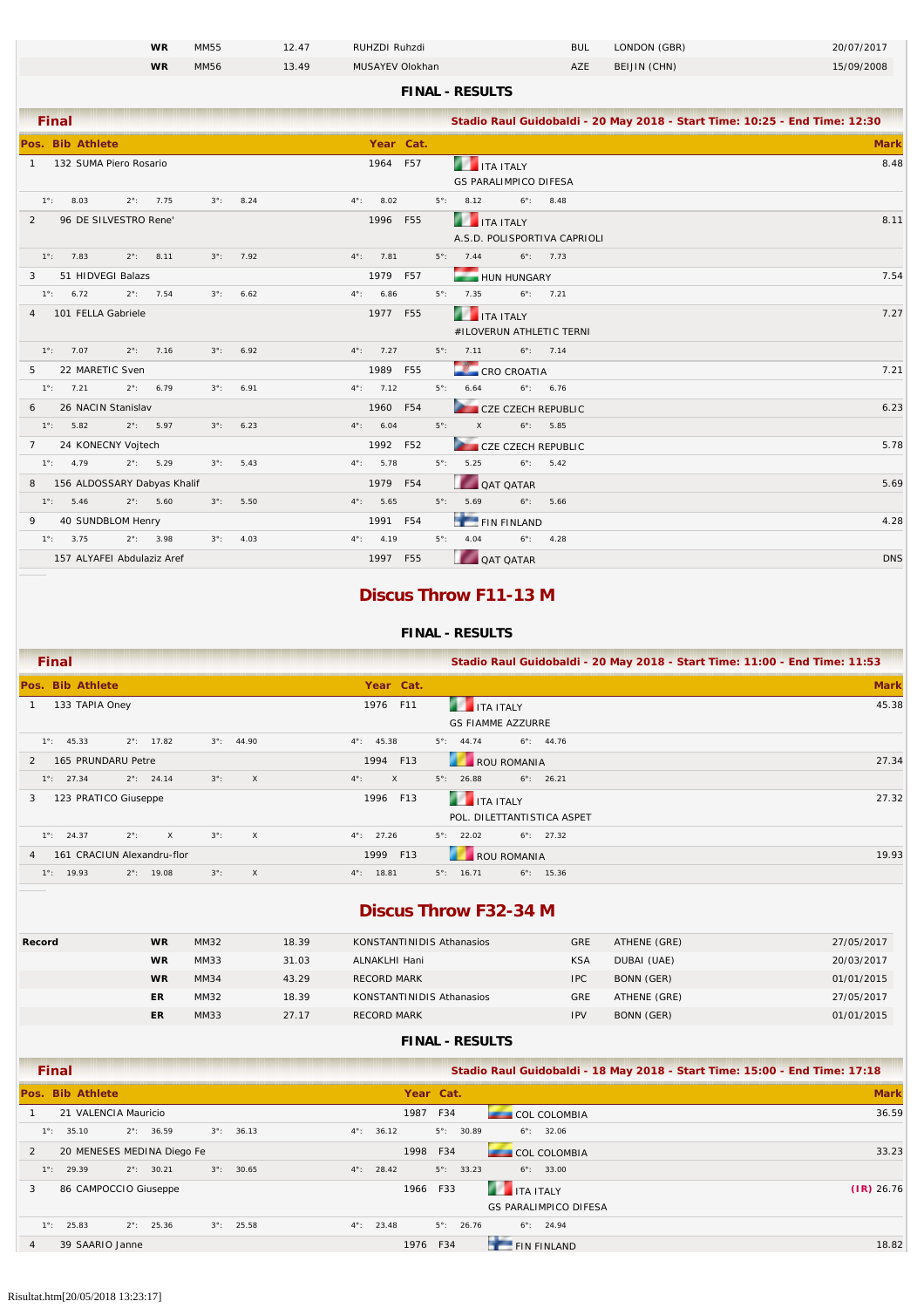| $1^\circ$ :         | $\times$             |               | $2^{\circ}$ : 16.13 |             | $3^{\circ}$ : 17.20 |               | $4^{\circ}$ : 16.23 |          | $5^{\circ}$ : 18.82 |      | $6^\circ$ : 16.43        |       |
|---------------------|----------------------|---------------|---------------------|-------------|---------------------|---------------|---------------------|----------|---------------------|------|--------------------------|-------|
| .5                  | 141 JUHNEVICS Janis  |               |                     |             |                     |               |                     | 1981 F34 |                     |      | <b>LAT LATVIA</b>        | 14.03 |
| $1^{\circ}$ : 12.97 |                      |               | $2^{\circ}$ : 13.29 |             | $3^{\circ}$ : 12.04 |               | $4^{\circ}$ : 14.03 |          | $5^{\circ}$ : 13.39 |      | $6^\circ$ : 13.38        |       |
| 6                   | 124 PUGLISI Antonino |               |                     |             |                     |               |                     | 1978 F32 |                     |      | <b>THE TEALY</b>         | 10.55 |
|                     |                      |               |                     |             |                     |               |                     |          |                     |      | HANDY SPORT RAGUSA       |       |
| $1^{\circ}$ : 10.40 |                      |               | $2^{\circ}$ : 9.30  |             | $3^{\circ}$ : 10.55 | $4^{\circ}$ : | 9.45                |          | $5^\circ$ :         | 9.60 | $6^\circ$ : 9.70         |       |
| $7^{\circ}$         | 73 APICELLA Antonio  |               |                     |             |                     |               |                     | 1971 F34 |                     |      | <b>THE ITA ITALY</b>     | 9.46  |
|                     |                      |               |                     |             |                     |               |                     |          |                     |      | A.S. DISABILI LA RONDINE |       |
| $1^\circ$ :         | 8.83                 |               | $2^{\circ}$ : 9.46  | $3^\circ$ : | 9.43                | $4^{\circ}$ : | 9.18                |          | $5^\circ$ :         | 9.17 | $6^{\circ}$ : 9.30       |       |
| 8                   | 80 BENEVENTO Marzio  |               |                     |             |                     |               |                     | 1973 F33 |                     |      | <b>THE TEALY</b>         | 7.65  |
|                     |                      |               |                     |             |                     |               |                     |          |                     |      | A.S. DISABILI LA RONDINE |       |
| $1^{\circ}$ : 7.25  |                      |               | $2^{\circ}$ : 7.65  |             | $3^{\circ}$ : 7.34  |               | $4^{\circ}$ : 7.62  |          | $5^\circ$ :         | 5.98 | $6^\circ$ : 6.99         |       |
| 9                   | 111 LAMBERTI Filippo |               |                     |             |                     |               |                     | 1990 F32 |                     |      | <b>THE TANK ITALY</b>    | 5.53  |
|                     |                      |               |                     |             |                     |               |                     |          |                     |      | A.S. DISABILI LA RONDINE |       |
| $1^\circ$ :         | 5.53                 |               | $2^{\circ}$ : 5.44  | $3^\circ$ : | 4.81                | $4^{\circ}$ : | 5.42                |          | $5^\circ$ :         | 5.06 | $6^\circ$ : X            |       |
| 10 <sup>1</sup>     | 74 APICELLA Federico |               |                     |             |                     |               |                     | 1992 F32 |                     |      | <b>THE TEALY</b>         | 4.82  |
|                     |                      |               |                     |             |                     |               |                     |          |                     |      | A.S. DISABILI LA RONDINE |       |
| $1^{\circ}$ :       | 4.82                 | $2^{\circ}$ : | 2.97                | $3^\circ$ : | 3.88                | $4^{\circ}$ : | 2.80                |          | $5^\circ$ :         | 3.78 | $6^{\circ}$ : 4.71       |       |

### **Discus Throw F35-38 M**

| Record | <b>WR</b> | MM37        | 59.75 | NORBEKOV Khsniddin   | <b>UZB</b> | RIO DE JANIERO (BRA) | 08/09/2016 |
|--------|-----------|-------------|-------|----------------------|------------|----------------------|------------|
|        | <b>WR</b> | MM38        | 52.91 | HARDANI Javad        | <b>IRI</b> | LONDON (GBR)         | 07/09/2012 |
|        | ER        | <b>MM37</b> | 55.71 | ZHABNYAK Mykola      | <b>UKR</b> | LYON(FRA)            | 21/07/2013 |
|        | ER        | MM38        | 45.72 | DOROSHENKO Oleksandr | <b>UKR</b> | LYON(FRA)            | 21/07/2013 |

**FINAL - RESULTS**

| <b>Final</b>                                                             | Stadio Raul Guidobaldi - 19 May 2018 - Start Time: 17:50 - End Time: 18:25    |             |
|--------------------------------------------------------------------------|-------------------------------------------------------------------------------|-------------|
| Pos. Bib Athlete                                                         | Year Cat.                                                                     | <b>Mark</b> |
| 247 JENSEN Ronni                                                         | 1980 F37<br><b>DEN DENMARK</b>                                                | 44.75       |
| $2^{\circ}$ : 44.75<br>$3^{\circ}$ : 42.64<br>$1^\circ$ : 43.29          | $5^\circ$ :<br>$4^{\circ}$ :<br>$\times$<br>$6^{\circ}$ : 41.88<br>$\times$   |             |
| 106 GIOVARRUSCIO Simone                                                  | ITA ITALY<br>1996 F37                                                         | 37.00       |
|                                                                          | #ILOVERUN ATHLETIC TERNI                                                      |             |
| $2^\circ$ :<br>$1^{\circ}$ : 37.00<br>$3^{\circ}$ : 33.11<br>$\times$    | $5^\circ$ :<br>$6^\circ$ : 35.60<br>$4^{\circ}$ : 34.28<br>$\times$           |             |
| 29 VIMMER Michal<br>3                                                    | 2000 F37<br><b>CZE CZECH REPUBLIC</b>                                         | 30.43       |
| $2^{\circ}$ : 30.43<br>$1^{\circ}$ : 27.20<br>$3^{\circ}$ : 28.57        | $5^\circ$ :<br>$4^{\circ}$ : 29.72<br>$6^\circ$ :<br>$\times$<br>$\mathsf{X}$ |             |
| 30 VRATIL Petr<br>$\overline{4}$                                         | 1983<br>F38<br><b>CZE CZECH REPUBLIC</b>                                      | 29.41       |
| $1^\circ$ :<br>$2^{\circ}$ :<br>28.59<br>$3^{\circ}$ : 29.41<br>$\times$ | $5^\circ$ :<br>$4^\circ$ :<br>$\mathsf{X}$<br>$6^\circ$ :<br>$\times$<br>X    |             |

# **Discus Throw F40-47,61-64 M**

| Record                             | ER.                       | MM41        |                     | 44.36     |               | <b>TYSZOSKY Bartosz</b>                    |              |             | POL               | BERLIN (GER)                                                               | 20/06/2015  |
|------------------------------------|---------------------------|-------------|---------------------|-----------|---------------|--------------------------------------------|--------------|-------------|-------------------|----------------------------------------------------------------------------|-------------|
|                                    |                           |             |                     |           |               | <b>FINAL - RESULTS</b>                     |              |             |                   |                                                                            |             |
| <b>Final</b>                       |                           |             |                     |           |               |                                            |              |             |                   | Stadio Raul Guidobaldi - 18 May 2018 - Start Time: 18:00 - End Time: 18:50 |             |
| Pos. Bib Athlete                   |                           |             |                     | Year Cat. |               |                                            |              |             |                   |                                                                            | <b>Mark</b> |
| 143 HABSCHEID Tom                  |                           |             |                     | 1986 F63  |               | LUX LUXEMBOURG                             |              |             |                   |                                                                            | 46.05       |
| 43.06<br>$1^\circ$ :               | $2^{\circ}$ : 46.05       |             | $3^{\circ}$ : 44.61 |           | $4^{\circ}$ : | $5^\circ$ :<br>X                           | $\mathsf{X}$ | $6^\circ$ : | $\mathsf{X}$      |                                                                            |             |
| 70 ACCIARINO Antonio<br>2          |                           |             |                     | 1976      | F63           | <b>THE TEALY</b>                           |              |             |                   |                                                                            | 29.96       |
|                                    |                           |             |                     |           |               | #ILOVERUN ATHLETIC TERNI                   |              |             |                   |                                                                            |             |
| $1^{\circ}$ : 29.96                | $2^{\circ}$ : 29.73       |             | $3^{\circ}$ : 28.80 |           |               | $5^{\circ}$ : 27.57<br>$4^{\circ}$ : 29.88 |              | $6^\circ$ : | $\mathsf{X}$      |                                                                            |             |
| 125 RANIOLO Damiano<br>3           |                           |             |                     | 1981      | F63           | <b>THE ITA ITALY</b>                       |              |             |                   |                                                                            | 29.38       |
|                                    |                           |             |                     |           |               | HANDY SPORT RAGUSA                         |              |             |                   |                                                                            |             |
| $1^{\circ}$ : 27.34                | $2^{\circ}$ : 26.78       | $3^\circ$ : | $\times$            |           |               | $5^{\circ}$ : 29.21<br>$4^{\circ}$ : 28.33 |              |             | $6^\circ$ : 29.38 |                                                                            |             |
| 122 POMPA Matteo<br>$\overline{4}$ |                           |             |                     | 1988      | F41           | ITA ITALY                                  |              |             |                   |                                                                            | 15.60       |
|                                    |                           |             |                     |           |               | A.S. CULT. ANTHROPOS SOC. SPOR             |              |             |                   |                                                                            |             |
| $1^{\circ}$ : 13.49                | $2^{\circ}$ :<br>$\times$ |             | $3^{\circ}$ : 14.61 |           |               | $5^\circ$ : 15.60<br>$4^{\circ}$ : 13.58   |              |             | $6^\circ$ : 15.37 |                                                                            |             |
|                                    |                           |             |                     |           |               | <b>Discus Throw F50 M</b>                  |              |             |                   |                                                                            |             |
|                                    |                           |             |                     |           |               |                                            |              |             |                   |                                                                            |             |

| Record | <b>WR</b> | MM52        | 23.80 | ROCHA Andre       | <b>BRA</b> | LONDON (GBR)      | 18/07/2017 |
|--------|-----------|-------------|-------|-------------------|------------|-------------------|------------|
|        | <b>WR</b> | MM54        | 33.68 | MITROVIC Drazenko | <b>SRB</b> | SWANSEA (GBR)     | 20/08/2014 |
|        | <b>WR</b> | MM55        | 39.42 | YUSEINOV Mustafa  | <b>BUL</b> | CHRISTCHURCH(NZE) | 28/01/2011 |
|        | <b>WR</b> | MM56        | 45.49 | MOHAMMADYARI Ali  | <b>IRI</b> | INCHEON (KOR)     | 23/10/2014 |
|        | <b>WR</b> | <b>MM57</b> | 48.04 | SANTOS Thiago     | <b>BRA</b> | SAO PAULO(BRA)    | 21/04/2017 |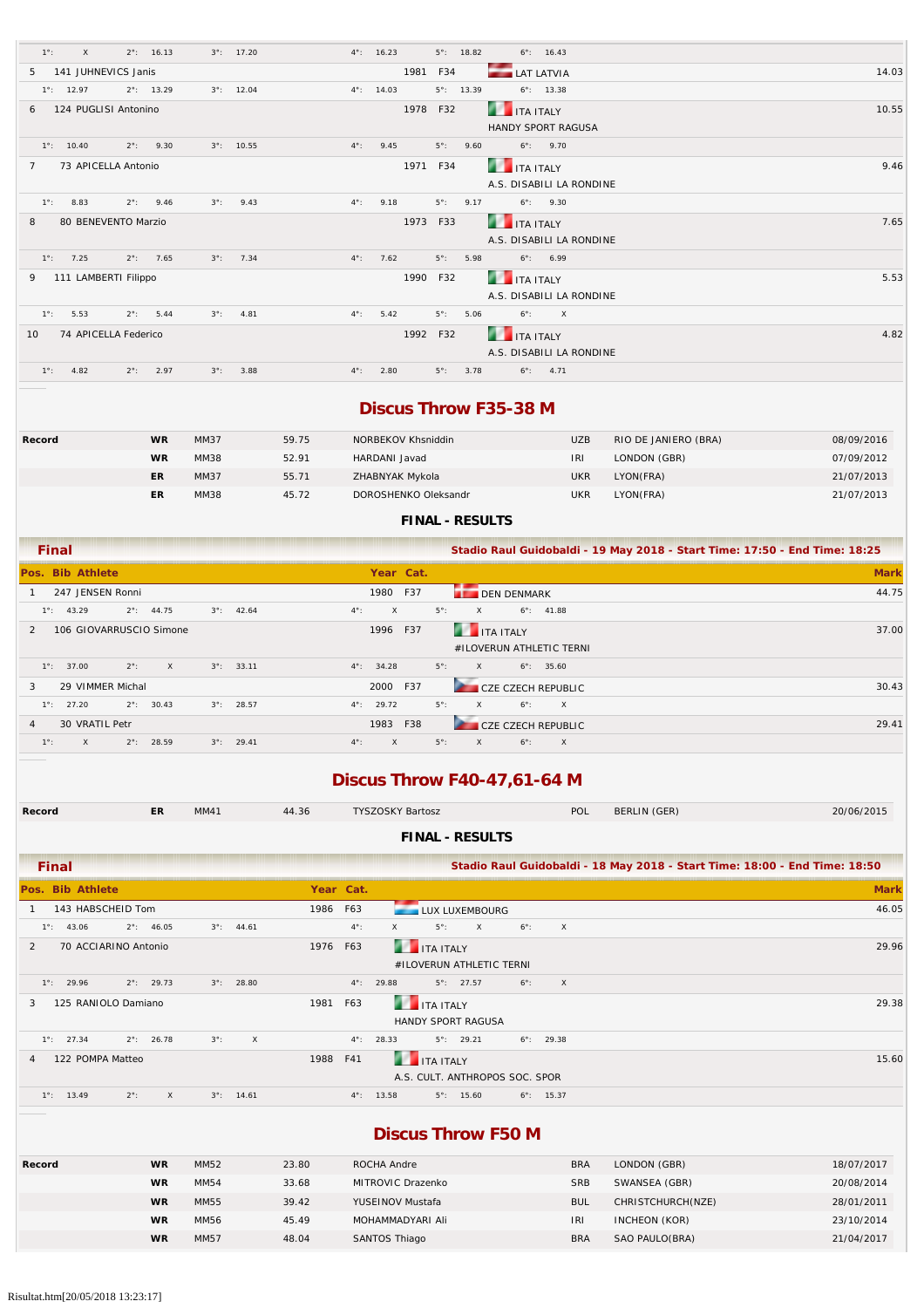#### **FINAL - RESULTS**

|                |               | <b>Final</b>               |  |                               |             |                     |               |                     |           |             |                              |             |                              | Stadio Raul Guidobaldi - 19 May 2018 - Start Time: 09:45 - End Time: 11:50 |
|----------------|---------------|----------------------------|--|-------------------------------|-------------|---------------------|---------------|---------------------|-----------|-------------|------------------------------|-------------|------------------------------|----------------------------------------------------------------------------|
|                |               | Pos. Bib Athlete           |  |                               |             |                     |               |                     | Year Cat. |             |                              |             |                              | <b>Mark</b>                                                                |
| $\mathbf{1}$   |               | 132 SUMA Piero Rosario     |  |                               |             |                     |               |                     | 1964 F57  |             | <b>THE TEALY</b>             |             |                              | $(IR)$ 28.58                                                               |
|                |               |                            |  |                               |             |                     |               |                     |           |             | <b>GS PARALIMPICO DIFESA</b> |             |                              |                                                                            |
|                |               | $1^{\circ}$ : 23.58        |  | $2^{\circ}$ : 26.41           |             | $3^{\circ}$ : 26.29 |               | $4^{\circ}$ : 28.34 |           |             | $5^{\circ}$ : 27.80          |             | $6^\circ$ : 28.58            |                                                                            |
| 2              |               | 81 BERNARDI Germano        |  |                               |             |                     |               |                     | 1965 F54  |             | <b>ITA ITALY</b>             |             |                              | 22.45                                                                      |
|                |               |                            |  |                               |             |                     |               |                     |           |             |                              |             | A.S.D. POLISPORTIVA CAPRIOLI |                                                                            |
|                |               | $1^{\circ}$ : 22.15        |  | $2^{\circ}$ : 22.45           |             | $3^{\circ}$ : 21.39 |               | $4^{\circ}$ : 21.82 |           | $5^\circ$ : | $\mathsf{X}$                 | $6^\circ$ : | $\times$                     |                                                                            |
|                |               |                            |  | 3 156 ALDOSSARY Dabyas Khalif |             |                     |               |                     | 1979 F54  |             | <b>QAT QATAR</b>             |             |                              | 16.80                                                                      |
|                |               | $1^{\circ}$ : 13.21        |  | $2^{\circ}$ : 13.89           |             | $3^{\circ}$ : 16.80 |               | $4^{\circ}$ : 15.19 |           |             | $5^{\circ}$ : 14.50          |             | $6^{\circ}$ : 15.80          |                                                                            |
| $\overline{4}$ |               | 90 CONTEMI Vincenzo        |  |                               |             |                     |               | 1975                | F56       |             | ITA ITALY                    |             |                              | 15.84                                                                      |
|                |               |                            |  |                               |             |                     |               |                     |           |             | <b>ASD FRANCESCO FRANCIA</b> |             |                              |                                                                            |
|                | $1^\circ$ :   | $\chi$                     |  | $2^{\circ}$ : 15.20           |             | $3^{\circ}$ : 14.59 |               | $4^{\circ}$ : 15.84 |           |             | $5^{\circ}$ : 15.39          |             | $6^{\circ}$ : 15.43          |                                                                            |
| 5 <sup>5</sup> |               | 26 NACIN Stanislav         |  |                               |             |                     |               | 1960                | F54       |             | CZE CZECH REPUBLIC           |             |                              | 15.81                                                                      |
|                |               | $1^{\circ}$ : 12.88        |  | $2^{\circ}$ : 15.81           |             | $3^{\circ}$ : 14.90 |               | $4^{\circ}$ : 15.18 |           | $5^\circ$ : | $\mathsf{X}$                 |             | $6^{\circ}$ : 14.36          |                                                                            |
|                |               | 157 ALYAFEI Abdulaziz Aref |  |                               |             |                     |               | 1997                | F55       |             | OAT QATAR                    |             |                              | 14.36                                                                      |
|                |               | $1^{\circ}$ : 14.36        |  | $2^{\circ}$ : 10.52           |             | $3^{\circ}$ : 10.25 |               | $4^{\circ}$ : 10.53 |           |             | $5^{\circ}$ : 10.92          |             | $6^\circ$ : 10.63            |                                                                            |
| $7^{\circ}$    |               | 24 KONECNY Vojtech         |  |                               |             |                     |               | 1992                | F52       |             | CZE CZECH REPUBLIC           |             |                              | 14.03                                                                      |
|                |               | $1^{\circ}$ : 12.74        |  | $2^{\circ}$ : 13.97           |             | $3^{\circ}$ : 14.03 |               | $4^{\circ}$ : 12.76 |           |             | $5^{\circ}$ : 11.05          |             | $6^{\circ}$ : 12.09          |                                                                            |
| 8              |               | 40 SUNDBLOM Henry          |  |                               |             |                     |               |                     | 1991 F54  |             | <b>FIN FINLAND</b>           |             |                              | 10.06                                                                      |
|                | $1^{\circ}$ : | 8.96                       |  | $2^{\circ}$ : 10.06           | $3^\circ$ : | 8.25                | $4^{\circ}$ : | 8.13                |           | $5^\circ$ : | 8.72                         | $6^\circ$ : | 8.68                         |                                                                            |
|                |               |                            |  |                               |             |                     |               |                     |           |             |                              |             |                              |                                                                            |

### **Javelin Throw F11-13 M**

| Record | WR | MM13 | 71.01 | SVECHNIKOV Aleksandr    | <b>UZB</b> | LONDON (GBR)   | 19/07/2017 |
|--------|----|------|-------|-------------------------|------------|----------------|------------|
|        | ER | MM13 | 65.74 | <b>BUDETIC Branimir</b> | CRO        | GROSSETO (ITA) | 12/06/2016 |

#### **FINAL - RESULTS**

| <b>Final</b>                                       |                     |                               |                      | Stadio Raul Guidobaldi - 18 May 2018 - Start Time: 15:00 - End Time: 15:40 |             |
|----------------------------------------------------|---------------------|-------------------------------|----------------------|----------------------------------------------------------------------------|-------------|
| Pos. Bib Athlete                                   |                     |                               | Year Cat.            |                                                                            | <b>Mark</b> |
| 176 JANSSON Joel                                   |                     |                               | 1993 F13             | <b>SWE SWEDEN</b>                                                          | 45.33       |
| $2^{\circ}$ : 44.18<br>$1^\circ$ : 45.11           | $3^{\circ}$ : 45.30 | $4^{\circ}$ : 45.33           | $5^{\circ}$ : 43.91  | $6^{\circ}$ : 44.23                                                        |             |
| 166 TUCALIUC Octavian Vasil<br>$\mathcal{P}$       |                     |                               | 1994 F13             | <b>ROU ROMANIA</b>                                                         | 37.97       |
| $2^{\circ}$ : 34.44<br>$1^\circ$ :<br>$\mathsf{X}$ | $3^{\circ}$ : 37.97 | $4^\circ$ :<br>$\mathsf{X}$   | $5^{\circ}$ : 32.57  | $\mathsf{X}$<br>$6^\circ$ :                                                |             |
| 142 KLAVIN Edgars<br>3                             |                     |                               | 1991 F13             | <b>LAT LATVIA</b>                                                          | 37.04       |
| $1^\circ$ : 35.14<br>$2^{\circ}$ : 35.40           | $3^{\circ}$ : 37.04 | $4^{\circ}$ : 33.34           | $5^\circ$ :<br>X     | $\mathsf{X}$<br>$6^\circ$ :                                                |             |
| 165 PRUNDARU Petre<br>4                            |                     |                               | F13<br>1994          | ROU ROMANIA                                                                | 31.78       |
| $2^{\circ}$ : 31.78<br>$1^\circ$ : 30.25           | $3^{\circ}$ : 28.85 | $4^{\circ}$ :<br>$\mathsf{X}$ | $5^\circ$ : 26.49    | $6^\circ$ : 27.70                                                          |             |
| 161 CRACIUN Alexandru-flor<br>5.                   |                     |                               | 1999 F13             | <b>ROU ROMANIA</b>                                                         | 24.12       |
| $1^\circ$ : 24.12<br>$2^{\circ}$ : 22.17           | $3^{\circ}$ : 21.07 | $4^{\circ}$ : 18.90           | $5^\circ$ :<br>18.26 | $6^\circ$ : 18.74                                                          |             |

### **Javelin Throw F33-34 M**

|   | <b>Final</b>                |                      |               |                            |             |                     |                        |                             |                     | Stadio Raul Guidobaldi - 20 May 2018 - Start Time: 09:00 - End Time: 24:00 |             |
|---|-----------------------------|----------------------|---------------|----------------------------|-------------|---------------------|------------------------|-----------------------------|---------------------|----------------------------------------------------------------------------|-------------|
|   | Pos. Bib Athlete            |                      |               |                            |             |                     |                        |                             | Year Cat.           |                                                                            | <b>Mark</b> |
|   |                             | 21 VALENCIA Mauricio |               |                            |             |                     |                        | 1987 F34                    |                     | COL COLOMBIA                                                               | 33.96       |
|   | $1^{\circ}$ : 33.56         |                      |               | $2^{\circ}$ : 33.21        |             | $3^{\circ}$ : 33.96 | 32.21<br>$4^{\circ}$ : |                             | $5^{\circ}$ : 31.15 | $6^{\circ}$ : 33.78                                                        |             |
| 2 |                             |                      |               | 20 MENESES MEDINA Diego Fe |             |                     |                        | 1998 F34                    |                     | COL COLOMBIA                                                               | 32.69       |
|   | $1^{\circ}$ : 32.69         |                      |               | $2^{\circ}$ : 32.29        |             | $3^{\circ}$ : 31.84 | 30.36<br>$4^\circ$ :   |                             | $5^\circ$ : 31.10   | $6^{\circ}$ : 30.69                                                        |             |
| 3 |                             |                      |               | 86 CAMPOCCIO Giuseppe      |             |                     |                        | 1966                        | F33                 | <b>THE ITA ITALY</b>                                                       | 21.94       |
|   |                             |                      |               |                            |             |                     |                        |                             |                     | <b>GS PARALIMPICO DIFESA</b>                                               |             |
|   | $1^{\circ}$ : 19.87         |                      | $2^{\circ}$ : | 20.94                      |             | $3^{\circ}$ : 21.94 | $4^{\circ}$ : 21.57    |                             | $5^\circ$ : 21.79   | $\mathsf{X}$<br>$6^\circ$ :                                                |             |
| 4 |                             | 39 SAARIO Janne      |               |                            |             |                     |                        | 1976 F34                    |                     | FIN FINLAND                                                                | 17.71       |
|   | $1^\circ$ :<br>$\mathsf{X}$ |                      |               | $2^{\circ}$ : 17.71        |             | $3^{\circ}$ : 17.32 | $4^{\circ}$ : 16.72    |                             | $5^{\circ}$ : 15.81 | $6^{\circ}$ : 17.30                                                        |             |
| 5 | 141 JUHNEVICS Janis         |                      |               |                            |             |                     |                        | 1981 F34                    |                     | LAT LATVIA                                                                 | 13.82       |
|   | $1^{\circ}$ : 12.58         |                      |               | $2^{\circ}$ : 13.68        |             | $3^{\circ}$ : 13.00 | $4^{\circ}$ : 12.99    | $5^\circ$ :                 | X                   | $6^{\circ}$ : 13.82                                                        |             |
| 6 |                             | 54 NAGY Ambrus       |               |                            |             |                     |                        | 1979 F33                    |                     | -<br>HUN HUNGARY                                                           | 7.76        |
|   | $1^\circ$ :<br>6.98         |                      |               | $2^{\circ}$ : 7.76         | $3^\circ$ : | $\mathsf{X}$        | $4^{\circ}$ :          | $5^\circ$ :<br>$\mathsf{X}$ | $\times$            | $6^\circ$ :<br>$\mathsf{X}$                                                |             |
|   | 158 FIQI Abdulraham A.      |                      |               |                            |             |                     |                        | 1988                        | F34                 | <b>QAT QATAR</b>                                                           | <b>DNS</b>  |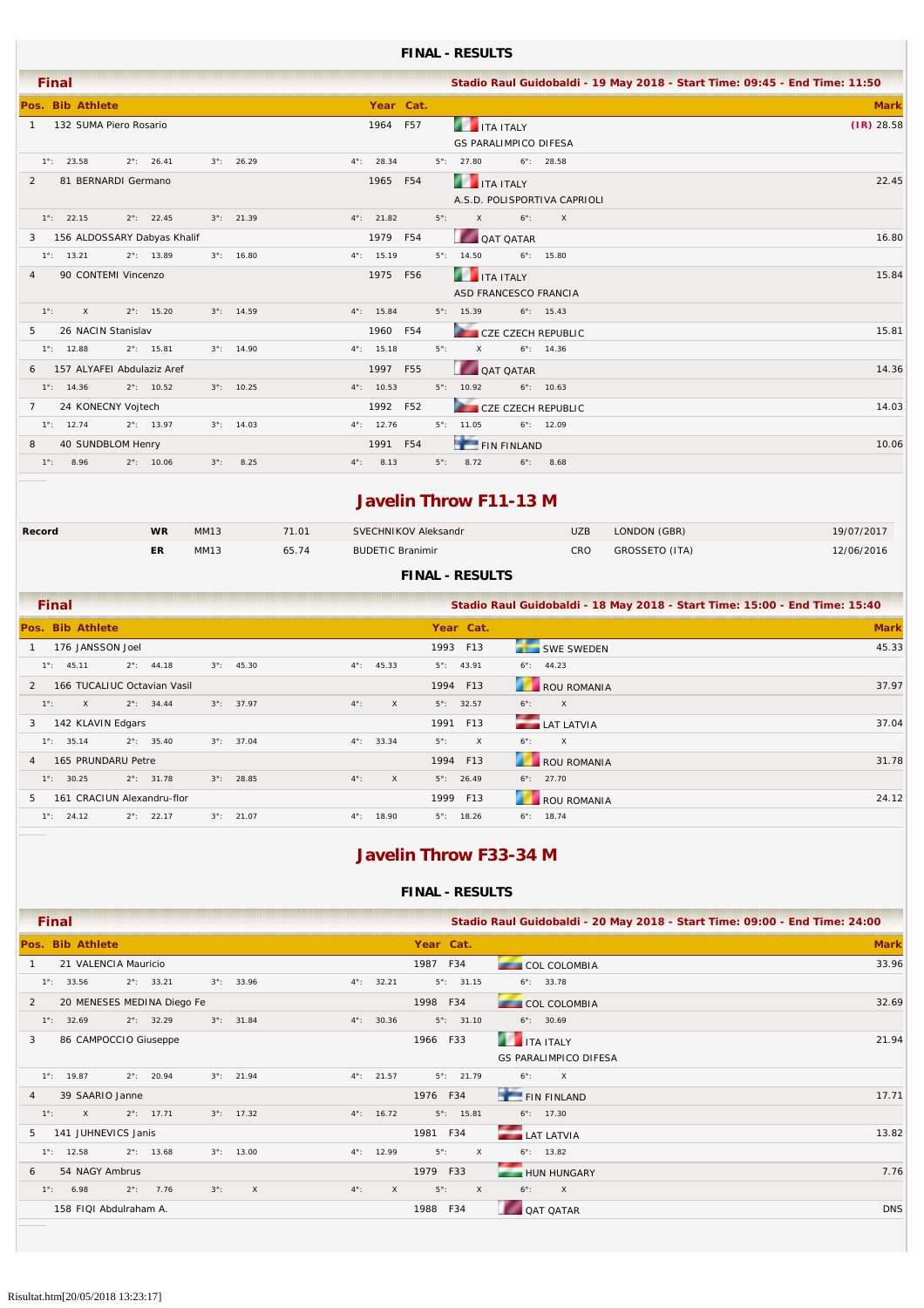### **Javelin Throw F35-38 M**

| Record | ER | MM37 | 55.89 | <b>SILVOS Dmitris</b> | LAT | LONDON (GBR) | 19/07/2017 |
|--------|----|------|-------|-----------------------|-----|--------------|------------|
|        | ΕR | MM38 | 51.37 | DOROSCHENKO Oleksandr | UKR | ATHENS (GRE) | 23/09/2004 |

#### **FINAL - RESULTS**

| <b>Final</b>      |                      |               |              |             |                     |             |                     | Stadio Raul Guidobaldi - 20 May 2018 - Start Time: 09:15 - End Time: 09:55 |             |
|-------------------|----------------------|---------------|--------------|-------------|---------------------|-------------|---------------------|----------------------------------------------------------------------------|-------------|
| Pos. Bib Athlete  |                      |               |              |             |                     |             | Year Cat.           |                                                                            | <b>Mark</b> |
|                   | 168 HAMMAN Reinhardt |               |              |             |                     | 1990 F38    |                     | RSA SOUTH AFRICA                                                           | 51.58       |
| $1^\circ$ : 45.66 |                      | $2^\circ$ :   | X            |             | $3^{\circ}$ : 50.40 |             | $4^{\circ}$ : 51.58 | $6^\circ$ :<br>$5^\circ$ :<br>$\mathsf{X}$<br>$\mathsf{X}$                 |             |
| 2                 | 19 LUCUMI Villegas   |               |              |             |                     | 1998 F38    |                     | <b>COL COLOMBIA</b>                                                        | 43.98       |
| $1^\circ$ :       | $\times$             | $2^{\circ}$ : | $\mathsf{X}$ |             | $3^{\circ}$ : 43.87 | $4^\circ$ : | $\mathsf{x}$        | $6^\circ$ : X<br>$5^\circ$ : 43.98                                         |             |
| 3                 | 30 VRATIL Petr       |               |              |             |                     | 1983 F38    |                     | <b>CZE CZECH REPUBLIC</b>                                                  | 40.76       |
| $1^\circ$ : 40.76 |                      | $2^\circ$ :   | $\times$     | $3^\circ$ : | $\mathsf{X}$        | $4^\circ$ : | $\times$            | $5^\circ$ :<br>$6^\circ$ : 38.82<br>$\mathsf{X}$                           |             |
| $\overline{4}$    | 29 VIMMER Michal     |               |              |             |                     | 2000 F37    |                     | <b>CZE CZECH REPUBLIC</b>                                                  | 24.92       |
| $1^\circ$ : 20.66 |                      | $2^\circ$ :   | $\times$     |             | $3^{\circ}$ : 21.73 |             | $4^{\circ}$ : 21.52 | $5^\circ$ :<br>$\times$<br>$6^\circ$ : 24.92                               |             |

### **Javelin Throw F40-47,61-64 M**

| Record | WR | MM63 | 59.77 | SVEINSSON Helgi | <b>NED</b> | RIETI (ITA)  | 06/05/2017 |
|--------|----|------|-------|-----------------|------------|--------------|------------|
|        |    | MM63 | 59.77 | SVEINSSON Helgi | <b>NED</b> | RIETI (ITA)  | 06/05/2017 |
|        | ΕR | MM40 | 31.74 | ZONNEVELD Take  | <b>NED</b> | BERLIN (GER) | 18/06/2017 |

### **FINAL - RESULTS**

| <b>Final</b>                                                                    | Stadio Raul Guidobaldi - 19 May 2018 - Start Time: 15:50 - End Time: 16:35        |             |
|---------------------------------------------------------------------------------|-----------------------------------------------------------------------------------|-------------|
| Pos. Bib Athlete                                                                | Year Cat.                                                                         | <b>Mark</b> |
| 204 SOWE Abdou                                                                  | 1994 F64<br><b>THE TANK ITALY</b><br>POLHA - VARESE ASS.POLISP.DILE               | 29.06       |
| $1^{\circ}$ : 24.85<br>$2^{\circ}$ : 26.19<br>$3^{\circ}$ : 27.84               | $4^{\circ}$ : 29.06<br>$5^\circ$ : 24.76<br>$6^\circ$ : 27.37                     |             |
| 134 VICCO Irbin Augusto<br>2                                                    | <b>THE TEALY</b><br>1993 F64<br>POLHA - VARESE ASS.POLISP.DILE                    | 27.68       |
| $2^{\circ}$ : 27.68<br>$3^{\circ}$ : 23.17<br>$1^\circ$ :<br>23.04              | $4^{\circ}$ :<br>$\mathsf{X}$<br>$5^\circ$ :<br>$6^\circ$ : 24.18<br>$\mathsf{X}$ |             |
| 125 RANIOLO Damiano<br>3                                                        | <b>THE TEAL SET ITALY</b><br>F63<br>1981<br><b>HANDY SPORT RAGUSA</b>             | 27.61       |
| $1^\circ$ :<br>27.37<br>$2^{\circ}$ : 27.47<br>$3^{\circ}$ : 26.78              | $4^{\circ}$ : 27.61<br>$5^{\circ}$ : 27.37<br>$6^\circ$ : 25.06                   |             |
| 11 CLINQART Simon<br>$\overline{4}$                                             | BEL BELGIUM<br>2000 F46                                                           | 26.70       |
| $3^\circ$ :<br>$2^\circ$ :<br>$\mathsf{X}$<br>$\mathsf{X}$<br>$1^\circ$ : 26.53 | $4^{\circ}$ :<br>$5^\circ$ : 26.70<br>$\mathsf{X}$<br>$6^\circ$ : 24.92           |             |
| 172 NOORDIN Muhammad Diroy<br>5                                                 | 1992 F40<br><b>SIN SINGAPORE</b>                                                  | 25.94       |
| $1^{\circ}$ : 25.69<br>$2^{\circ}$ : 24.78<br>$3^{\circ}$ : 24.09               | $5^\circ$ :<br>$4^{\circ}$ : 25.94<br>$6^{\circ}$ : 25.01<br>$\times$             |             |

### **Javelin Throw F50 M**

| Record | <b>WR</b> | MM52        | 18.58 | <b>MARTIN Peter</b>  | <b>NZL</b> | ASSEN (NED)          | 06/09/2006 |
|--------|-----------|-------------|-------|----------------------|------------|----------------------|------------|
|        | <b>WR</b> | MM54        | 29.91 | KUZNETSOV Aleksei    | <b>RUS</b> | GROSSETO (ITA)       | 13/06/2016 |
|        | <b>WR</b> | MM55        | 35.30 | NADERI D. Ali        | <b>IRI</b> | ATHENS (GRE)         | 22/09/2004 |
|        | <b>WR</b> | MM56        | 42.74 | BATISTA D. Claudiney | <b>BRA</b> | RIO DE JANIERO (BRA) | 12/09/2016 |
|        | <b>WR</b> | <b>MM57</b> | 46.12 | KHALVANDI Mohammad   | <b>IRI</b> | RIO DE JANIERO (BRA) | 12/09/2016 |

| <b>Final</b>                                                              | Stadio Raul Guidobaldi - 18 May 2018 - Start Time: 17:00 - End Time: 19:45 |             |
|---------------------------------------------------------------------------|----------------------------------------------------------------------------|-------------|
| Pos. Bib Athlete                                                          | Year Cat.                                                                  | <b>Mark</b> |
| 22 MARETIC Sven                                                           | 1989 F55<br>CRO CROATIA                                                    | 21.56       |
| $\times$<br>$3^{\circ}$ : 21.25<br>$1^{\circ}$ : 20.71<br>$2^\circ$ :     | $6^\circ$ : 20.85<br>$4^{\circ}$ : 21.18<br>$5^{\circ}$ : 21.56            |             |
| 90 CONTEMI Vincenzo<br>2                                                  | <b>THE TEALY</b><br>1975<br>F56                                            | 19.59       |
|                                                                           | ASD FRANCESCO FRANCIA                                                      |             |
| $\mathsf{X}$<br>$1^{\circ}$ : 17.50<br>$2^{\circ}$ : 19.40<br>$3^\circ$ : | $4^{\circ}$ : 19.06<br>$5^\circ$ : 19.59<br>$6^\circ$ :<br>$\mathsf{X}$    |             |
| 96 DE SILVESTRO Rene'<br>3                                                | ITA ITALY<br>F55<br>1996                                                   | 18.84       |
|                                                                           | A.S.D. POLISPORTIVA CAPRIOLI                                               |             |
| 18.84<br>$2^{\circ}$ : 18.39<br>$3^{\circ}$ : 18.08<br>$1^{\circ}$ :      | $4^{\circ}$ : 17.32<br>$6^{\circ}$ : 18.40<br>$5^{\circ}$ : 18.10          |             |
| 81 BERNARDI Germano<br>4                                                  | <b>THE ITA ITALY</b><br>1965 F54                                           | 18.79       |
|                                                                           | A.S.D. POLISPORTIVA CAPRIOLI                                               |             |
| $1^{\circ}$ : 18.30<br>$2^\circ$ :<br>$\times$<br>$3^{\circ}$ : 18.36     | $4^{\circ}$ : 18.57<br>$5^\circ$ :<br>$\times$<br>$6^\circ$ : 18.79        |             |
| 132 SUMA Piero Rosario<br>5                                               | <b>THE ITA ITALY</b><br>F57<br>1964                                        | 17.57       |
|                                                                           | <b>GS PARALIMPICO DIFESA</b>                                               |             |
| $1^{\circ}$ : 15.82<br>$2^{\circ}$ : 16.48<br>$3^{\circ}$ : 17.40         | $4^{\circ}$ : 17.29<br>$6^{\circ}$ : 17.57<br>$5^{\circ}$ : 16.38          |             |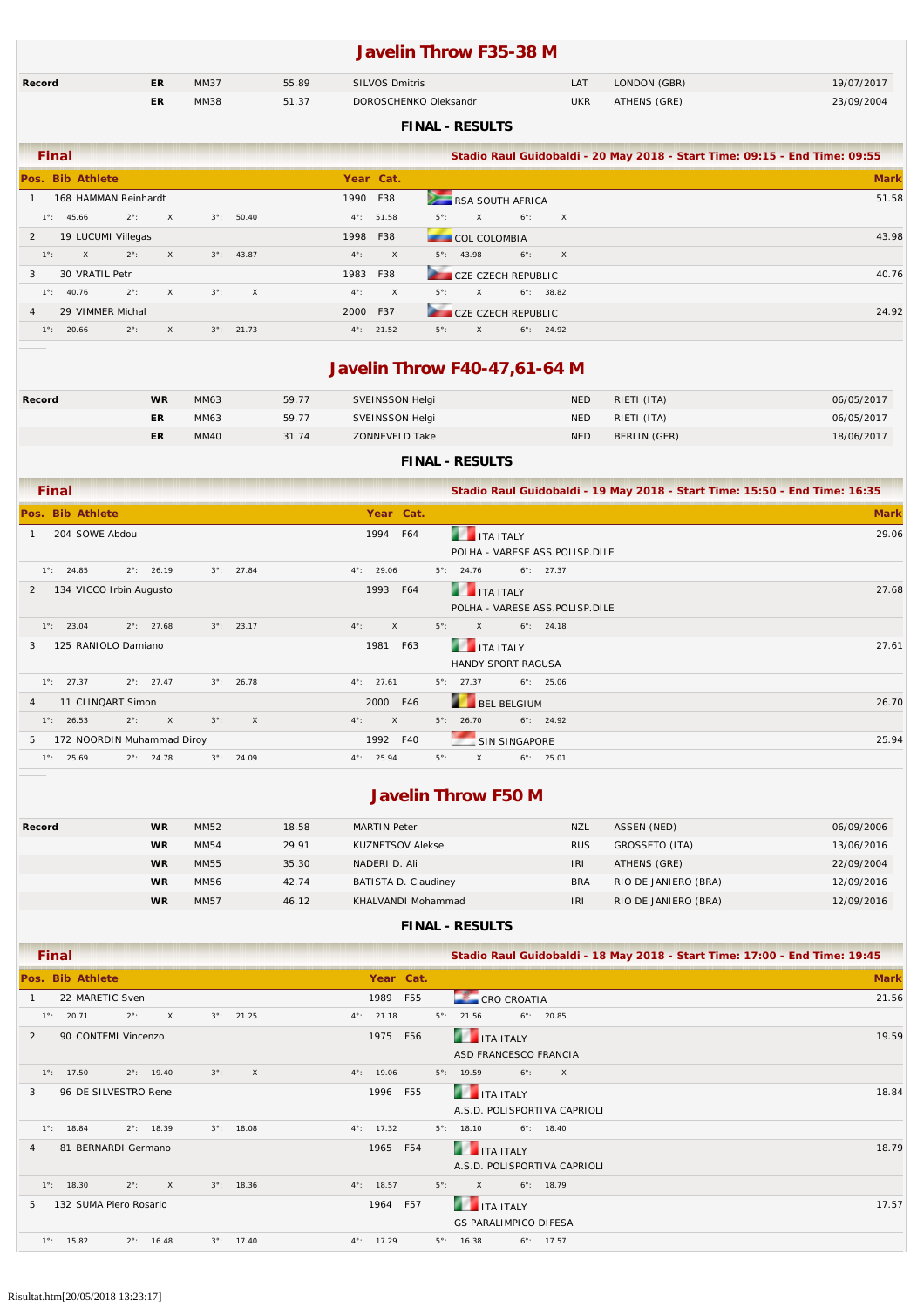| 26 NACIN Stanislav<br>6               |                                                          |                    |                     |              |               | 1960                | F54                                       |                     |                                             |                                |                                                                            | 13.92       |
|---------------------------------------|----------------------------------------------------------|--------------------|---------------------|--------------|---------------|---------------------|-------------------------------------------|---------------------|---------------------------------------------|--------------------------------|----------------------------------------------------------------------------|-------------|
| $1^{\circ}$ : 12.00                   | $2^{\circ}$ : 12.81                                      |                    | $3^{\circ}$ : 12.96 |              |               | $4^{\circ}$ : 13.92 |                                           | $5^{\circ}$ : 12.98 | <b>CZE CZECH REPUBLIC</b>                   | $6^{\circ}$ : 13.41            |                                                                            |             |
|                                       |                                                          |                    |                     |              |               |                     |                                           |                     |                                             |                                |                                                                            |             |
| 7<br>$1^{\circ}$ : 11.68              | 156 ALDOSSARY Dabyas Khalif<br>$2^{\circ}$ : 12.01       |                    | $3^{\circ}$ : 12.80 |              | $4^{\circ}$ : | 1979<br>X           | F54                                       | $5^{\circ}$ : 13.32 | QAT QATAR                                   | $6^{\circ}$ : 12.86            |                                                                            | 13.32       |
|                                       |                                                          |                    |                     |              |               |                     |                                           |                     |                                             |                                |                                                                            |             |
| 8                                     | 157 ALYAFEI Abdulaziz Aref<br>9.94<br>$2^{\circ}$ :      |                    | $3^{\circ}$ : 11.07 |              | $4^{\circ}$ : | 1997<br>X           | F55                                       | $5^{\circ}$ : 10.82 | QAT QATAR                                   | $6^{\circ}$ : 10.88            |                                                                            | 11.11       |
| $1^{\circ}$ : 11.11                   |                                                          |                    |                     |              |               |                     |                                           |                     |                                             |                                |                                                                            |             |
| 40 SUNDBLOM Henry<br>9                |                                                          |                    |                     |              |               | 1991                | F54                                       | $5^{\circ}$ : 10.41 | FIN FINLAND                                 |                                |                                                                            | 10.78       |
| 9.93<br>$1^{\circ}$ :                 | $2^{\circ}$ : 10.78                                      | $3^\circ$ :        | 10.50               |              | $4^{\circ}$ : | X                   |                                           |                     | $6^\circ$ :                                 | 9.70                           |                                                                            |             |
| 24 KONECNY Vojtech<br>10              |                                                          |                    |                     |              |               | 1992                | F52                                       |                     | CZE CZECH REPUBLIC                          |                                |                                                                            | 10.33       |
| 8.65<br>$1^{\circ}$ :                 | $2^{\circ}$ :<br>X                                       | $3^\circ$ :        | 9.70                |              | $4^{\circ}$ : | $\mathsf X$         |                                           | $5^{\circ}$ : 10.33 | $6^\circ$ :                                 | 9.21                           |                                                                            |             |
|                                       | 13 TRYPUTS Aliaksandr                                    |                    |                     |              |               | 1982 F54            | Long Jump T12 W                           |                     | <b>BLR BELARUS</b>                          |                                |                                                                            | <b>DNS</b>  |
| Record                                | <b>WR</b>                                                |                    |                     | $6.60 - 0.9$ |               |                     | ZUBKOVSKA Oksana                          |                     |                                             | <b>UKR</b>                     | LONDON(GBR)                                                                | 07/09/2012  |
|                                       | ER.                                                      |                    |                     | $6.60 - 0.9$ |               |                     | ZUBKOVSKA Oksana                          |                     |                                             | <b>UKR</b>                     | LONDON(GBR)                                                                | 07/09/2012  |
|                                       |                                                          |                    |                     |              |               |                     | <b>FINAL - RESULTS</b>                    |                     |                                             |                                |                                                                            |             |
| Final                                 |                                                          |                    |                     |              |               |                     |                                           |                     |                                             |                                | Stadio Raul Guidobaldi - 18 May 2018 - Start Time: 15:05 - End Time: 15:50 |             |
| Pos. Bib Athlete                      |                                                          |                    |                     |              |               | Year Cat.           |                                           |                     |                                             |                                |                                                                            | <b>Mark</b> |
| $\mathbf{1}$                          | 116 MENCOBONI Anna Maria                                 |                    |                     |              |               | 1968 T12            |                                           | <b>ITA ITALY</b>    |                                             |                                |                                                                            | 4.04        |
|                                       |                                                          |                    |                     |              |               |                     |                                           |                     |                                             | A.S. CULT. ANTHROPOS SOC. SPOR |                                                                            |             |
| 2.64<br>$1^{\circ}$ :                 | 3.95<br>$2^{\circ}$ :                                    | $3^\circ$ :        | 3.97                |              | $4^{\circ}$ : | 3.66                | $5^\circ$ :                               | 3.97                | $6^\circ$ :                                 | 4.04                           |                                                                            |             |
| $-2.1$                                | $-0.4$                                                   |                    | $-0.4$              |              |               | $-1.6$              |                                           | $-0.3$              |                                             | $-1.0$                         |                                                                            |             |
| Record                                | <b>WR</b>                                                |                    |                     | $6.09 + 0.6$ |               |                     | KUCHARCZYK Karolina                       |                     | Long Jump/LJ T20 W                          | POL                            | <b>LYON</b>                                                                | 22/07/2013  |
|                                       | ER.                                                      |                    |                     | $6.09 + 0.6$ |               |                     | KUCHARCZYK Karolina                       |                     |                                             | POL                            | <b>LYON</b>                                                                | 22/07/2013  |
|                                       |                                                          |                    |                     |              |               |                     | <b>FINAL - RESULTS</b>                    |                     |                                             |                                |                                                                            |             |
| Final                                 |                                                          |                    |                     |              |               |                     |                                           |                     |                                             |                                | Stadio Raul Guidobaldi - 20 May 2018 - Start Time: 11:15 - End Time: 24:00 |             |
| Pos. Bib Athlete                      |                                                          |                    |                     |              |               |                     |                                           | Year Cat.           |                                             |                                |                                                                            | <b>Mark</b> |
| 187 BAYRAK Esra<br>-1                 |                                                          |                    |                     |              |               |                     | 1998 T20                                  |                     |                                             | <b>TUR TURKEY</b>              |                                                                            | 5.11        |
| $1^{\circ}$ :<br>4.60                 | 5.02<br>$2^{\circ}$ :                                    | $3^\circ$ :        | 5.08                |              | $4^{\circ}$ : | 5.00                | $5^\circ$ :                               | 4.98                | $6^\circ$ :                                 | 5.11                           |                                                                            |             |
| $+0.9$                                | $+0.1$                                                   |                    | $+0.2$              |              |               | $-0.8$              |                                           | $-2.3$              |                                             | $-0.3$                         |                                                                            |             |
| 2                                     | 199 ROZDOBUDKO Olena                                     |                    |                     |              |               |                     | 1989 T20                                  |                     |                                             | <b>UKR UKRAINE</b>             |                                                                            | 5.06        |
| $1^{\circ}$ : 4.86 $2^{\circ}$ : 4.73 |                                                          | $3^{\circ}$ : 4.60 |                     |              |               |                     | $4^{\circ}$ : 4.60 $5^{\circ}$ : 4.83     |                     | $6^{\circ}$ : 5.06                          |                                |                                                                            |             |
|                                       | $+1.3$ $-1.4$ $-1.3$                                     |                    |                     |              |               |                     | $-0.7$ $-0.9$                             |                     | $-0.2$                                      |                                |                                                                            |             |
| 3 146 ISMAIL Siti Noor r.             |                                                          |                    |                     |              |               |                     | <b>1993 T20</b>                           |                     |                                             | MAS MALAYSIA                   |                                                                            | 5.01        |
|                                       | $1^{\circ}$ : 4.76 $2^{\circ}$ : 4.85 $3^{\circ}$ : 5.01 |                    |                     |              |               |                     | $4^{\circ}$ : 4.91 $5^{\circ}$ : 4.83     |                     | $6^{\circ}$ : 4.82                          |                                |                                                                            |             |
| $-0.4$ $-1.2$                         |                                                          |                    | $+0.8$              |              |               |                     | $+0.2$ $-0.3$                             |                     |                                             | $-0.4$                         |                                                                            |             |
| 4 151 ROZEMA Salima                   |                                                          |                    |                     |              |               |                     | <b>1995 T20</b>                           |                     |                                             | NED NETHERLANDS                |                                                                            | 4.95        |
|                                       | $1^{\circ}$ : 4.66 $2^{\circ}$ : 4.85 $3^{\circ}$ : 4.95 |                    |                     |              |               |                     | $4^{\circ}$ : 4.87 $5^{\circ}$ : 4.87     |                     | $6^{\circ}$ : 4.60                          |                                |                                                                            |             |
|                                       | $-0.4$ $-0.7$                                            |                    | $-1.7$              |              |               |                     | $-0.9$ $-1.3$                             |                     |                                             | $-0.6$                         |                                                                            |             |
| 5 49 CSONTOS Piroska                  |                                                          |                    |                     |              |               |                     | 1994 T20                                  |                     |                                             | HUN HUNGARY                    |                                                                            | 4.90        |
|                                       | $1^{\circ}$ : X $2^{\circ}$ : 4.90 $3^{\circ}$ : X       |                    |                     |              |               |                     |                                           |                     | $4^{\circ}$ : 4.66 $5^{\circ}$ : X 6°: 4.63 |                                |                                                                            |             |
| $+1.0$                                |                                                          |                    |                     |              |               |                     | $-0.2$                                    |                     |                                             | $-1.1$                         |                                                                            |             |
| 6 203 ZAZULIAK Olha                   |                                                          |                    |                     |              |               |                     | 1994 T20                                  |                     |                                             | UKR UKRAINE                    |                                                                            | 4.75        |
|                                       | 1°: 4.51  2°: 4.74  3°: 4.75                             |                    |                     |              |               |                     | $4^{\circ}$ : $4.62$ $5^{\circ}$ : $4.52$ |                     | $6^{\circ}$ : 4.63                          |                                |                                                                            |             |
|                                       | $+0.5$ $-2.4$ $-1.3$                                     |                    |                     |              |               |                     | $-1.1$ $-0.0$                             |                     |                                             | $+0.3$                         |                                                                            |             |
| 7 67 GUDMUNDSDOTTIR Stefania          |                                                          |                    |                     |              |               |                     | 1997 T20                                  |                     |                                             | <b>ISL ICELAND</b>             |                                                                            | 4.59        |
|                                       | 1°: 4.58 2°: 4.51 3°: 4.59                               |                    |                     |              |               |                     | $4^{\circ}$ : 4.56 $5^{\circ}$ : 4.51     |                     | $6^{\circ}$ : 4.55                          |                                |                                                                            |             |
|                                       | $-0.7$ $-1.7$                                            | $-0.9$             |                     |              |               |                     | $-1.3$ $-0.6$                             |                     |                                             | $-1.3$                         |                                                                            |             |
|                                       | 189 DEMIRCAN Sevim                                       |                    |                     |              |               |                     |                                           | 2000 T20            |                                             | <b>TUR TURKEY</b>              |                                                                            | <b>DNS</b>  |
|                                       |                                                          |                    |                     |              |               |                     |                                           |                     |                                             |                                |                                                                            |             |

# **Long Jump T13-37-38, 64 W**

| Record | <b>WR</b> | <b>MF37</b> | $5.14 - 0.4$ | WEN Xiahoan          | <b>CHN</b> | RIO DE JANIERO (BRA) | 14/09/2016 |
|--------|-----------|-------------|--------------|----------------------|------------|----------------------|------------|
|        | <b>WR</b> | <b>MF38</b> | $5.22 - 0.1$ | GONCHAROVA Margarita | <b>RUS</b> | BERLIN (GER)         | 20/06/2015 |
|        | <b>WR</b> | <b>MF13</b> | $5.88 + 0.0$ | RUNYAN Volha         | <b>USA</b> | COLORADO (USA)       | 01/01/1995 |
|        | ER        | <b>MF37</b> | $4.89 - 0.1$ | FEKOLINA Zhanna      | <b>RUS</b> | GROSSETO (ITA)       | 12/06/2016 |
|        | ER        | <b>MF38</b> | $5.22 - 0.1$ | GONCHAROVA Margarita | <b>RUS</b> | BERLIN (GER)         | 20/06/2015 |
|        |           |             |              |                      |            |                      |            |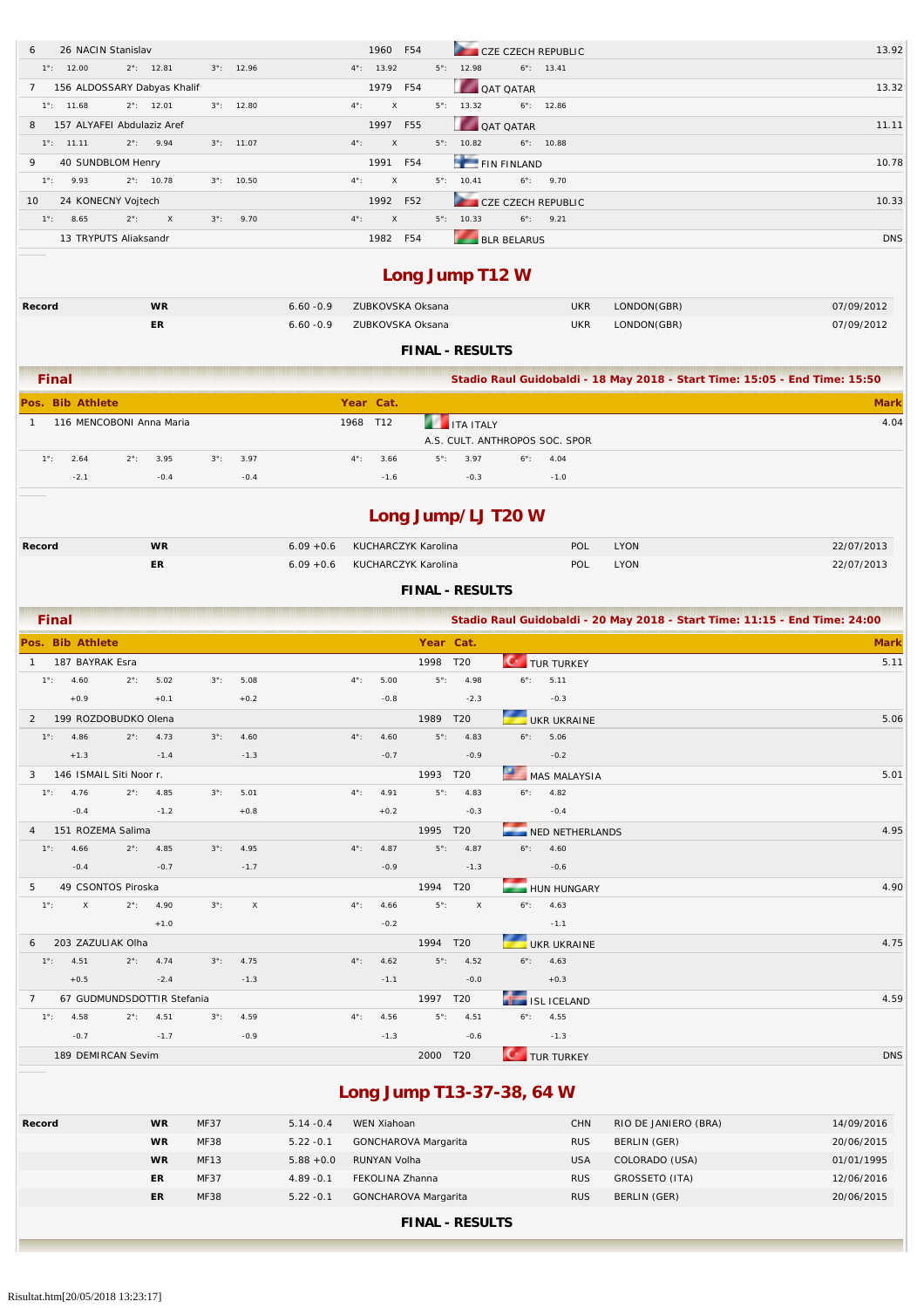| <b>Final</b>                             |                            |                    |              |                               |                             |             |                                | Stadio Raul Guidobaldi - 19 May 2018 - Start Time: 09:30 - End Time: 10:00 |
|------------------------------------------|----------------------------|--------------------|--------------|-------------------------------|-----------------------------|-------------|--------------------------------|----------------------------------------------------------------------------|
| Pos. Bib Athlete                         |                            |                    |              | Year Cat.                     |                             |             |                                | <b>Mark</b>                                                                |
| 50 EKLER Luca<br>$\overline{1}$          |                            |                    |              | 1998 T38                      | HUN HUNGARY                 |             |                                | 5.18                                                                       |
| $1^{\circ}$ :<br>5.05                    | 5.14<br>$2^{\circ}$ :      | $3^\circ$ :        | 5.18         | $4^{\circ}$ :<br>$\mathsf{X}$ | $5^\circ$ :<br>5.15         |             | $6^{\circ}$ : 3.49             |                                                                            |
| $+0.8$                                   | $-1.2$                     |                    | $-1.7$       |                               | $-0.1$                      |             | $-0.8$                         |                                                                            |
| 82 BERTOLI Carlotta<br>2                 |                            |                    |              | 2000 T13                      | <b>THE ITA ITALY</b>        |             |                                | 4.44                                                                       |
|                                          |                            |                    |              |                               |                             |             | VENETO SPECIAL SPORT SSD A.R.L |                                                                            |
| $1^\circ$ :<br>$\mathsf{X}$              | 4.06<br>$2^{\circ}$ :      | $3^\circ$ :        | $\mathsf{X}$ | $4^{\circ}$ :<br>$\mathsf{x}$ | $5^{\circ}$ : 4.44          | $6^\circ$ : | $\mathsf{X}$                   |                                                                            |
|                                          | $-1.9$                     |                    |              |                               | $-0.4$                      |             |                                |                                                                            |
| 109 INGA Antonella<br>3                  |                            |                    |              | 1995 T13                      | <b>THE ITA ITALY</b>        |             |                                | 4.28                                                                       |
|                                          |                            |                    |              |                               | <b>FREEMOVING</b>           |             |                                |                                                                            |
| $1^{\circ}$ :<br>4.06                    | $2^{\circ}$ : 3.85         | $3^\circ$ :        | 4.14         | 4.28<br>$4^{\circ}$ :         | $5^{\circ}$ : 4.24          | $6^\circ$ : | 3.35                           |                                                                            |
| $-0.5$                                   | $-1.1$                     |                    | $+0.3$       | $-1.2$                        | $-1.1$                      |             | $+0.7$                         |                                                                            |
| $\overline{4}$                           | 65 ADALSTEINSDOTTIR Bergru |                    |              | 2000 T37                      | <b>TELESTICELAND</b>        |             |                                | 3.82                                                                       |
| 3.62<br>$1^{\circ}$ :                    | $2^{\circ}$ : 3.82         | $3^{\circ}$ : 3.69 |              | $4^{\circ}$ : 3.64            | $5^{\circ}$ : 3.65          | $6^\circ$ : | $\mathsf{X}$                   |                                                                            |
| $+0.1$                                   | $-2.2$                     |                    | $-1.2$       | $-1.0$                        | $+0.1$                      |             |                                |                                                                            |
| 89 CIPELLI Francesca<br>5                |                            |                    |              | 1997 T37                      | <b>THE ITA ITALY</b>        |             |                                | 3.74                                                                       |
|                                          |                            |                    |              |                               |                             |             | VENETO SPECIAL SPORT SSD A.R.L |                                                                            |
| $1^{\circ}$ :<br>3.60                    | $2^{\circ}$ : 3.26         | $3^\circ$ :        | 3.37         | $4^{\circ}$ :<br>3.53         | $5^{\circ}$ : 3.70          | $6^\circ$ : | 3.74                           |                                                                            |
| $+0.7$                                   | $-2.4$                     |                    | $-2.6$       | $-0.9$                        | $-0.2$                      |             | $-1.8$                         |                                                                            |
| 120 PIERRI Daniela<br>6                  |                            |                    |              | 1982 T64                      | <b>THE ITA ITALY</b>        |             |                                | 2.65                                                                       |
|                                          |                            |                    |              |                               | ASD ATLETICA 2000           |             |                                |                                                                            |
| $1^\circ$ :<br>$\boldsymbol{\mathsf{X}}$ | 2.65<br>$2^{\circ}$ :      | $3^\circ$ :        | $\mathsf{X}$ | $\mathsf{X}$<br>$4^{\circ}$ : | $5^\circ$ :<br>$\mathsf{X}$ | $6^\circ$ : | $\boldsymbol{\mathsf{X}}$      |                                                                            |
|                                          | $-1.7$                     |                    |              |                               |                             |             |                                |                                                                            |
|                                          |                            |                    |              |                               |                             |             |                                |                                                                            |

# **Triple Jump T20 W**

| Record                 | <b>WR</b> |                        | 11.70 +1.7 RECORD MARK | <b>GER</b> | BONN(GER) | 01/01/2015 |  |  |
|------------------------|-----------|------------------------|------------------------|------------|-----------|------------|--|--|
|                        | ER        | 11.70 +1.7 RECORD MARK |                        |            | BONN(GER) | 01/01/2015 |  |  |
| <b>FINAL - RESULTS</b> |           |                        |                        |            |           |            |  |  |

| <b>Final</b>  |                   |                     |             |          |                     |                 |                      |             |                     | Stadio Raul Guidobaldi - 19 May 2018 - Start Time: 10:45 - End Time: 10:50 |
|---------------|-------------------|---------------------|-------------|----------|---------------------|-----------------|----------------------|-------------|---------------------|----------------------------------------------------------------------------|
|               | Pos. Bib Athlete  |                     |             |          | Year Cat.           |                 |                      |             |                     | <b>Mark</b>                                                                |
|               | 203 ZAZULIAK Olha |                     |             |          | 1994                | T <sub>20</sub> |                      | UKR UKRAINE |                     | 10.04                                                                      |
| $1^{\circ}$ : | $\times$          | $2^{\circ}$ : 10.00 | $3^\circ$ : | $\times$ | 9.92<br>$4^\circ$ : |                 | 10.00<br>$5^\circ$ : |             | $6^{\circ}$ : 10.04 |                                                                            |
|               |                   | $-1.1$              |             |          | $-1.2$              |                 | $-0.6$               |             | $-0.8$              |                                                                            |

## **Clava/Club F32 W**

#### **FINAL - RESULTS**

| <b>Final</b>                                                      | Stadio Raul Guidobaldi - 20 May 2018 - Start Time: 09:20 - End Time: 10:40 |             |
|-------------------------------------------------------------------|----------------------------------------------------------------------------|-------------|
| Pos. Bib Athlete                                                  | Year Cat.                                                                  | <b>Mark</b> |
| 55 SZIGETI Noemi                                                  | F32<br>1987<br><b>HUN HUNGARY</b>                                          | 14.08       |
| $2^{\circ}$ : 14.08<br>$3^{\circ}$ : 11.07<br>$1^\circ$ : 11.87   | $5^\circ$ :<br>$4^{\circ}$ : 13.85<br>$6^\circ$ : 12.86<br>$\times$        |             |
| 52 KALMAN Krisztina                                               | HUN HUNGARY<br>1987 F32                                                    | 11.83       |
| $1^\circ$ :<br>8.95<br>$2^\circ$ :<br>8.61<br>9.68<br>$3^\circ$ : | $4^{\circ}$ :<br>7.61<br>$5^\circ$ :<br>$6^\circ$ : 11.83<br>6.49          |             |

### **Shot Put F11-13 W**

| <b>Final</b>                                                          |                           | Stadio Raul Guidobaldi - 19 May 2018 - Start Time: 17:00 - End Time: 17:20 |
|-----------------------------------------------------------------------|---------------------------|----------------------------------------------------------------------------|
| Pos. Bib Athlete                                                      | Year Cat.                 | <b>Mark</b>                                                                |
| 100 FAVARETTO Elena                                                   | 1982 F11                  | 6.52<br><b>THE TEAL ITALY</b><br>HANDY SPORT RAGUSA                        |
| 6.16<br>$2^\circ$ :<br>$\times$<br>$3^\circ$ :<br>5.72<br>$1^\circ$ : | $\times$<br>$4^{\circ}$ : | $5^{\circ}$ : 6.52<br>$6^\circ$ :<br>$\mathsf{X}$                          |
|                                                                       |                           | <b>Shot Put F20 W</b><br><b>FINAL - RESULTS</b>                            |
| <b>Final</b>                                                          |                           | Stadio Raul Guidobaldi - 19 May 2018 - Start Time: 09:00 - End Time: 09:45 |
| Pos. Bib Athlete                                                      |                           | <b>Mark</b><br>Year Cat.                                                   |
| 193 KAYA Mihriban                                                     |                           | 12.22<br>1996 F20<br><b>TUR TURKEY</b>                                     |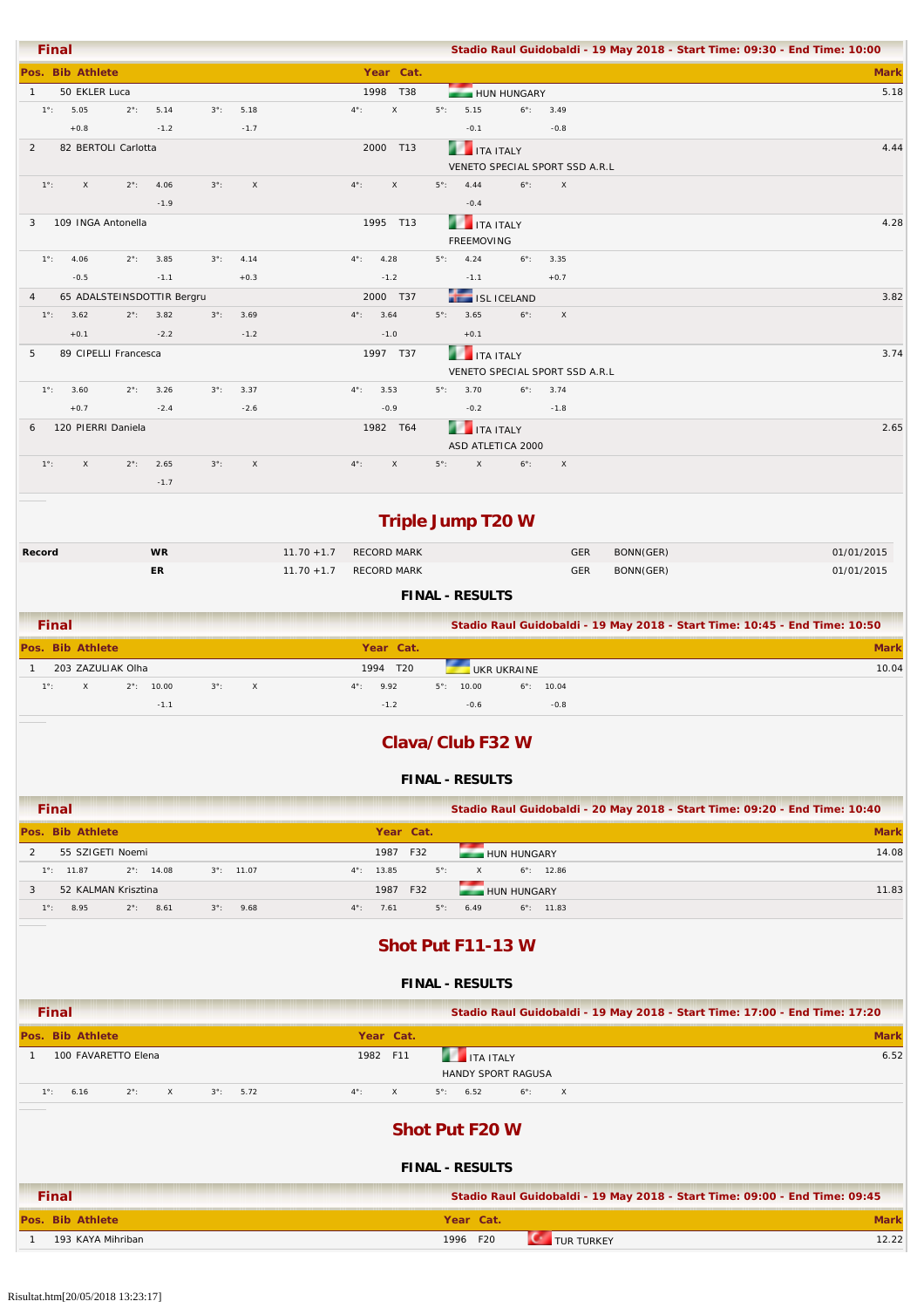| 200 SHPACHYNSKA Viktoriia<br>2<br>$1^{\circ}$ : 10.13<br>$2^{\circ}$ : 11.28 |             |                     |                                                                            |                                                                            |
|------------------------------------------------------------------------------|-------------|---------------------|----------------------------------------------------------------------------|----------------------------------------------------------------------------|
|                                                                              |             |                     | 1987 F20<br><b>UKR UKRAINE</b>                                             | 11.30                                                                      |
|                                                                              | $3^\circ$ : | $\mathsf X$         | $6^{\circ}$ : 10.80<br>$4^{\circ}$ : 10.58<br>$5^{\circ}$ : 11.30          |                                                                            |
| 68 SIGURJONSDOTTIR Hulda<br>3                                                |             |                     | 1985 F20<br><b>ISL ICELAND</b>                                             | 9.47                                                                       |
| 8.75<br>$2^{\circ}$ :<br>9.38<br>$1^{\circ}$ :                               | $3^\circ$ : | 9.03                | $4^{\circ}$ :<br>9.47<br>9.20<br>9.33<br>$5^\circ$ :<br>$6^\circ$ :        |                                                                            |
|                                                                              |             |                     |                                                                            |                                                                            |
|                                                                              |             |                     | Shot Put F35-38 W                                                          |                                                                            |
|                                                                              |             |                     |                                                                            |                                                                            |
| <b>WR</b><br>Record                                                          | MF35        | 13.91               | WANG Jun<br><b>CHN</b>                                                     | RIO DE JANIERO (BRA)<br>15/09/2016                                         |
| <b>WR</b>                                                                    | MF37        | 13.96               | <b>GER</b><br>LIEBHARDT Franziska                                          | RIO DE JANIERO (BRA)<br>13/09/2016                                         |
| ER                                                                           | MF37        | 13.96               | LIEBHARDT Franziska<br>GER                                                 | RIO DE JANIERO (BRA)<br>13/09/2016                                         |
|                                                                              |             |                     | <b>FINAL - RESULTS</b>                                                     |                                                                            |
|                                                                              |             |                     |                                                                            |                                                                            |
| <b>Final</b>                                                                 |             |                     |                                                                            | Stadio Raul Guidobaldi - 18 May 2018 - Start Time: 17:15 - End Time: 17:58 |
| Pos. Bib Athlete                                                             |             |                     | Year Cat.                                                                  | <b>Mark</b>                                                                |
| 23 DATINSKA Eva<br>$\mathbf{1}$                                              |             |                     | 1986 F37<br>CZE CZECH REPUBLIC                                             | 10.86                                                                      |
| $1^{\circ}$ : 10.86<br>$2^{\circ}$ : 10.62                                   |             | $3^{\circ}$ : 10.71 | $4^{\circ}$ : 10.55<br>$5^{\circ}$ : 10.73<br>$6^{\circ}$ : 10.21          |                                                                            |
| 71 ADINOLFI Teresa<br>$\overline{2}$                                         |             |                     | 1973 F37<br><b>THE ITA ITALY</b>                                           | 5.15                                                                       |
|                                                                              |             |                     | A.S. DISABILI LA RONDINE                                                   |                                                                            |
| $1^{\circ}$ :<br>4.79<br>$2^{\circ}$ :<br>4.92                               | $3^\circ$ : | 5.15                | $4^{\circ}$ :<br>5.12<br>$5^\circ$ :<br>$\mathsf{x}$<br>$6^{\circ}$ : 4.93 |                                                                            |
|                                                                              |             |                     |                                                                            |                                                                            |
|                                                                              |             |                     | Shot Put F32-34 W                                                          |                                                                            |
|                                                                              |             |                     |                                                                            |                                                                            |
| <b>WR</b><br>Record                                                          | MF32        |                     | GER<br>$7.04 + 1.8$<br>PROUDFOOT Katherine<br>SIDNEY(AUS)                  | 01/04/2017                                                                 |
|                                                                              |             |                     |                                                                            |                                                                            |
|                                                                              |             |                     | <b>FINAL - RESULTS</b>                                                     |                                                                            |
| Final                                                                        |             |                     |                                                                            | Stadio Raul Guidobaldi - 19 May 2018 - Start Time: 10:21 - End Time: 10:54 |
| Pos. Bib Athlete                                                             |             |                     | Year Cat.                                                                  | <b>Mark</b>                                                                |
|                                                                              |             |                     |                                                                            |                                                                            |
| 159 MASOUD Sara Hamdi<br>$\mathbf{1}$                                        |             |                     | 1986 F33<br>QAT QATAR                                                      | 5.28                                                                       |
| $1^{\circ}$ : 4.74<br>$2^{\circ}$ :<br>5.00                                  | $3^\circ$ : | 5.06                | 5.11<br>$5^\circ$ :<br>5.13<br>$6^{\circ}$ : 5.28<br>$4^{\circ}$ :         |                                                                            |
| 55 SZIGETI Noemi<br>2                                                        |             |                     | 1987 F32<br>HUN HUNGARY                                                    | 3.54                                                                       |
| $\mathsf X$<br>$2^{\circ}$ :<br>$1^{\circ}$ :<br>2.90                        | $3^\circ$ : | 2.62                | 3.35<br>$5^\circ$ :<br>3.54<br>$6^{\circ}$ : 3.13<br>$4^{\circ}$ :         |                                                                            |
|                                                                              |             |                     |                                                                            |                                                                            |
| 3<br>52 KALMAN Krisztina                                                     |             |                     | 1987 F32<br><b>HUN HUNGARY</b>                                             | 3.43                                                                       |
| $1^{\circ}$ : 3.12<br>$2^{\circ}$ :<br>$\times$                              | $3^\circ$ : | 2.83                | $6^{\circ}$ : 2.64<br>$4^{\circ}$ :<br>X<br>$5^\circ$ :<br>3.43            |                                                                            |
| 181 IBRAHIMI Maroua                                                          |             |                     | <b>O</b> TUN TUNISIA<br>1988 F32                                           | <b>DNS</b>                                                                 |
|                                                                              |             |                     |                                                                            |                                                                            |
|                                                                              |             |                     | Shot Put F40-41 W                                                          |                                                                            |
|                                                                              |             |                     |                                                                            |                                                                            |
|                                                                              |             |                     | <b>FINAL - RESULTS</b>                                                     |                                                                            |
|                                                                              |             |                     |                                                                            |                                                                            |
| <b>Final</b>                                                                 |             |                     |                                                                            | Stadio Raul Guidobaldi - 20 May 2018 - Start Time: 09:00 - End Time: 09:10 |
| Pos. Bib Athlete                                                             |             |                     | Year Cat.                                                                  | <b>Mark</b>                                                                |
| 184 TLILI Raoua                                                              |             |                     | <b>O</b> TUN TUNISIA<br>1989<br>F41                                        | <b>DNS</b>                                                                 |
| 178 ABDELLI Rima                                                             |             |                     | <b>O</b> TUN TUNISIA<br>1988<br>F40                                        | <b>DNS</b>                                                                 |
|                                                                              |             |                     |                                                                            |                                                                            |
|                                                                              |             |                     | Shot Put F42-47, 61-64 W                                                   |                                                                            |
|                                                                              |             |                     |                                                                            |                                                                            |
|                                                                              |             |                     | <b>FINAL - RESULTS</b>                                                     |                                                                            |
|                                                                              |             |                     |                                                                            |                                                                            |
| <b>Final</b>                                                                 |             |                     |                                                                            | Stadio Raul Guidobaldi - 20 May 2018 - Start Time: 09:40 - End Time: 10:00 |
| Pos. Bib Athlete                                                             |             |                     | Year Cat.                                                                  | <b>Mark</b>                                                                |
| 162 HRISCU Florentina<br>$\mathbf{1}$                                        |             |                     | 1977 F44<br>ROU ROMANIA                                                    | 5.50                                                                       |
| 5.31<br>$2^{\circ}$ :<br>$1^\circ$ :<br>5.50                                 | $3^\circ$ : | 4.82                | 4.85<br>$5^{\circ}$ :<br>5.28<br>$4^{\circ}$ :<br>$6^\circ$ :<br>5.40      |                                                                            |
|                                                                              |             |                     |                                                                            |                                                                            |
|                                                                              |             |                     | <b>Shot Put F50 W</b>                                                      |                                                                            |
|                                                                              |             |                     |                                                                            |                                                                            |
| <b>WR</b><br>Record                                                          | MF54        | 7.90                | YANG Liwan<br><b>CHN</b><br>BEJING(CHN)                                    | 24/03/2016                                                                 |
| WR                                                                           | MF55        | 9.06                | <b>GER</b><br>ATHENE(GRE)<br><b>BUGGHENAGEN Marianne</b>                   | 19/09/2004                                                                 |
| <b>WR</b>                                                                    | MF56        | 9.92                | <b>ALG</b><br>MEDJMEDJ Nadia                                               | RIO DE JANIERO (BRA)<br>08/09/2016                                         |
| ER                                                                           | MF54        | 7.83                | <b>BOGACHEVA Maria</b><br>OLOMUC(CZE)<br>ITA                               | 04/07/2014                                                                 |
| ER.                                                                          | <b>MF55</b> | 9.06                | <b>GER</b><br>ATHENE(GRE)<br><b>BUGGHENAGEN Marianne</b>                   | 19/09/2004                                                                 |
|                                                                              |             |                     |                                                                            |                                                                            |
|                                                                              |             |                     | <b>FINAL - RESULTS</b>                                                     |                                                                            |
| <b>Final</b>                                                                 |             |                     |                                                                            | Stadio Raul Guidobaldi - 20 May 2018 - Start Time: 11:00 - End Time: 11:45 |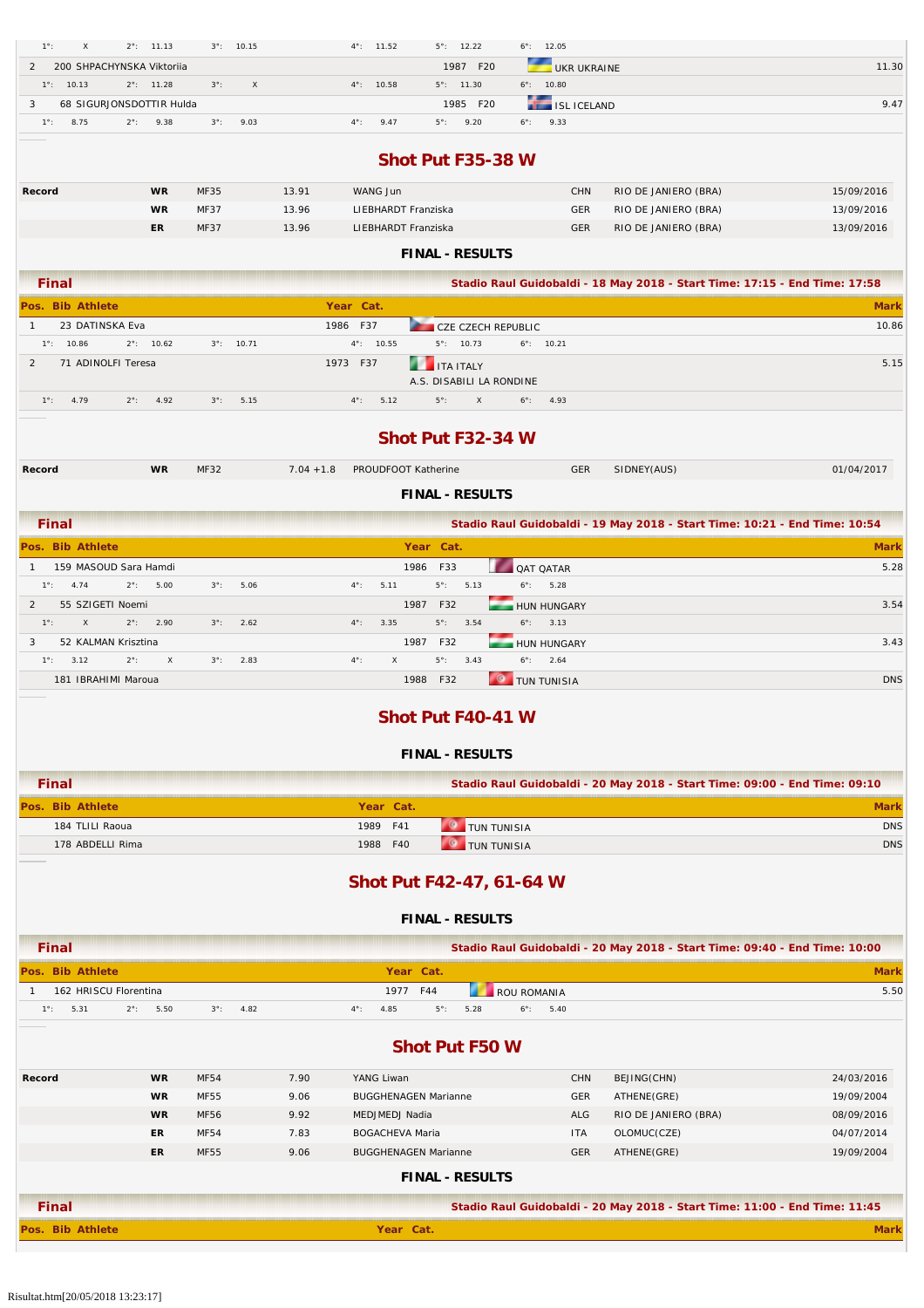| 17 CASTANO SALAZAR Erica M              |                     |                     |       | 1985                               | F55         |                              | COL COLOMBIA                 |                              |                                                                            | 7.10         |
|-----------------------------------------|---------------------|---------------------|-------|------------------------------------|-------------|------------------------------|------------------------------|------------------------------|----------------------------------------------------------------------------|--------------|
| $1^{\circ}$ :<br>6.71<br>$2^{\circ}$ :  | 6.88                | $3^\circ$ :         | 6.89  | $4^{\circ}$ :<br>7.10              | $5^\circ$ : | 6.67                         | $6^\circ$ :                  | 6.47                         |                                                                            |              |
| 27 OBROVA Miroslava<br>2                |                     |                     |       | 1975                               | F56         |                              | CZE CZECH REPUBLIC           |                              |                                                                            | 6.91         |
| 6.55<br>$1^{\circ}$ :<br>$2^\circ$ :    | 6.57                | $3^\circ$ :         | 6.66  | $4^\circ$ :<br>6.91                | $5^\circ$ : | 6.69                         | $6^\circ$ :                  | 6.53                         |                                                                            |              |
| 103 GARDINI Adriana<br>3                |                     |                     |       | 1986                               | F54         | <b>THE ITA ITALY</b>         |                              |                              |                                                                            | 3.69         |
|                                         |                     |                     |       |                                    |             |                              |                              | A.S.D. POLISPORTIVA CAPRIOLI |                                                                            |              |
| 3.40<br>$1^{\circ}$ :<br>$2^{\circ}$ :  | 3.62                | $3^\circ$ :         | 3.36  | 3.57<br>$4^{\circ}$ :              | $5^\circ$ : | 3.69                         | $6^\circ$ :                  | 3.66                         |                                                                            |              |
| 179 AIDI Hania                          |                     |                     |       |                                    | 1977 F54    |                              | <b>O</b> TUN TUNISIA         |                              |                                                                            | <b>DNS</b>   |
|                                         |                     |                     |       |                                    |             |                              |                              |                              |                                                                            |              |
|                                         |                     |                     |       |                                    |             | <b>Discus Throw F11-13 W</b> |                              |                              |                                                                            |              |
|                                         |                     |                     |       |                                    |             |                              |                              |                              |                                                                            |              |
|                                         |                     |                     |       |                                    |             | <b>FINAL - RESULTS</b>       |                              |                              |                                                                            |              |
| <b>Final</b>                            |                     |                     |       |                                    |             |                              |                              |                              | Stadio Raul Guidobaldi - 20 May 2018 - Start Time: 11:00 - End Time: 11:53 |              |
| Pos. Bib Athlete                        |                     |                     |       | Year Cat.                          |             |                              |                              |                              |                                                                            | <b>Mark</b>  |
| 100 FAVARETTO Elena<br>$\mathbf{1}$     |                     |                     |       | 1982 F11                           |             | <b>THE ITA ITALY</b>         |                              |                              |                                                                            | 21.82        |
|                                         |                     |                     |       |                                    |             | HANDY SPORT RAGUSA           |                              |                              |                                                                            |              |
| $1^{\circ}$ :<br>X                      | $2^{\circ}$ : 18.71 | $3^{\circ}$ : 18.09 |       | $4^{\circ}$ : 21.17                |             | $5^{\circ}$ : 20.61          | $6^{\circ}$ : 21.82          |                              |                                                                            |              |
|                                         |                     |                     |       |                                    |             |                              |                              |                              |                                                                            |              |
|                                         |                     |                     |       |                                    |             | <b>Discus Throw F32-34 W</b> |                              |                              |                                                                            |              |
|                                         |                     |                     |       |                                    |             |                              |                              |                              |                                                                            |              |
| Record                                  | <b>WR</b>           | MF32                | 11.37 | <b>GASMI Mounia</b>                |             |                              |                              | ALG                          | DUBAI (UAE)                                                                | 01/01/2015   |
|                                         | ER.                 | MF32                | 9.44  | HANNA LAURA Magdalena              |             |                              |                              | <b>GER</b>                   | DUBAI (UAE)                                                                | 16/03/2018   |
|                                         |                     |                     |       |                                    |             | <b>FINAL - RESULTS</b>       |                              |                              |                                                                            |              |
| <b>Final</b>                            |                     |                     |       |                                    |             |                              |                              |                              |                                                                            |              |
|                                         |                     |                     |       |                                    |             |                              |                              |                              | Stadio Raul Guidobaldi - 18 May 2018 - Start Time: 15:00 - End Time: 17:18 |              |
| os. Bib Athlete                         |                     |                     |       |                                    | Year Cat.   |                              |                              |                              |                                                                            | <b>Mark</b>  |
| 181 IBRAHIMI Maroua                     |                     |                     |       |                                    | 1988 F32    |                              | <b>O</b> TUN TUNISIA         |                              |                                                                            | <b>DNS</b>   |
|                                         |                     |                     |       |                                    |             |                              |                              |                              |                                                                            |              |
|                                         |                     |                     |       |                                    |             |                              |                              |                              |                                                                            |              |
|                                         |                     |                     |       |                                    |             |                              | <b>Discus Throw F35-38 W</b> |                              |                                                                            |              |
|                                         |                     |                     |       |                                    |             |                              |                              |                              |                                                                            |              |
|                                         |                     |                     |       |                                    |             | <b>FINAL - RESULTS</b>       |                              |                              |                                                                            |              |
| <b>Final</b>                            |                     |                     |       |                                    |             |                              |                              |                              | Stadio Raul Guidobaldi - 19 May 2018 - Start Time: 17:50 - End Time: 18:25 |              |
| Pos. Bib Athlete                        |                     |                     |       | Year Cat.                          |             |                              |                              |                              |                                                                            | <b>Mark</b>  |
| 62 LENIHAN Noelle<br>1                  |                     |                     |       | 1999 F38                           |             | <b>IRL IRELAND</b>           |                              |                              |                                                                            | 30.75        |
| $1^{\circ}$ :<br>X<br>$2^{\circ}$ :     | X                   | $3^\circ$ :         | X     | $4^{\circ}$ : 26.75                | $5^\circ$ : | X                            | $6^{\circ}$ : 30.75          |                              |                                                                            |              |
| 23 DATINSKA Eva                         |                     |                     |       | 1986 F37                           |             | CZE CZECH REPUBLIC           |                              |                              |                                                                            | 26.13        |
| $1^{\circ}$ : 26.13                     | $2^{\circ}$ : 25.44 | $3^{\circ}$ : 25.81 |       | $4^{\circ}$ :<br>$\mathsf{x}$      | $5^\circ$ : | X                            | $6^\circ$ :                  | X                            |                                                                            |              |
| 71 ADINOLFI Teresa<br>3                 |                     |                     |       | 1973 F37                           |             | <b>ITA ITALY</b>             |                              |                              |                                                                            | 14.05        |
|                                         |                     |                     |       |                                    |             | A.S. DISABILI LA RONDINE     |                              |                              |                                                                            |              |
| $1^{\circ}$ : 14.05                     | $2^{\circ}$ : 12.83 | $3^\circ$ :         | X     | $4^{\circ}$ : 12.23                |             | $5^{\circ}$ : 12.76          | $6^{\circ}$ : 13.14          |                              |                                                                            |              |
|                                         |                     |                     |       |                                    |             |                              |                              |                              |                                                                            |              |
|                                         |                     |                     |       | <b>Discus Throw F40-47,61-64 W</b> |             |                              |                              |                              |                                                                            |              |
| Record                                  | <b>WR</b>           | <b>MF40</b>         | 23.34 | SLIWINKSA Renata                   |             |                              |                              | POL                          | RIO DE JANIERO (BRA)                                                       | 15/09/2016   |
|                                         | WR                  | MF41                | 33.38 | <b>TLILI Raoua</b>                 |             |                              |                              | <b>TUN</b>                   | RIO DE JANIERO(BRA)                                                        | 15/09/2016   |
|                                         | <b>WR</b>           | MF44                | 44.54 | YAO Juan                           |             |                              |                              | CHN                          | RIO DE JANIERO (BRA)                                                       | 11/09/2016   |
|                                         | ER                  | MF40                | 23.34 | SLIWINKSA Renata                   |             |                              |                              | POL                          | RIO DE JANIERO (BRA)                                                       | 15/09/2016   |
|                                         | ER                  | MF41                | 27.05 | MC CARTHY Niamh                    |             |                              |                              | <b>IRL</b>                   | GROSSETO(ITA)                                                              | 15/09/2016   |
|                                         |                     |                     |       |                                    |             |                              |                              |                              |                                                                            |              |
|                                         |                     |                     |       |                                    |             | <b>FINAL - RESULTS</b>       |                              |                              |                                                                            |              |
| <b>Final</b>                            |                     |                     |       |                                    |             |                              |                              |                              | Stadio Raul Guidobaldi - 18 May 2018 - Start Time: 18:00 - End Time: 18:50 |              |
| Pos. Bib Athlete                        |                     |                     |       |                                    | Year Cat.   |                              |                              |                              |                                                                            | <b>Mark</b>  |
| 63 MC CARTHY Niamh<br>$\mathbf{1}$      |                     |                     |       |                                    | 1994 F41    |                              | <b>IRL IRELAND</b>           |                              |                                                                            | $(ER)$ 28.51 |
| $1^{\circ}$ :<br>$\mathsf{x}$           | $2^{\circ}$ : 27.47 | $3^\circ$ :         | 27.68 | 28.51<br>$4^{\circ}$ :             | $5^\circ$ : | $\mathsf X$                  | $6^\circ$ :                  | $\mathsf X$                  |                                                                            |              |
| 162 HRISCU Florentina<br>$\overline{2}$ |                     |                     |       |                                    | 1977 F44    |                              | ROU ROMANIA                  |                              |                                                                            | 19.38        |
| $1^{\circ}$ : 19.38<br>$2^{\circ}$ :    | $\mathsf X$         | $3^{\circ}$ : 17.48 |       | $4^{\circ}$ : 18.04                |             | $5^{\circ}$ : 17.76          | $6^{\circ}$ : 16.17          |                              |                                                                            |              |
| 178 ABDELLI Rima                        |                     |                     |       |                                    | 1988 F40    | $\bullet$                    | <b>TUN TUNISIA</b>           |                              |                                                                            | <b>DNS</b>   |

### **Discus Throw F50 W**

| Record | <b>WR</b> | <b>MF52</b> | 13.99 | KNIEZKOVA Martina           | CZE        | ASSEN (NED)         | 05/09/2006 |
|--------|-----------|-------------|-------|-----------------------------|------------|---------------------|------------|
|        | <b>WR</b> | <b>MF54</b> | 19.96 | FESSLOVA Jana               | CZE        | FRYEDEX MYSTEK(CZE) | 28/04/2009 |
|        | <b>WR</b> | <b>MF55</b> | 27.80 | <b>BUGGENHAGEN Marianne</b> | <b>CZE</b> | BEIJING (CHN)       | 09/09/2008 |
|        |           |             |       |                             |            |                     |            |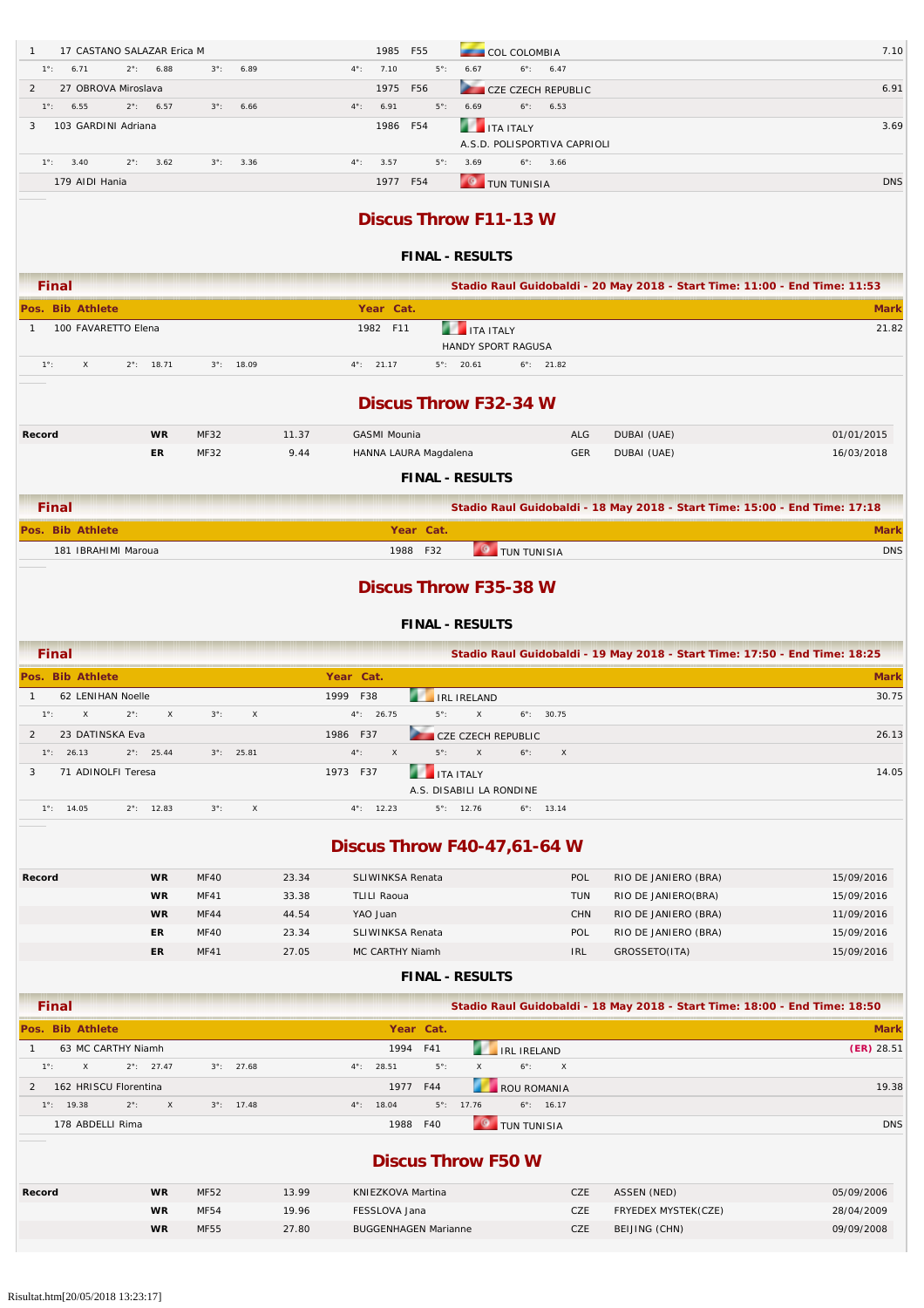| <b>WR</b> | <b>MF56</b> | 26.28 | MEDJIMEDJI Nadia | ALG | DUBAI(UAE) | 15/03/2018 |
|-----------|-------------|-------|------------------|-----|------------|------------|
| <b>WR</b> | <b>MF57</b> | 34.68 | SAIFI Nassina    | ALG | DUBAI(UAE) | 25/02/2015 |

#### **FINAL - RESULTS**

| <b>Final</b>                                                                              |                     |             | Stadio Raul Guidobaldi - 19 May 2018 - Start Time: 15:30 - End Time: 17:00 |  |  |  |
|-------------------------------------------------------------------------------------------|---------------------|-------------|----------------------------------------------------------------------------|--|--|--|
| Pos. Bib Athlete                                                                          | Year Cat.           |             | <b>Mark</b>                                                                |  |  |  |
| 57 BARRY Orla                                                                             | 1989 F57            |             | 27.98<br><b>EXAMPLE IRELAND</b>                                            |  |  |  |
| $2^{\circ}$ : 25.51<br>$3^{\circ}$ : 27.94<br>$4^{\circ}$ :<br>$1^\circ$ : 26.39          | 9.67                | $5^\circ$ : | $6^\circ$ : 27.87<br>27.98                                                 |  |  |  |
| 17 CASTANO SALAZAR Erica M<br>$\overline{2}$                                              | 1985 F55            |             | 21.45<br><b>COL COLOMBIA</b>                                               |  |  |  |
| $2^{\circ}$ : 20.98<br>$3^{\circ}$ : 21.45<br>$1^{\circ}$ : 21.02                         | $4^{\circ}$ : 21.32 | $5^\circ$ : | $6^{\circ}$ : 20.80<br>21.41                                               |  |  |  |
| 27 OBROVA Miroslava<br>3                                                                  | 1975 F56            |             | <b>Contract Contract</b><br>18.87<br><b>CZE CZECH REPUBLIC</b>             |  |  |  |
| $1^\circ$ : 17.97<br>$2^{\circ}$ : 17.79<br>$3^{\circ}$ : 17.67                           | $4^{\circ}$ : 18.87 | $5^\circ$ : | 18.81<br>$6^{\circ}$ : 18.09                                               |  |  |  |
| 25 MOSOVSKA Rozalie Nike<br>$\overline{4}$                                                | 2002 F54            |             | 12.80<br><b>Contract Contract</b><br><b>CZE CZECH REPUBLIC</b>             |  |  |  |
| $1^{\circ}$ : 12.20<br>$2^\circ$ :<br>X<br>$3^{\circ}$ : 11.88                            | $4^{\circ}$ : 12.80 | $5^\circ$ : | 12.51<br>$6^\circ$ : 11.46                                                 |  |  |  |
| 103 GARDINI Adriana<br>5.                                                                 | 1986 F54            |             | 7.38<br><b>THE TEALY</b>                                                   |  |  |  |
|                                                                                           |                     |             | A.S.D. POLISPORTIVA CAPRIOLI                                               |  |  |  |
| $1^\circ$ :<br>$2^\circ$ :<br>$4^\circ$ :<br>6.32<br>6.44<br>$3^\circ$ :<br>6.34          | 7.21                | $5^\circ$ : | $6^{\circ}$ : 7.38<br>7.23                                                 |  |  |  |
| 45 KATSOULI Paraskevi<br>6                                                                | 1978 F53            |             | GRE GREECE<br>3.12                                                         |  |  |  |
| $\mathsf{X}$<br>$2^{\circ}$ : 3.12<br>$3^\circ$ :<br>$1^\circ$ :<br>3.08<br>$4^{\circ}$ : | 2.75                | $5^\circ$ : | 2.85<br>$6^\circ$ :<br>3.07                                                |  |  |  |

### **Javelin Throw F33 W**

#### **FINAL - RESULTS**

| Final |                       |               |  |             |      |  |     | Stadio Raul Guidobaldi - 20 May 2018 - Start Time: 09:00 - End Time: 24:00 |  |                     |      |  |  |
|-------|-----------------------|---------------|--|-------------|------|--|-----|----------------------------------------------------------------------------|--|---------------------|------|--|--|
|       | Pos. Bib Athlete      |               |  |             |      |  |     | Year Cat.                                                                  |  |                     | Mark |  |  |
|       | 159 MASOUD Sara Hamdi |               |  |             |      |  |     | 1986 F33                                                                   |  | <b>DAT OATAR</b>    | 8.33 |  |  |
| : 1°  | 7.80                  | $2^{\circ}$ : |  | $3^\circ$ : | 8.21 |  | л۰. | - 50                                                                       |  | 8.33<br>$6^\circ$ : |      |  |  |

#### **Javelin Throw F37 W**

### **FINAL - RESULTS**

| <b>Final</b>                       |                                     |                     |                       |                          |             |            | Stadio Raul Guidobaldi - 20 May 2018 - Start Time: 09:15 - End Time: 09:55 |  |             |
|------------------------------------|-------------------------------------|---------------------|-----------------------|--------------------------|-------------|------------|----------------------------------------------------------------------------|--|-------------|
| Pos. Bib Athlete                   |                                     |                     | Year Cat.             |                          |             |            |                                                                            |  | <b>Mark</b> |
| 71 ADINOLFI Teresa                 |                                     |                     | 1973 F37              | <b>THE ITA ITALY</b>     |             |            |                                                                            |  | 9.55        |
|                                    |                                     |                     |                       | A.S. DISABILI LA RONDINE |             |            |                                                                            |  |             |
| $2^\circ$ :<br>$1^\circ$ :<br>9.23 | $\times$                            | $3^\circ$ :<br>8.77 | 8.32<br>$4^{\circ}$ : | $5^{\circ}$ : 9.55       | $6^\circ$ : | 8.71       |                                                                            |  |             |
|                                    | <b>Javelin Throw F40-47,61-64 W</b> |                     |                       |                          |             |            |                                                                            |  |             |
| Record                             | <b>WR</b><br><b>MF41</b>            | 28.70               | <b>RECORD MARK</b>    |                          |             | GER        | BONN (GER)                                                                 |  | 01/01/2015  |
|                                    | <b>ER</b><br><b>MF41</b>            | 15.46               | <b>KEON Sinead</b>    |                          |             | <b>IRL</b> | VILLA REAL (POR)                                                           |  | 05/12/2017  |

#### **FINAL - RESULTS**

| Final                   |           | Stadio Raul Guidobaldi - 19 May 2018 - Start Time: 15:50 - End Time: 16:35 |
|-------------------------|-----------|----------------------------------------------------------------------------|
| <b>Pos. Bib Athlete</b> | Year Cat. | Markl                                                                      |
| 184 TLILI Raoua         | 1989 F41  | <b>DNS</b><br><b>TUN TUNISIA</b>                                           |

### **Javelin Throw F50 W**

| Record | <b>WR</b> | <b>MF53</b> | 11.87 | RIVERA Esther  | <b>MEX</b> | RIO DE JANIERO(BRA) | 13/08/2007 |
|--------|-----------|-------------|-------|----------------|------------|---------------------|------------|
|        | <b>WR</b> | <b>MF54</b> | 20.25 | UGWUNWA Flora  | <b>NGR</b> | RIO DE JANIERO(BRA) | 13/09/2016 |
|        | <b>WR</b> | <b>MF55</b> | 27.07 | DADZITE Diana  | LAT        | LONDON (GBR)        | 17/07/2017 |
|        | <b>WR</b> | <b>MF56</b> | 24.03 | WILING Martina | <b>GER</b> | BERLIN (GER)        | 13/06/2008 |
|        | <b>WR</b> | <b>MF57</b> | 25.95 | DJELAL Safia   | <b>ALG</b> | DUBAI (UAE)         | 21/03/2017 |

| <b>Final</b>  |                     |                            |  |                     |               |           | Stadio Raul Guidobaldi - 18 May 2018 - Start Time: 15:45 - End Time: 16:16 |                     |                     |  |                           |             |  |
|---------------|---------------------|----------------------------|--|---------------------|---------------|-----------|----------------------------------------------------------------------------|---------------------|---------------------|--|---------------------------|-------------|--|
|               | Pos. Bib Athlete    |                            |  |                     |               | Year Cat. |                                                                            |                     |                     |  |                           | <b>Mark</b> |  |
|               |                     | 17 CASTANO SALAZAR Erica M |  |                     |               | 1985 F55  |                                                                            |                     | <b>COL COLOMBIA</b> |  |                           | 16.34       |  |
| $1^{\circ}$ : | 15.44               | $2^{\circ}$ : 15.70        |  | $3^{\circ}$ : 14.98 | $4^{\circ}$ : | 15.07     |                                                                            | $5^\circ$ : 16.34   |                     |  | $6^\circ$ : 15.06         |             |  |
|               | 27 OBROVA Miroslava |                            |  |                     |               | 1975 F56  |                                                                            |                     |                     |  | CZE CZECH REPUBLIC        | 14.28       |  |
|               | $1^\circ$ : 11.12   | $2^{\circ}$ : 12.46        |  | $3^{\circ}$ : 12.68 | $4^{\circ}$ : | 12.53     |                                                                            | $5^{\circ}$ : 14.28 |                     |  | $6^\circ$ : X             |             |  |
|               |                     | 25 MOSOVSKA Rozalie Nike   |  |                     |               | 2002 F54  |                                                                            |                     |                     |  | <b>CZE CZECH REPUBLIC</b> | 10.88       |  |